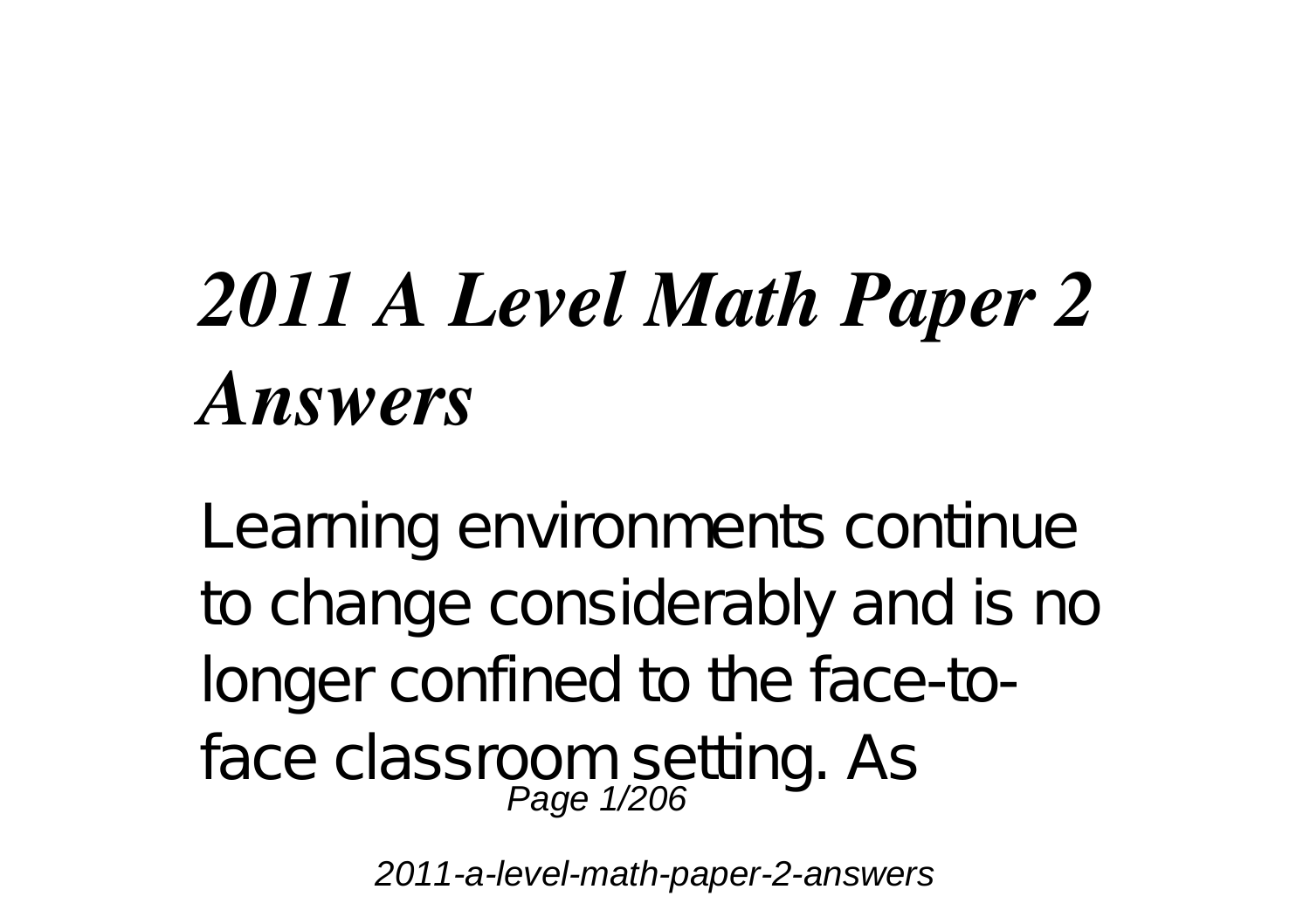learning options have evolved, educators must adopt a variety of pedagogical strategies and innovative technologies to enable learning. Practical Applications and Experiences in K-20 Blended Learning Page 2/206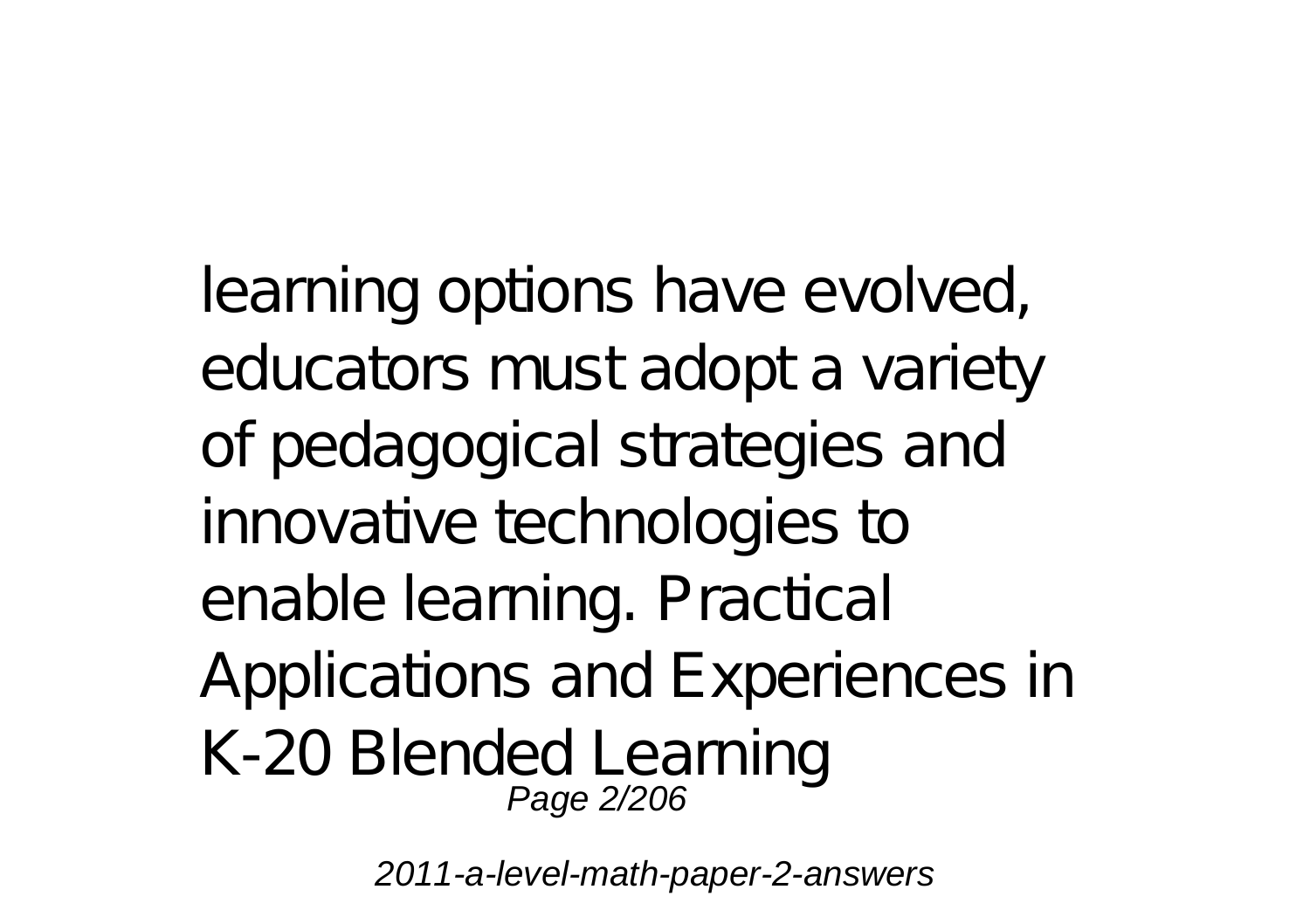Environments compiles pedagogical strategies and technologies and their outcomes that have been successfully applied in blended instruction. Highlighting best practices as elementary, secondary, and<br>Page 3/206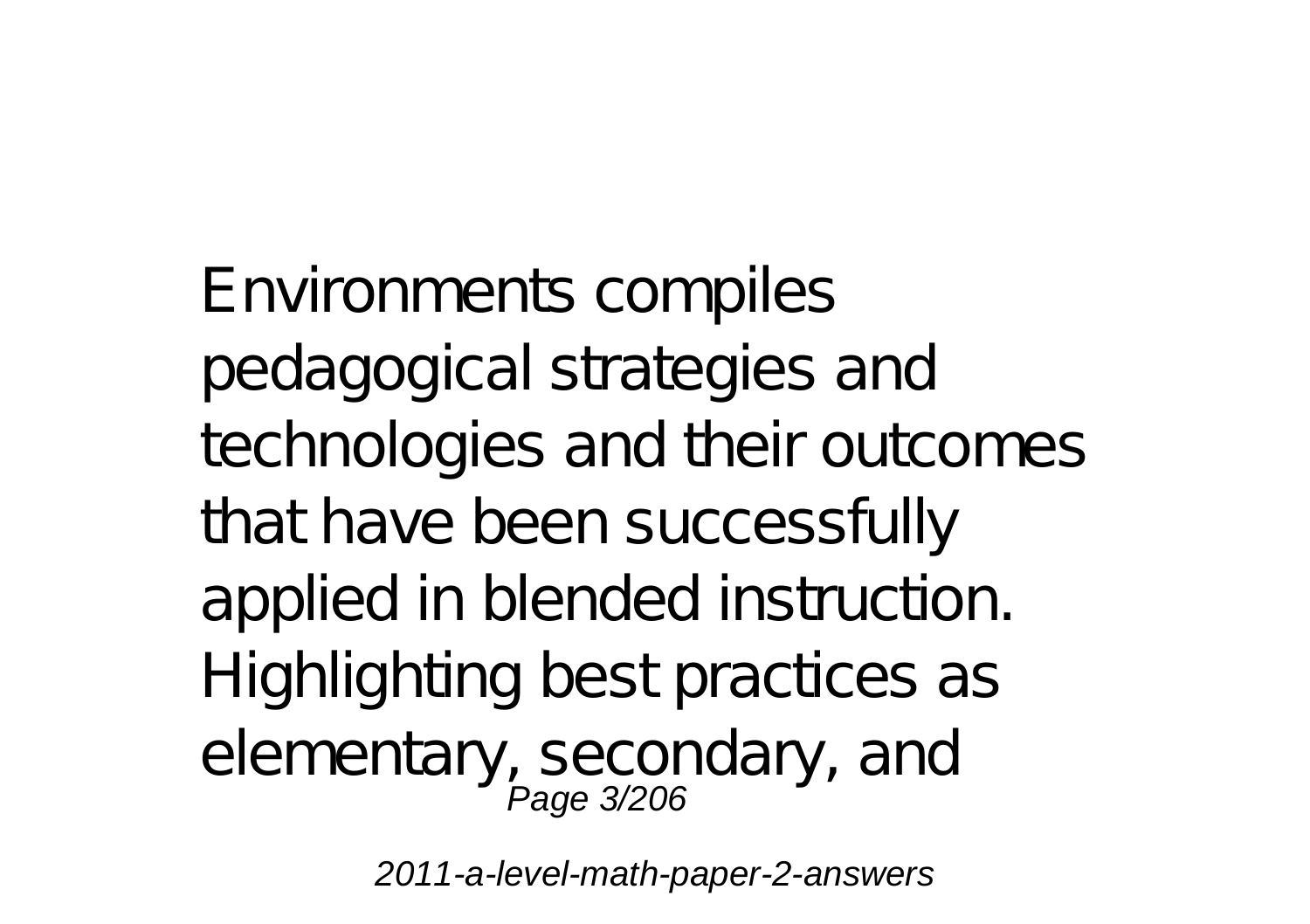tertiary educational levels; this book is a vital tool for educators who teach or plan to teach in blended learning environments and for researchers interested in the area of blended education knowledge. Page 4/206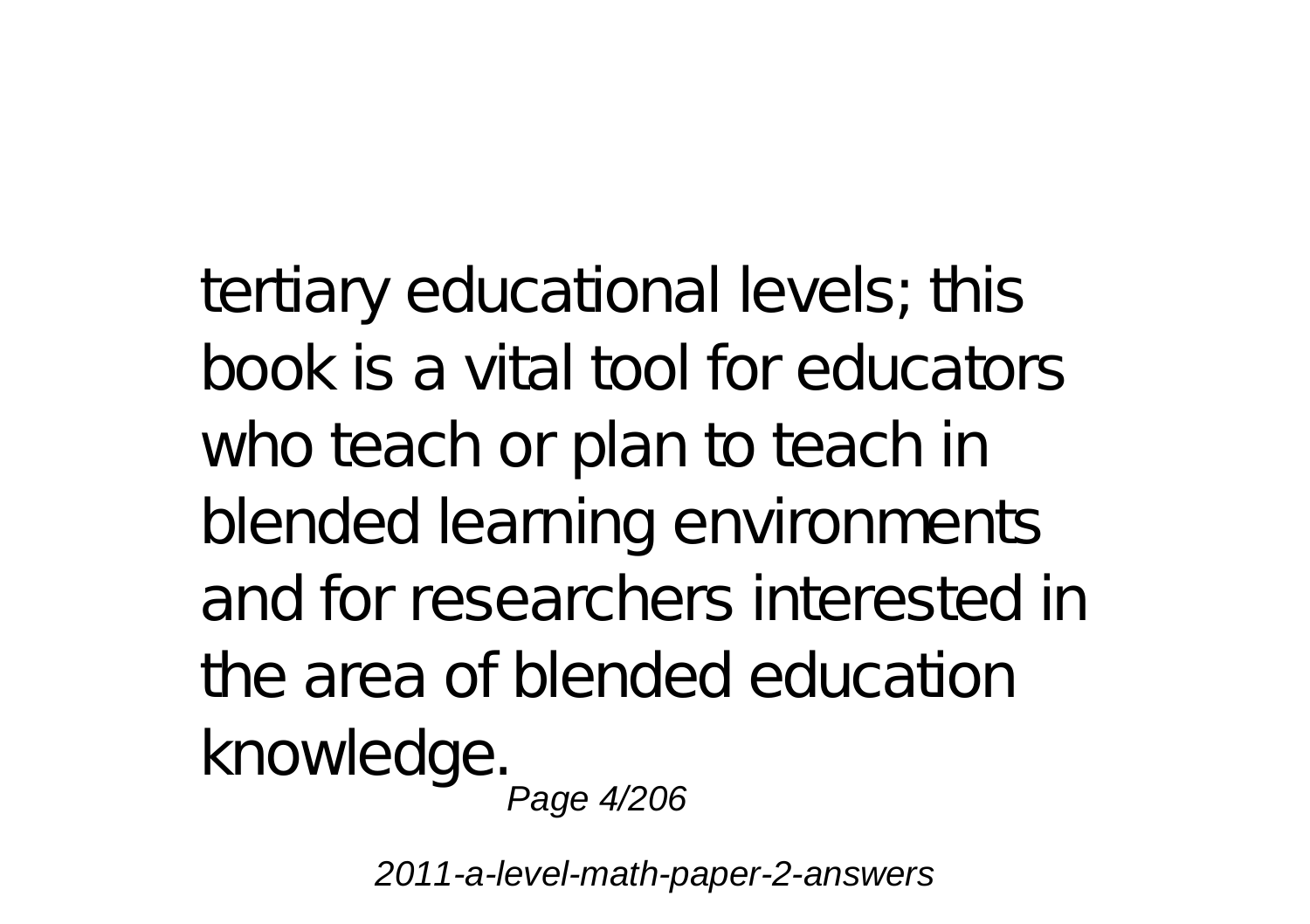At a time when more and more of what people learn both in formal courses and in everyday life is mediated by technology, Learning Online provides a muchneeded guide to different forms and applications of online<br>Page 5/206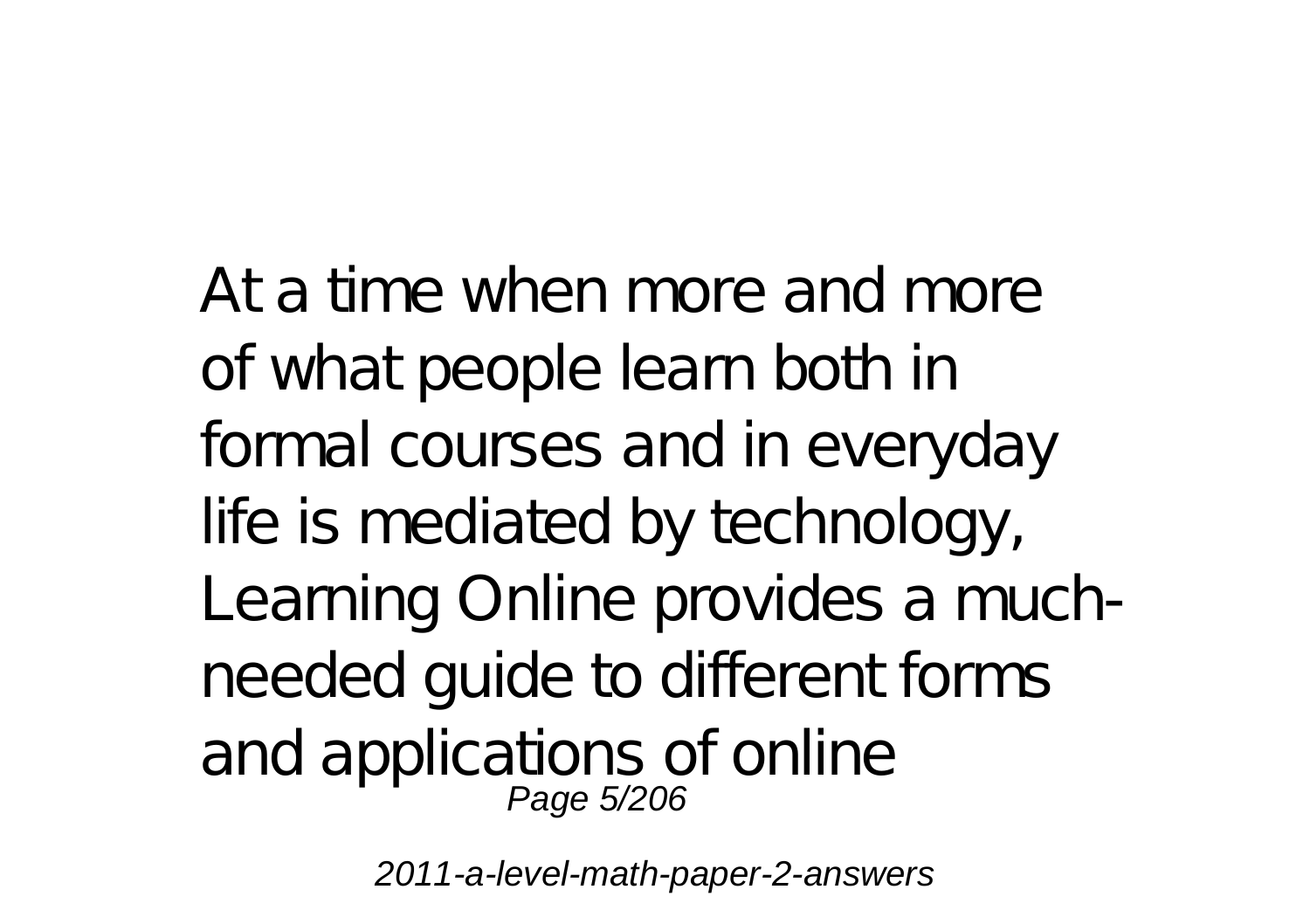learning. This book describes how online learning is being used in both K-12 and higher education settings as well as in learning outside of school. Particular online learning technologies, such as MOOCs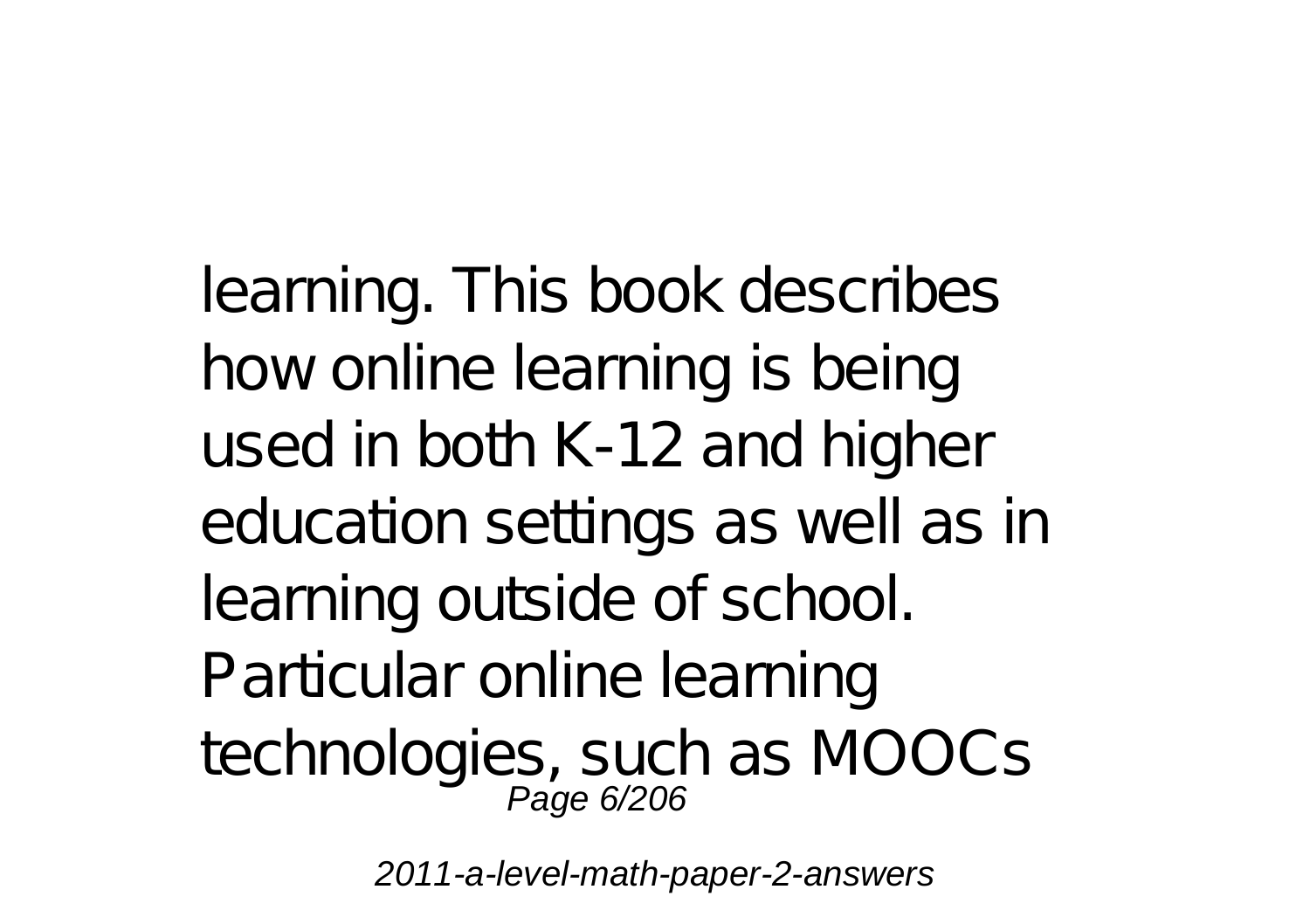(massive open online courses), multi-player games, learning analytics, and adaptive online practice environments, are described in terms of design principles, implementation, and contexts of use. Learning Online Page 7/206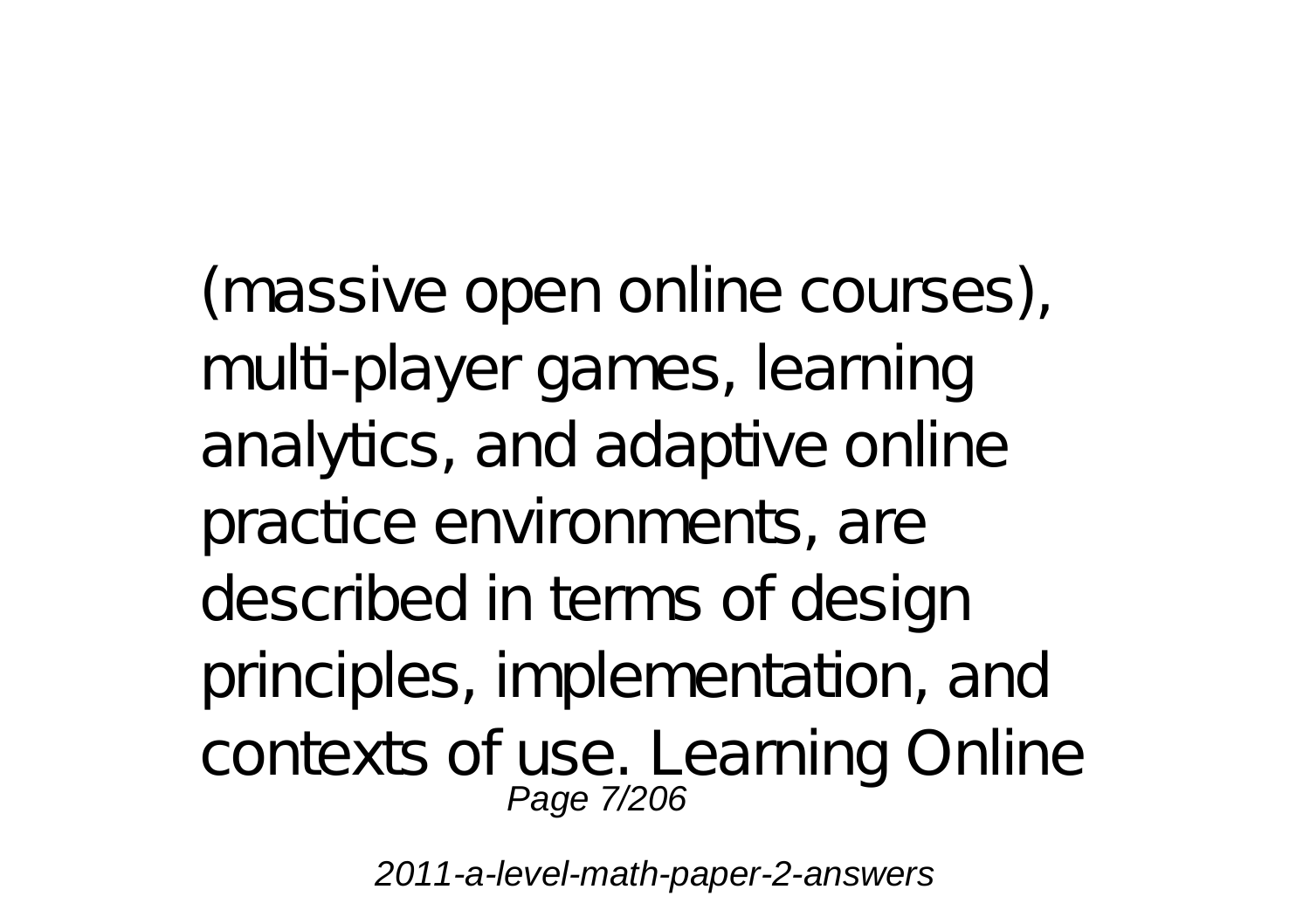synthesizes research findings on the effectiveness of different types of online learning, but a major message of the book is that student outcomes arise from the joint influence of implementation, context, and Page 8/206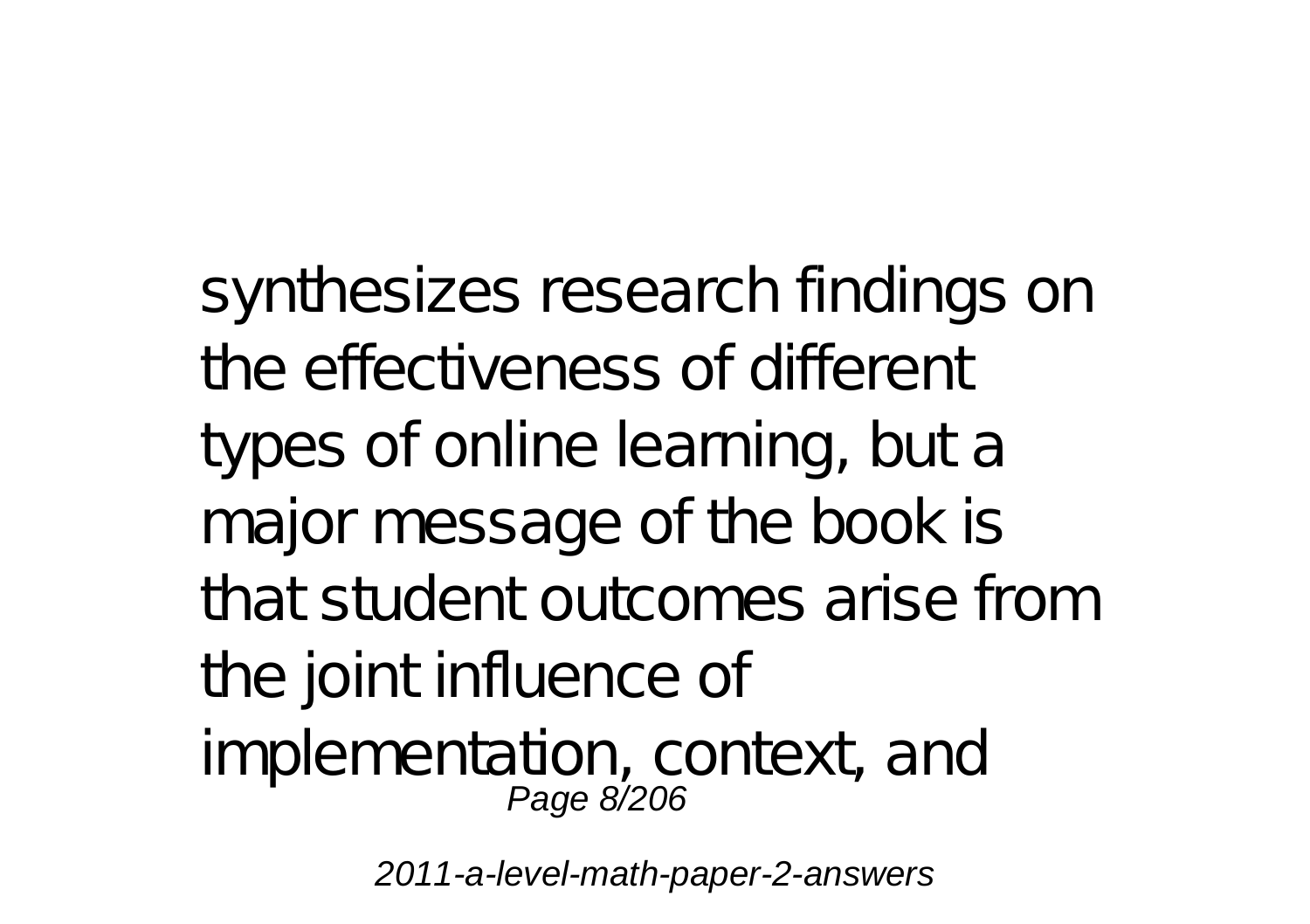learner characteristics interacting with technology--not from technology alone. The book describes available research about how best to implement different forms of online learning for specific kinds of students, Page 9/206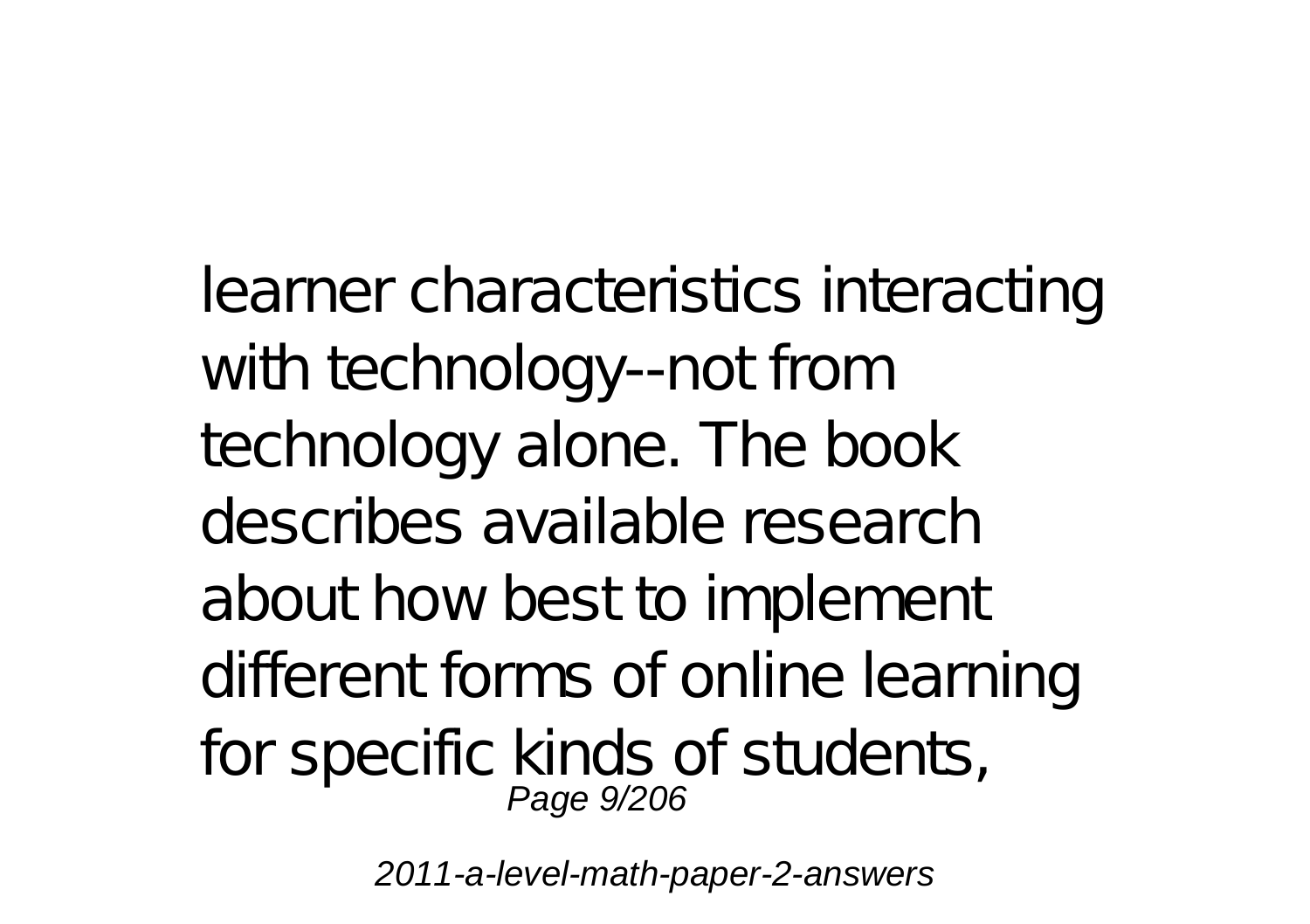subject areas, and contexts. Building on available evidence regarding practices that make online and blended learning more effective in different contexts, Learning Online draws implications for institutional and Page 10/206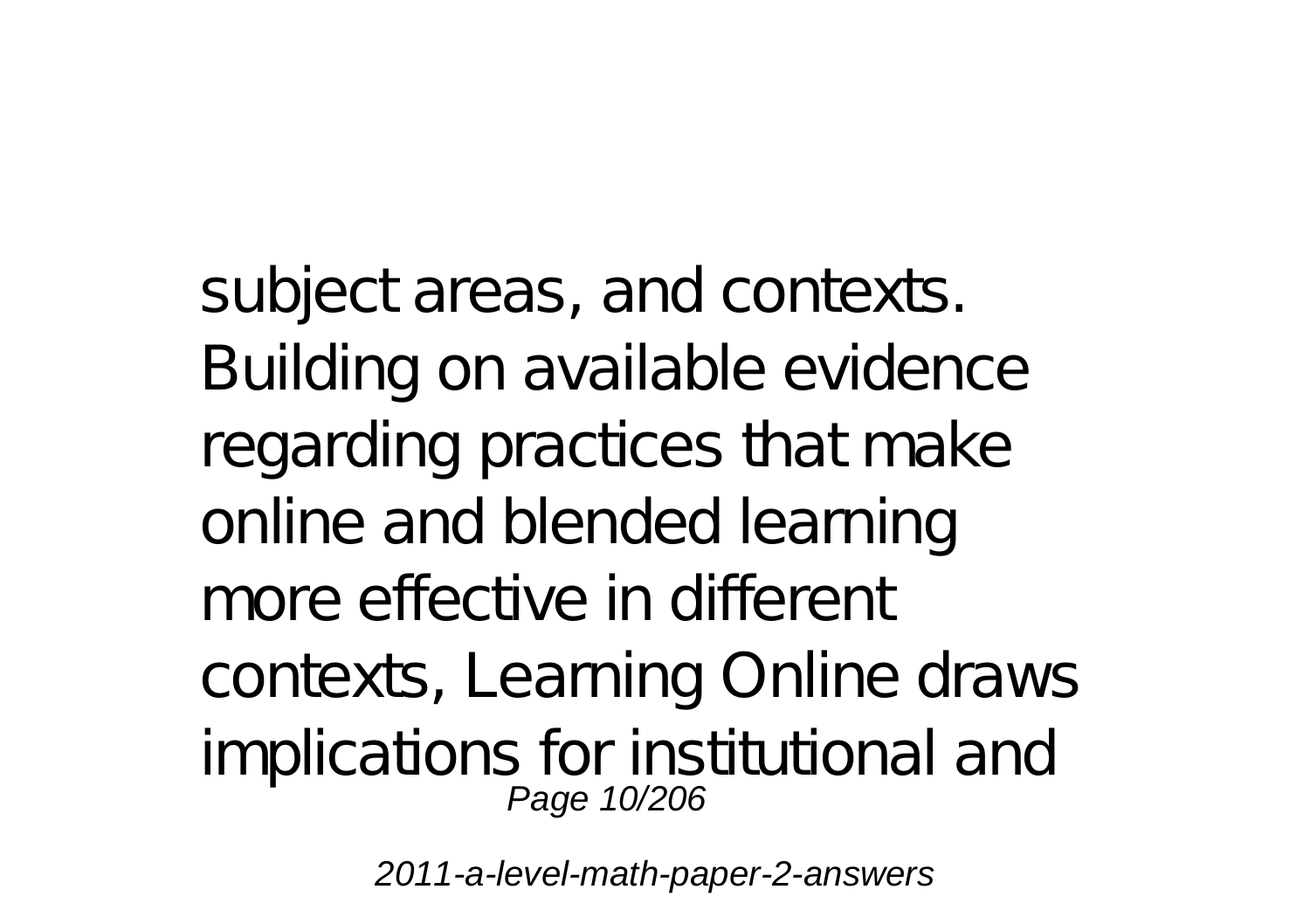state policies that would promote judicious uses of online learning and effective implementation models. This in-depth research work concludes with a call for an online learning implementation research agenda, combining<br>Page 11/206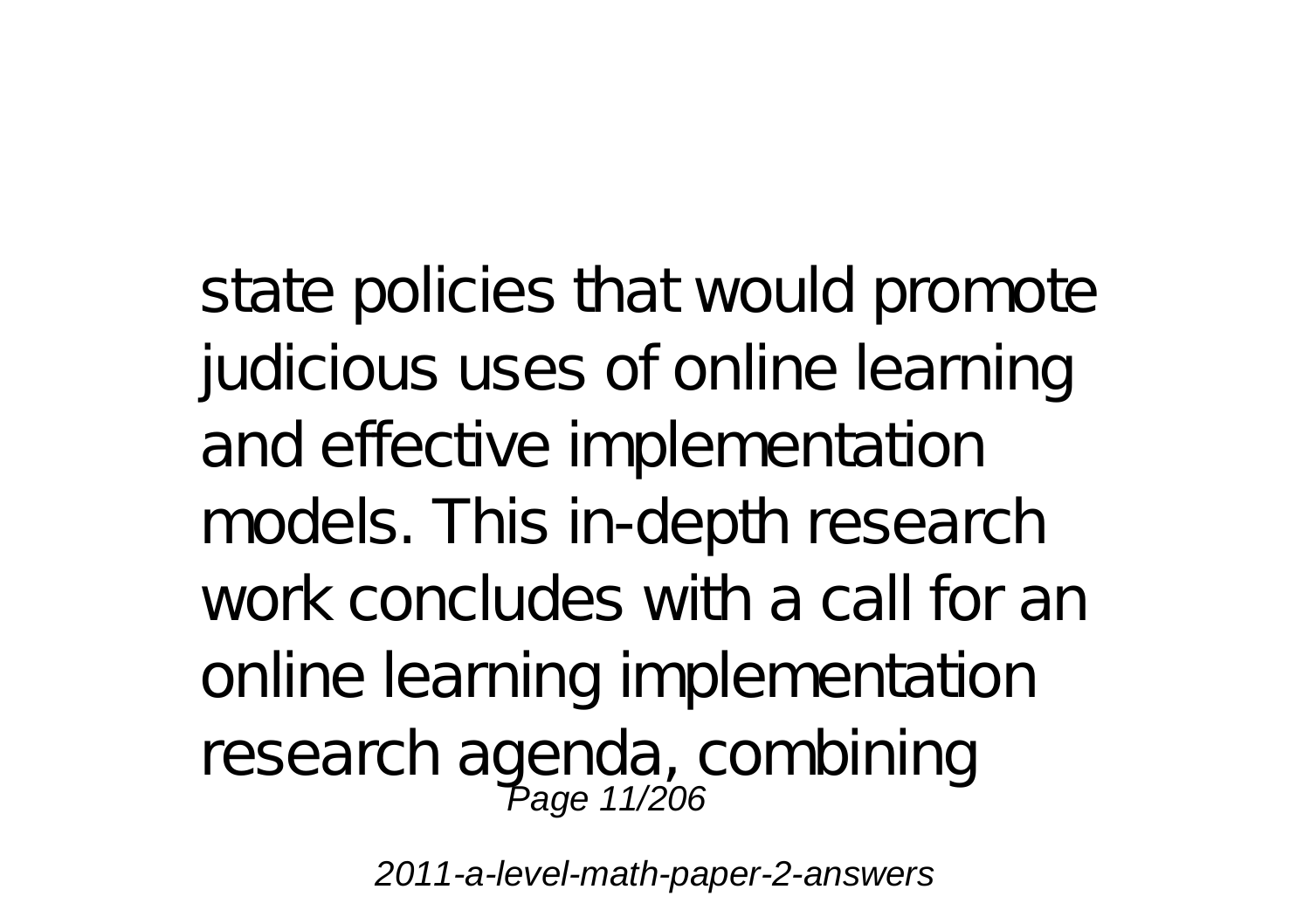education institutions and research partners in a collaborative effort to generate and share evidence on effective practices. Help all students become highachieving mathematics learners.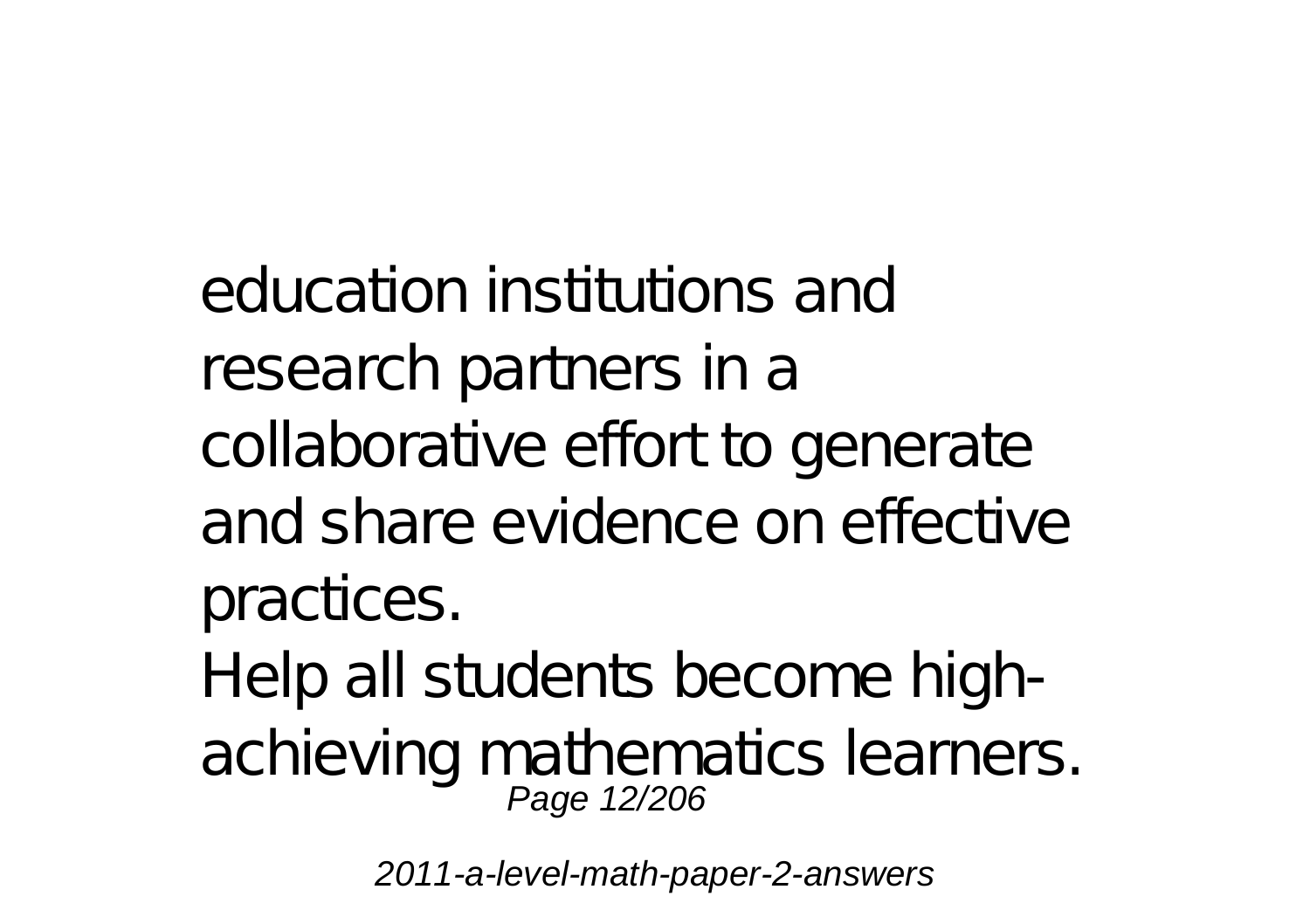Gain a strong understanding of mathematics culture, and learn necessary best practices to fully align curriculum and instruction with the CCSS for mathematics. You'll explore the factors that have traditionally limited<br>Page 13/206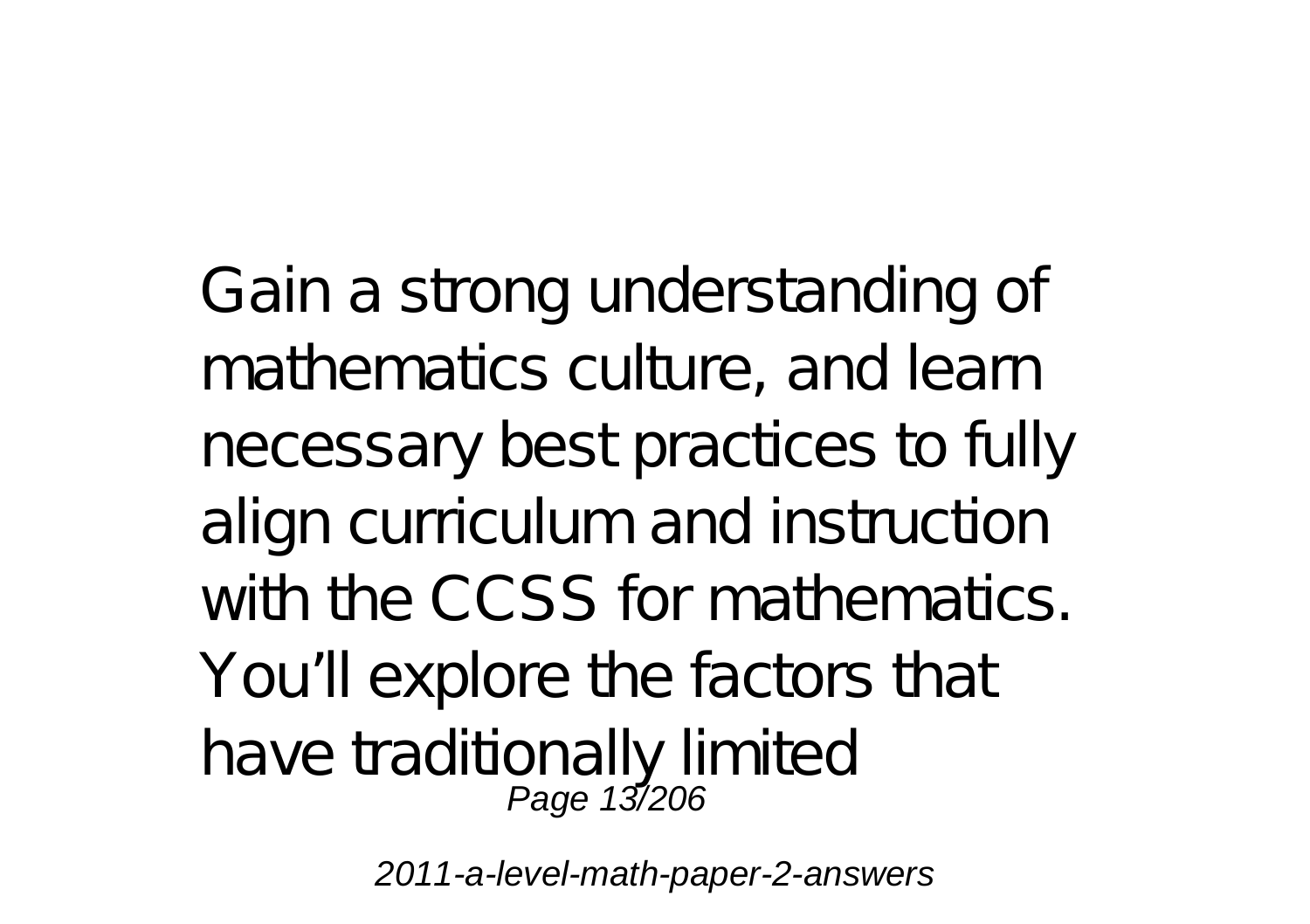mathematics achievement for students and discover practical strategies for creating an environment that supports mathematics learning and instruction.

Our collected work contains Page 14/206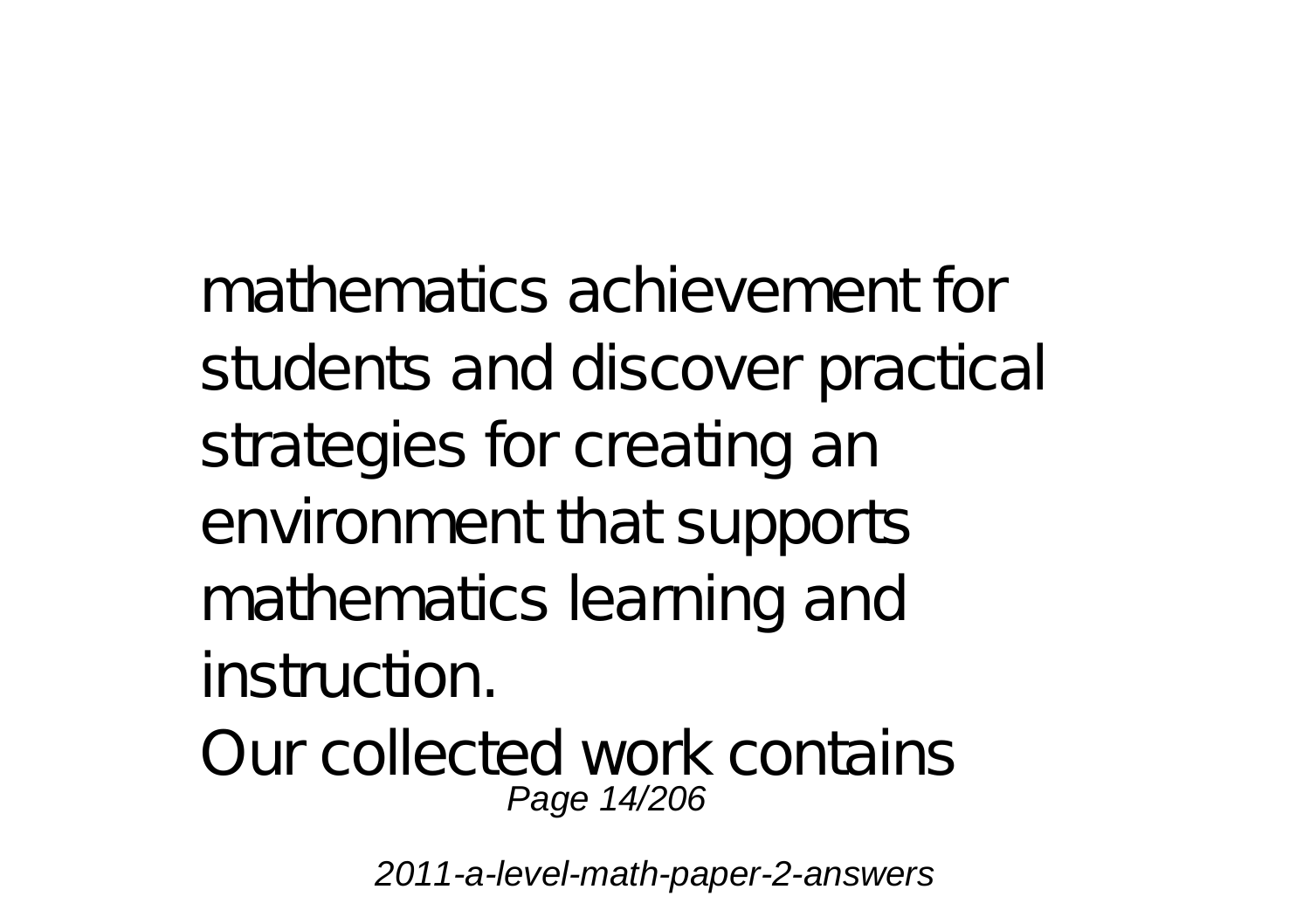mathematics education research papers. Comparative studies of school textbooks cover content selection, compilation style, representation method, design of examples and exercises, mathematics investigation, the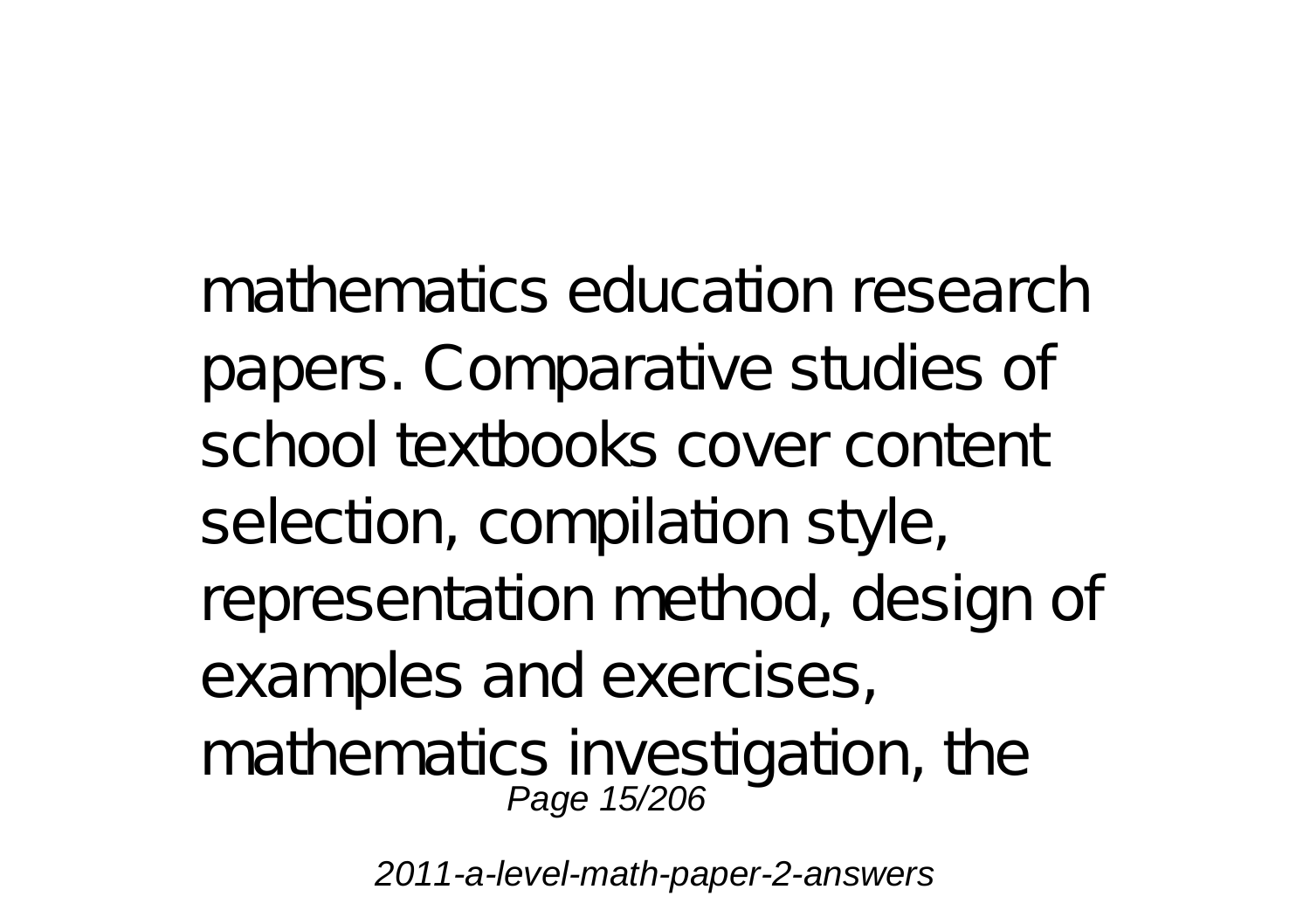use of information technology, and composite difficulty level, to name a few. Other papers included are about representation of basic mathematical thought in school textbooks, a study on the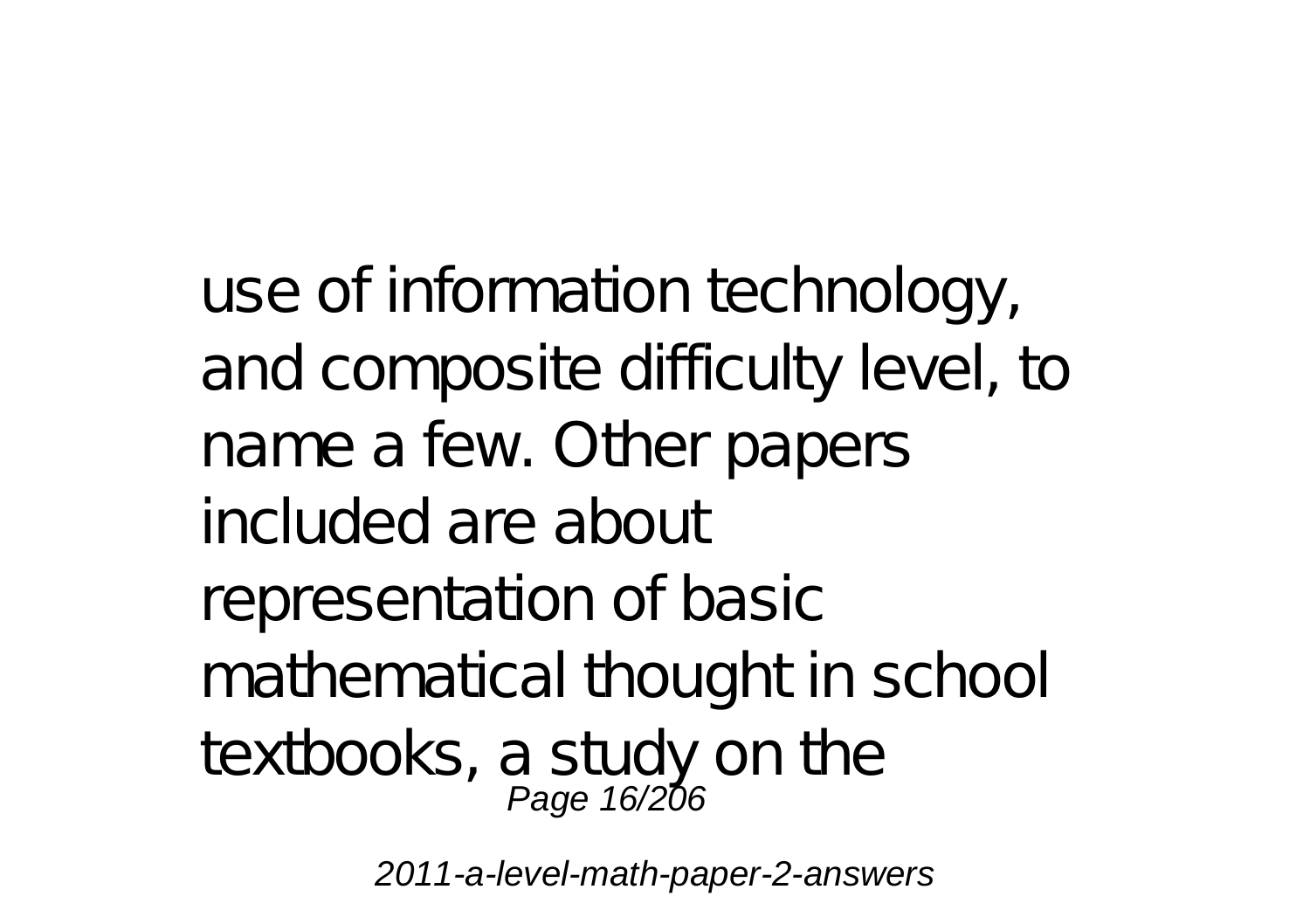compilation features of elementary school textbooks, and a survey of the effect of using new elementary school textbooks. Dynamics in Logistics Clash! Page 17/206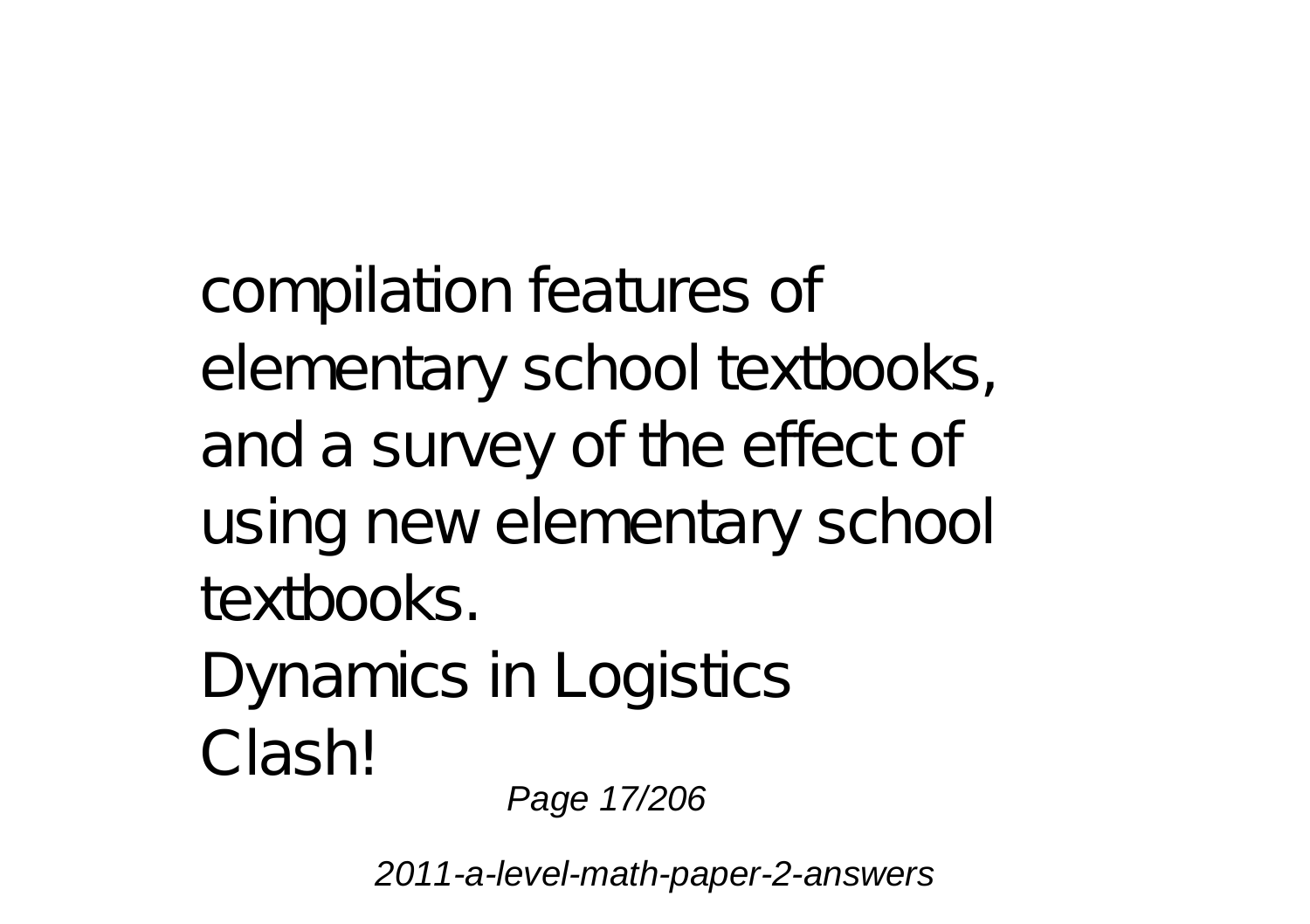Oswaal NCERT Workbook Mathematics (Math Magic) Class 2 (For Latest Exam) Examining Underrepresented Racial and Ethnic Minorities Economic Competitiveness and U.S. Policy Page 18/206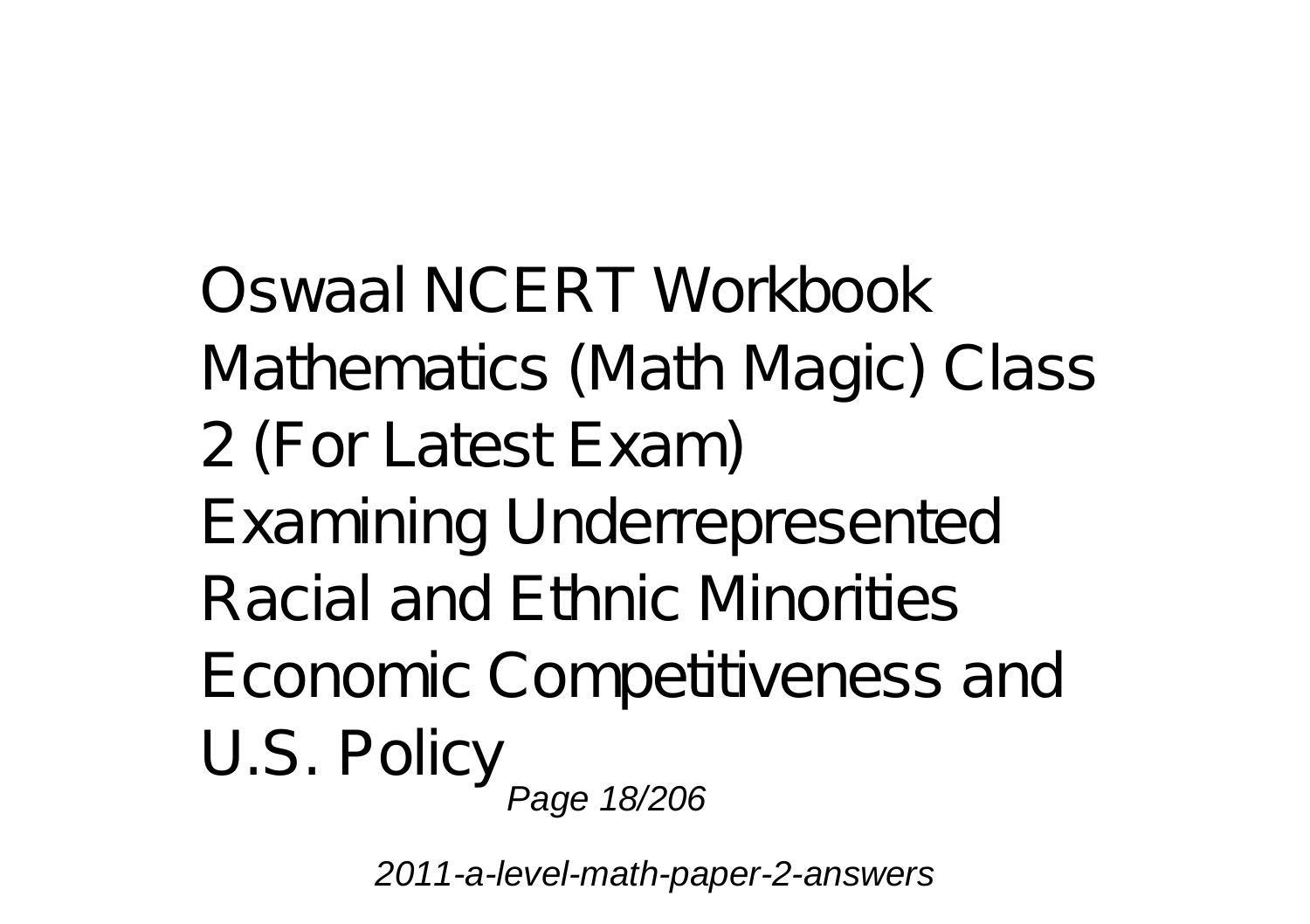Themes and Imperatives for Mathematics Education **The third edition of this award-winning Handbook continues the mission of its predecessors: to provide a comprehensive** Page 19/206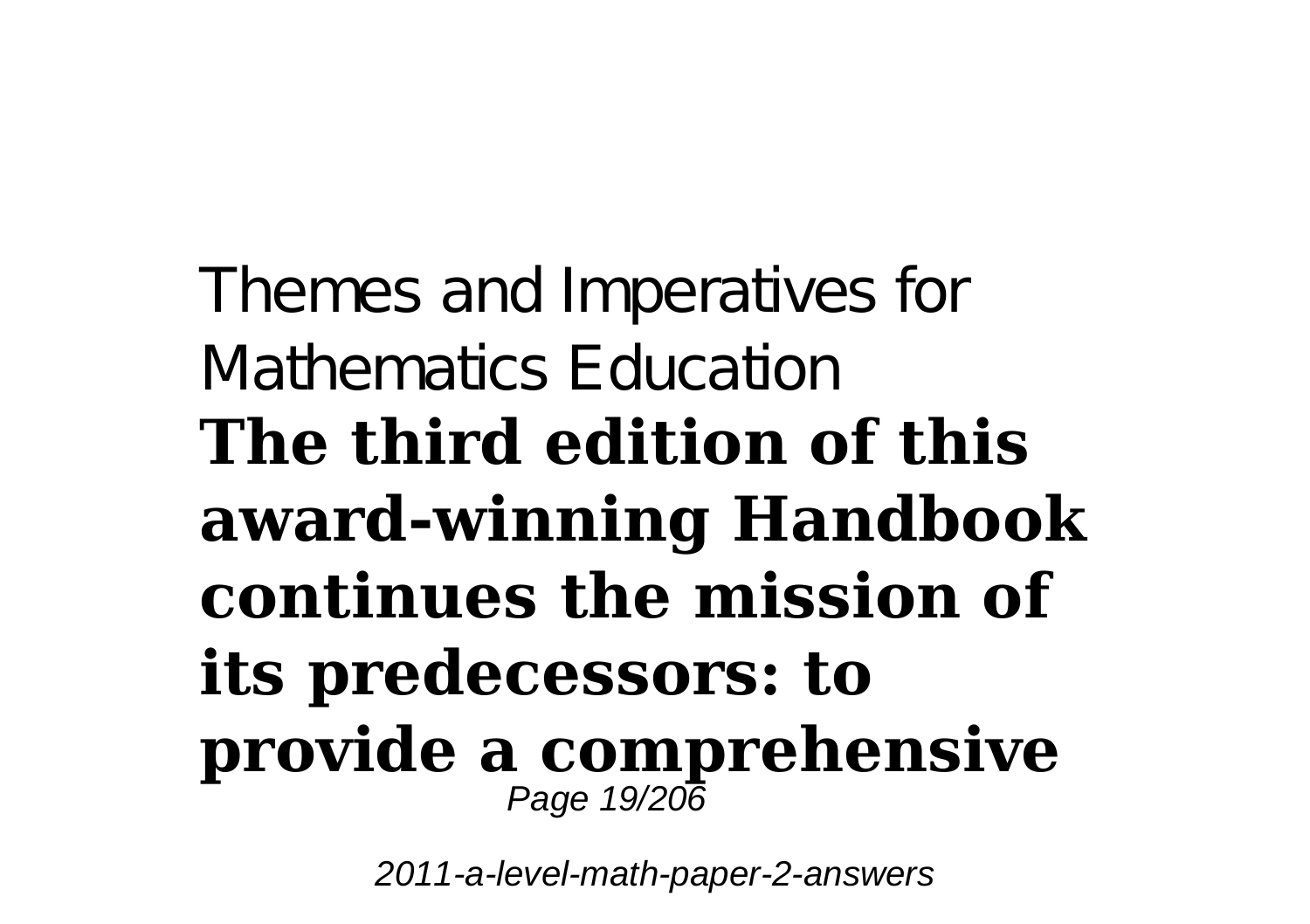**compendium of research in all aspects of distance education, arguably the most significant development in education over the past three decades. While the book** Page 20/206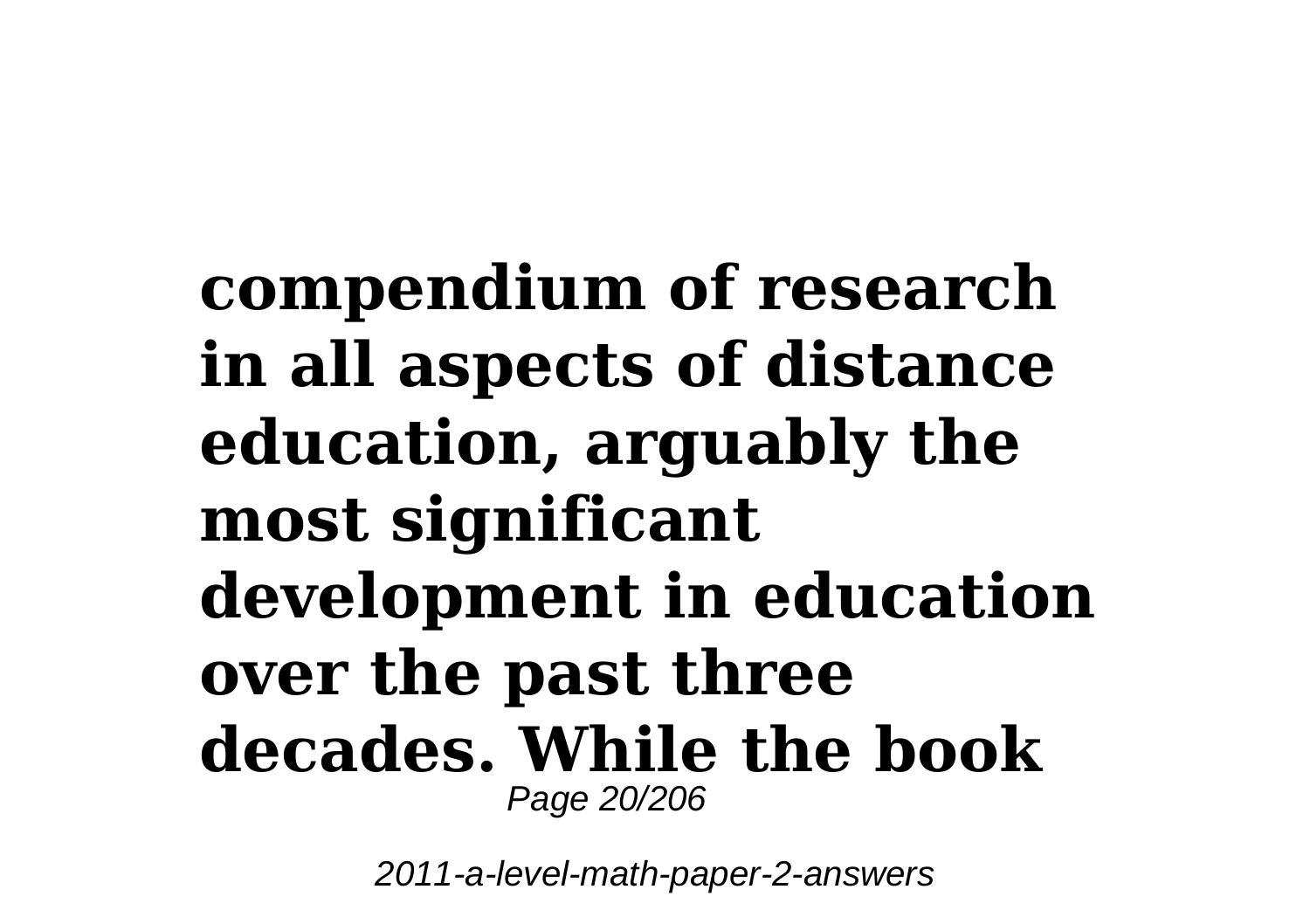**deals with education that uses technology, the focus is on teaching and learning and how its management can be facilitated through technology. Key features** Page 21/206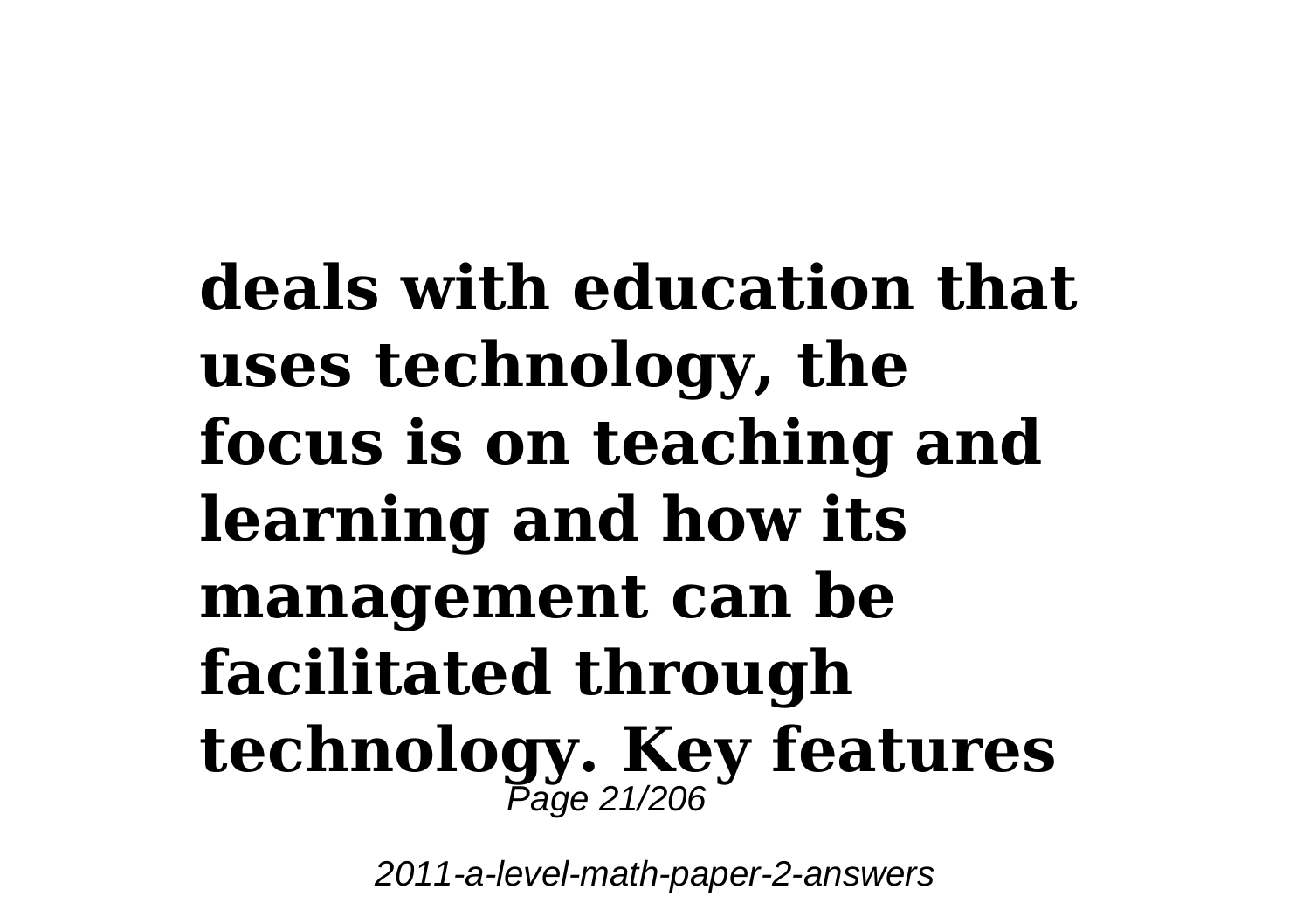**include: Comprehensive coverage that includes all aspects of distance education, including design, instruction, management, policy, and a section on different** Page 22/206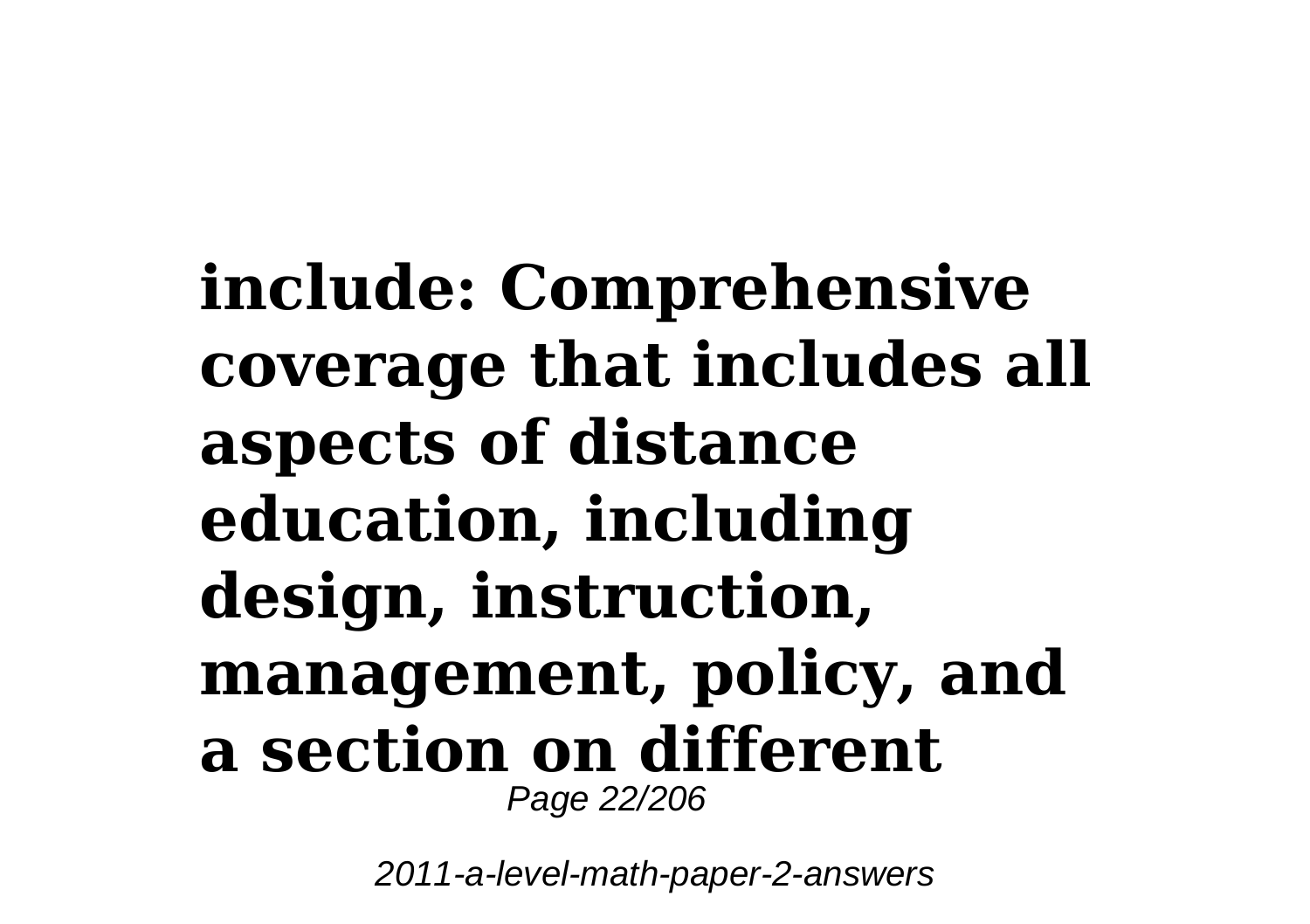**audiences. Chapter authors frame their topic in terms of empirical research (past and present) and discuss the nature of current practice in terms of that research.** Page 23/206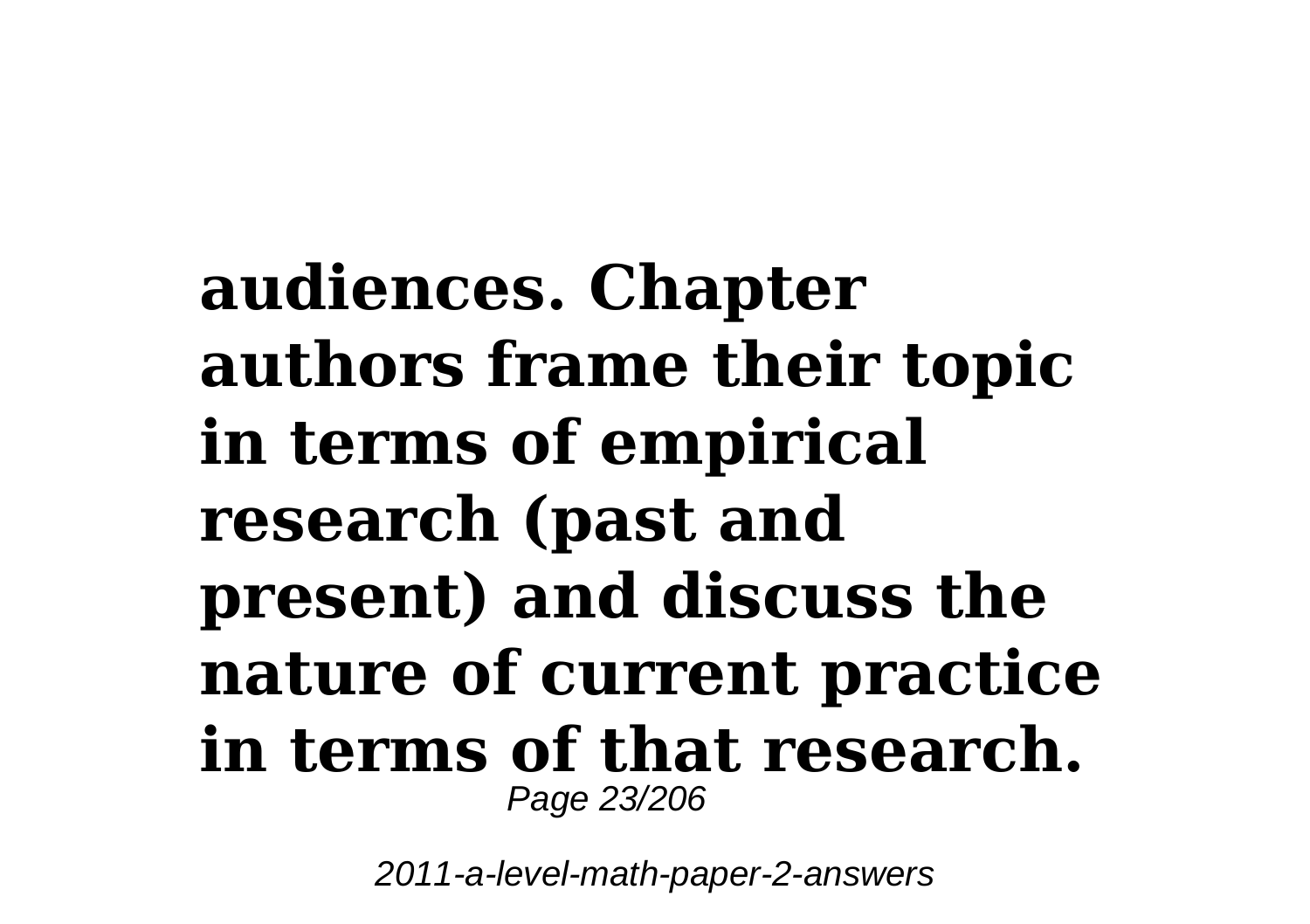**Future research needs are discussed in relation to both confirmed practice and recent changes in the field. Section one provides a unique review of the theories that** Page 24/206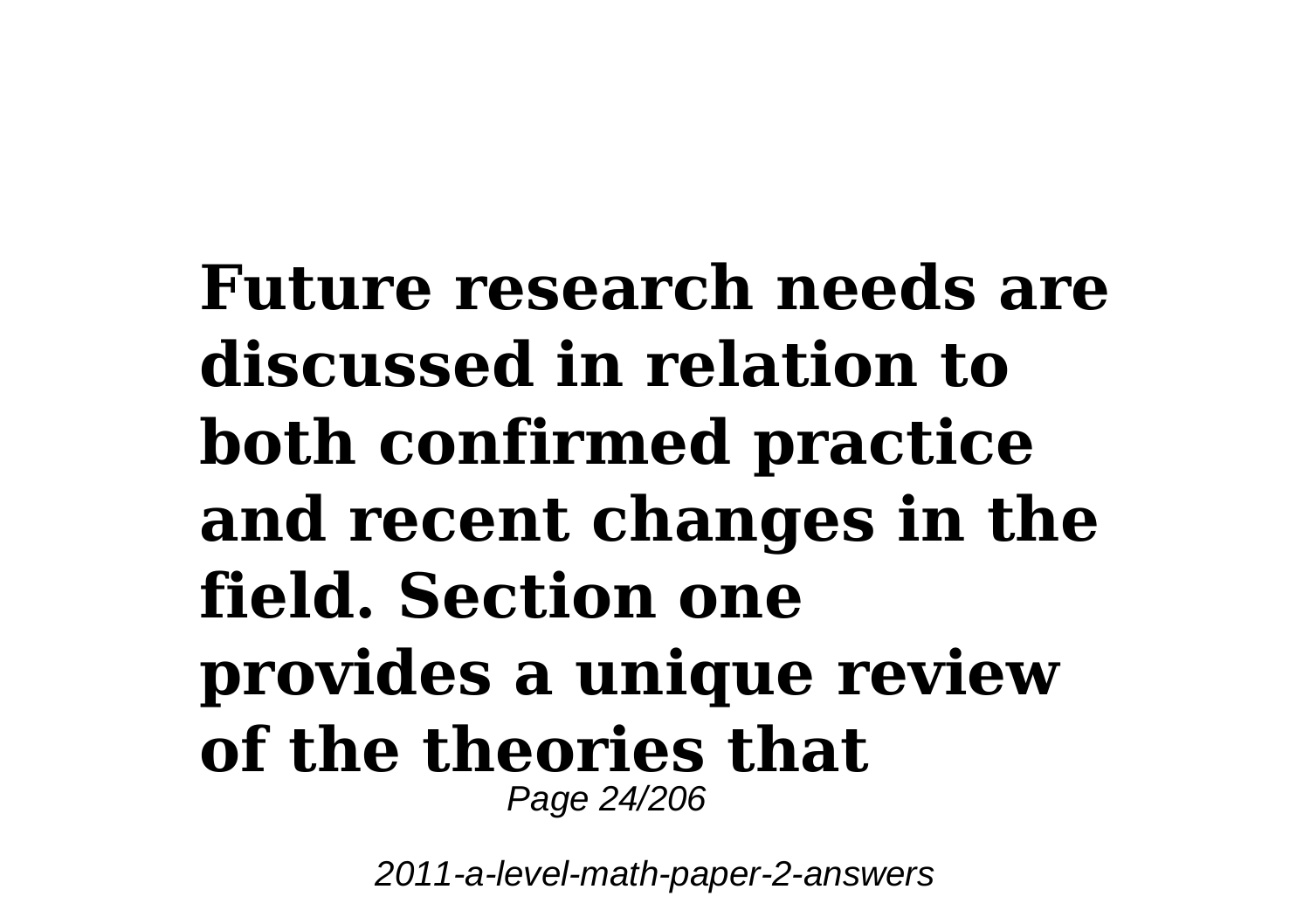**support distance education pedagogy. Section six includes a unique review of distance education as a component of global culture. This book will be of interest to** Page 25/206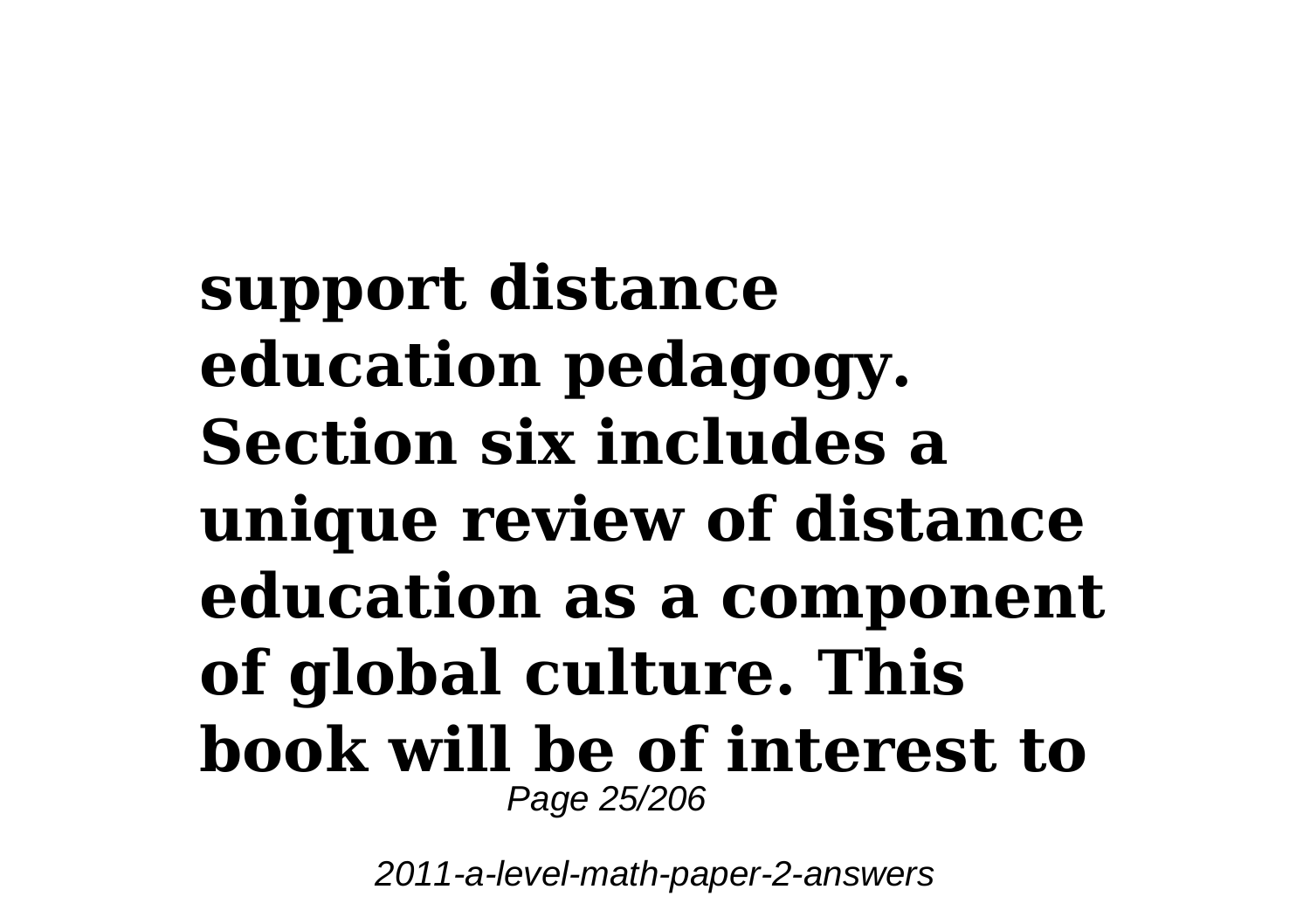## **anyone engaged in distance education at any level. It is also appropriate for corporate and government trainers and for administrators and policy makers in all** Page 26/206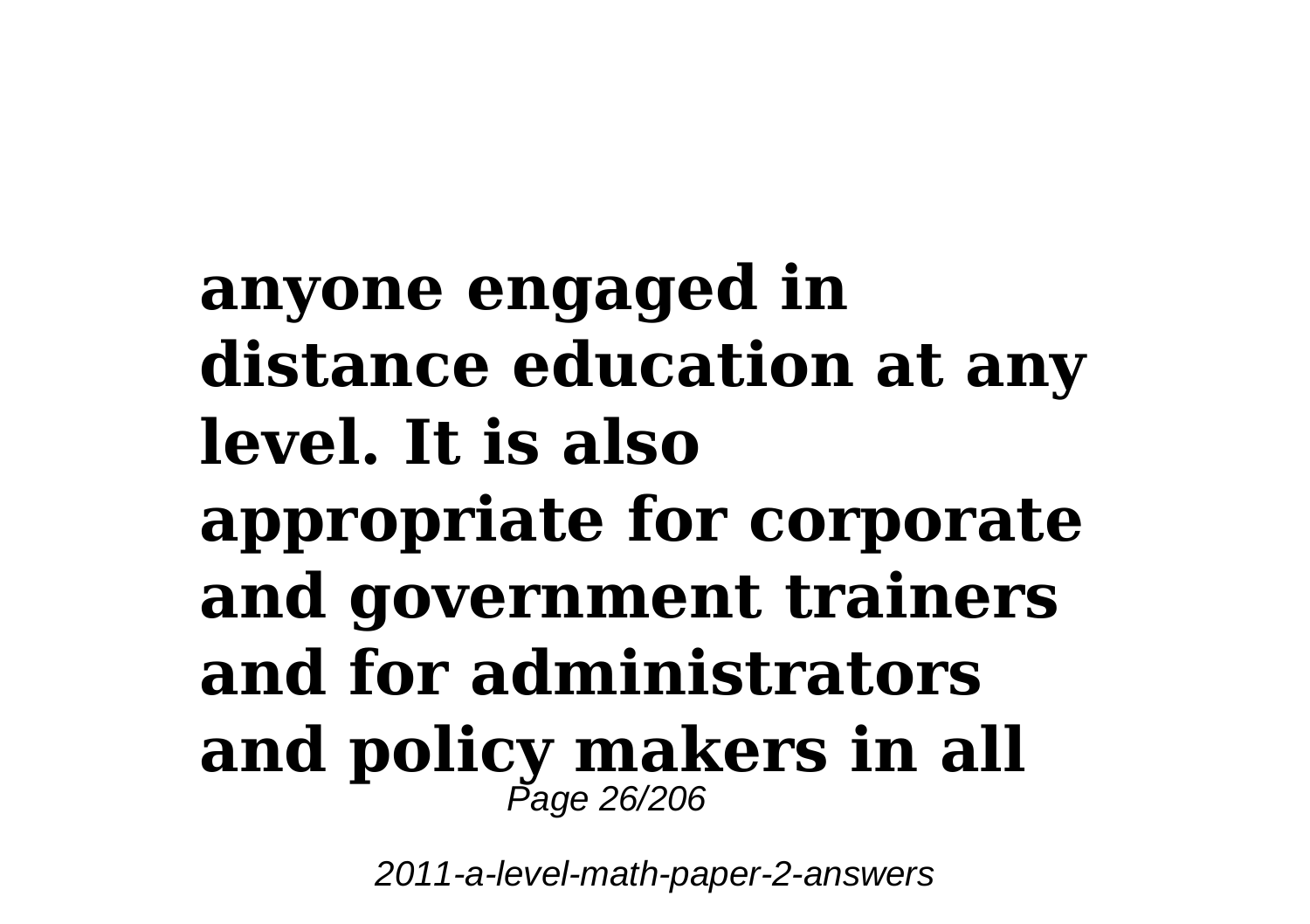**these environments. Recipient of the 2013 IAP Distance Education Book Award As classrooms are becoming more diverse, teachers are now faced** Page 27/206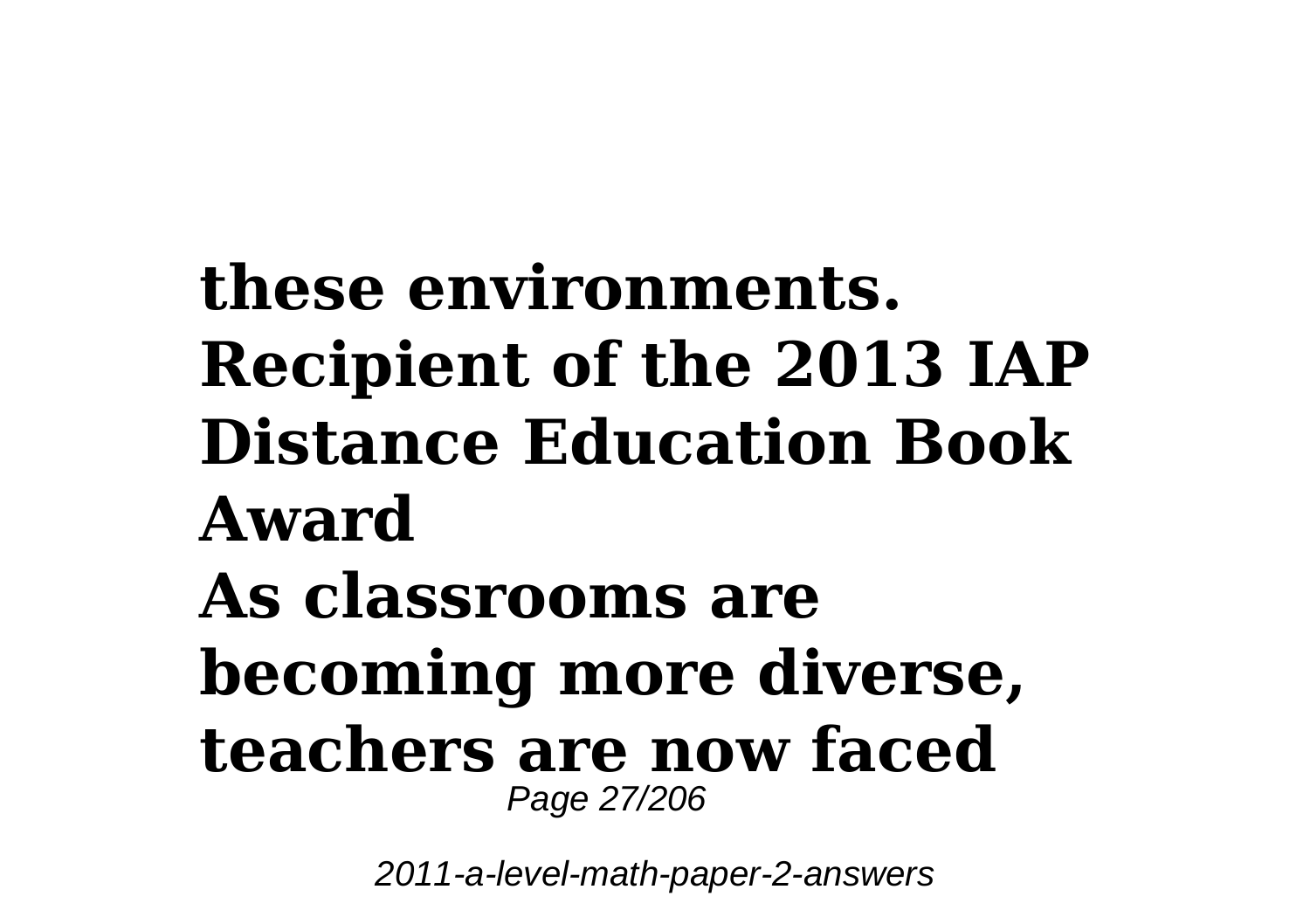**with the responsibility of creating an inclusive classroom community. As such, researching classroom pedagogies and practices is an imperative step in curriculum** Page 28/206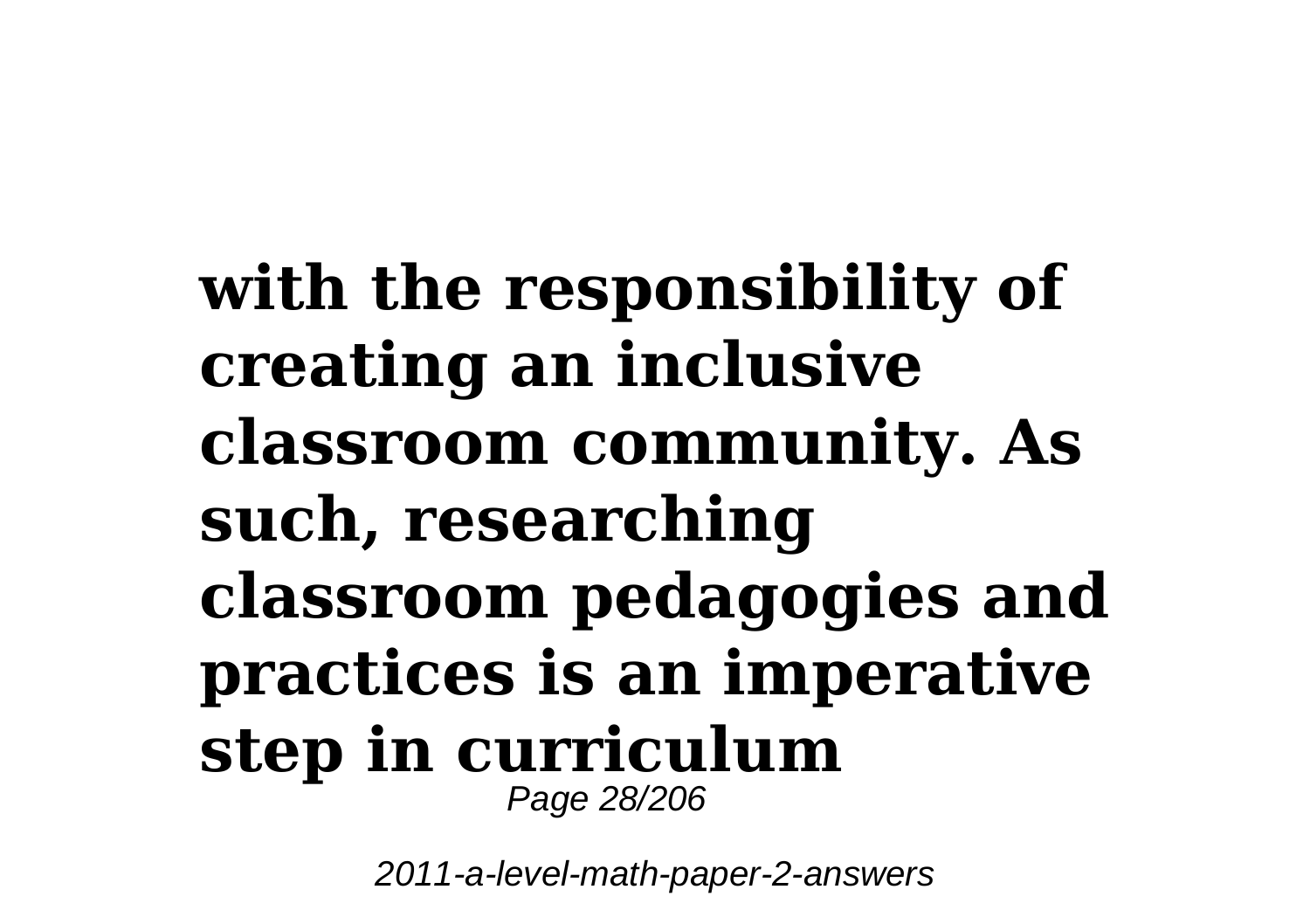**planning. The Handbook of Research on Classroom Diversity and Inclusive Education Practice is an authoritative reference source for the latest scholarly research on** Page 29/206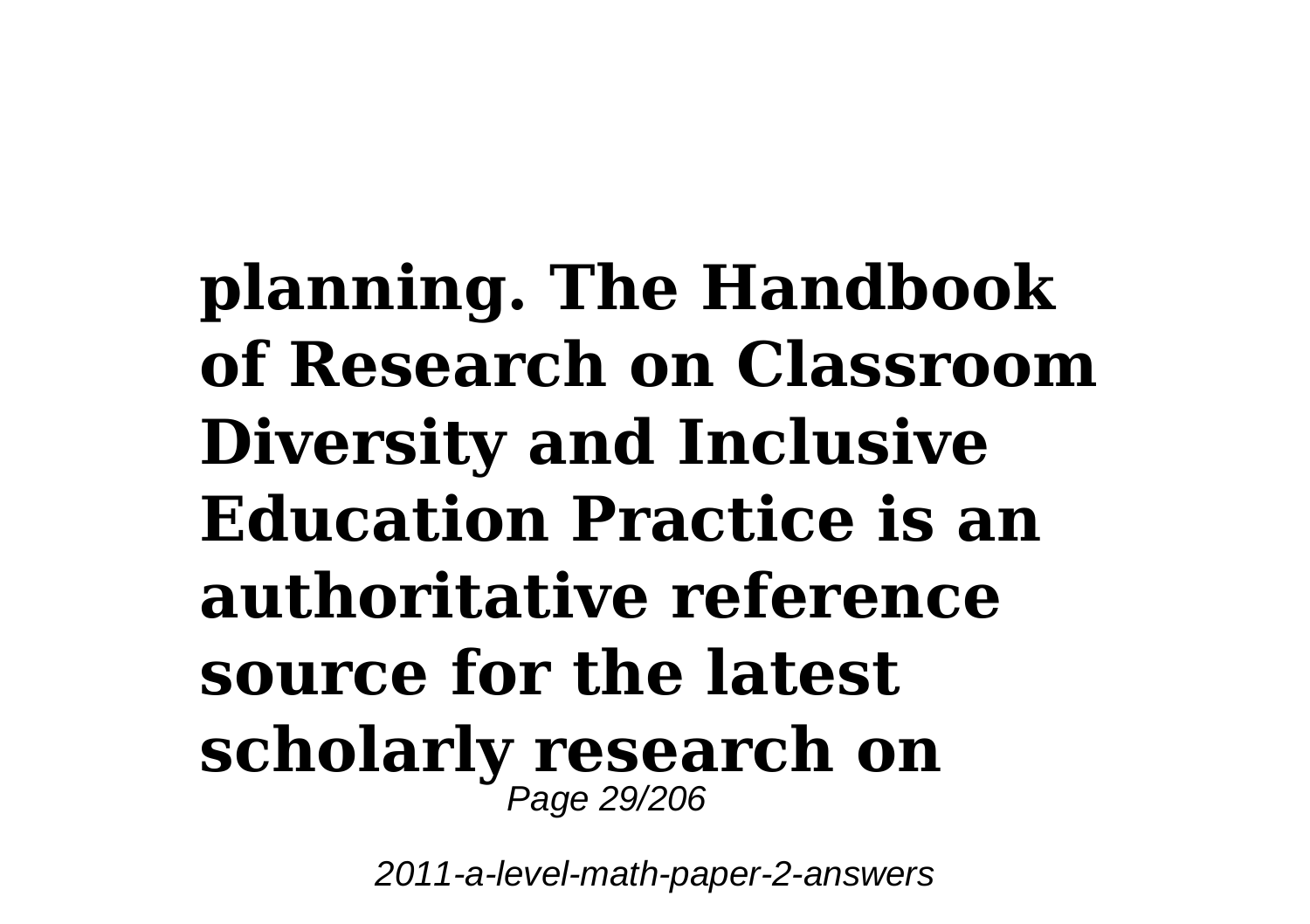**ways to effectively teach all students and further refine and strengthen school-wide inclusive pedagogy, methods, and policies. Featuring extensive coverage on a** Page 30/206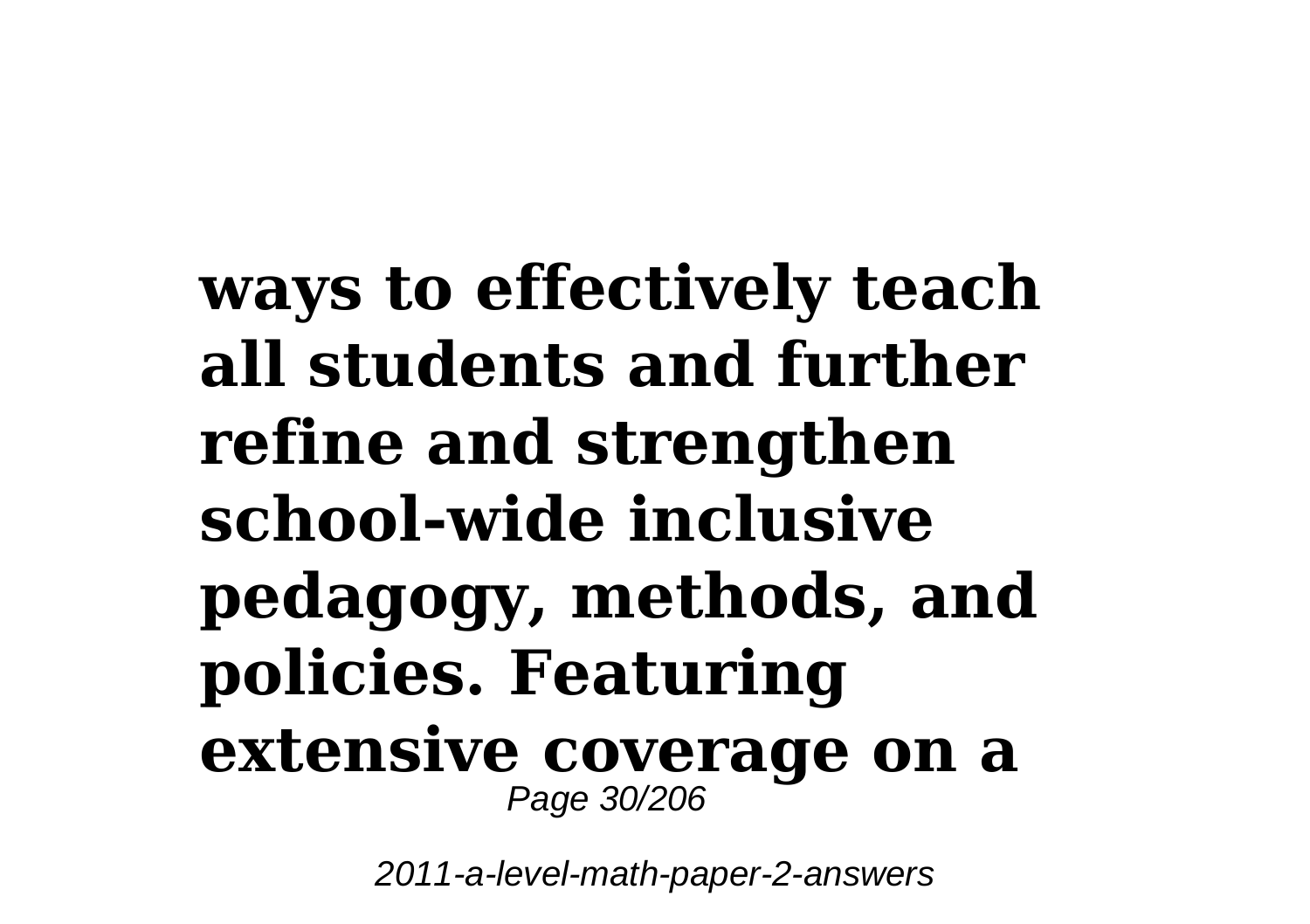**number of topics such as special education, online learning, and English language learners, this publication is ideally designed for professionals, educators,** Page 31/206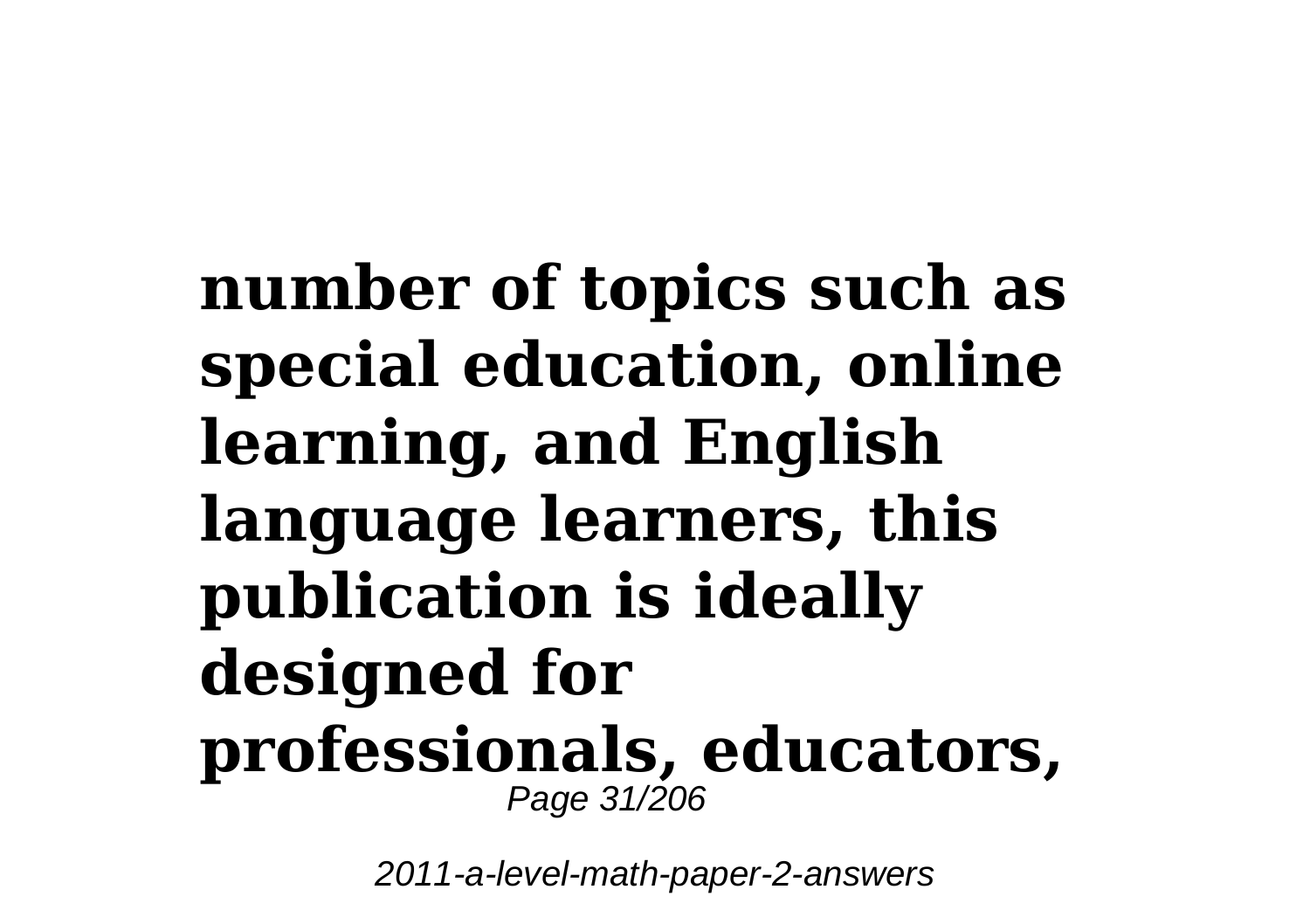**and policy makers seeking current research on methods that ensure all students have equal access to curricular content and the chance for growth and success.** Page 32/206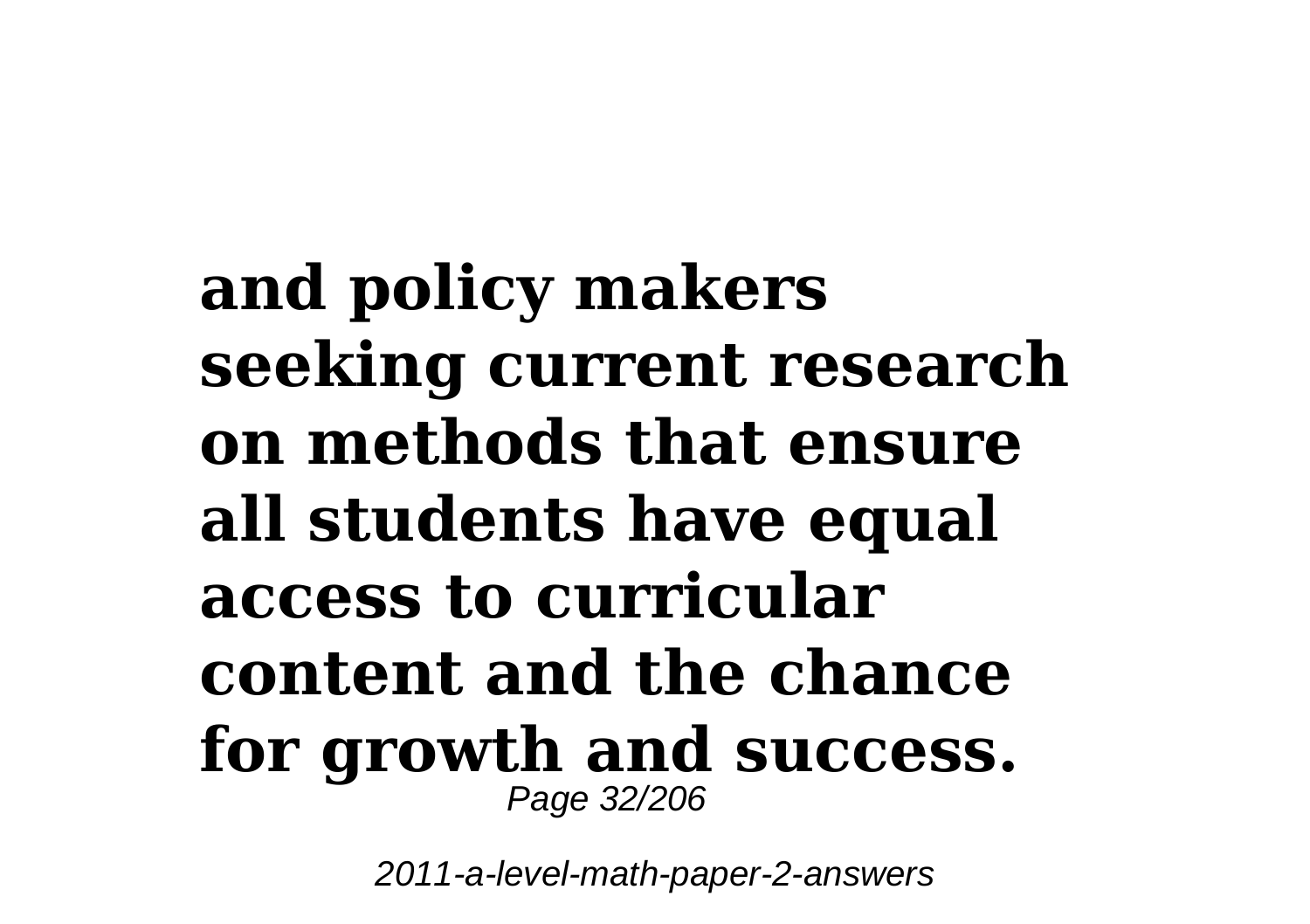**This volume is devoted to the most recent discoveries in mathematics and statistics. It also serves as a platform for knowledge and information exchange** Page 33/206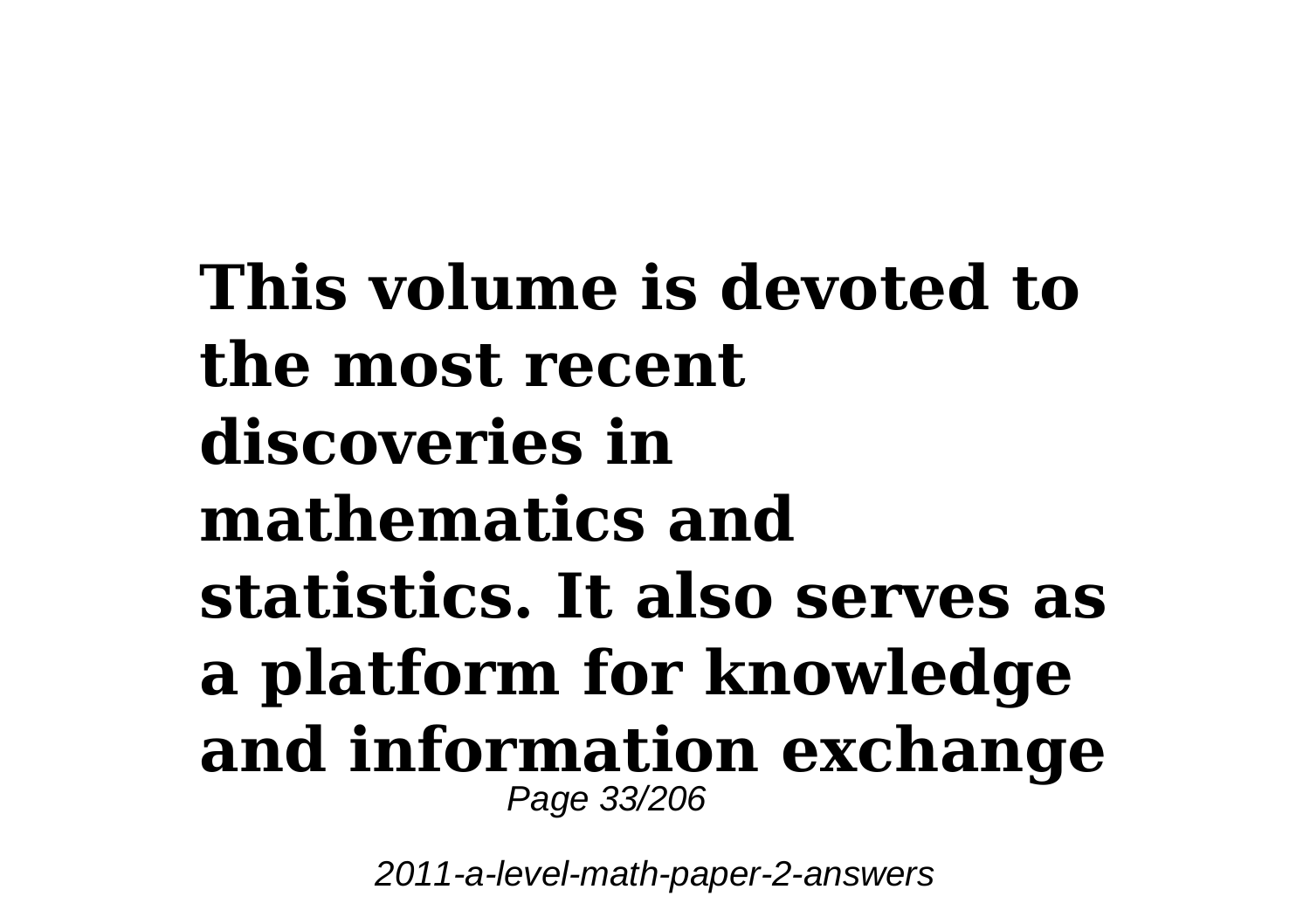**between experts from industrial and academic sectors. The book covers a wide range of topics, including mathematical analyses, probability, statistics, algebra,** Page 34/206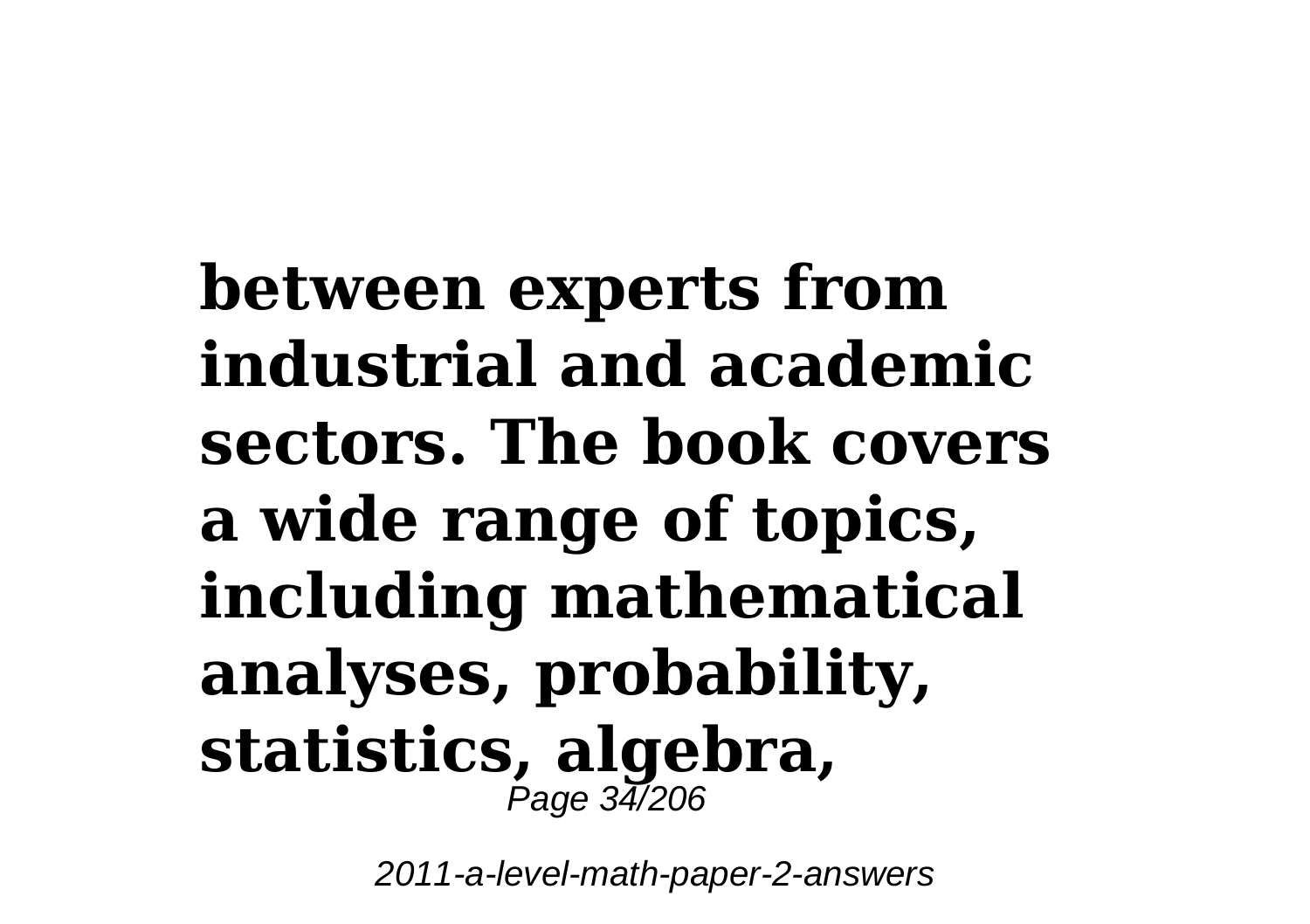**geometry, mathematical physics, wave propagation, stochastic processes, ordinary and partial differential equations, boundary value problems, linear** Page 35/206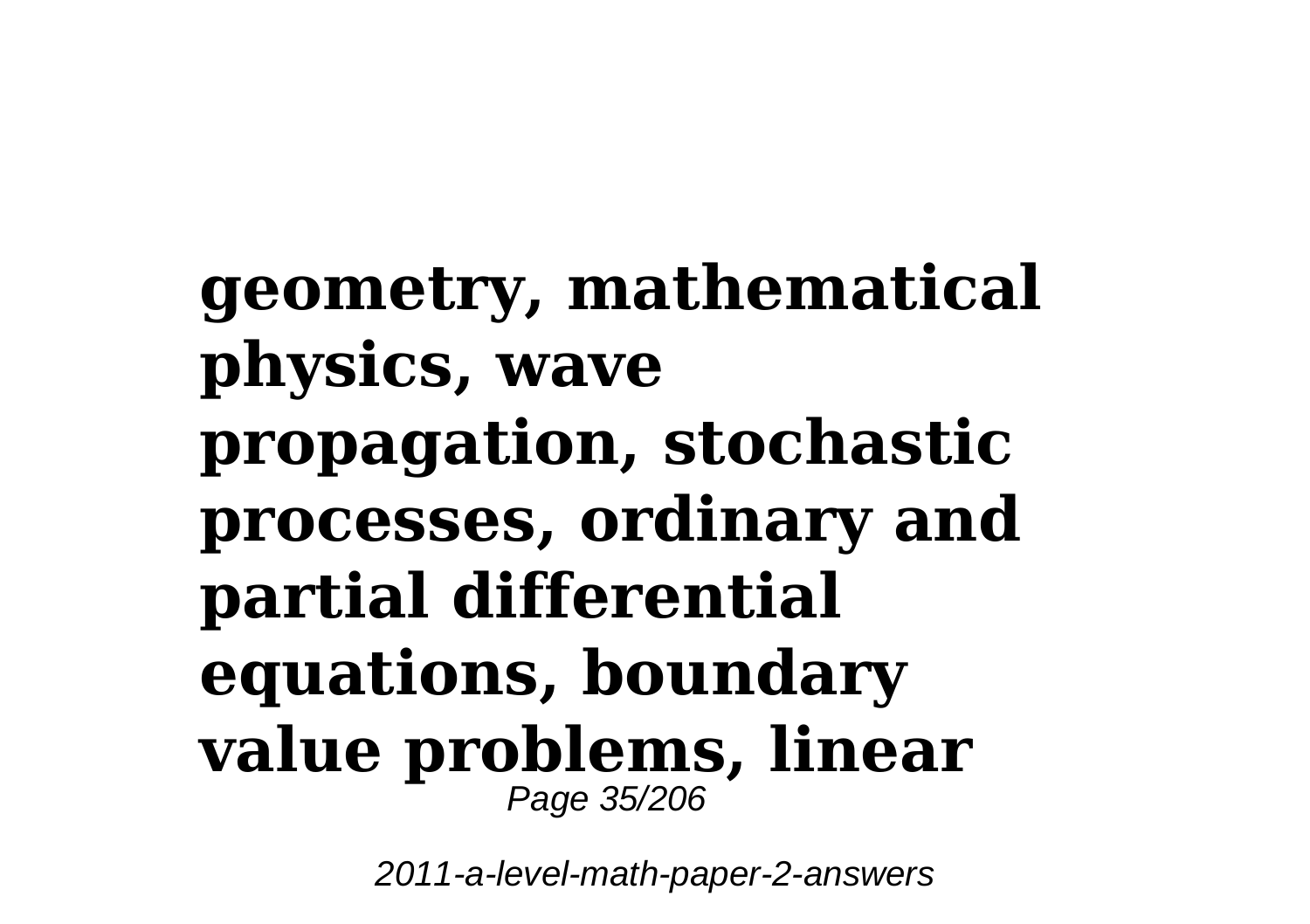**operators, cybernetics and number and functional theory. It is a valuable resource for pure and applied mathematicians, statisticians, engineers** Page 36/206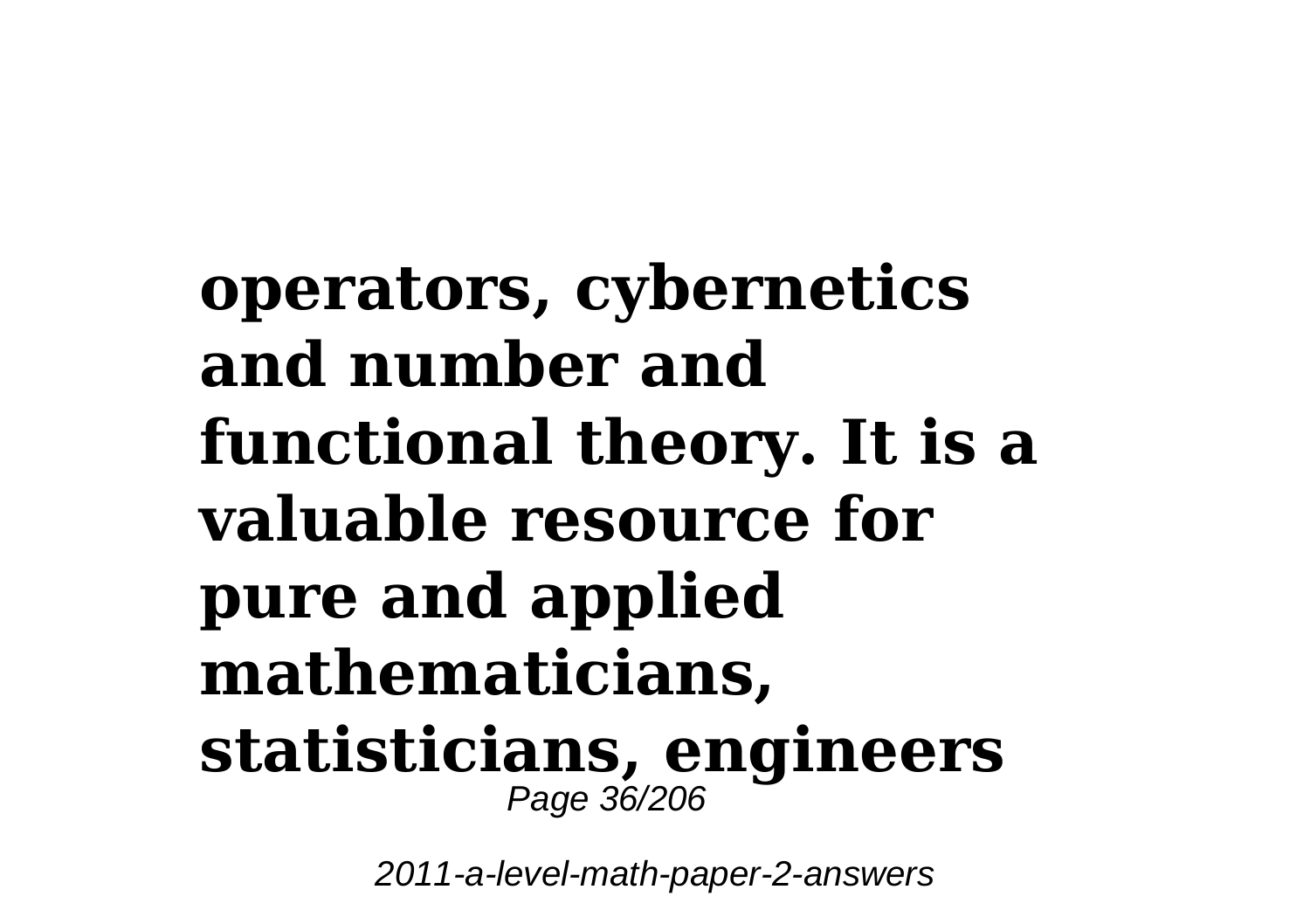**and scientists. This first book in the series will describe the Net Generation as visual learners who thrive when surrounded with new technologies and whose** Page 37/206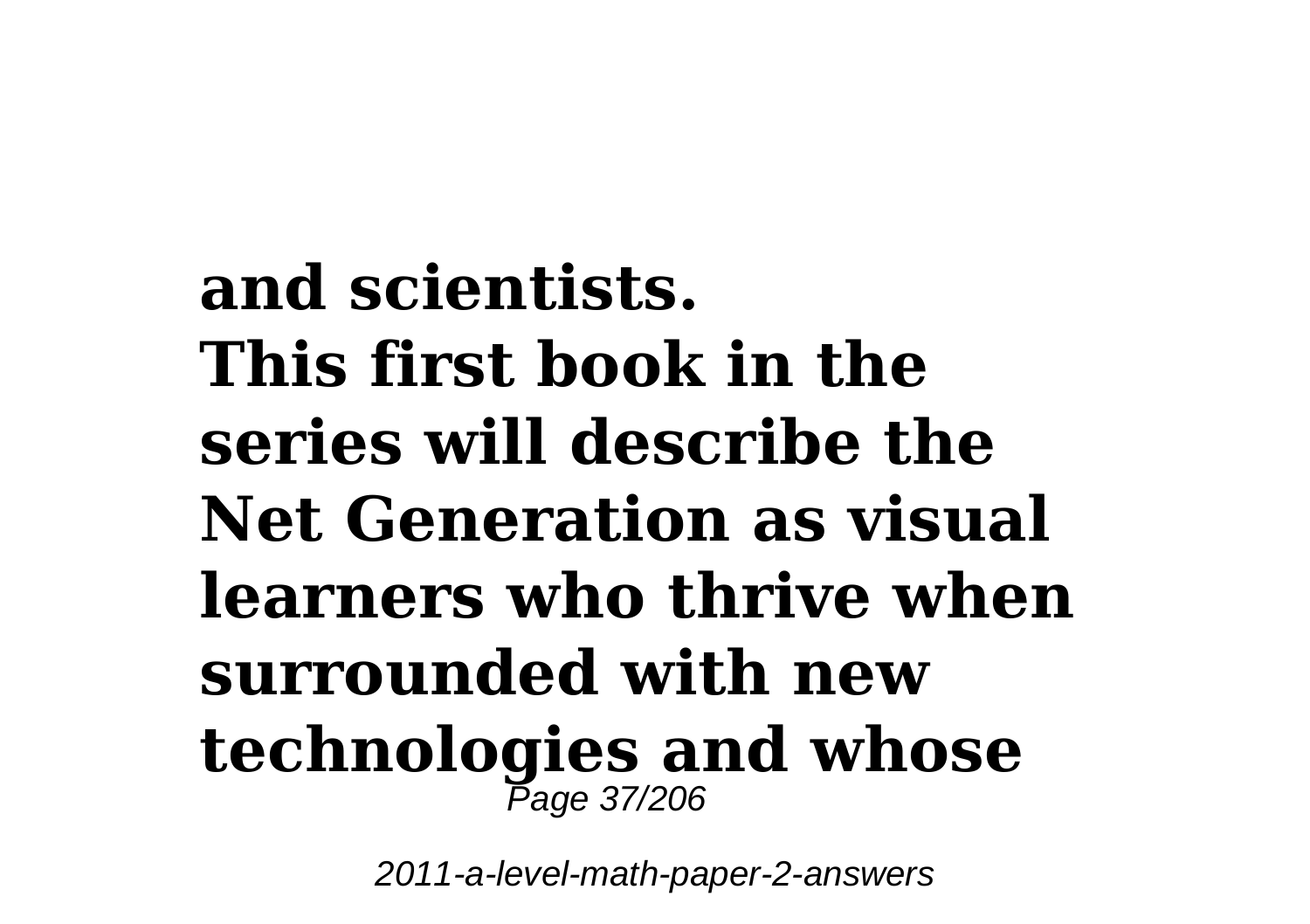**needs can be met with the technological innovations. These new learners seek novel ways of studying, such as collaborating with peers, multitasking, as well as** Page 38/206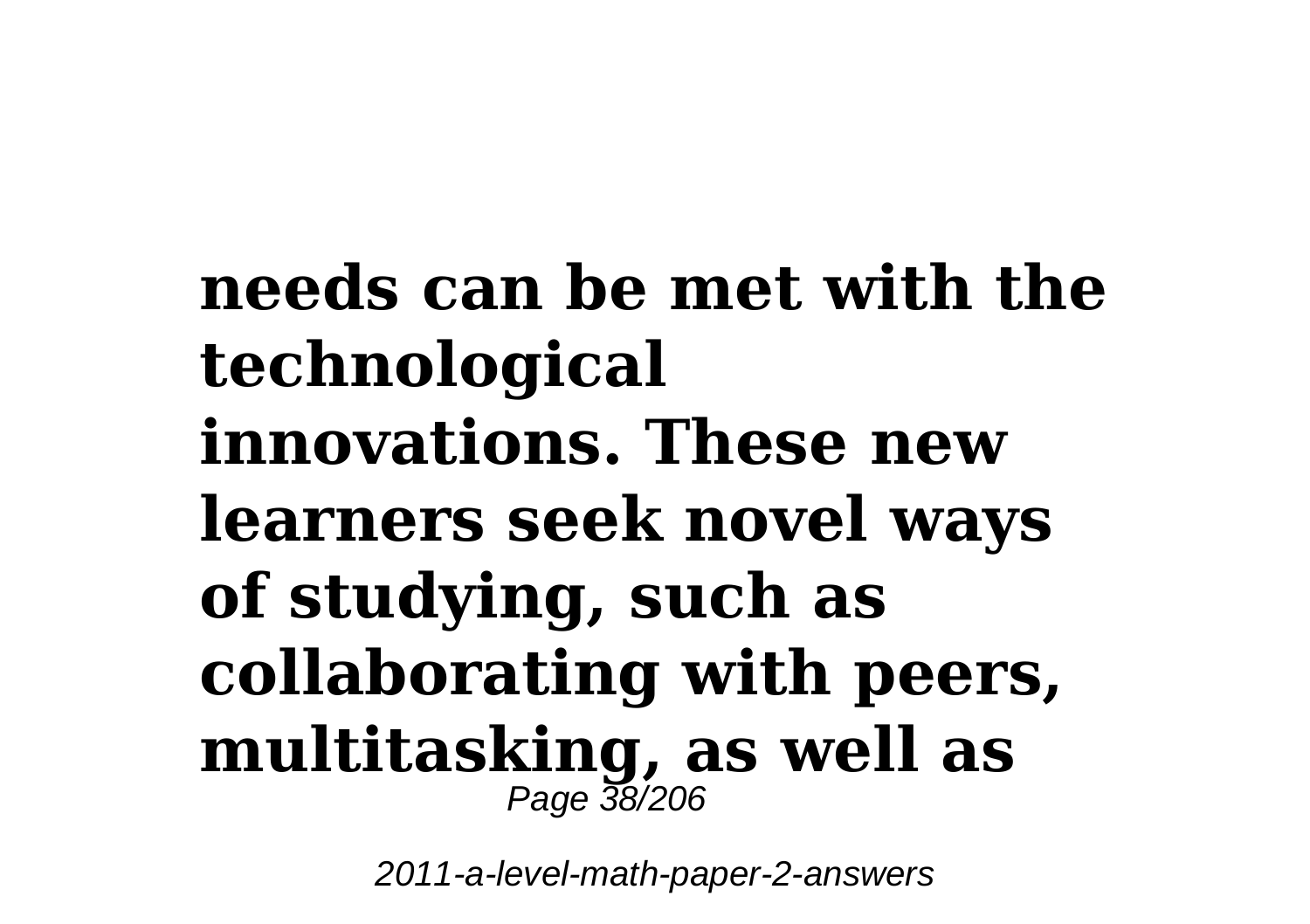**use of multimedia, the Internet, and other Information and Communication Technologies. Here we present mathematics as a contemporary subject** Page 39/206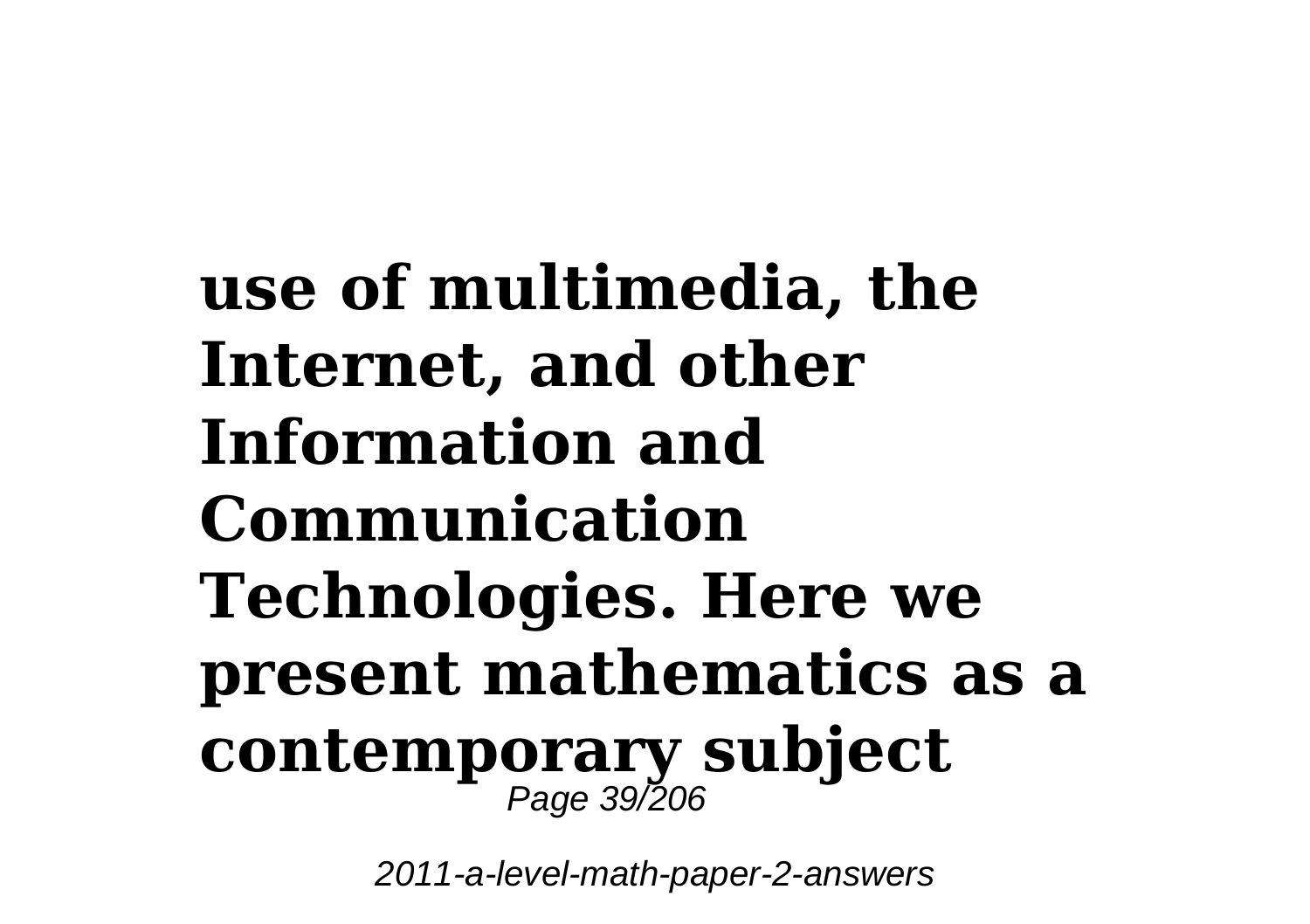**that is engaging, exciting and enlightening in new ways. For example, in the distributed environment of cyber space, mathematics learners play games, watch** Page 40/206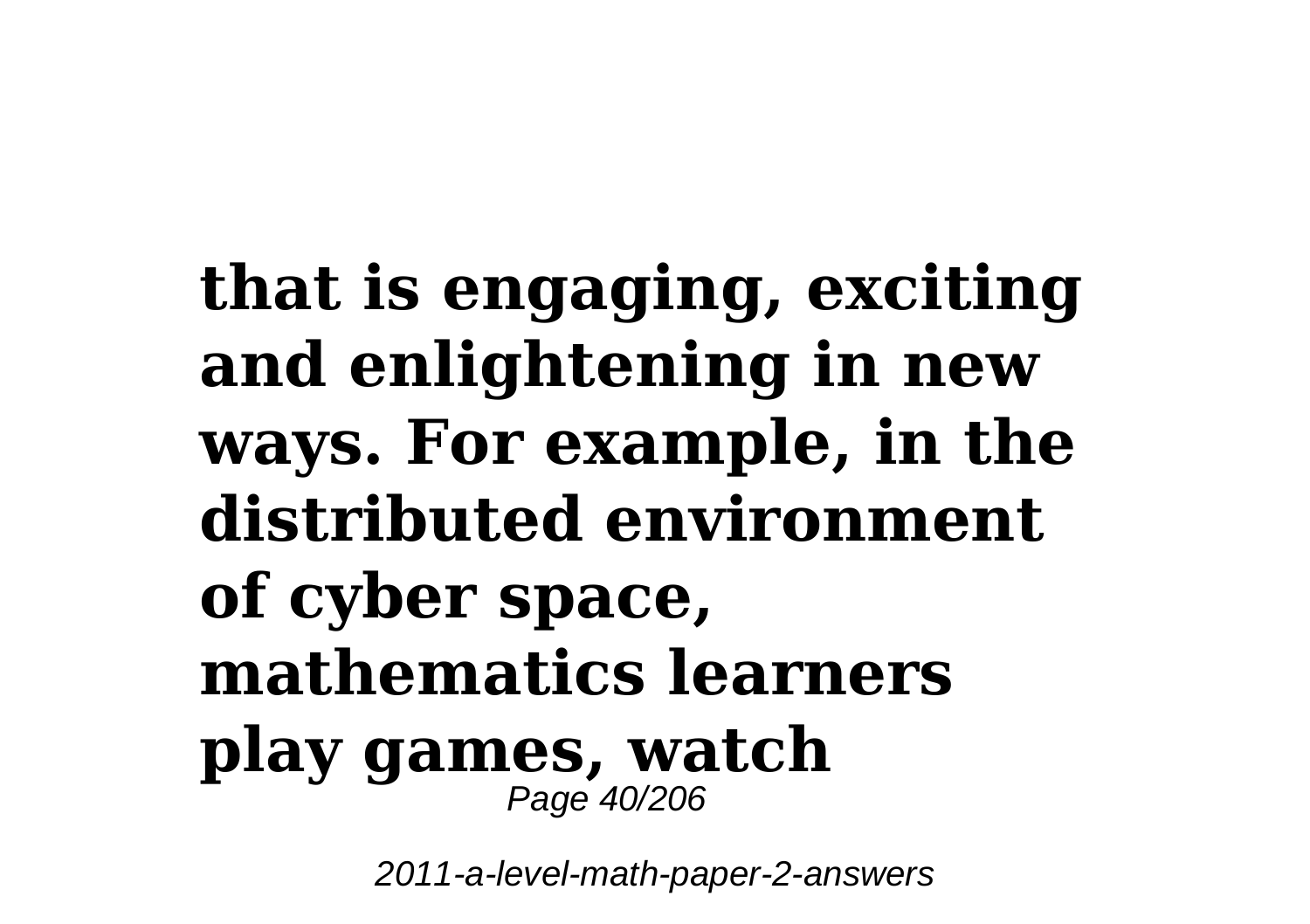**presentations on YouTube, create Java applets of mathematics simulations and exchange thoughts over the Instant Messaging tool. How should mathematics** Page 41/206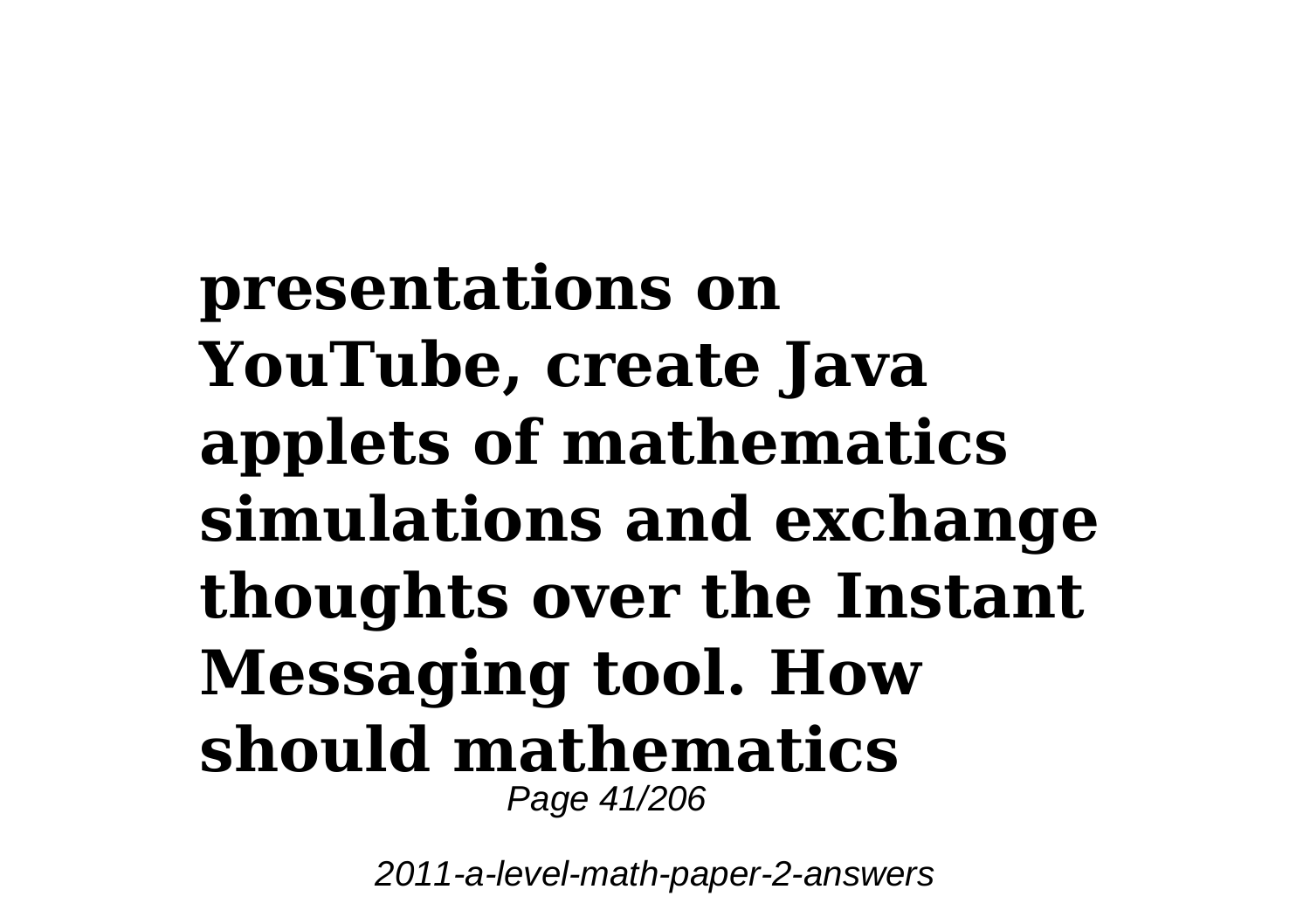**education resonate with these learners and technological novelties that excite them? Handbook of Distance Education Multiple Approaches and** Page 42/206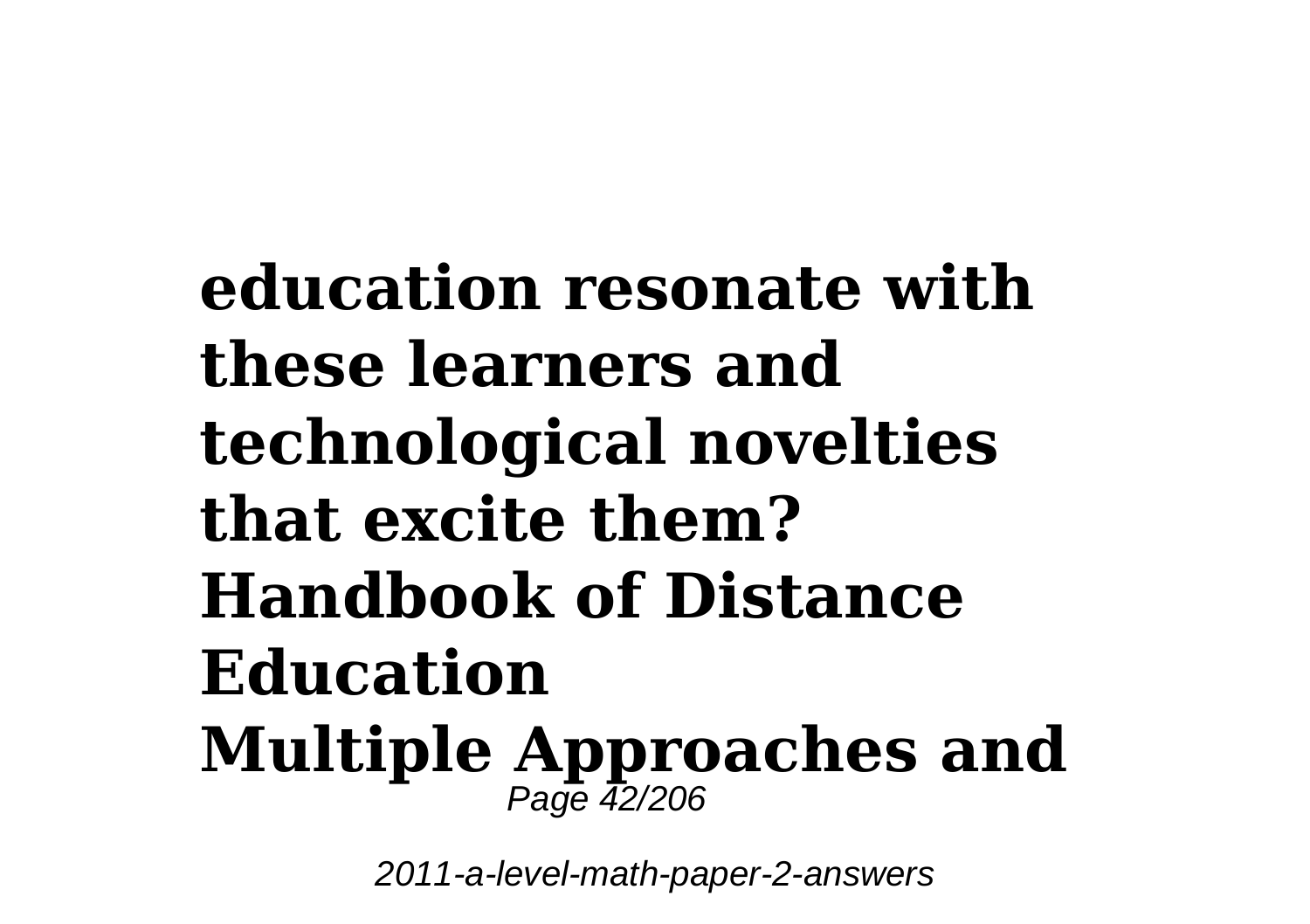**Practices Nurturing Reflective Learners in Mathematics Visual Mathematics and Cyberlearning Doing the Scholarship of Teaching and Learning in** Page 43/206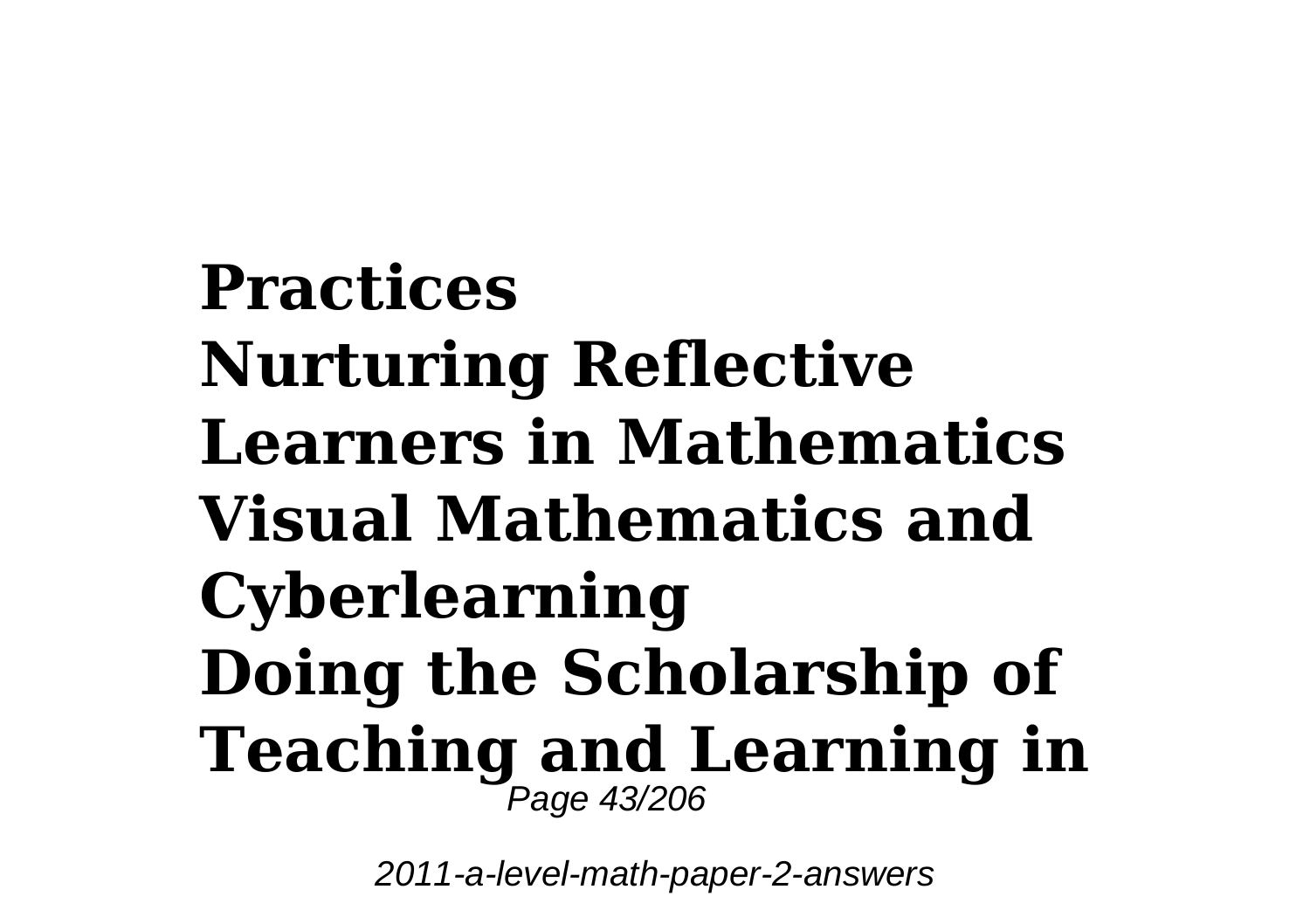## **Mathematics The Mechanics of Ribbons and Möbius Bands**

This book aims to provide theoretical discussions of assessment development and implementation in mathematics education

Page 44/206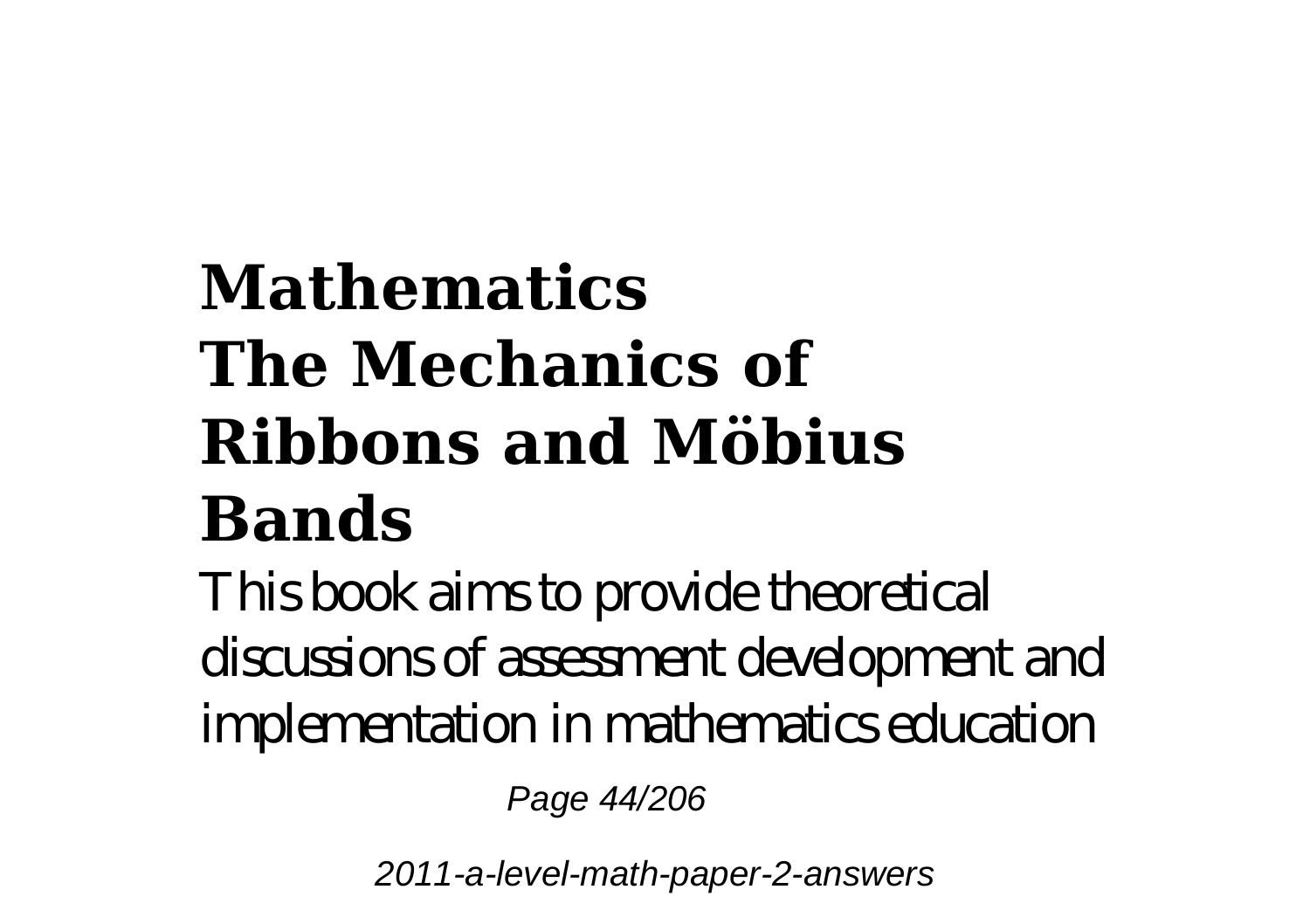contexts, as well as to offer readers discussions of assessment related to instruction and affective areas, such as attitudes and beliefs. By providing readers with theoretical implications of assessment creation and implementation, this volume demonstrates how validation studies have the potential to advance the field of Page 45/206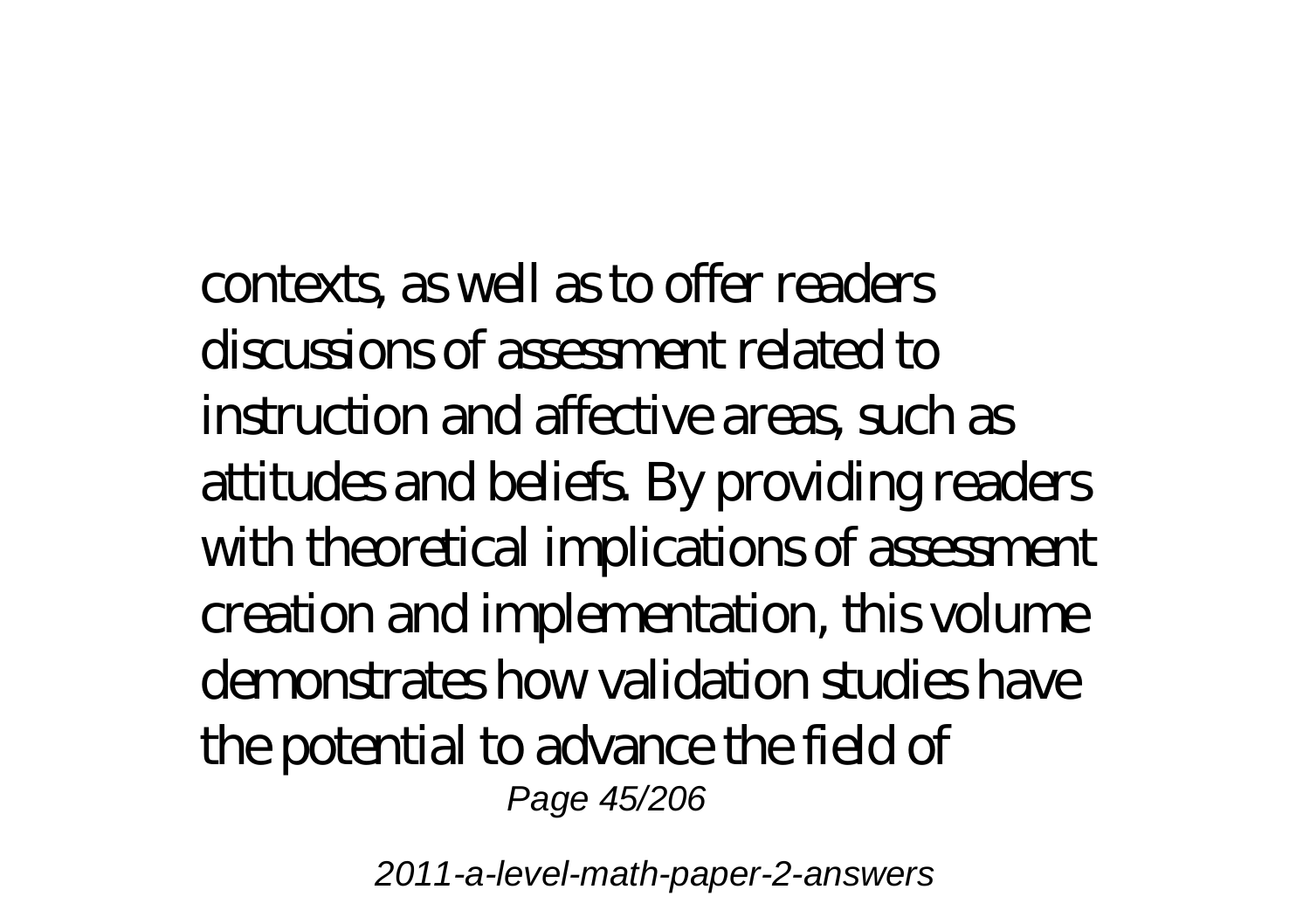mathematics education. Including chapters addressing a variety of established and budding areas within assessment and evaluation in mathematics education contexts, this book brings fundamental issues together with new areas of application. As United States policymakers and Page 46/206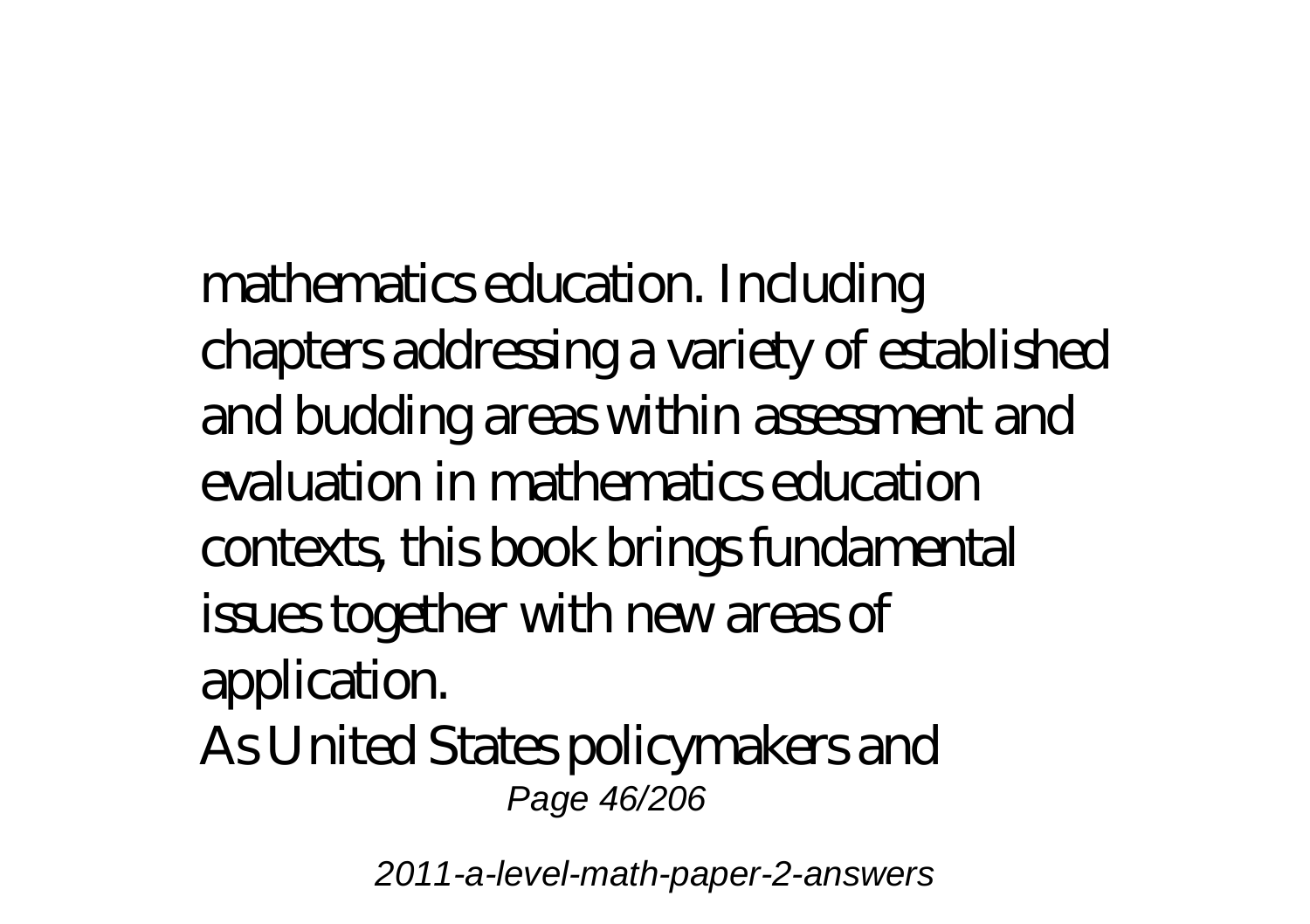national leaders are increasing their attention to producing workers skilled in science, technology, engineering, and mathematics (STEM), community colleges are being called on to address persistence of minorities in these disciplines. In this important volume, contributors discuss the role of community colleges in facilitating Page 47/206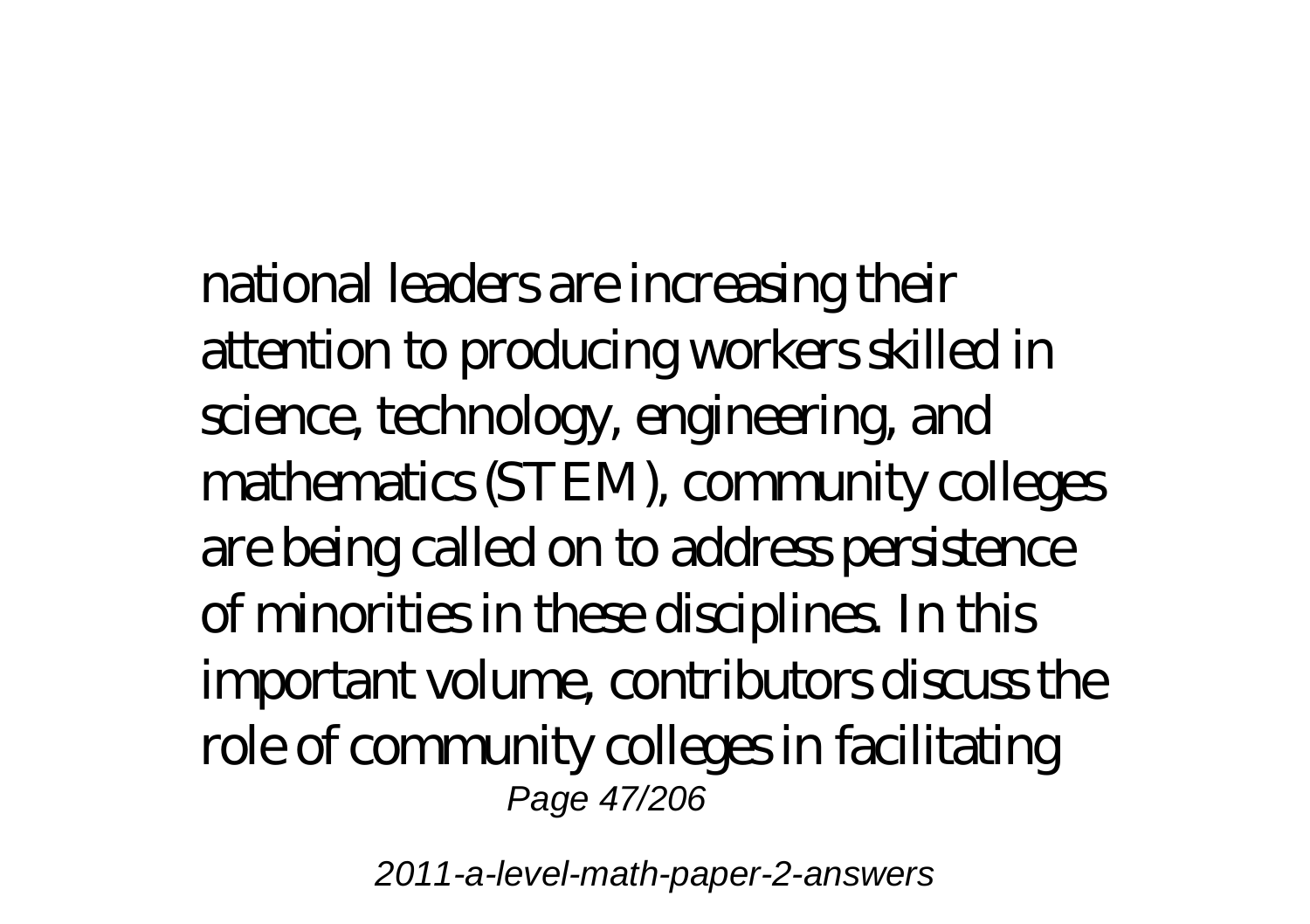access and success to racial and ethnic minority students in STEM. Chapters explore how community colleges can and do facilitate the STEM pipeline, as well as the experiences of these students in community college, including how psychological factors, developmental coursework, expertiential learning, and Page 48/206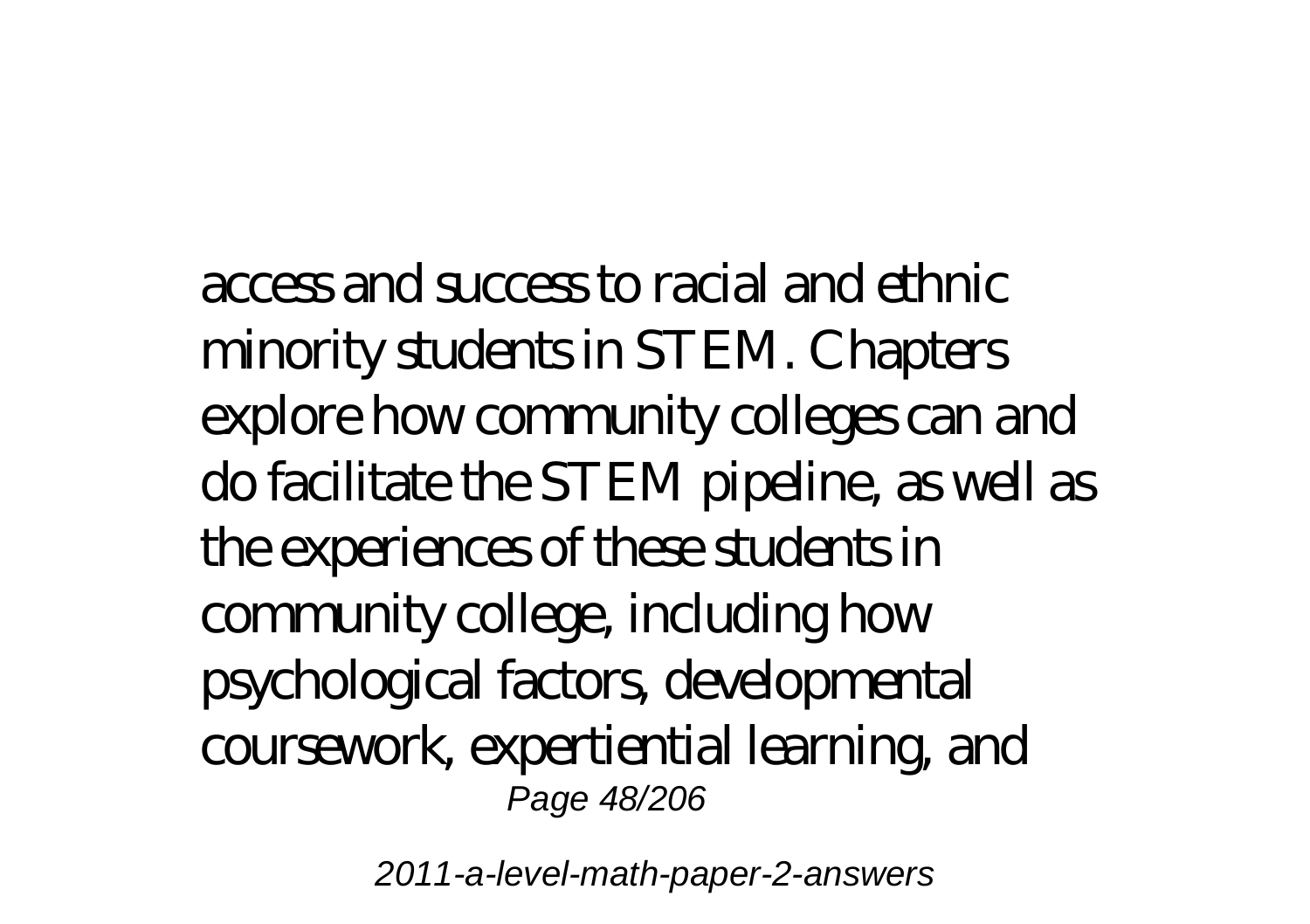motivation affect student success. Community Colleges and STEM ultimately provides recommendations to help increase retention and persistence. This important book is a crucial resource for higher education institutions and community colleges as they work to advance success among racial and ethnic Page 49/206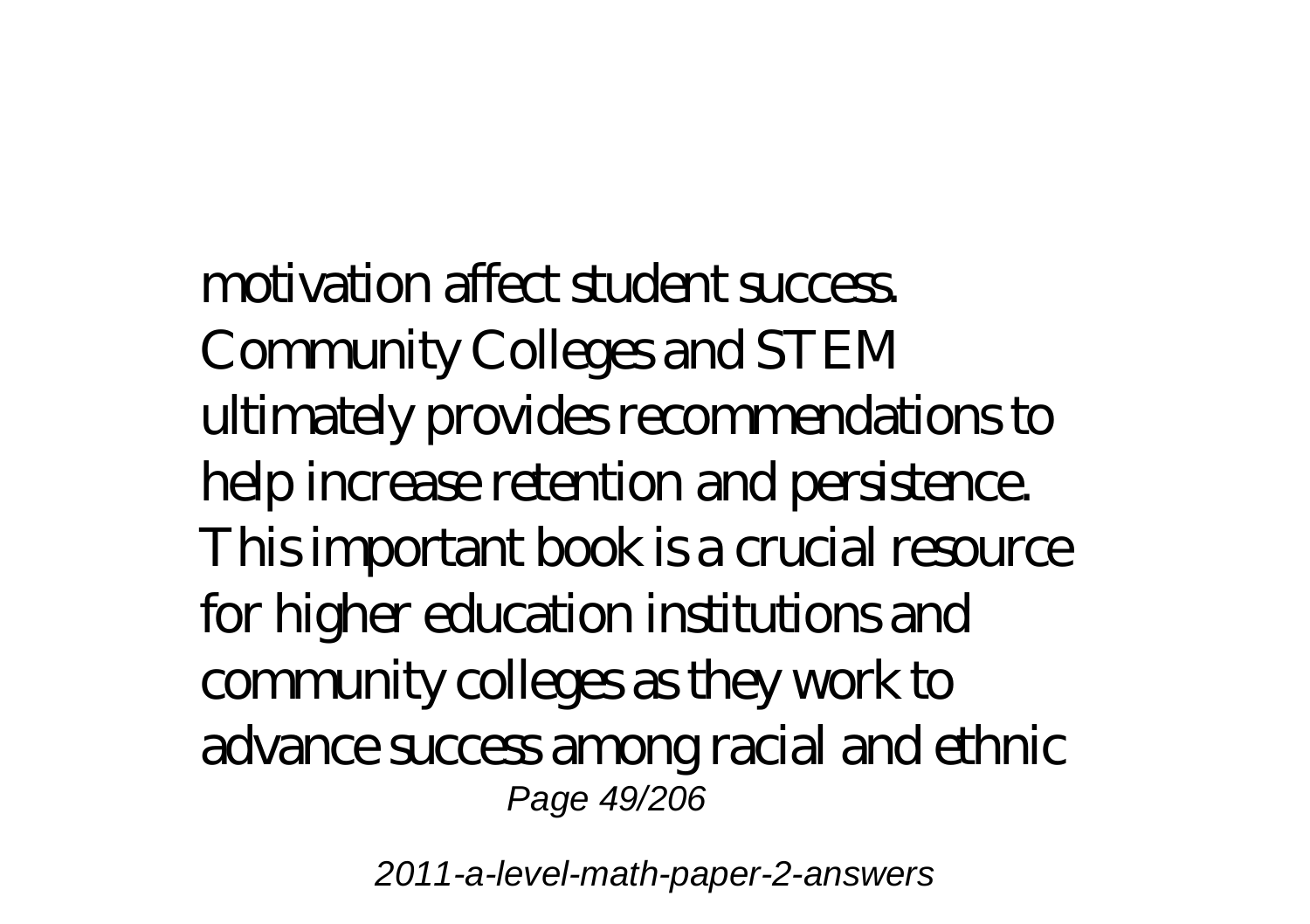minorities in STEM education. Mathematical anxiety is a feeling of tension, apprehension or fear which arises when a person is faced with mathematical content. The negative consequences of mathematical anxiety are welldocumented. Students with high levels of mathematical anxiety might underperform Page 50/206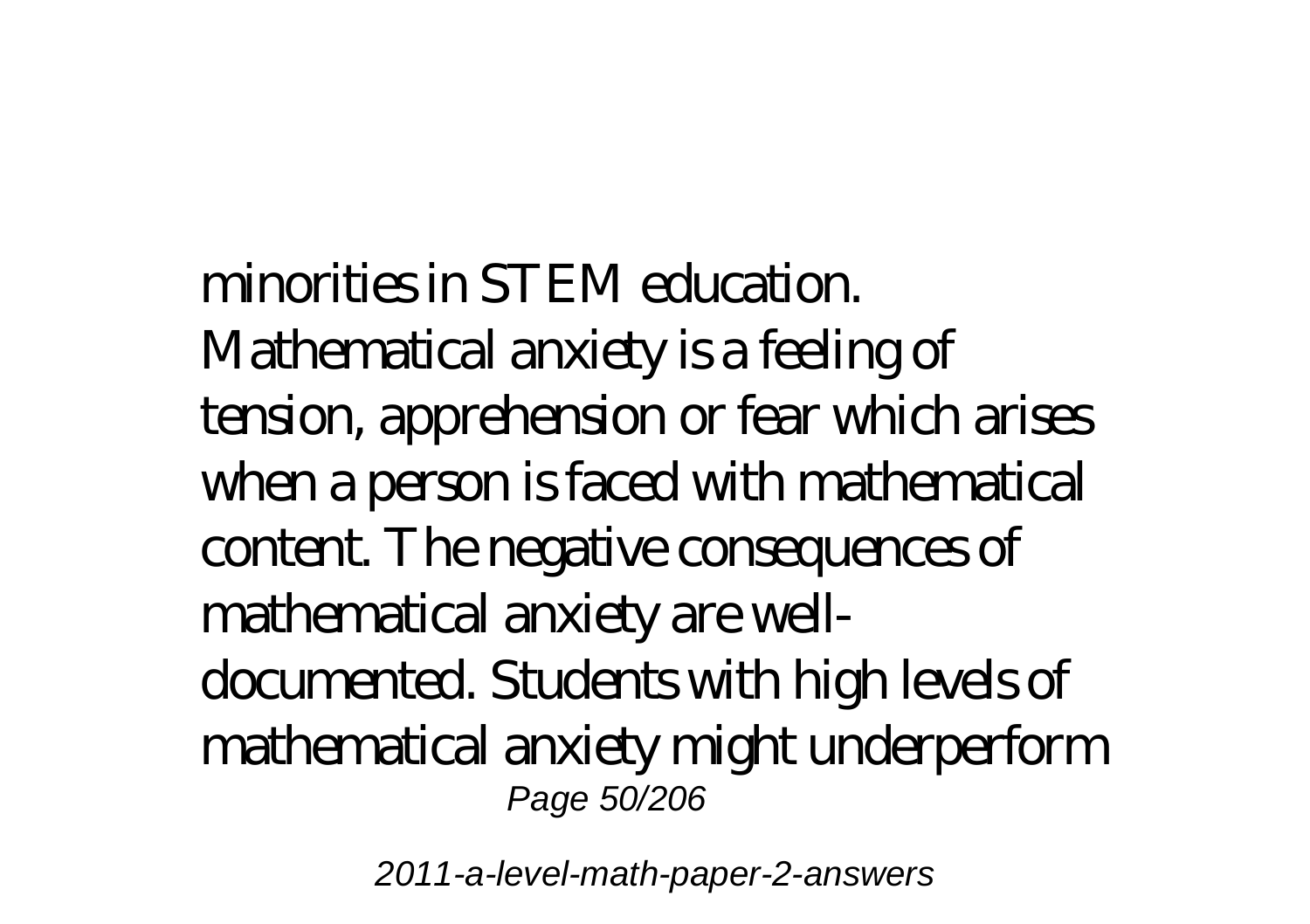in important test situations, they tend to hold negative attitudes towards mathematics, and they are likely to opt out of elective mathematics courses, which also affects their career opportunities. Although at the university level many students do not continue to study mathematics, social science students are confronted with the Page 51/206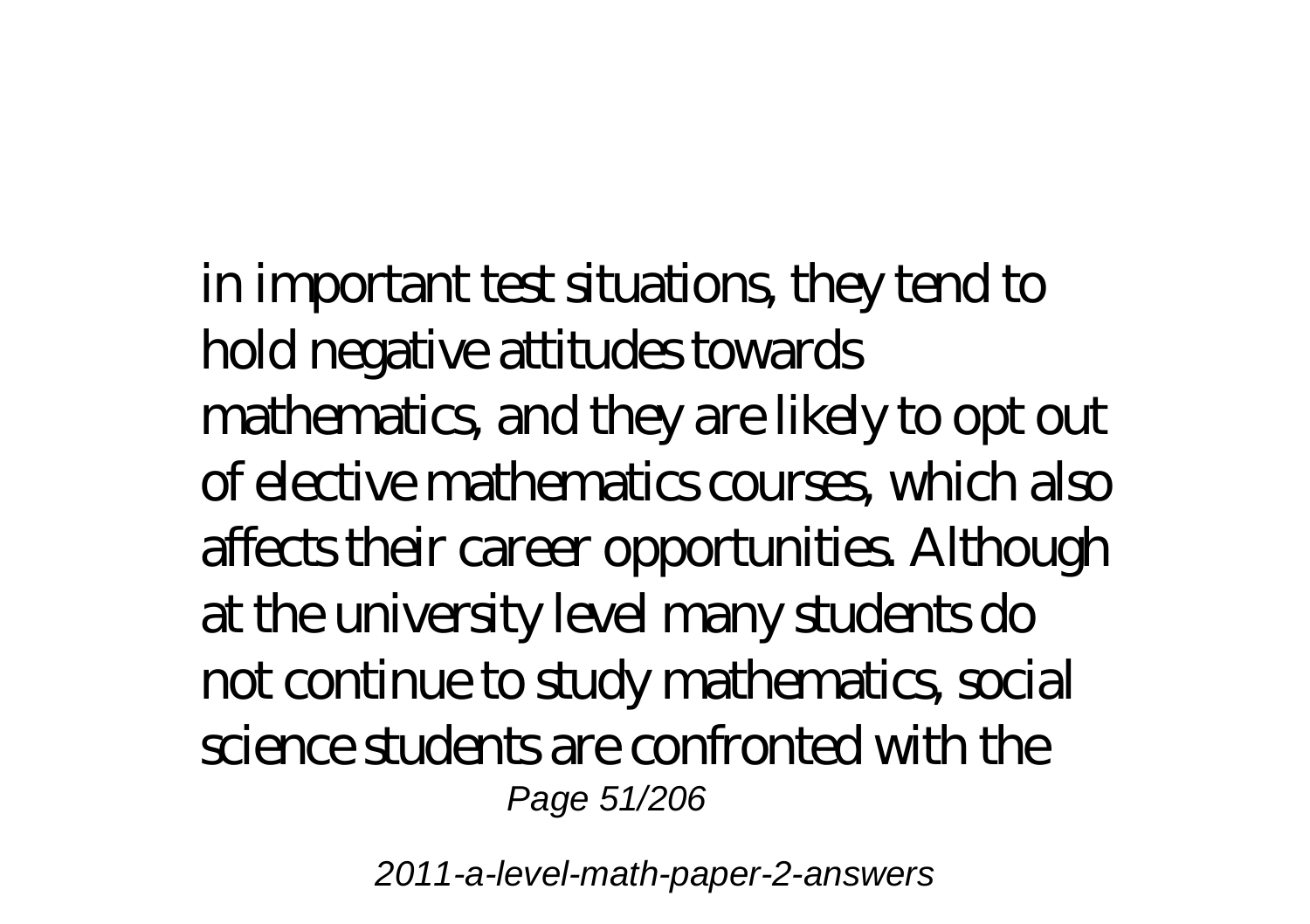fact that their disciplines involve learning about statistics - another potential source of anxiety for students who are uncomfortable with dealing with numerical content. Research on mathematical anxiety is a truly interdisciplinary field with contributions from educational, developmental, Page 52/206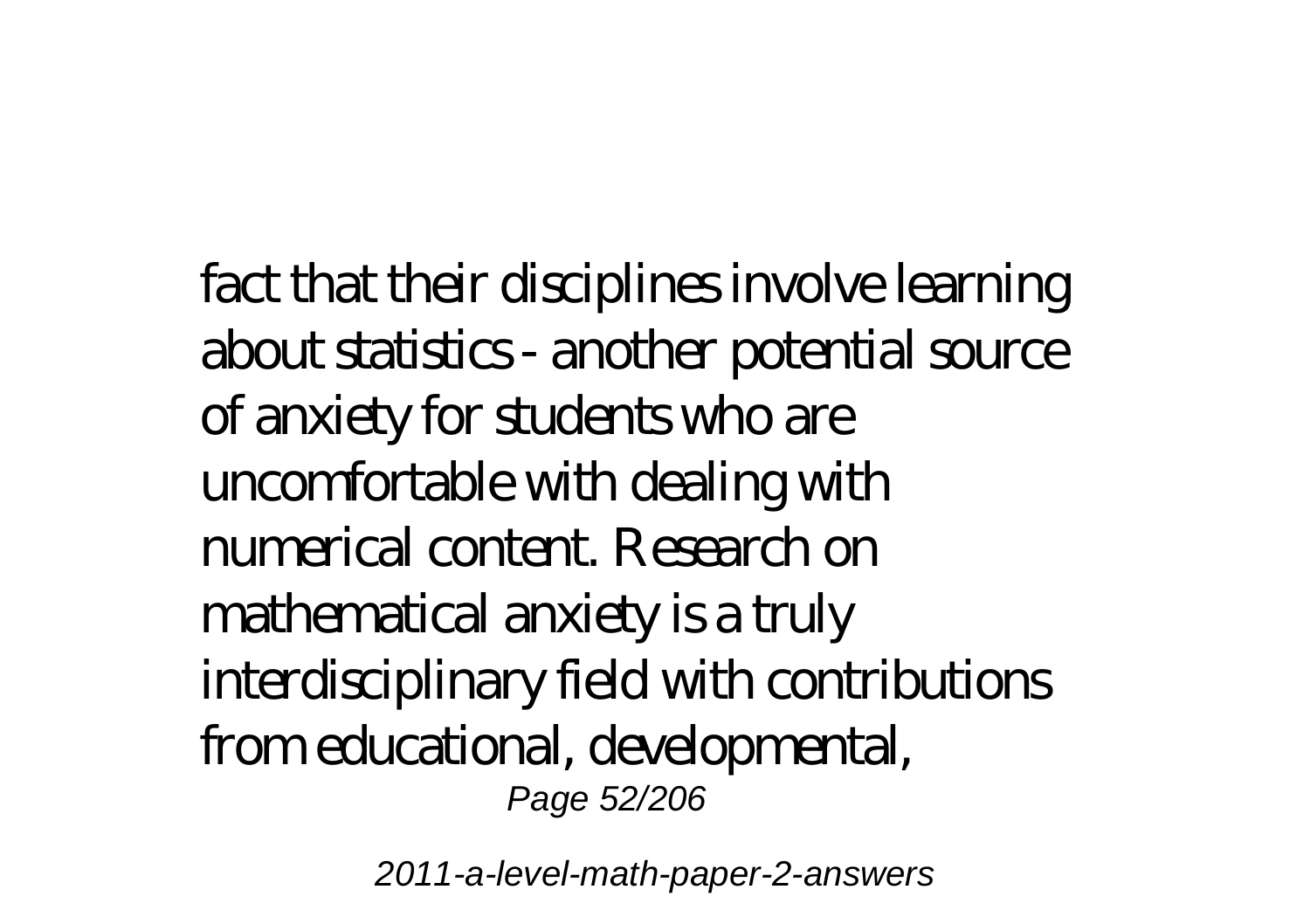cognitive, social and neuroscience researchers. The current collection of papers demonstrates the diversity of the field, offering both new empirical contributions and reviews of existing studies. The contributors also outline  $f$  it ime directions for this line of research. Additional written evidence is contained in Page 53/206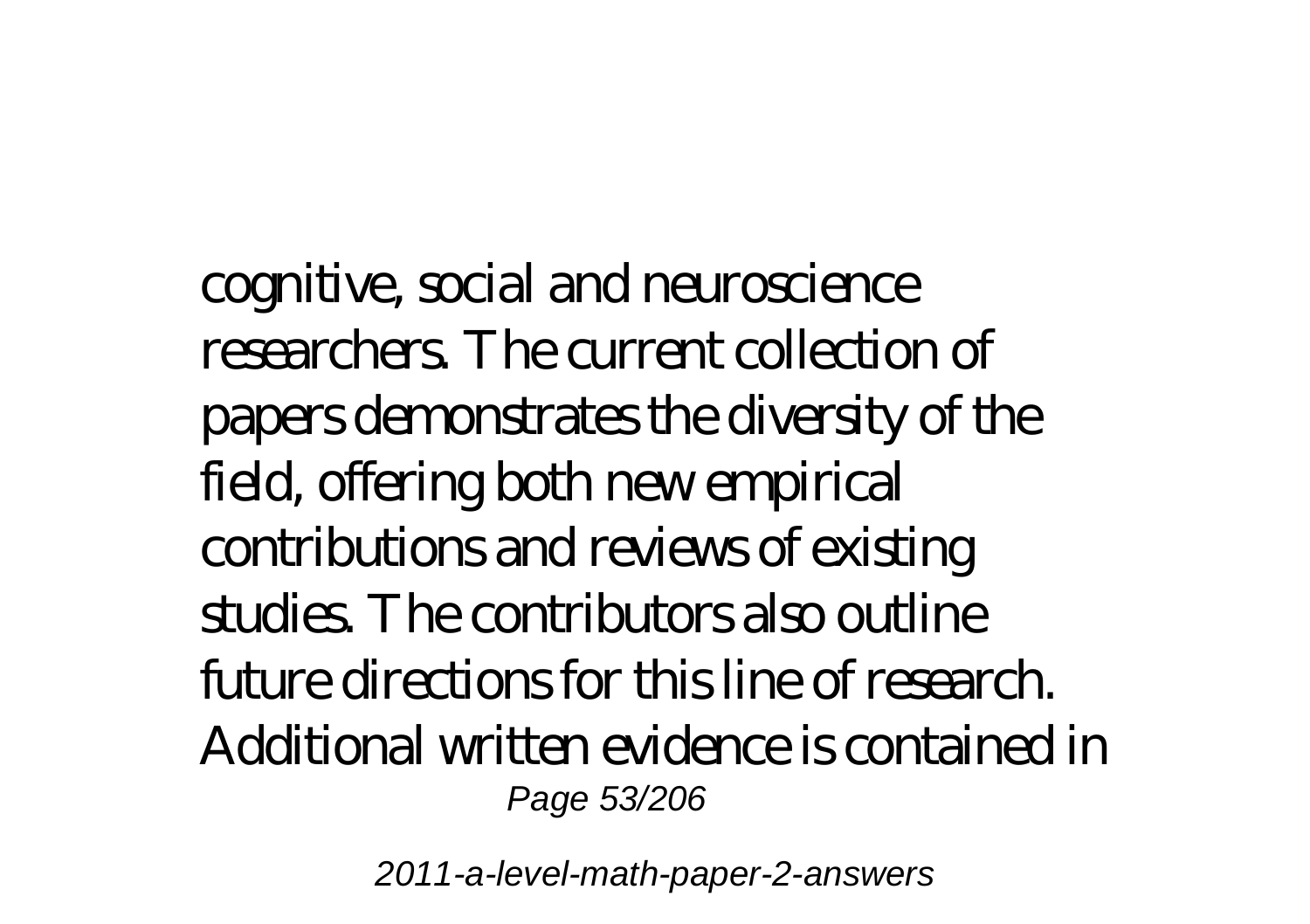Volume 3, available on the Committee website at www.parliament.uk/educom Associations between Reading and Mathematics: Genetic, Brain Imaging, Cognitive and Educational Perspectives Handbook of Research on Classroom Diversity and Inclusive Education Practice Handbook of Special Education Page 54/206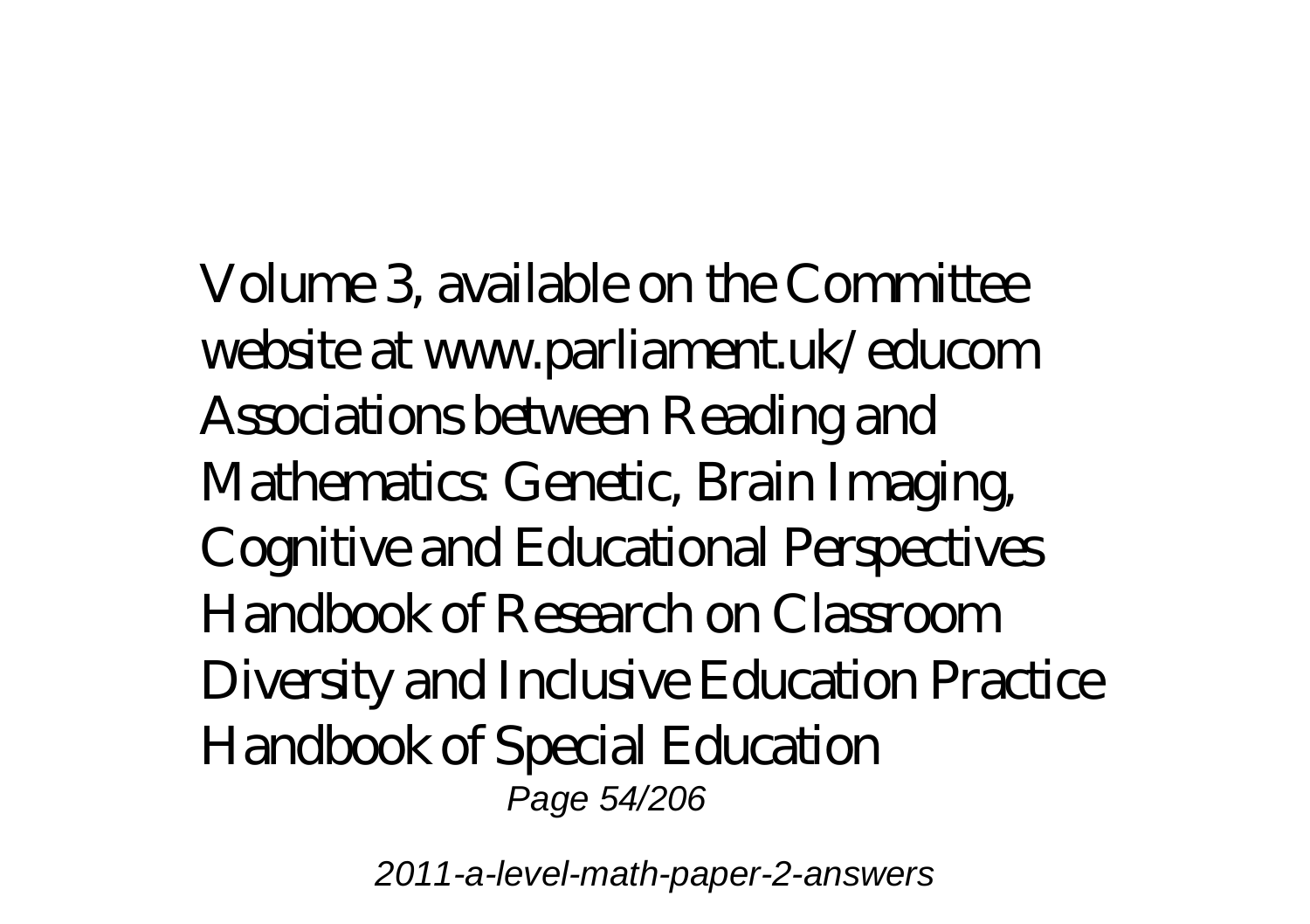first report of session 2012-13, Vol. 2: Oral and written evidence

Practical Applications and Experiences in K-20 Blended Learning Environments Third International Conference, LDIC 2012 Bremen, Germany, February/March 2012 Proceedings

Mathematics curriculum, which is Page 55/206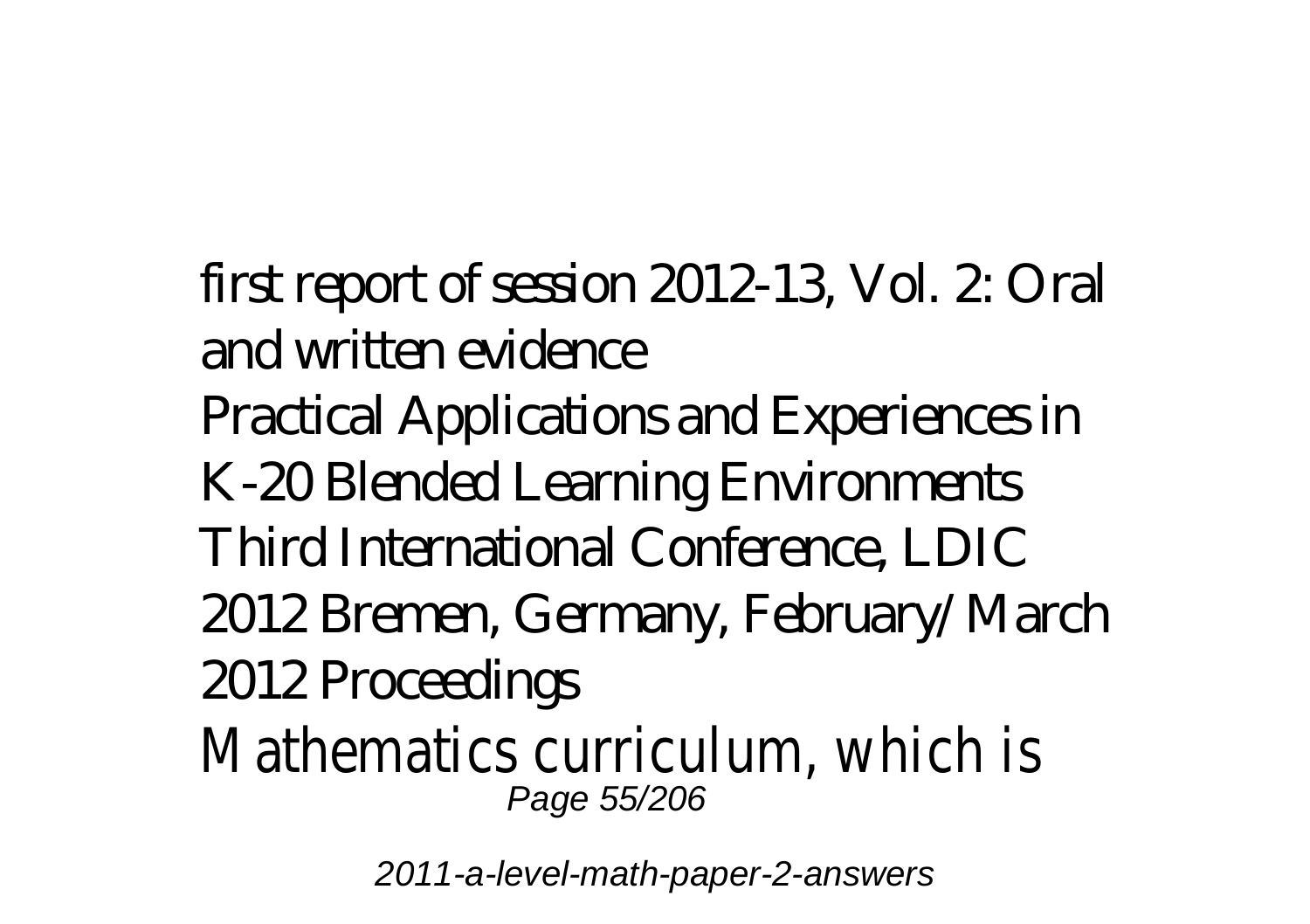often a focus in education reforms, has not received extensive research attention until recently. Ongoing mathematics curriculum changes in many education systems call for further research and sharing of effective Page 56/206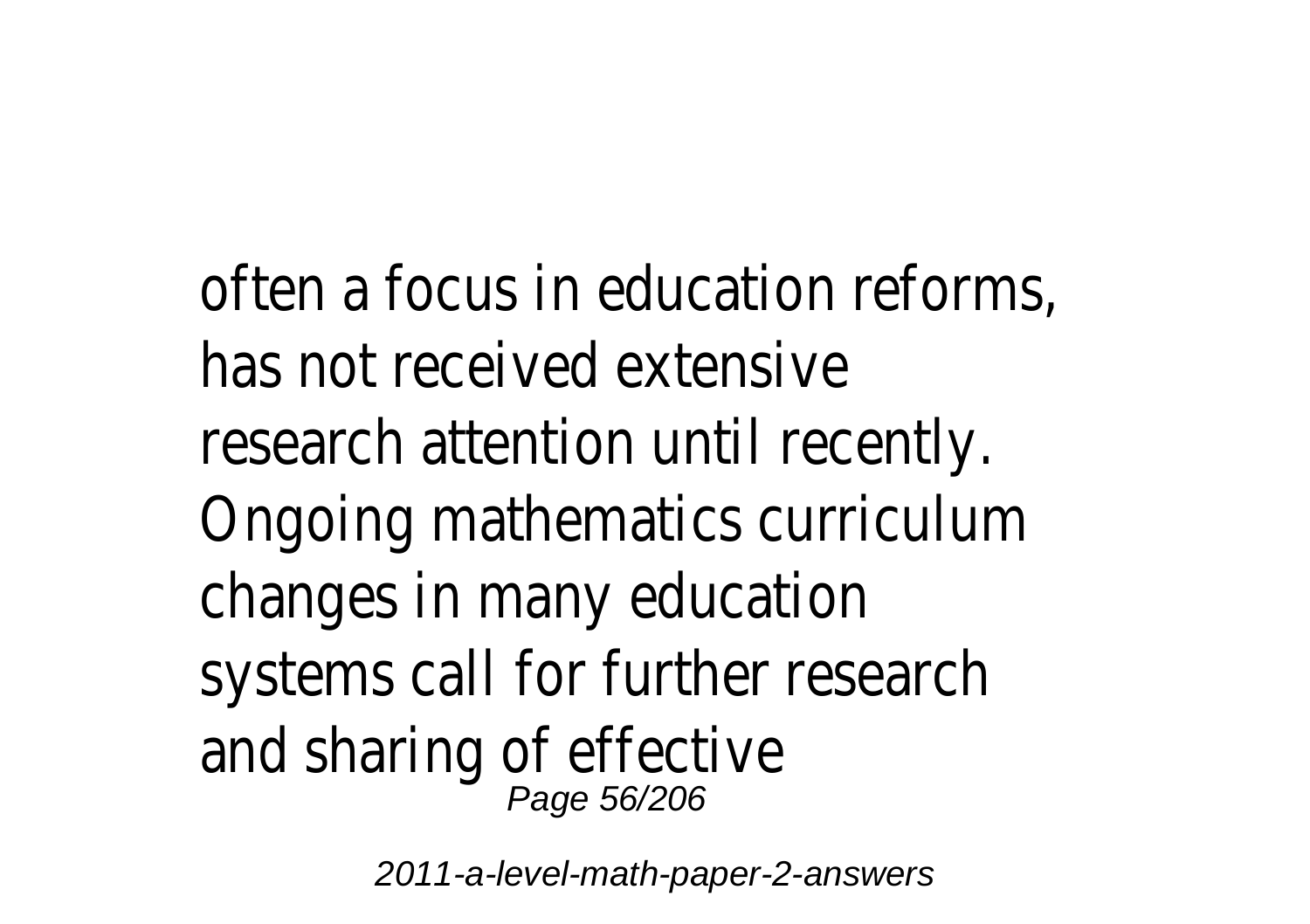curriculum policies and practices that can help lead to the improvement of school education. This book provides a unique international perspective on diverse curriculum issues and practices in different education Page 57/206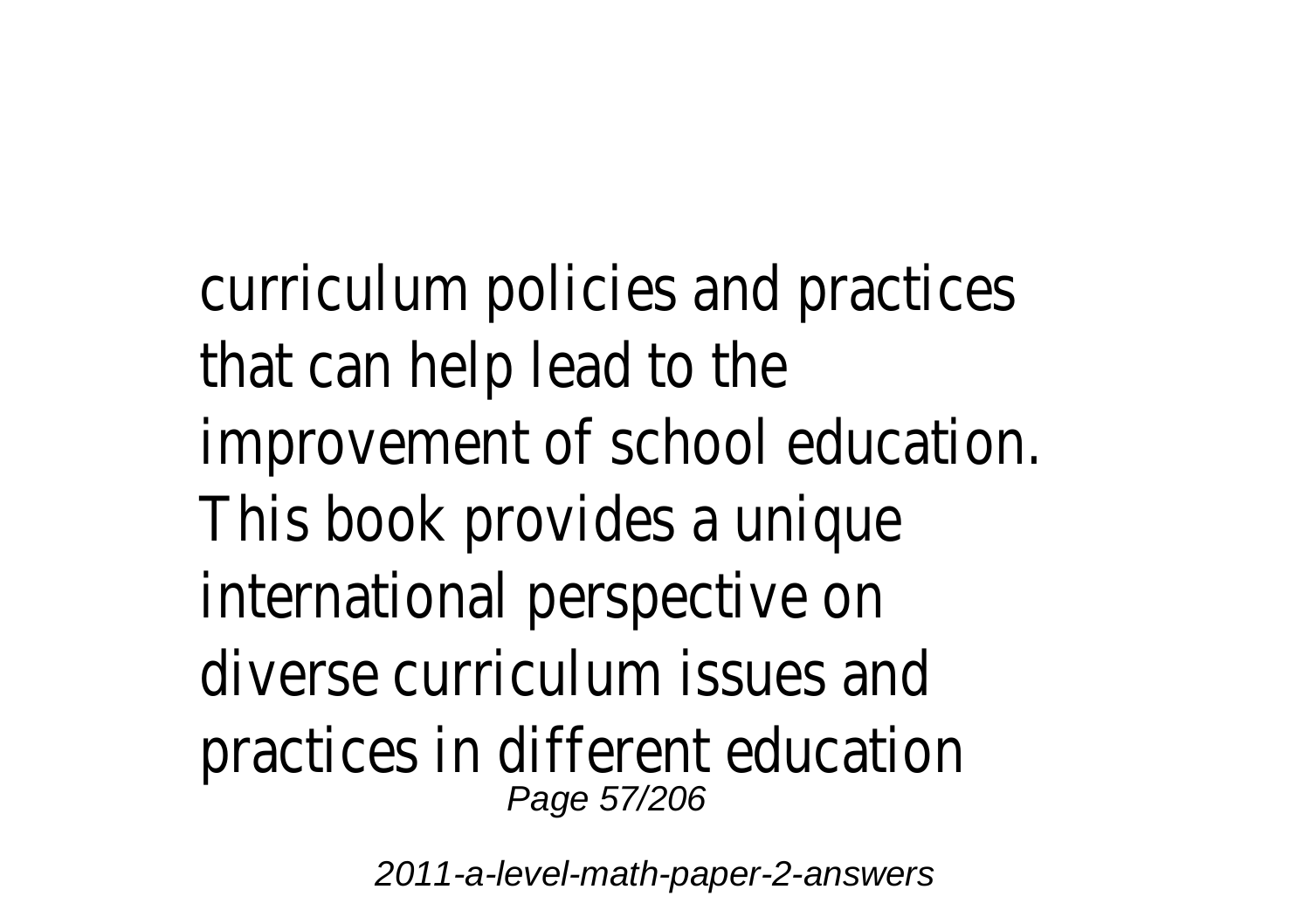systems, offering a comprehensive picture of various stages along curriculum transformation from the intended to the achieved, and showing how curriculum changes in various stages contribute to mathematics teaching and Page 58/206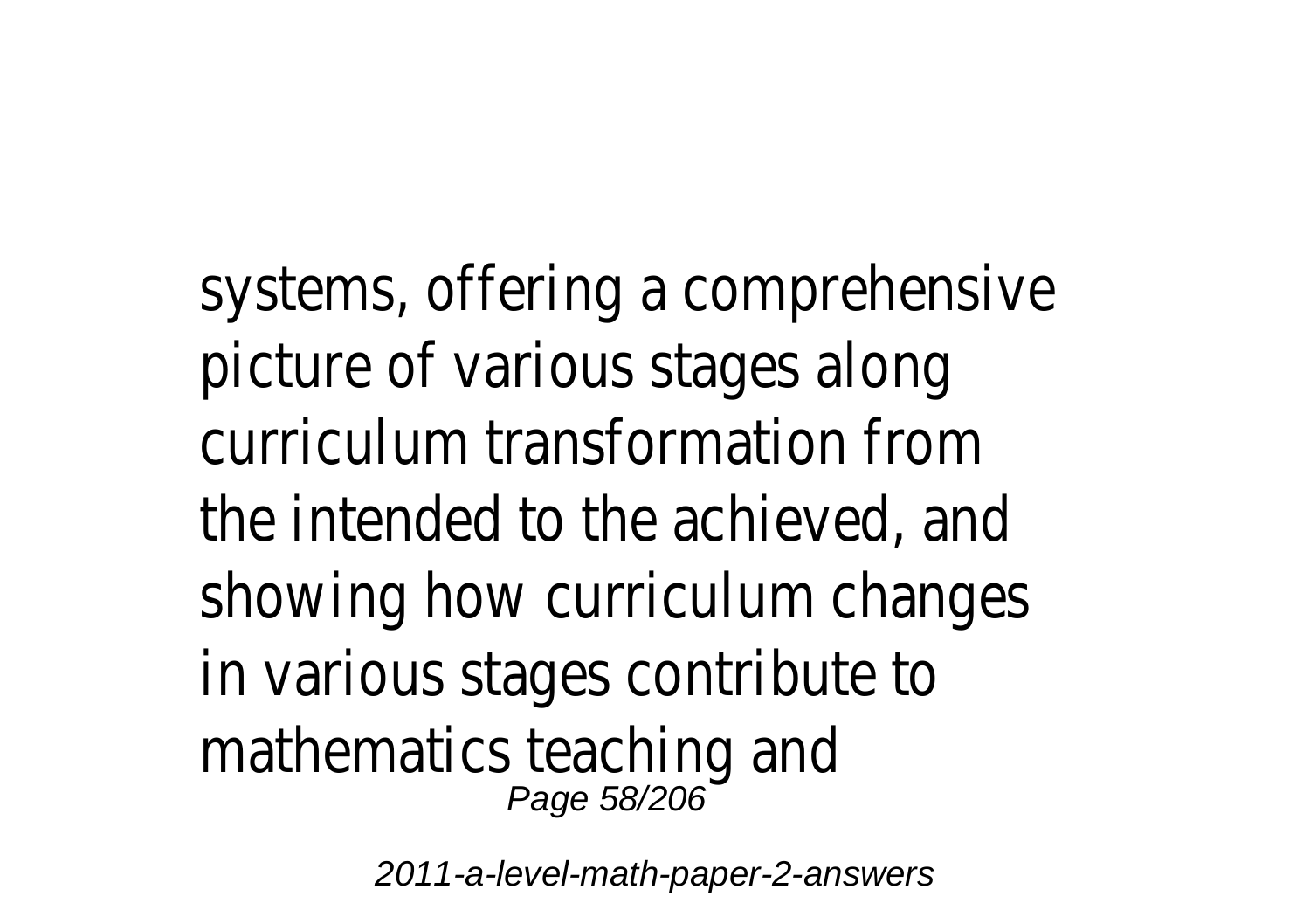learning in different educational systems and cultural contexts. The book is organized to help readers learn not only from reading individual chapters, but also from reading across chapters and sections to explore broader Page 59/206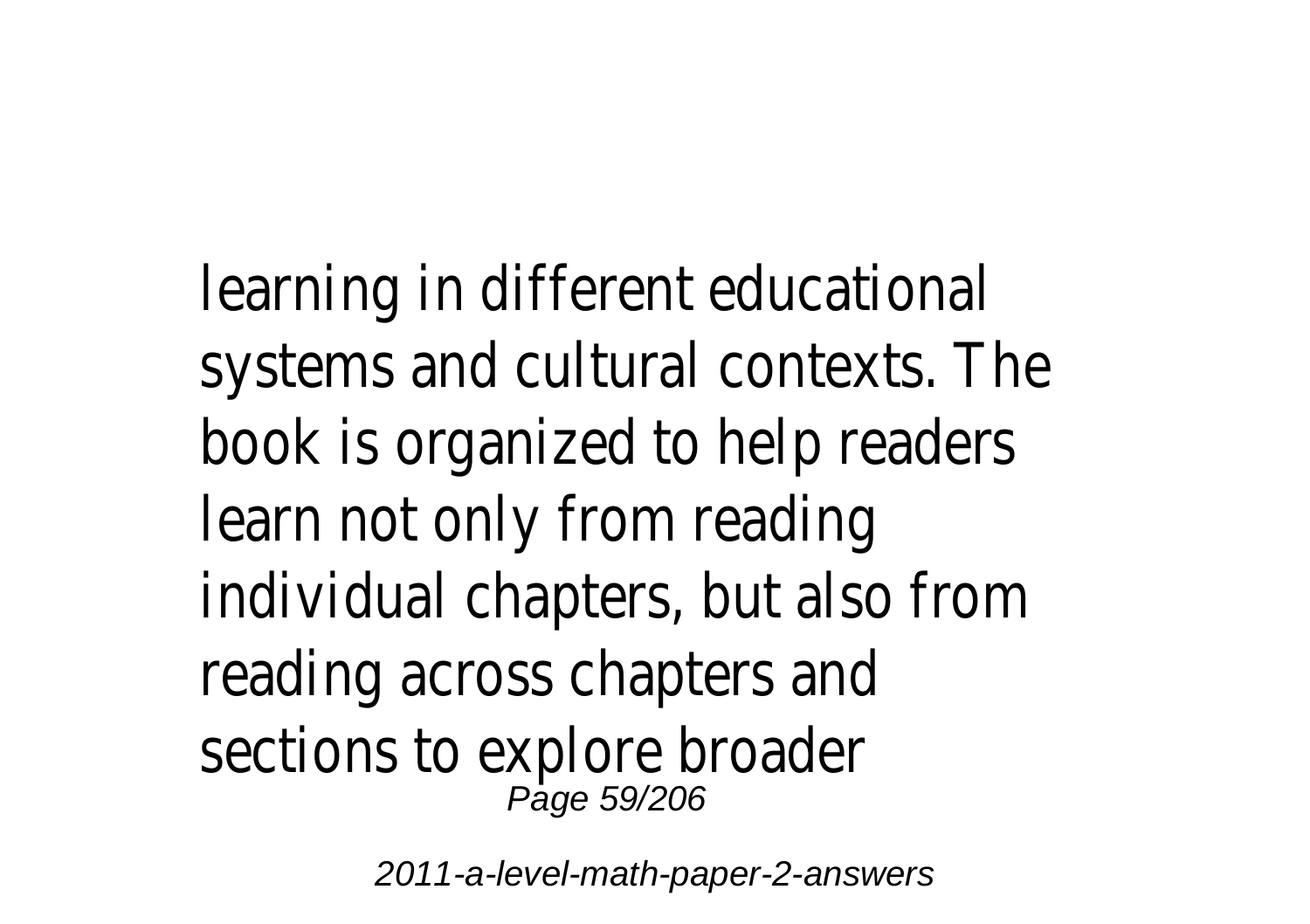themes, including: Identifying what is important in mathematics for teaching and learning in different education systems; Understanding mathematics curriculum and its changes that are valued over time in different Page 60/206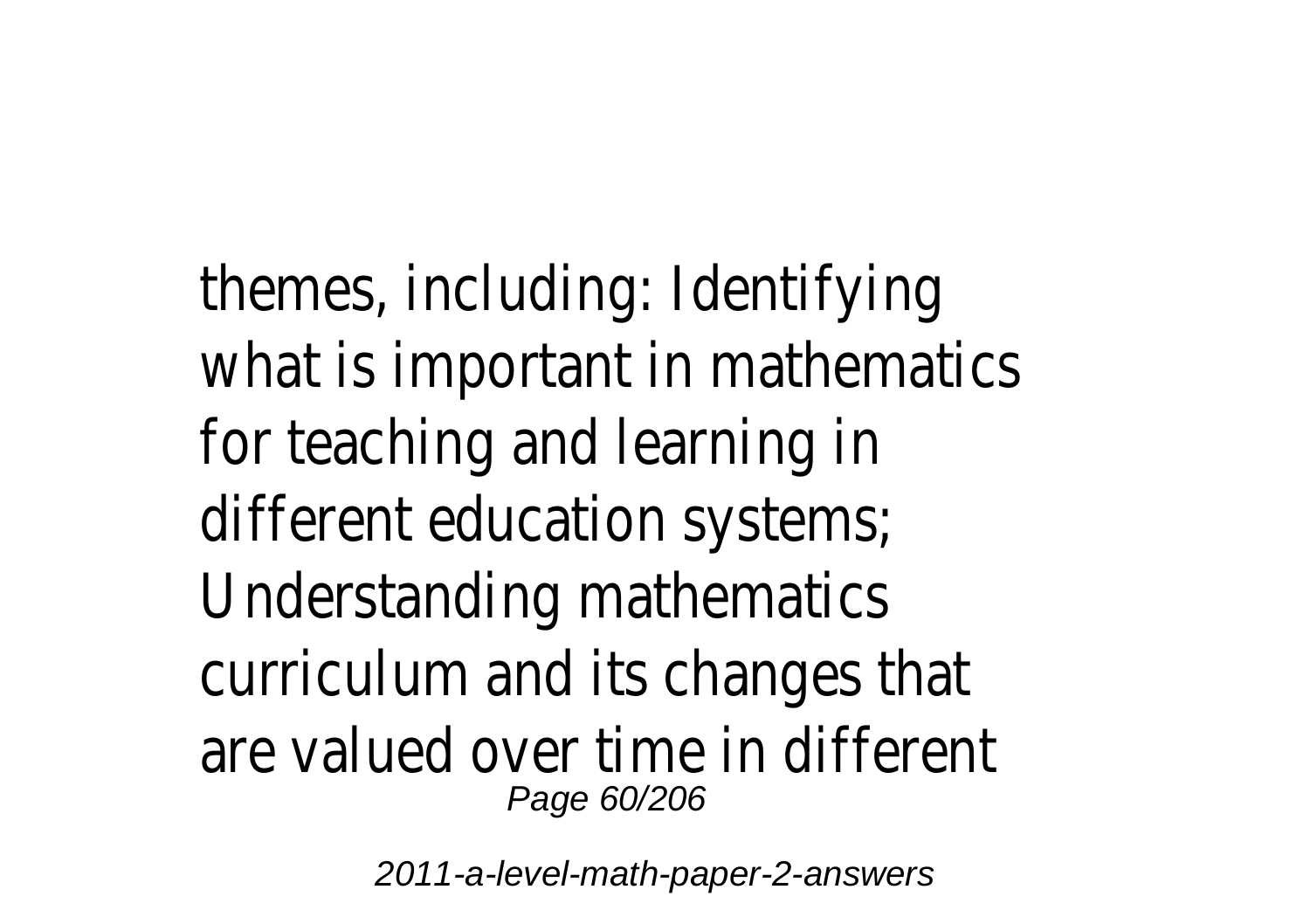education systems; Identifying and analyzing effective curriculum practices; Probing effective infrastructure for curriculum development and implementation. Mathematics Curriculum in School Education Page 61/206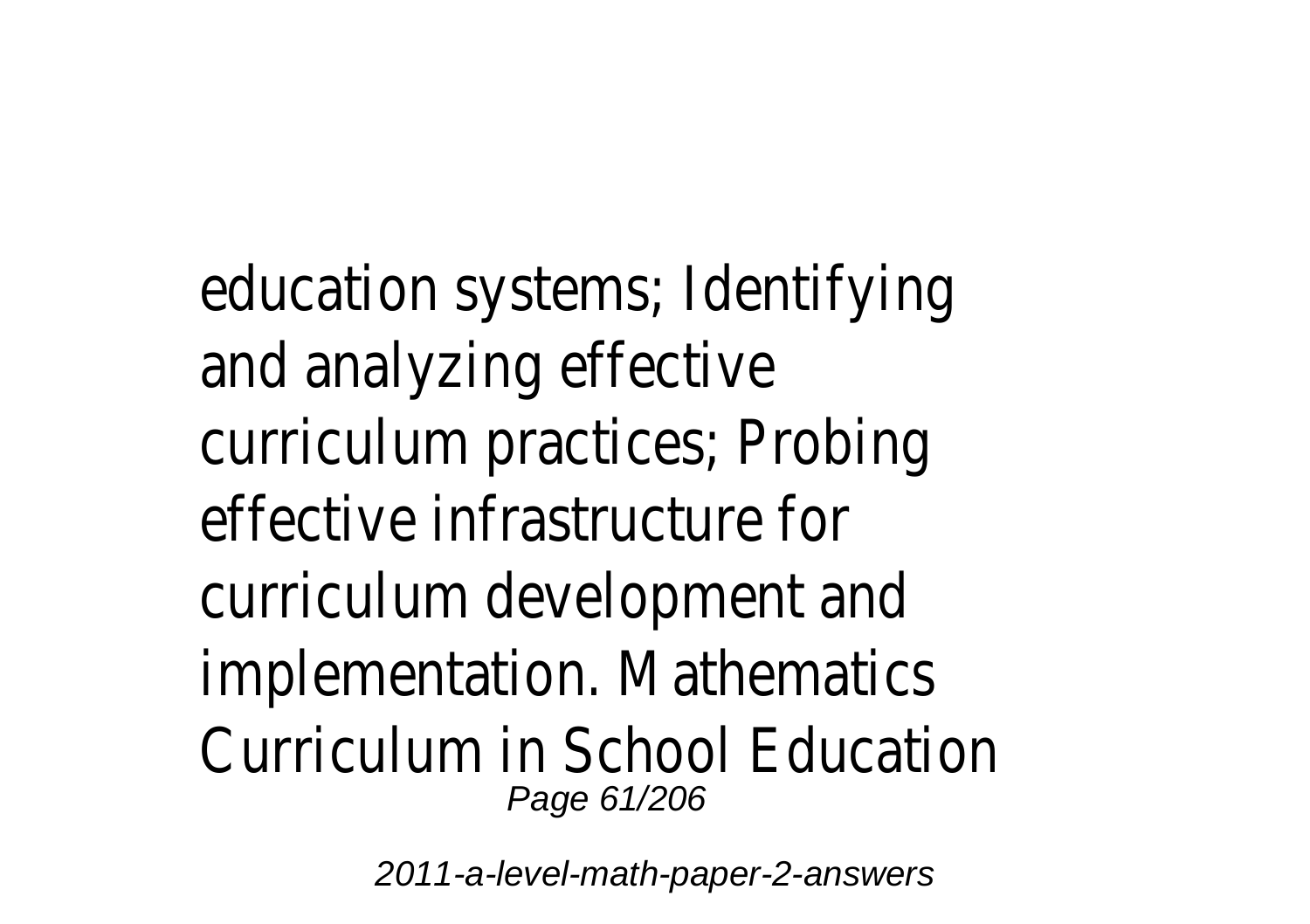brings new insights into curriculum policies and practices to the international community of mathematics education, with 29 chapters and four section prefaces contributed by 56 scholars from 14 different education systems. Page 62/206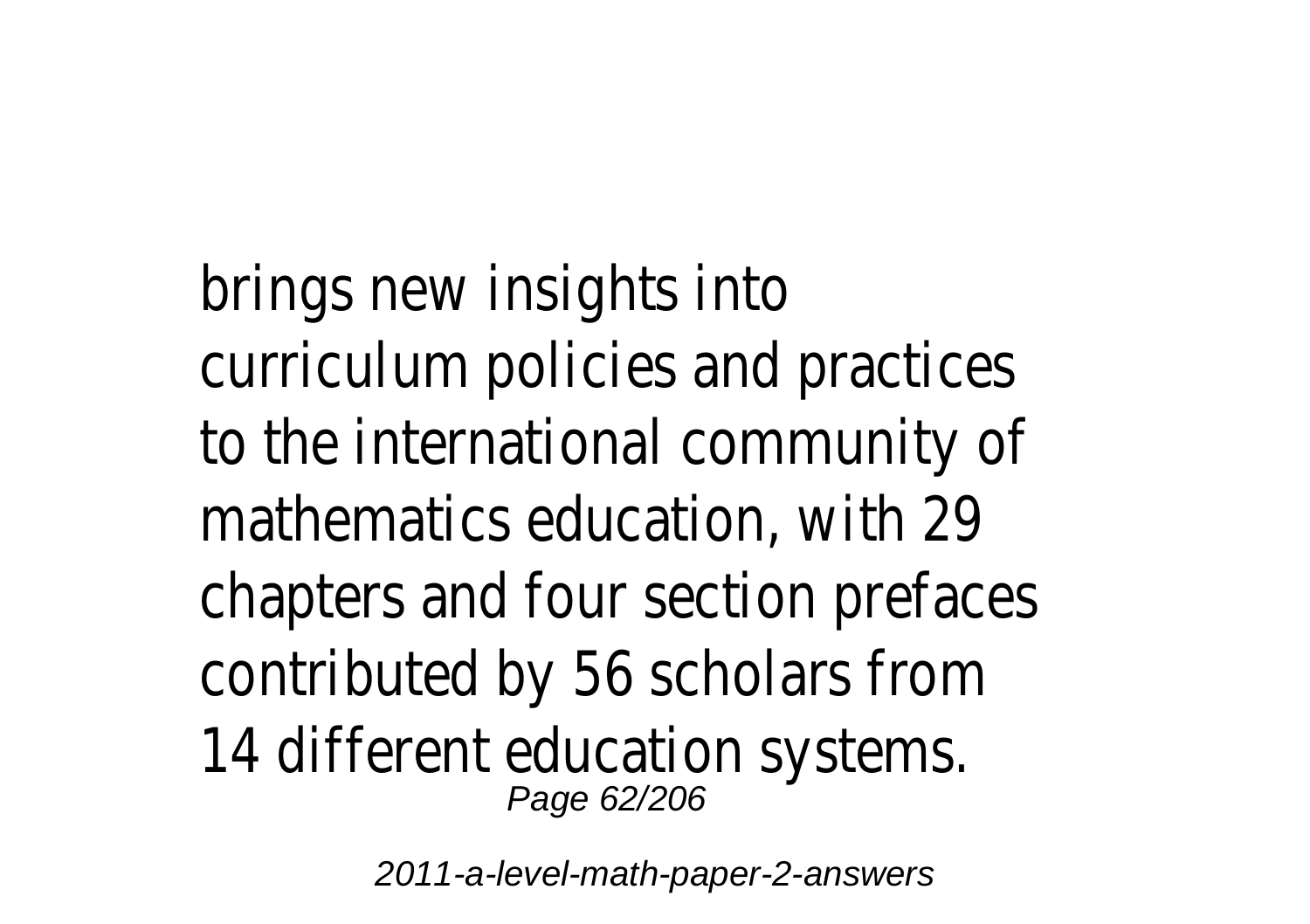This rich collection is indispensable reading for mathematics educators, researchers, curriculum developers, and graduate students interested in learning about recent curriculum development, Page 63/206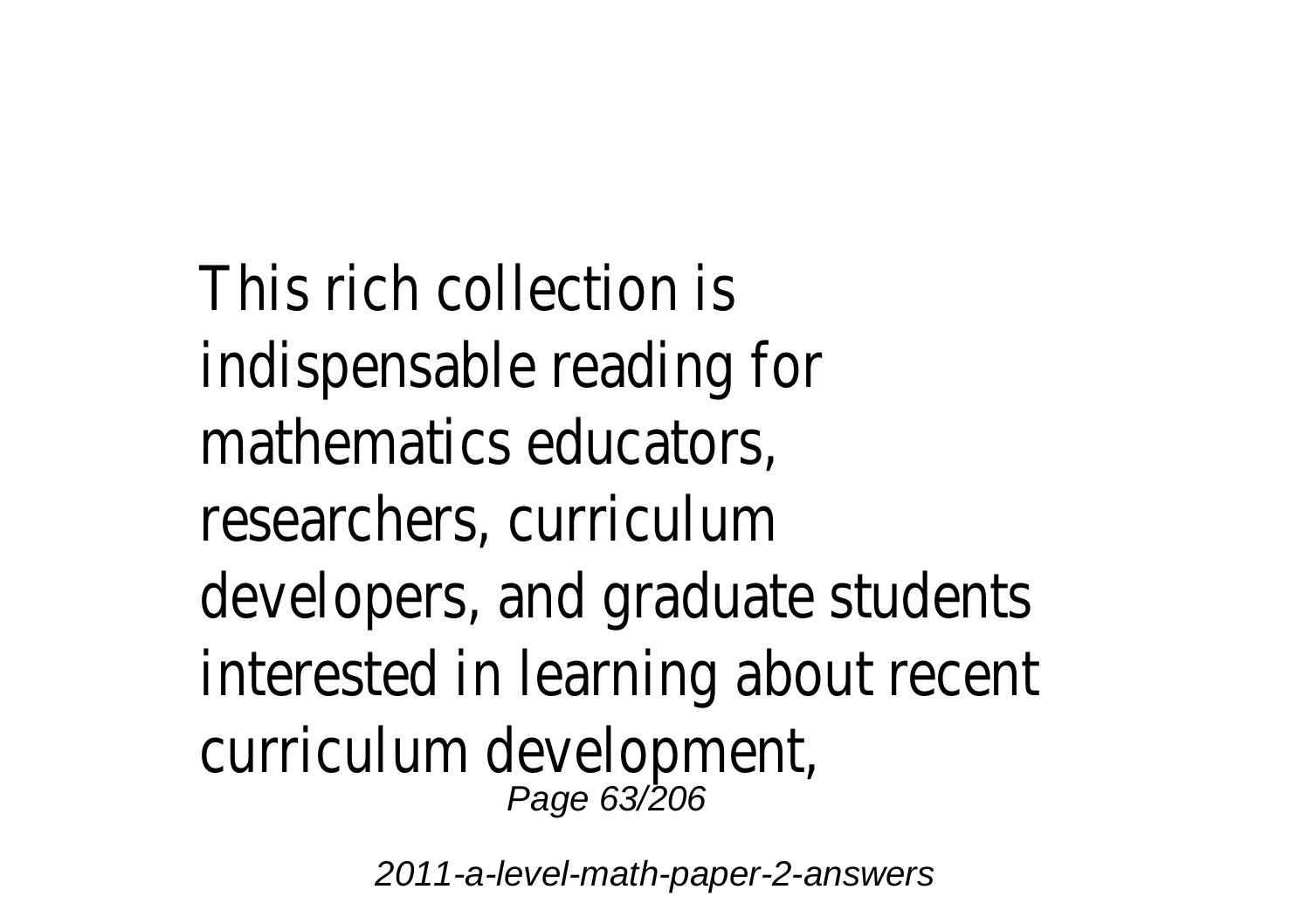research, and practices in different education systems. It will help readers to reflect on curriculum policies and practices in their own education systems, and also inspire them to identify and further explore new areas of Page 64/206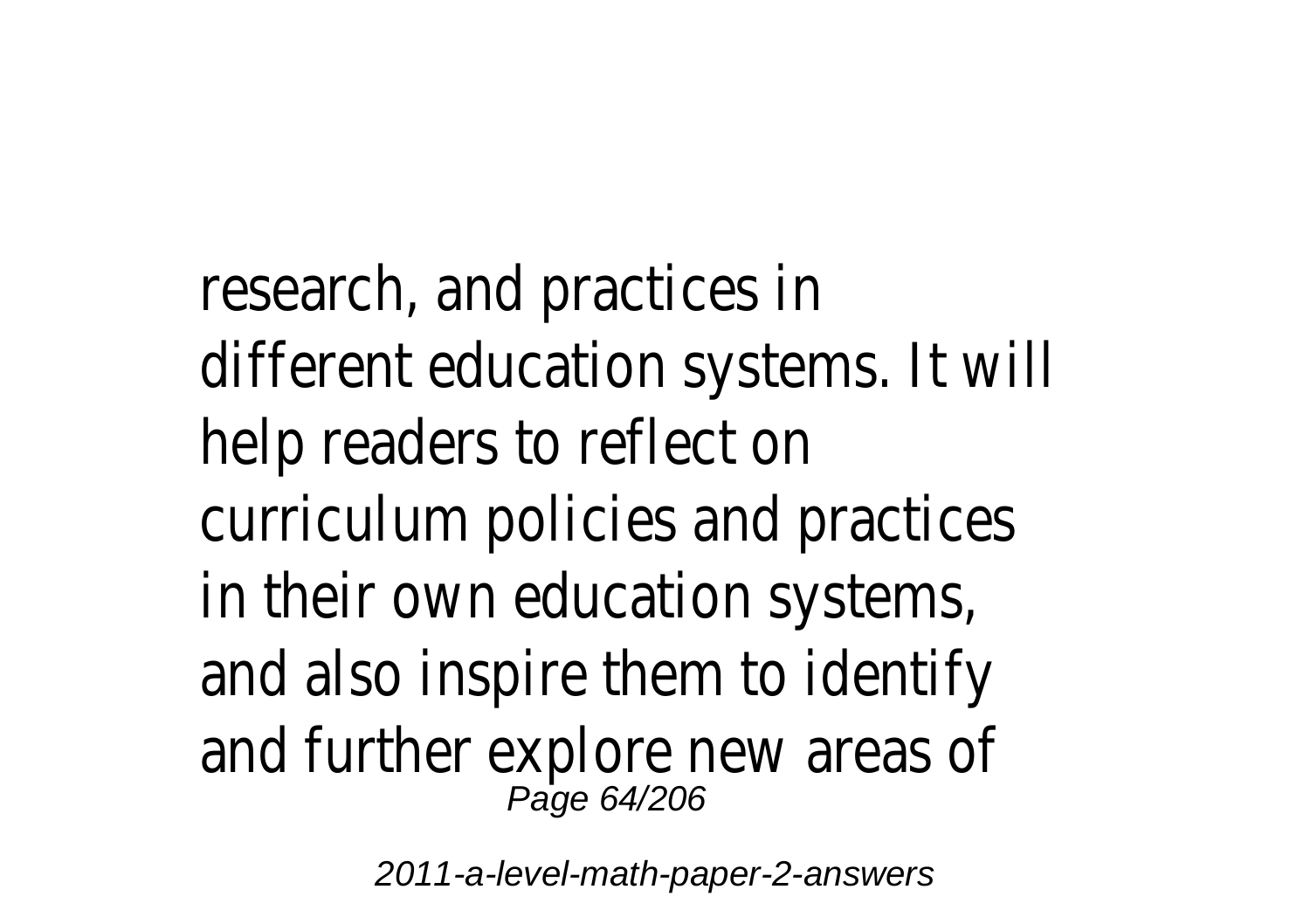curriculum research for improving mathematics teaching and learning. The Scholarship of Teaching and Learning (SoTL) movement encourages faculty to view teaching "problems" as<br><sup>Page 65/206</sup>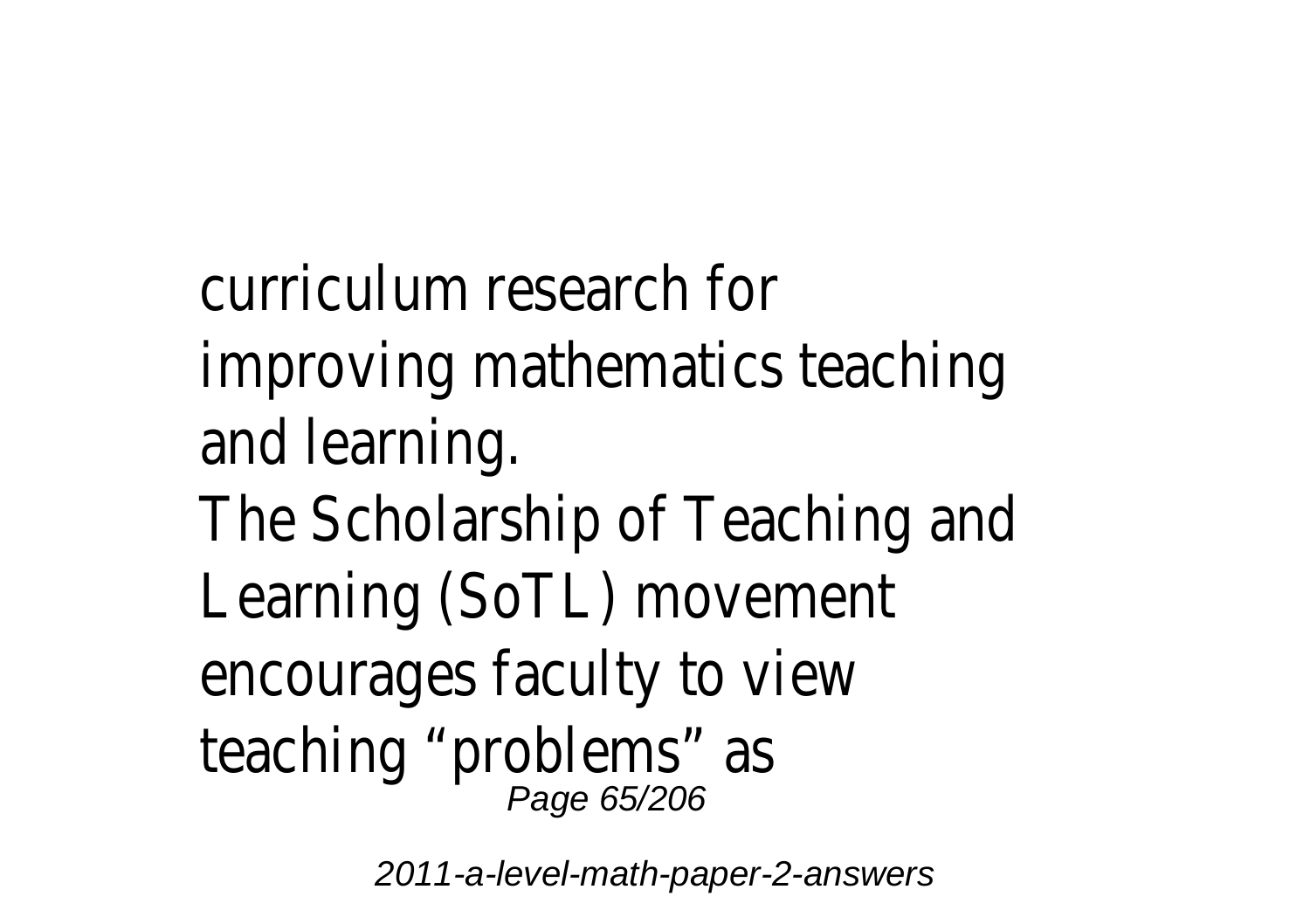invitations to conduct scholarly investigations. In this growing field of inquiry faculty bring their disciplinary knowledge and teaching experience to bear on questions of teaching and learning. They systematically<br><sup>Page 66/206</sup>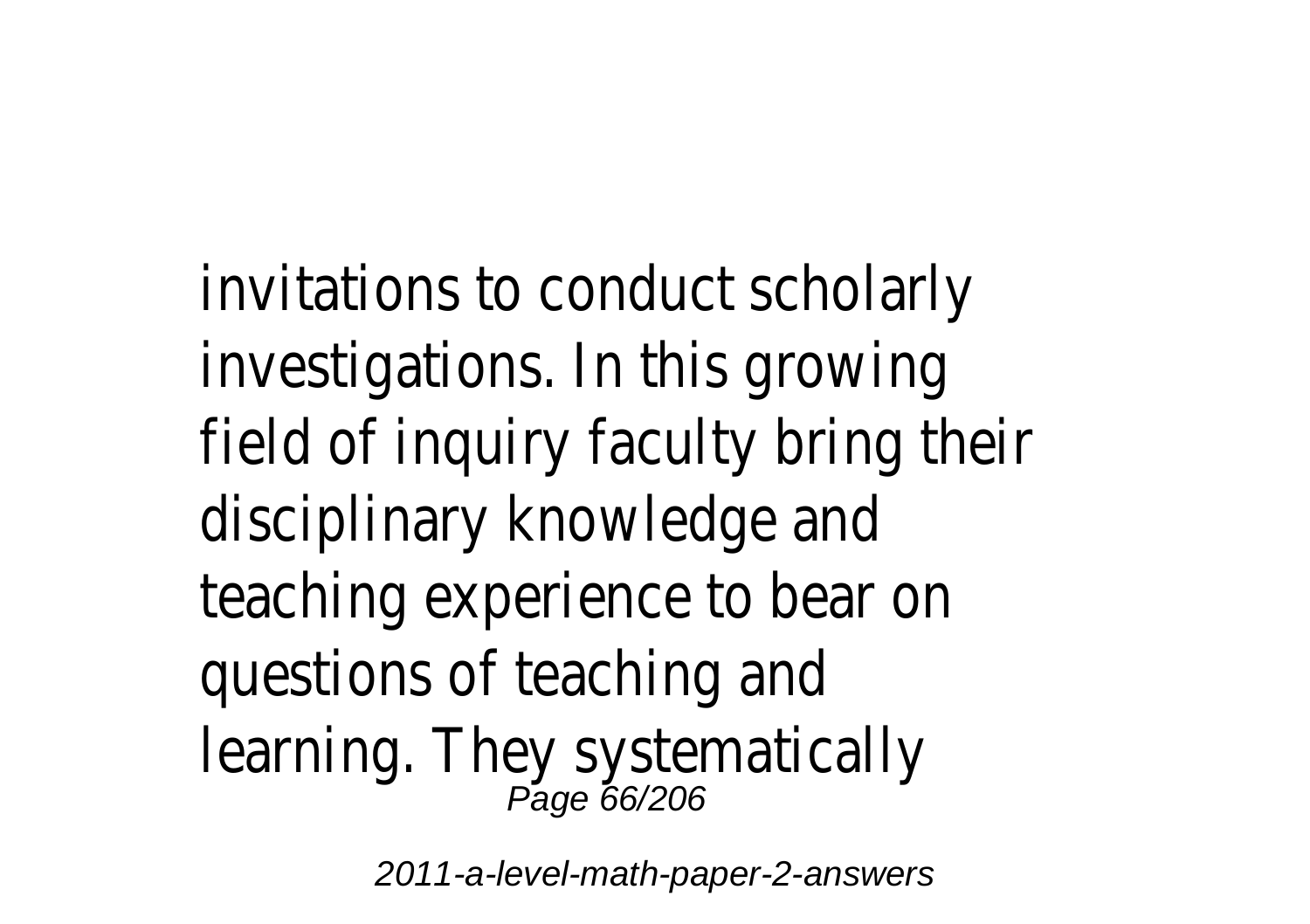gather evidence to develop and support their conclusions. The results are to be peer reviewed and made public for others to build on. This Notes volume is written expressly for collegiate mathematics faculty who want to Page 67/206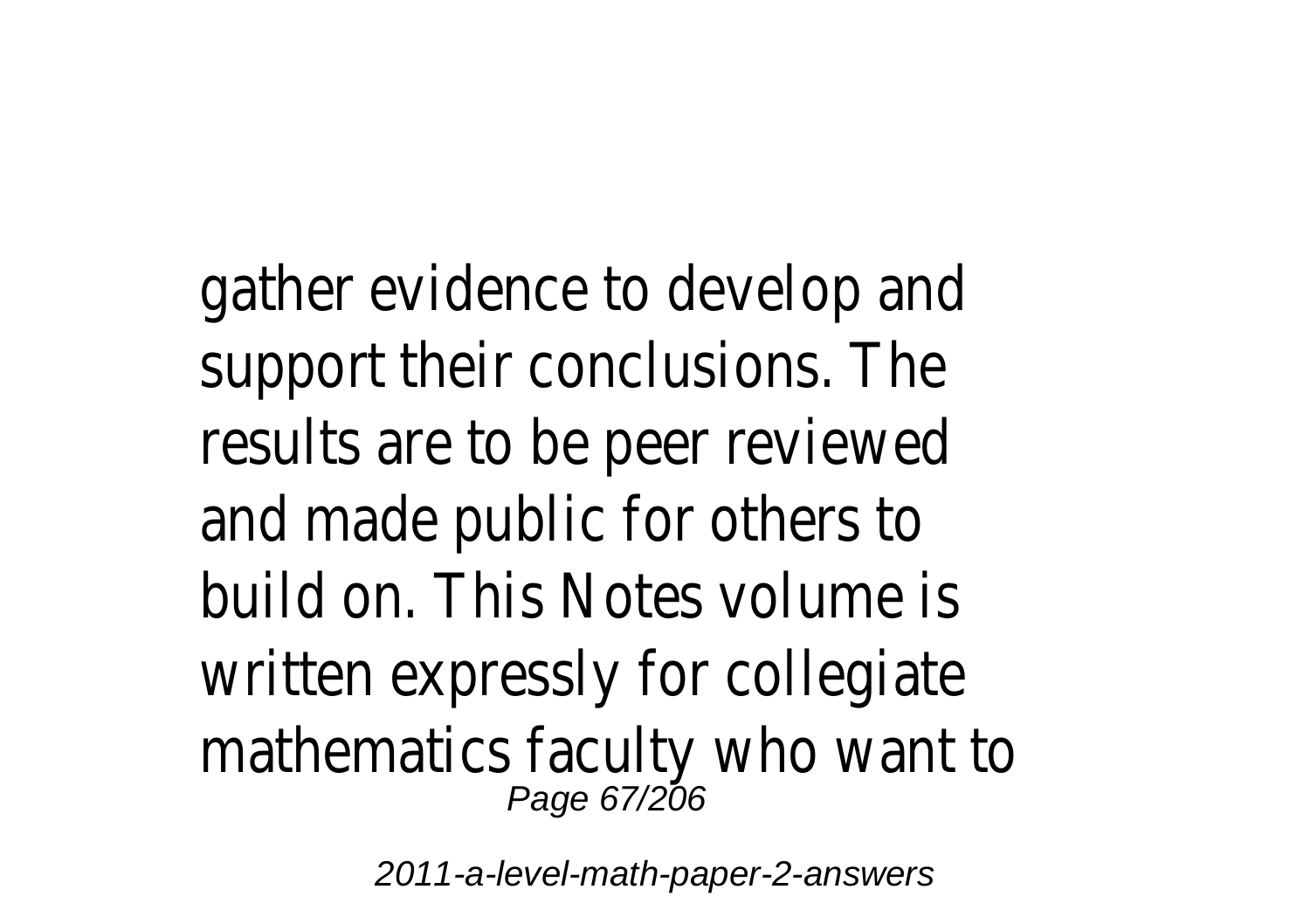know more about conducting scholarly investigations into their teaching and their students' learning. Envisioned and edited by two mathematics faculty, the volume serves as a how-to guide for doing SoTL in mathematics. Page 68/206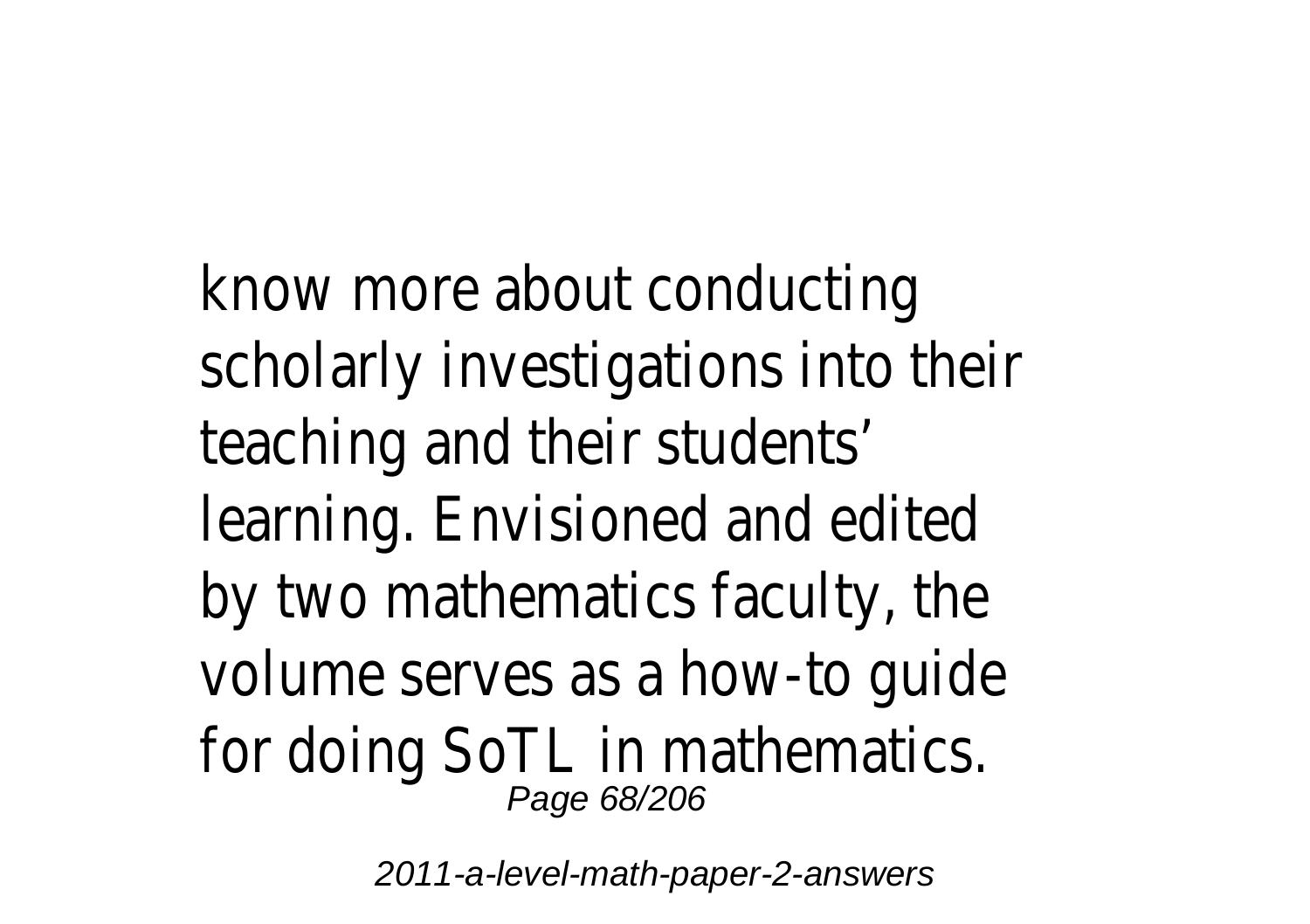This book focuses on the survey technology, post-processing technology, mapping technology and scientific application of the submarine topography and geomorphology in detail. Highresolution submarine Page 69/206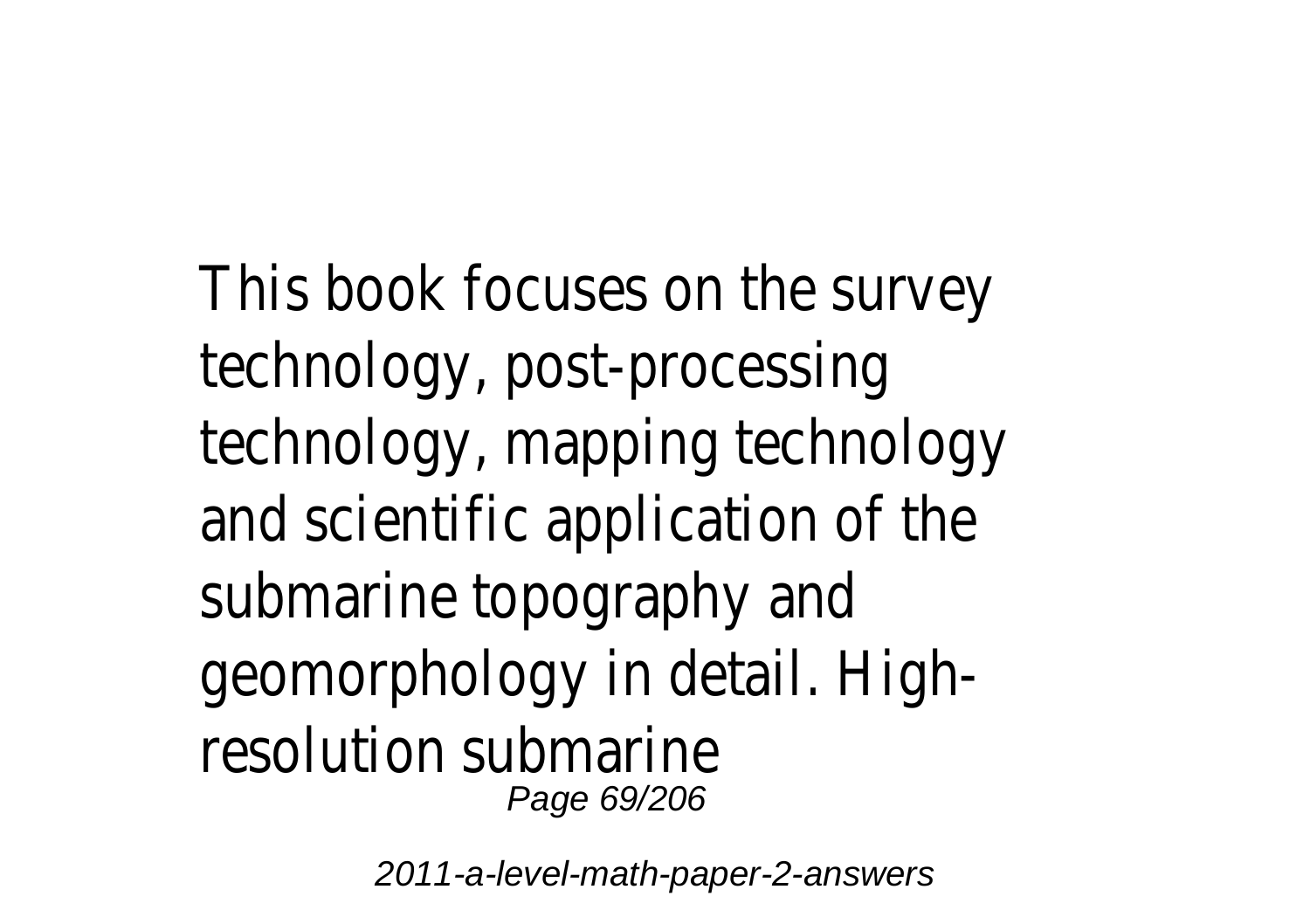geomorphology is a frontier branch of Marine Geology and marine surveying and mapping, which provides a direct basis to study the seabed surface, to understand the tectonic movement and submarine evolution. In the Page 70/206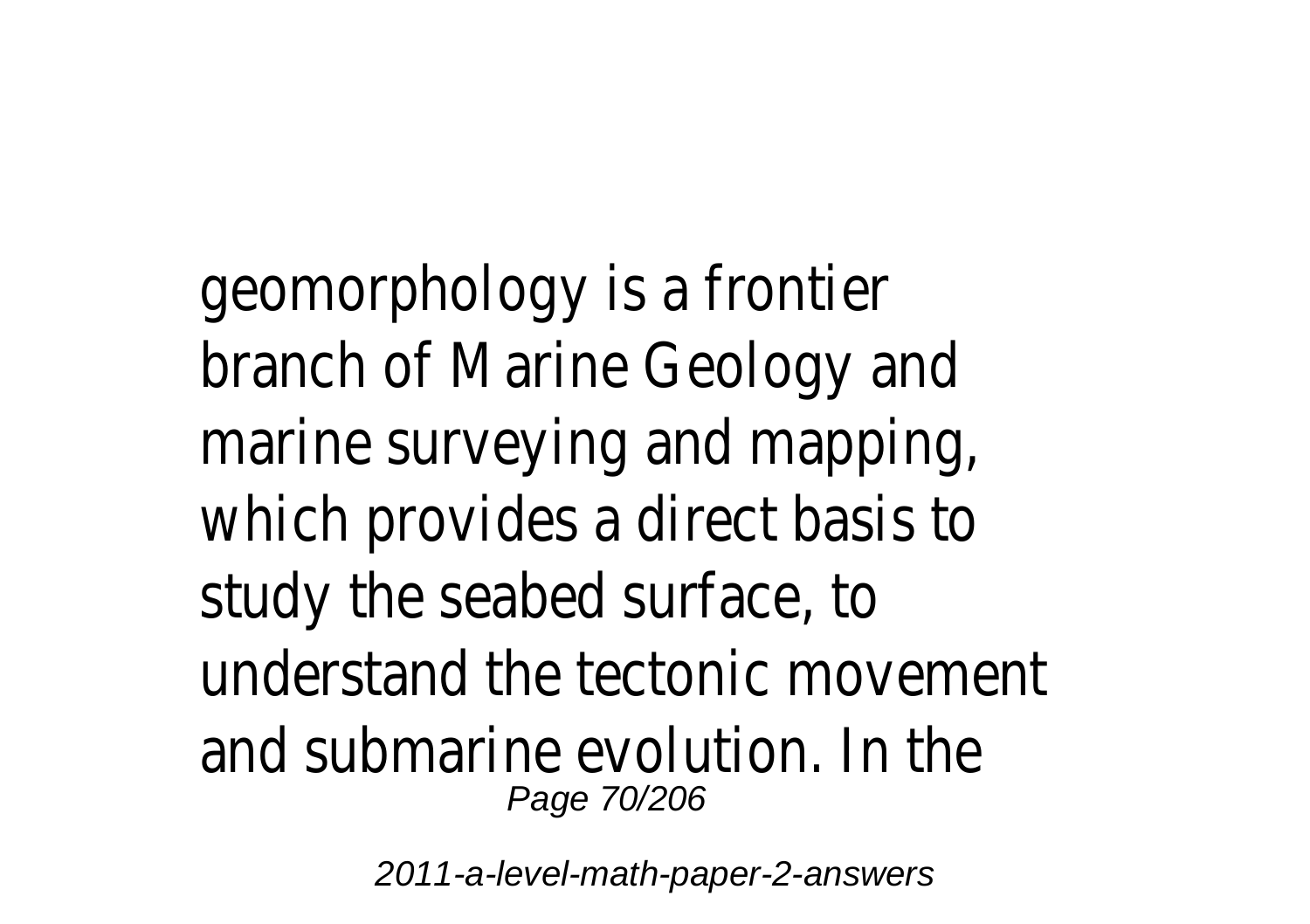past two decades, high-resolution submarine geomorphology with high-precision multi-beam echo sounding, side-scan sonar and shallow bottom profile as the major techniques, is developing very quickly and is one of the<br><sup>Page 71/206</sup>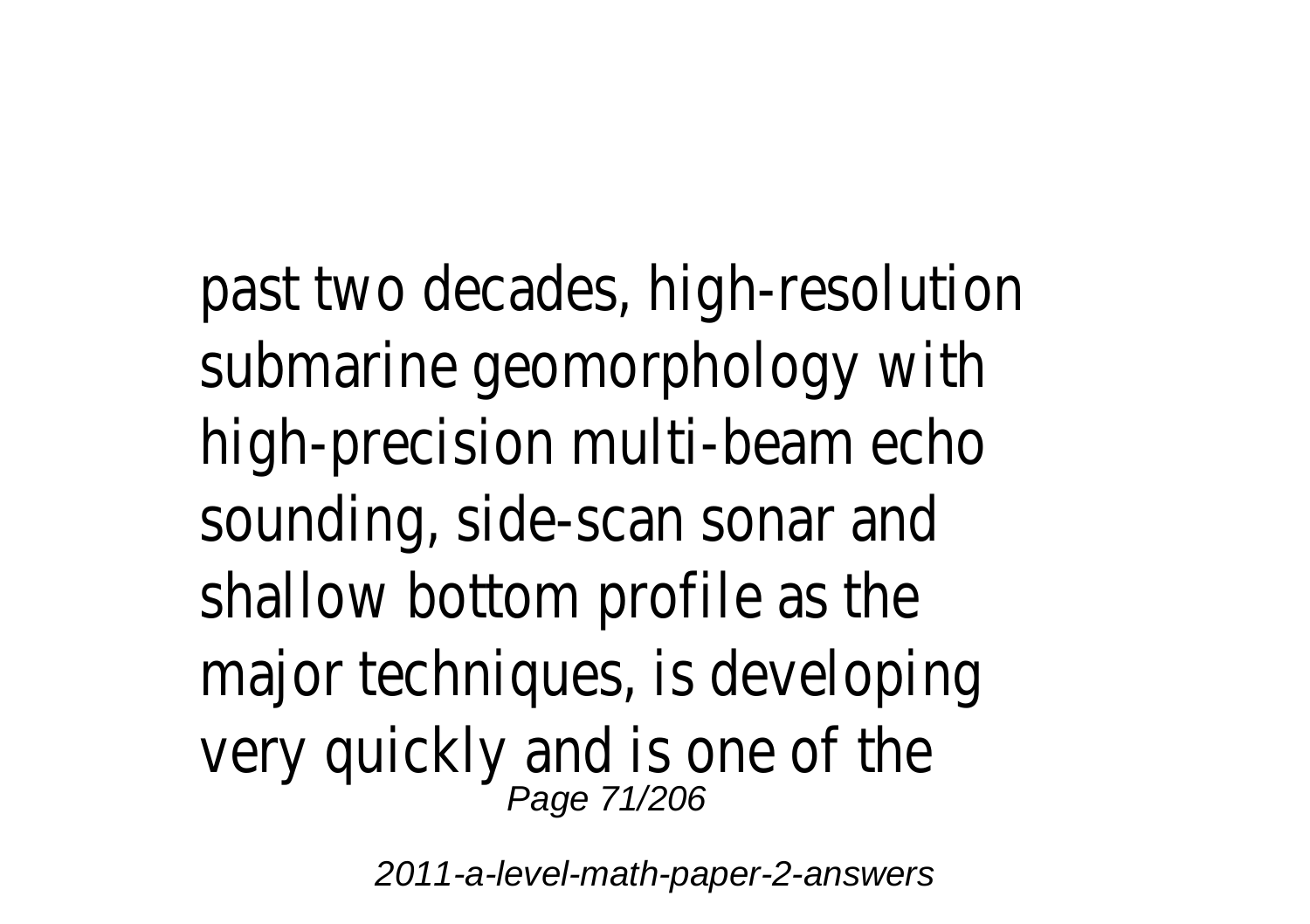frontiers of international marine science and technology. These high techniques promote the traditional submarine geomorphology to high-resolution and quantitative research. At present, high-resolution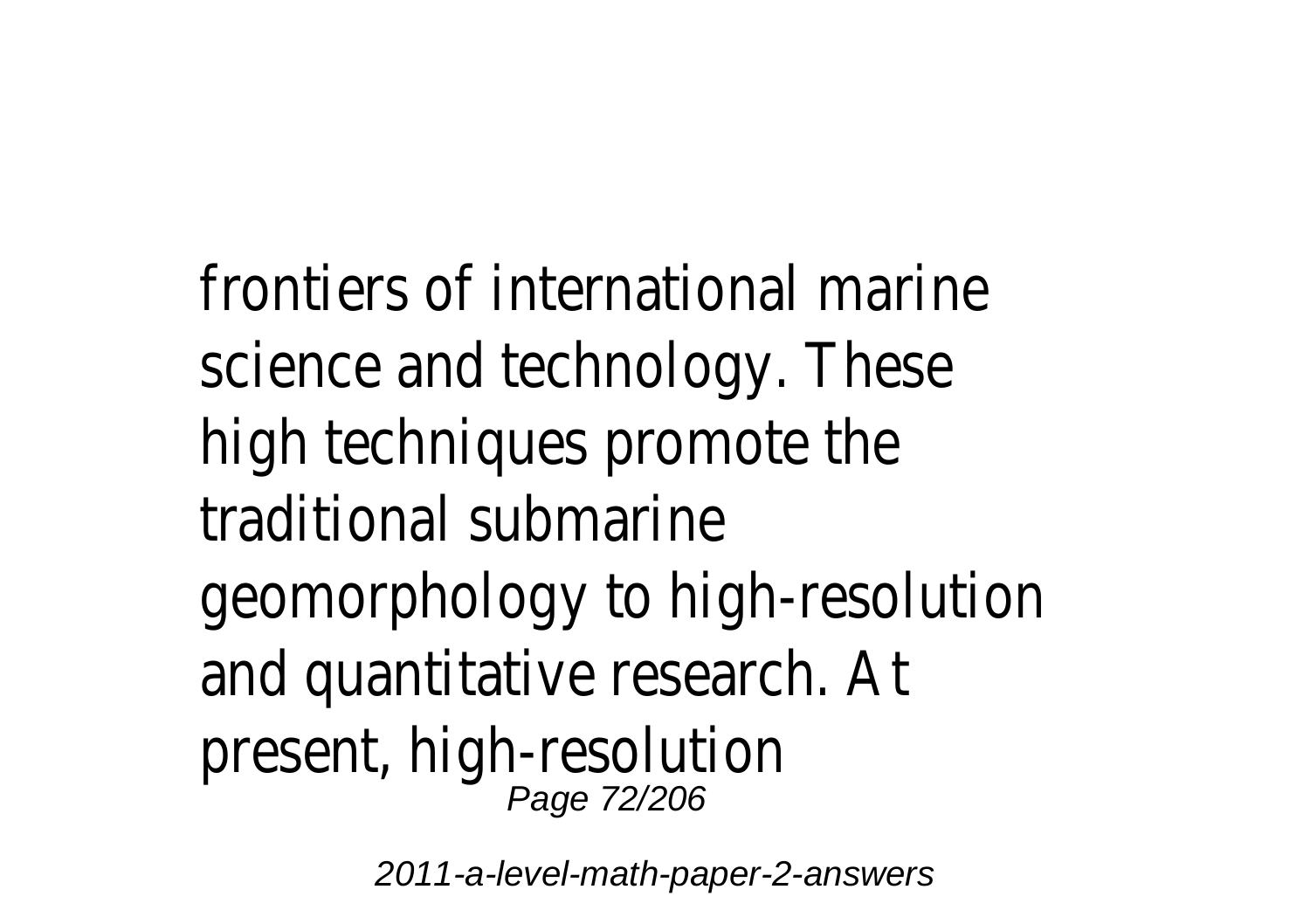submarine geomorphology is widely used in the delimitation the continental shelf and the international seabed resource survey, marine engineering and marine military applications. In order to facilitate readers Page 73/206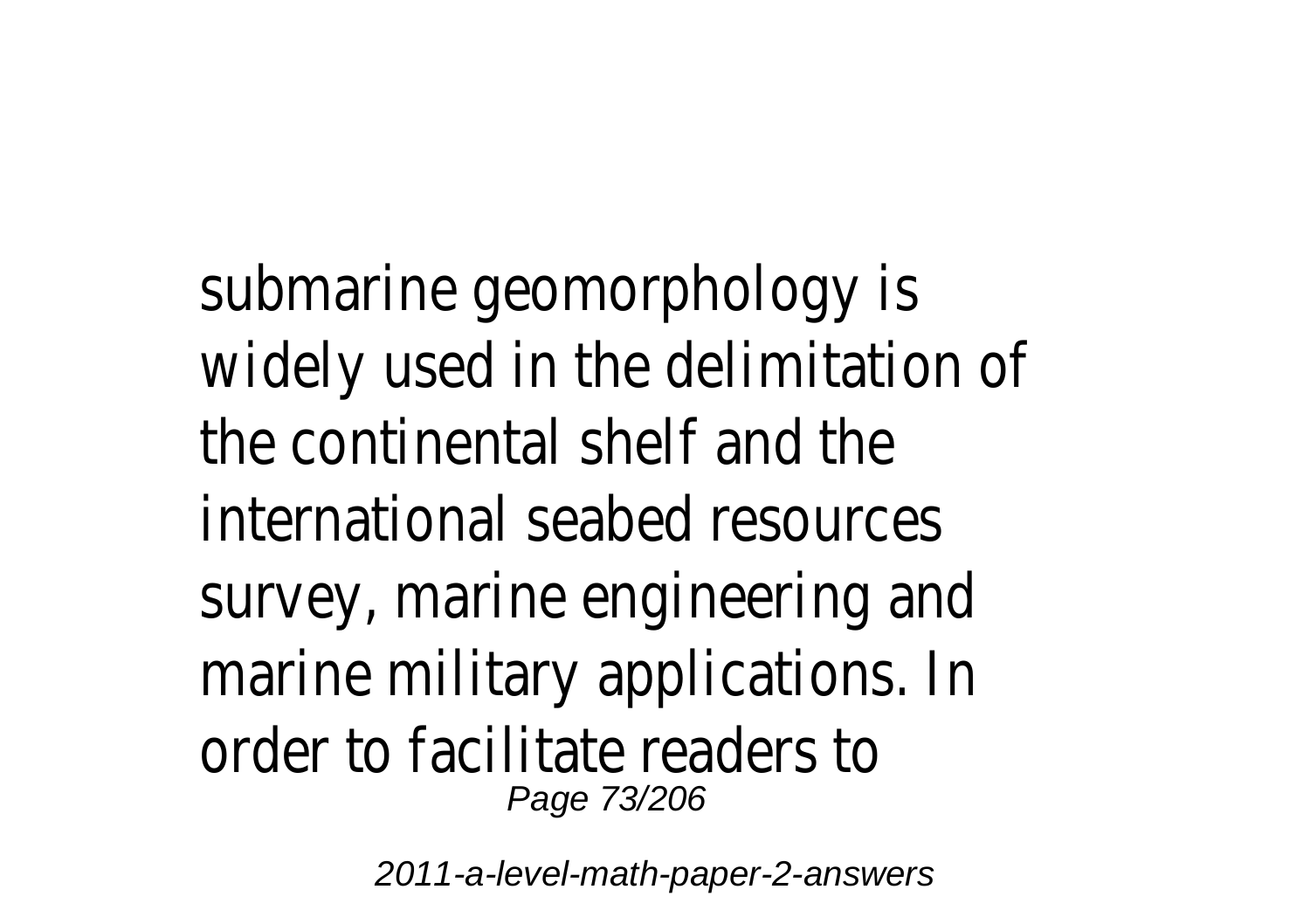understand how to acquire are apply scientific research based on landform data, it highlights the combination of theory, technology and scientific application. This book is useful as a reference for professional and technical Page 74/206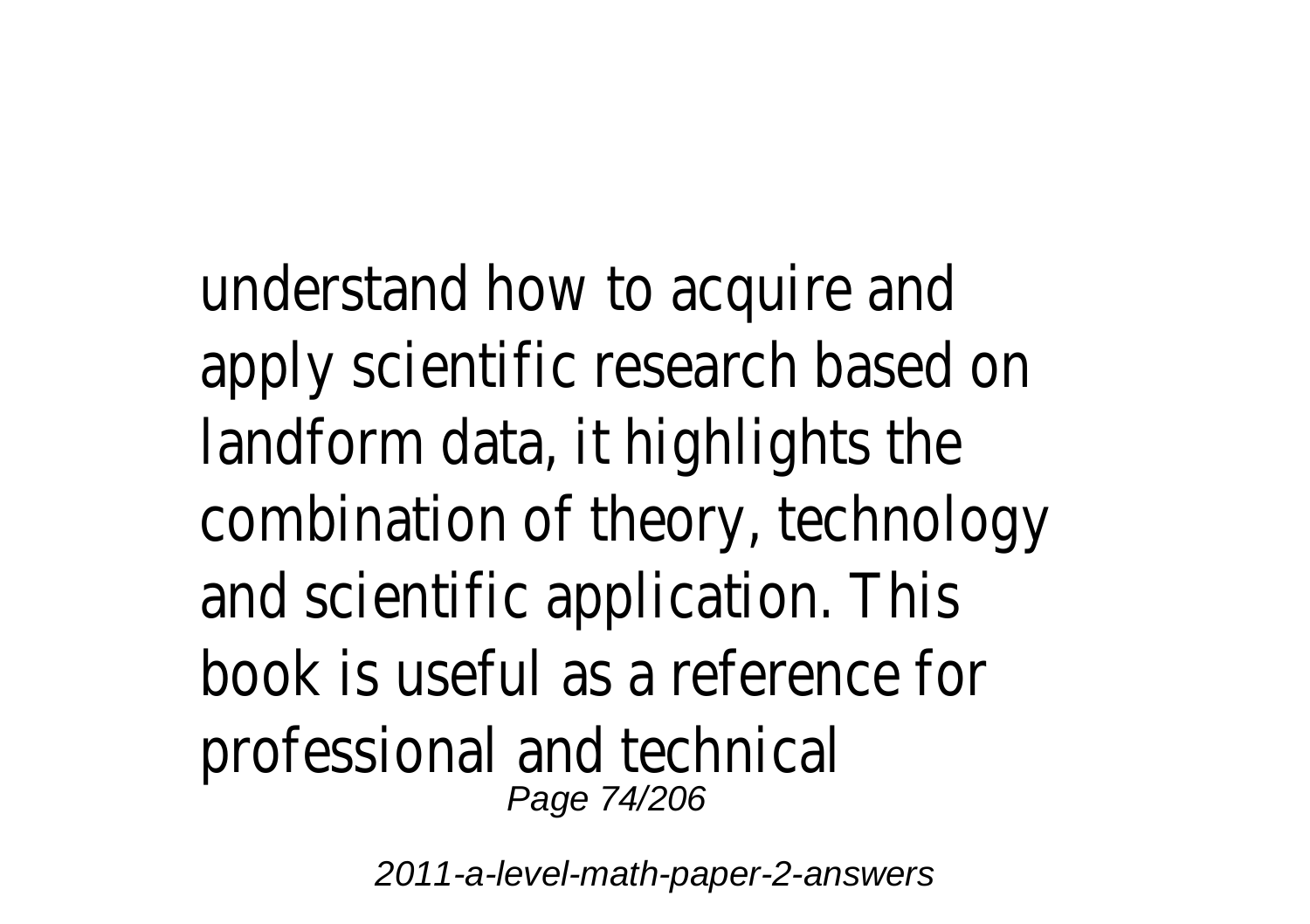personnel in related fields and also as a textbook for both graduate and undergraduat students as well

As per the Latest Pattern issue by various Exam Conducting Bodies-\*ISO, SZF, HO, UIMO, Page 75/206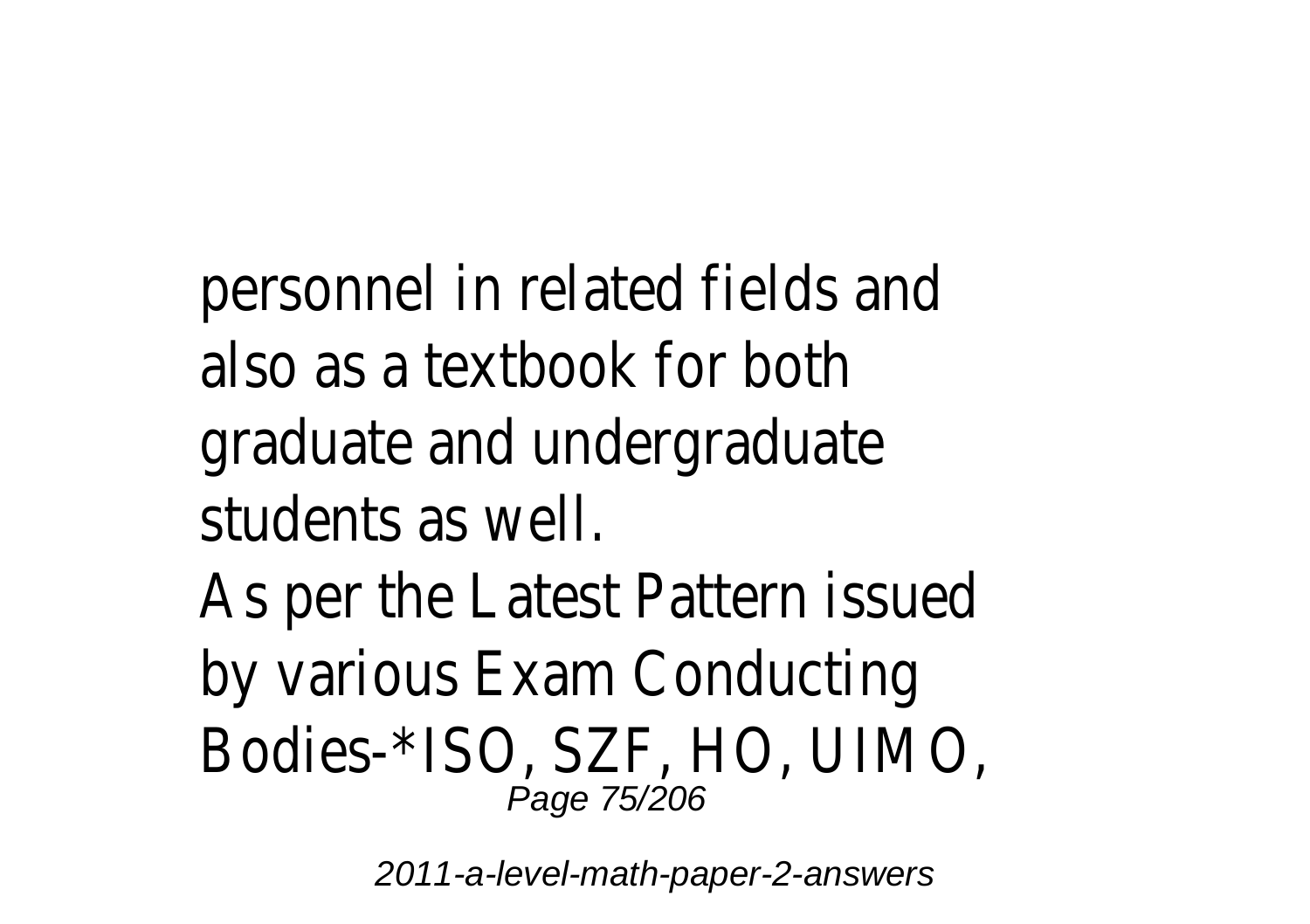IOEL, ITHO, NSO, IEO, IRAO, NSTSE, SEAMO, IMO, IOS, IGKO, UIEO - Previous years' Solved Papers 2011 to 2020 Assessment through 3 Levels of Questions--Level 1, Level 2 & Achievers Answer Key with Page 76/206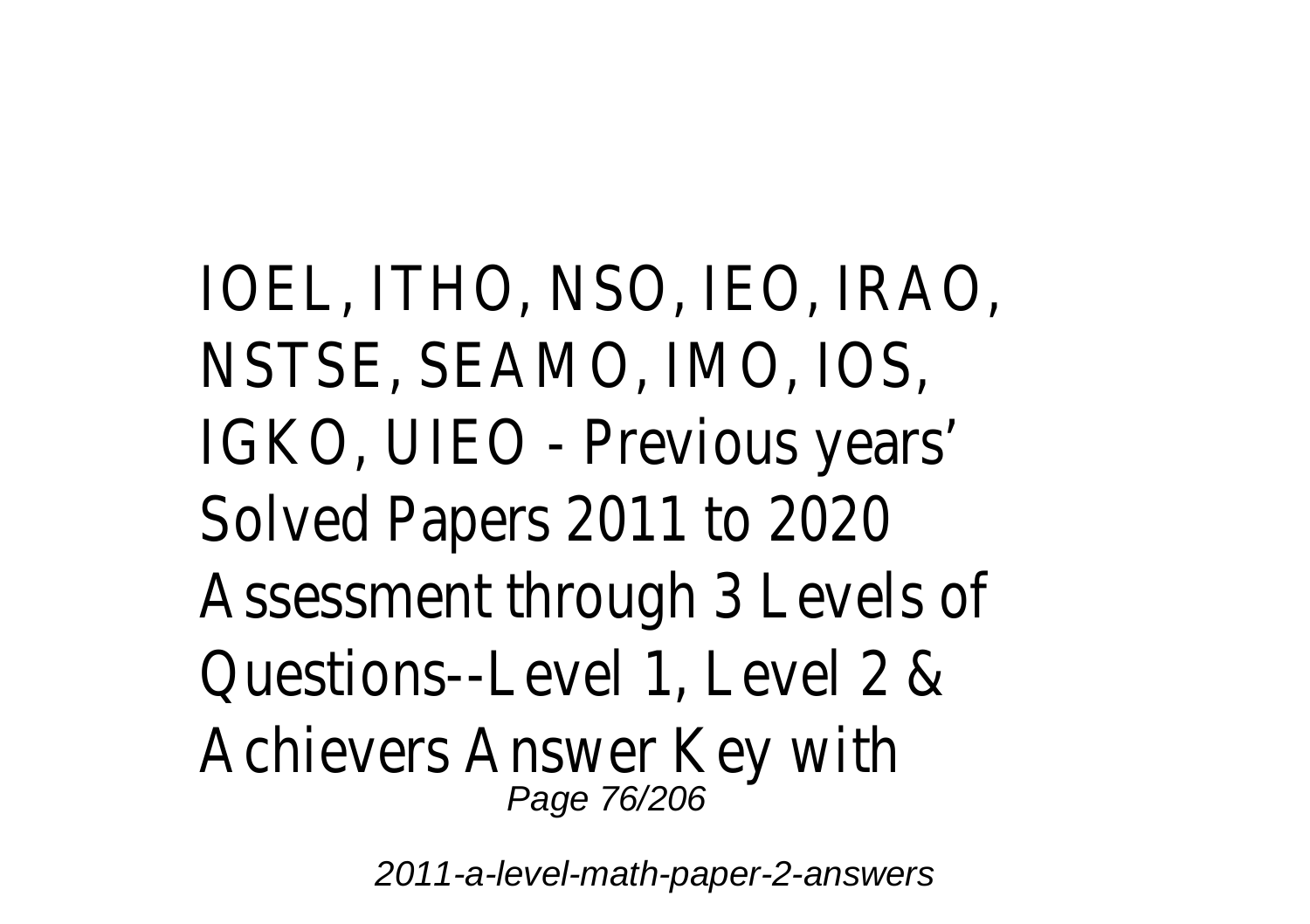Explanations Amazing Facts, Fun Trivia & 'Did You Know?' Concept Review with Example Latest Sample Papers with complete solutions Community Colleges and STEM High-resolution Seafloor Survey Page 77/206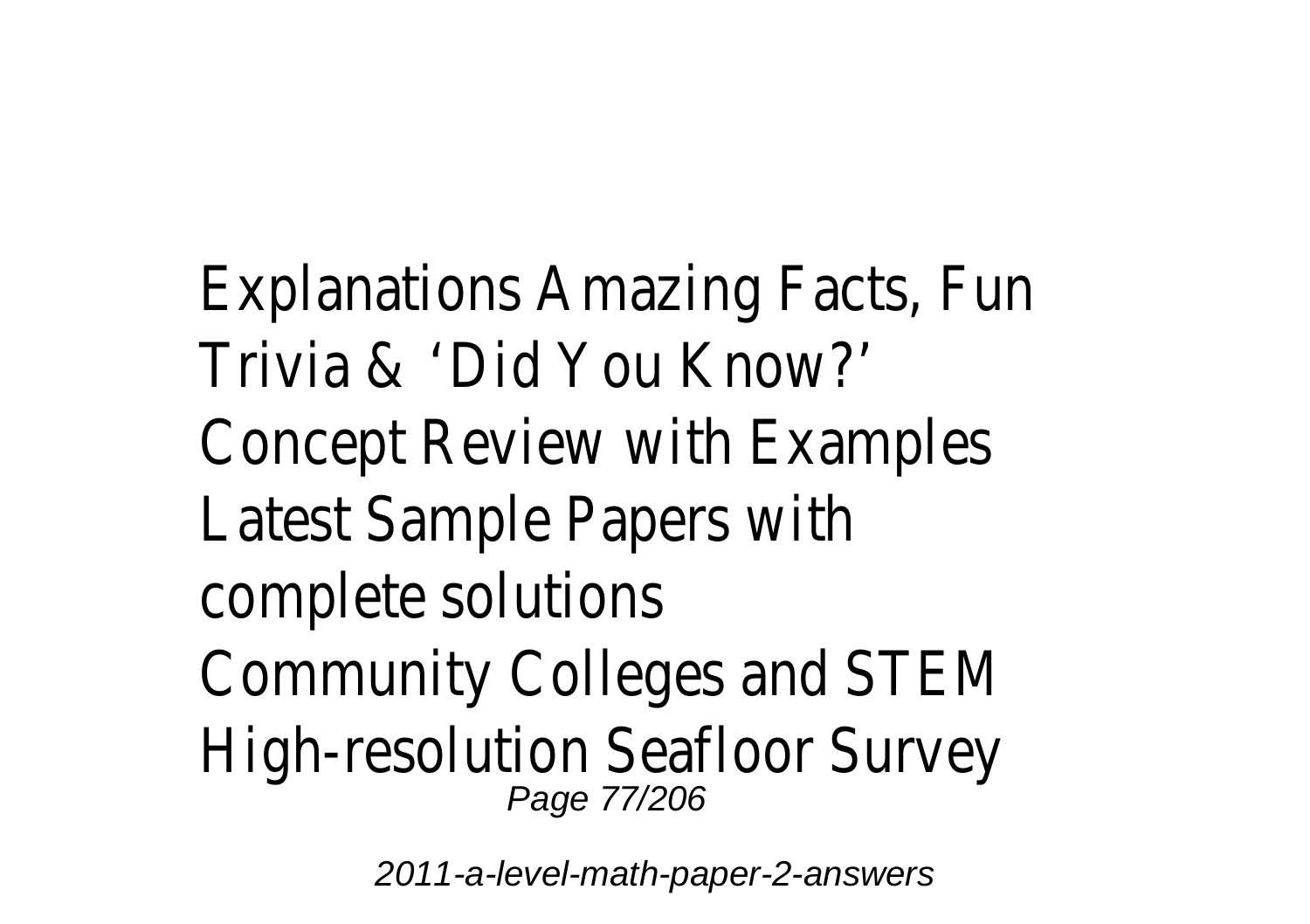and Applications How to Thrive in a Multicultur World Handbook of Internationa Research in Mathematics Education Theoretical Frameworks and New Page 78/206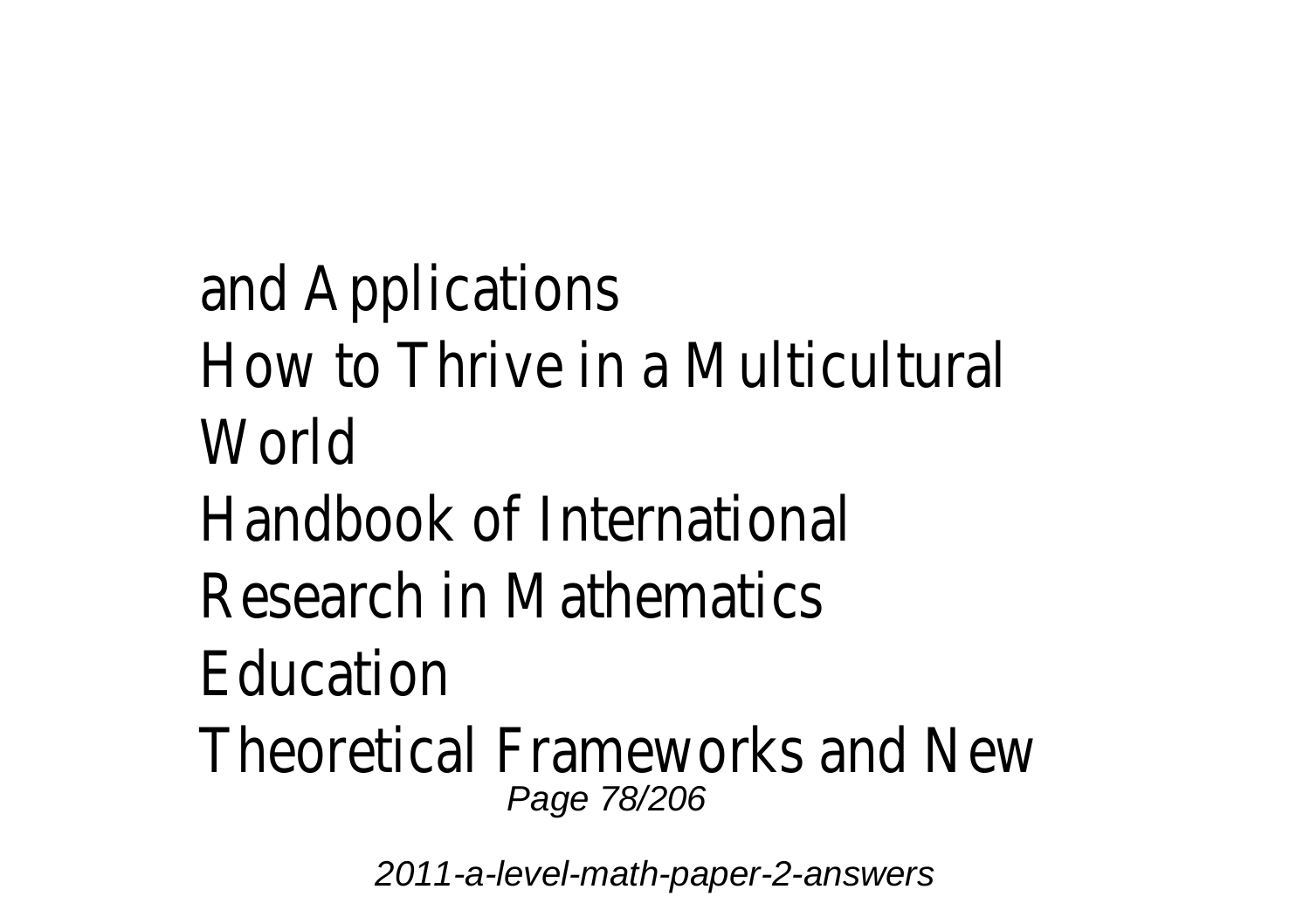## Directions TIMSS 2011 International Results in Mathematics *Secondary mathematics teachers are frequently required to take a large number of mathematics* Page 79/206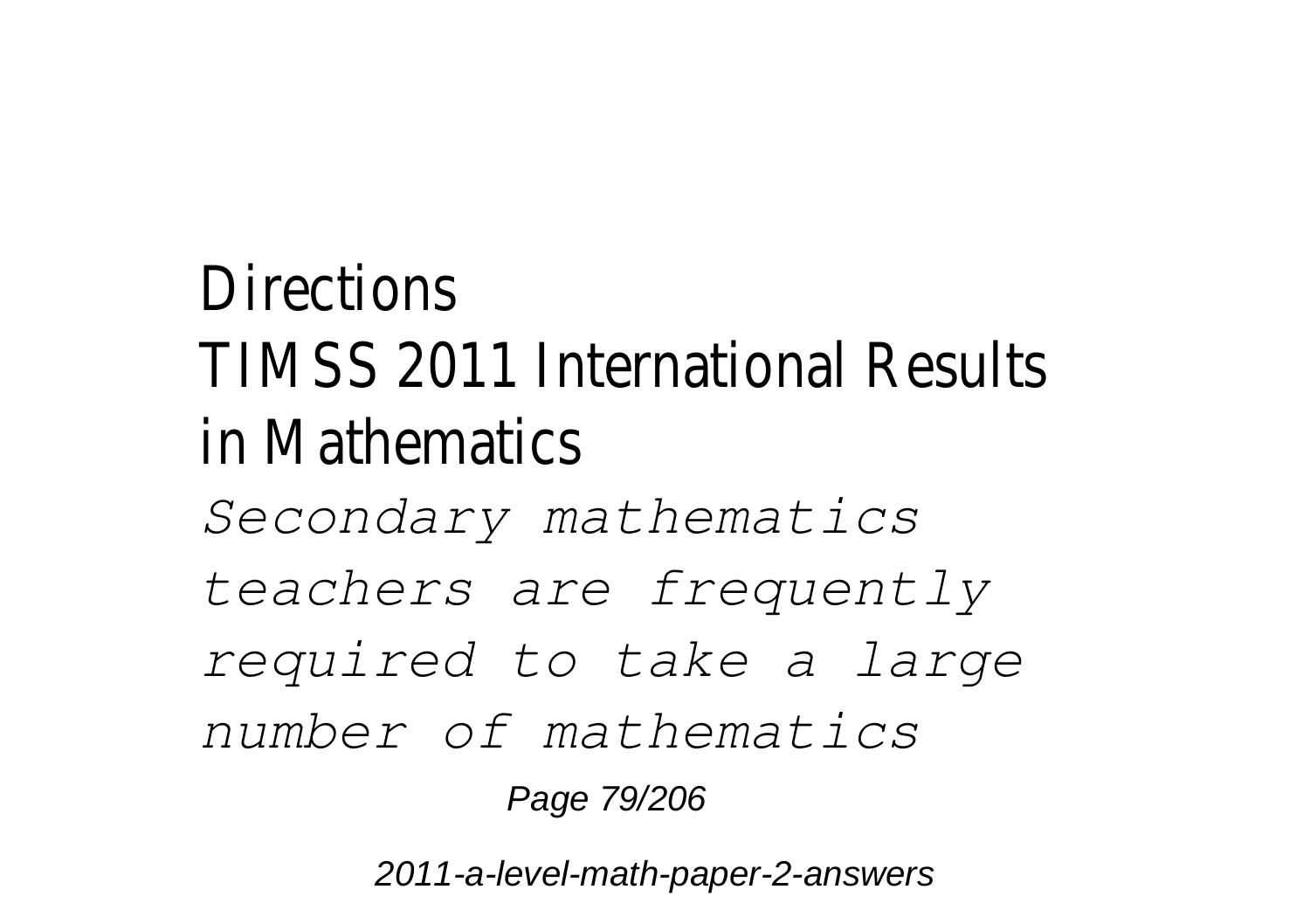*courses – including advanced mathematics courses such as abstract algebra – as part of their initial teacher preparation program and/or their continuing*

Page 80/206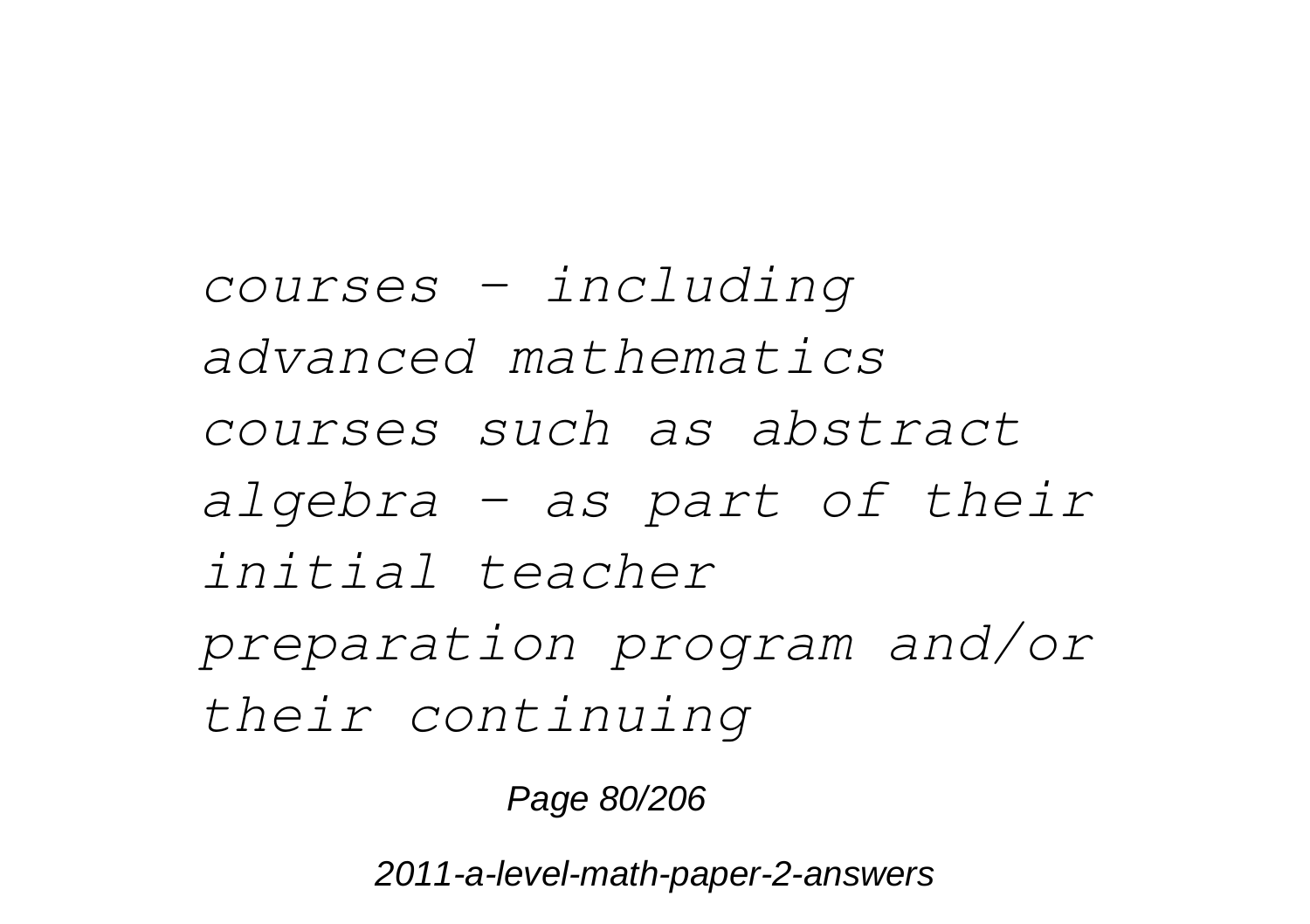*professional development. The content areas of advanced and secondary mathematics are closely connected. Yet, despite this connection many secondary teachers insist*

Page 81/206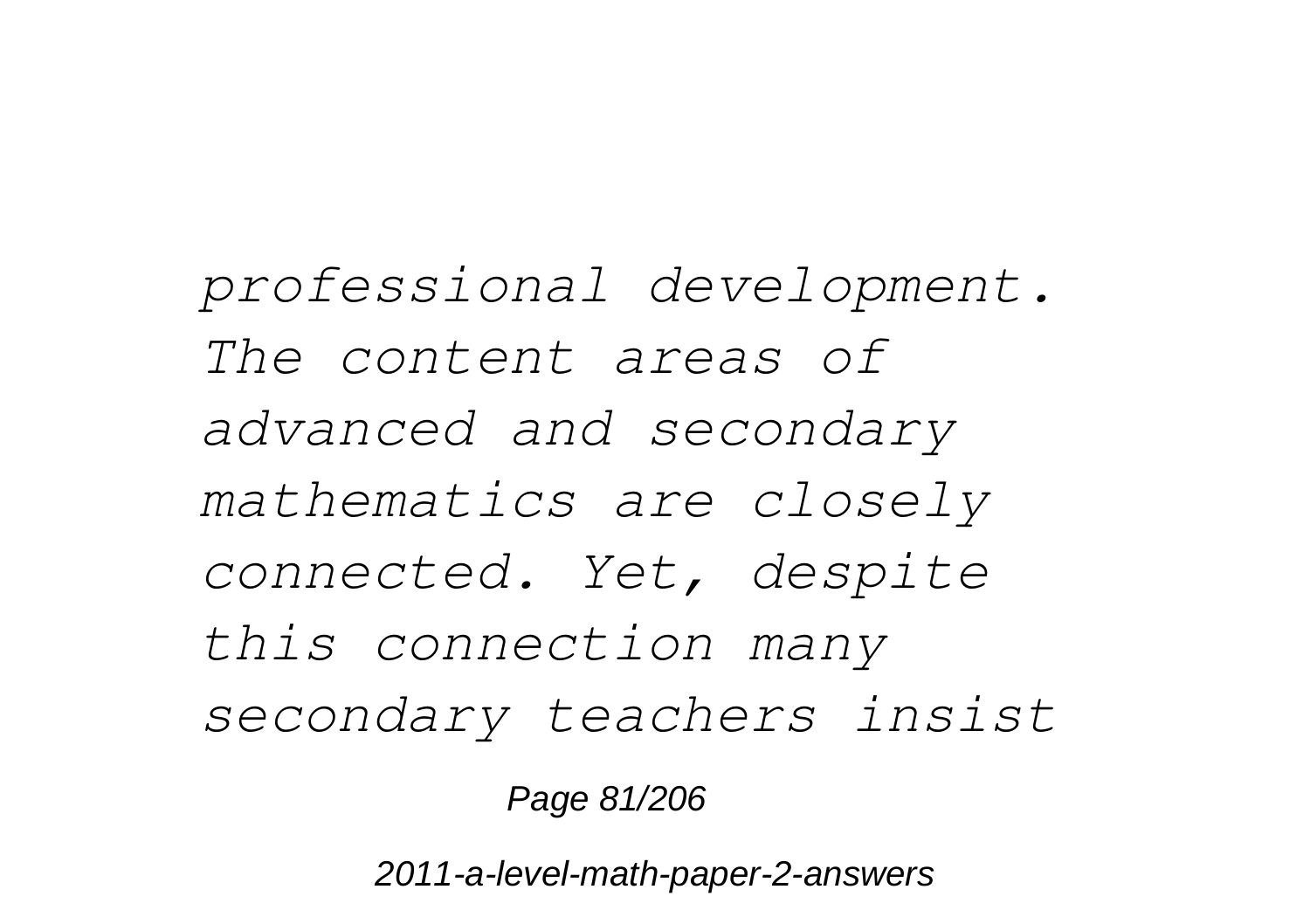*that such advanced mathematics is unrelated to their future professional work in the classroom. This edited volume elaborates on some of the connections between*

Page 82/206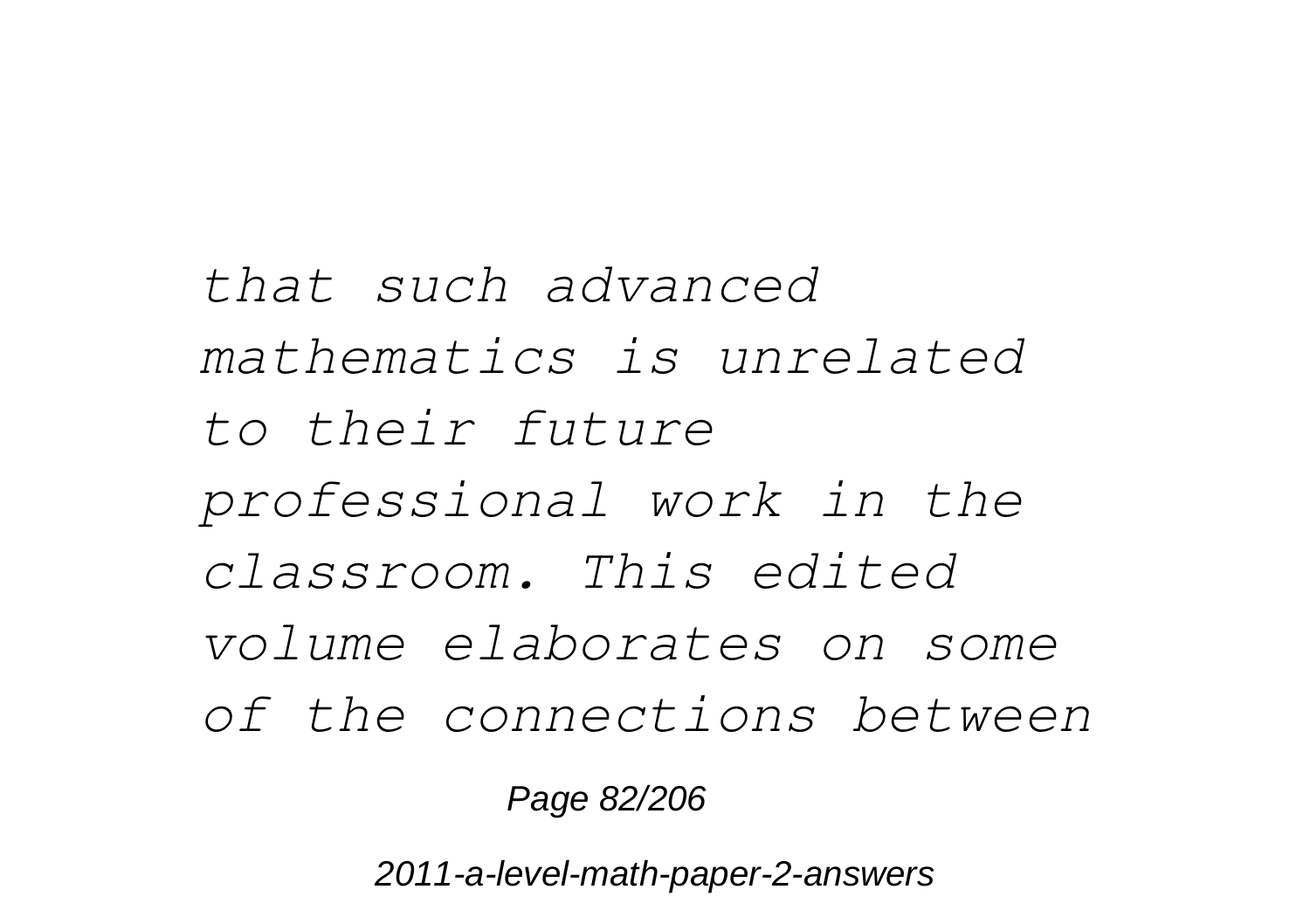*abstract algebra and secondary mathematics, including why and in what ways they may be important for secondary teachers. Notably, the volume disseminates research*

Page 83/206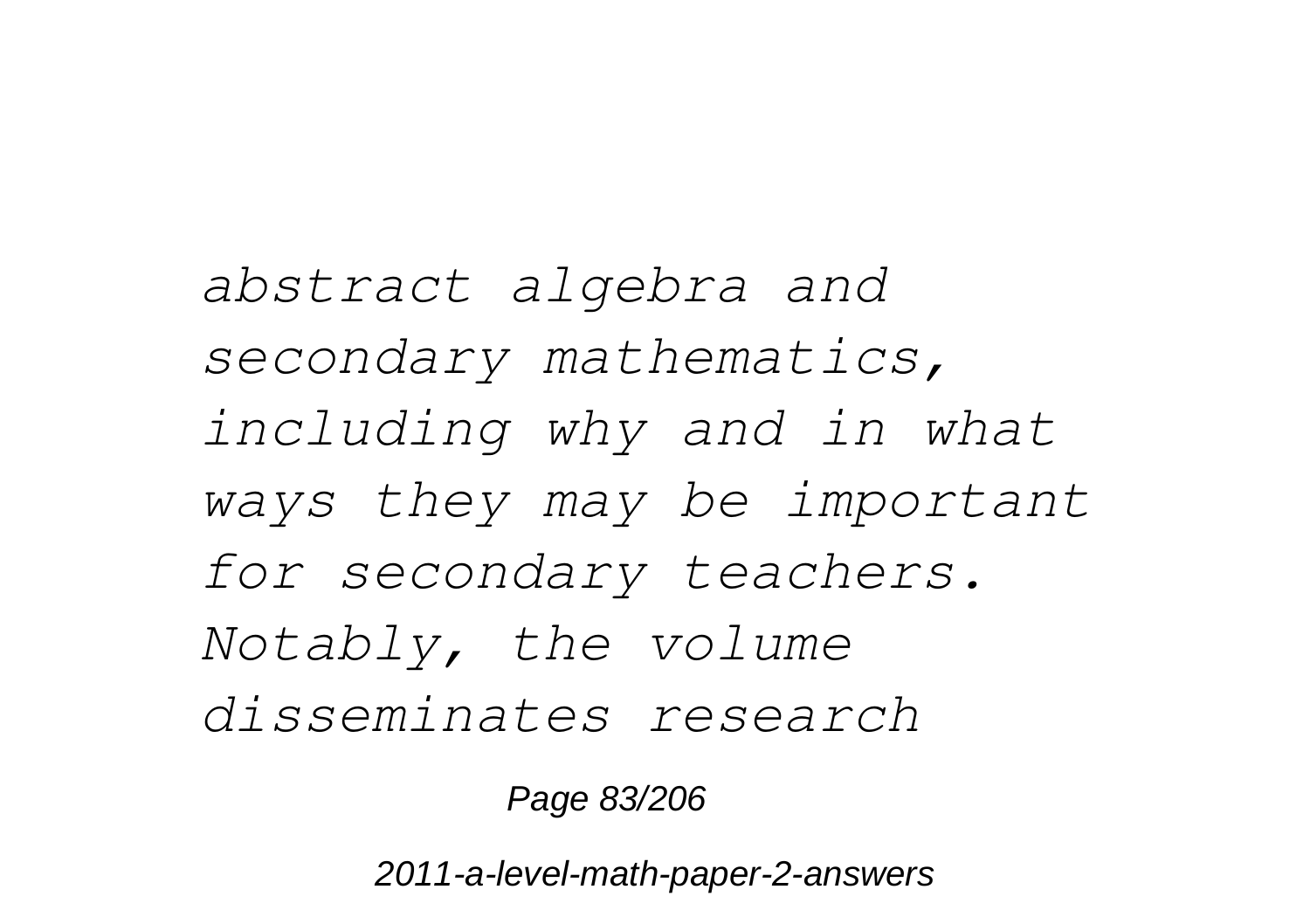*findings about how secondary teachers engage with, and make sense of, abstract algebra ideas, both in general and in relation to their own teaching, as well as*

Page 84/206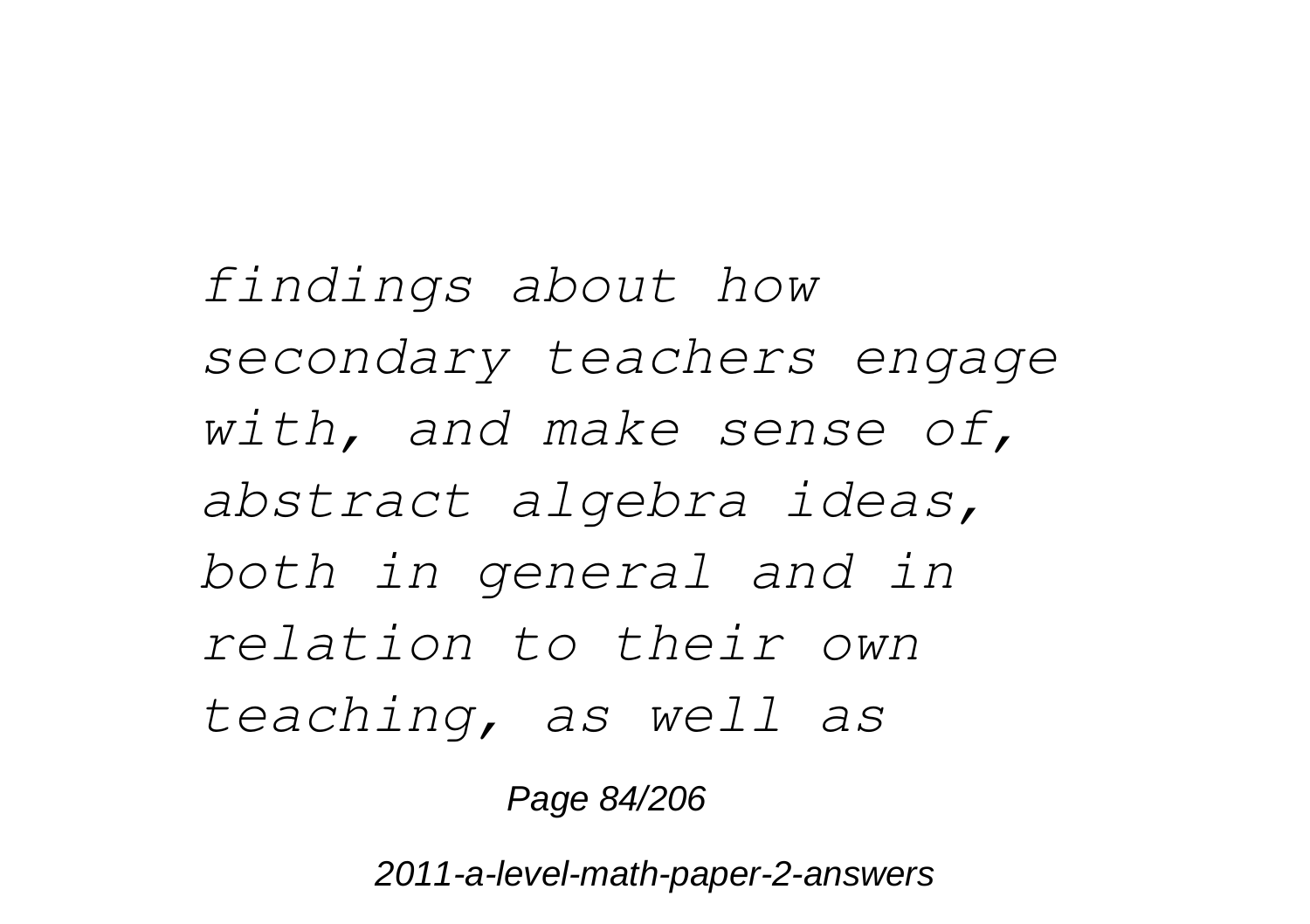*offers itself as a place to share practical ideas and resources for secondary mathematics teacher preparation and professional development. Contributors to the book*

Page 85/206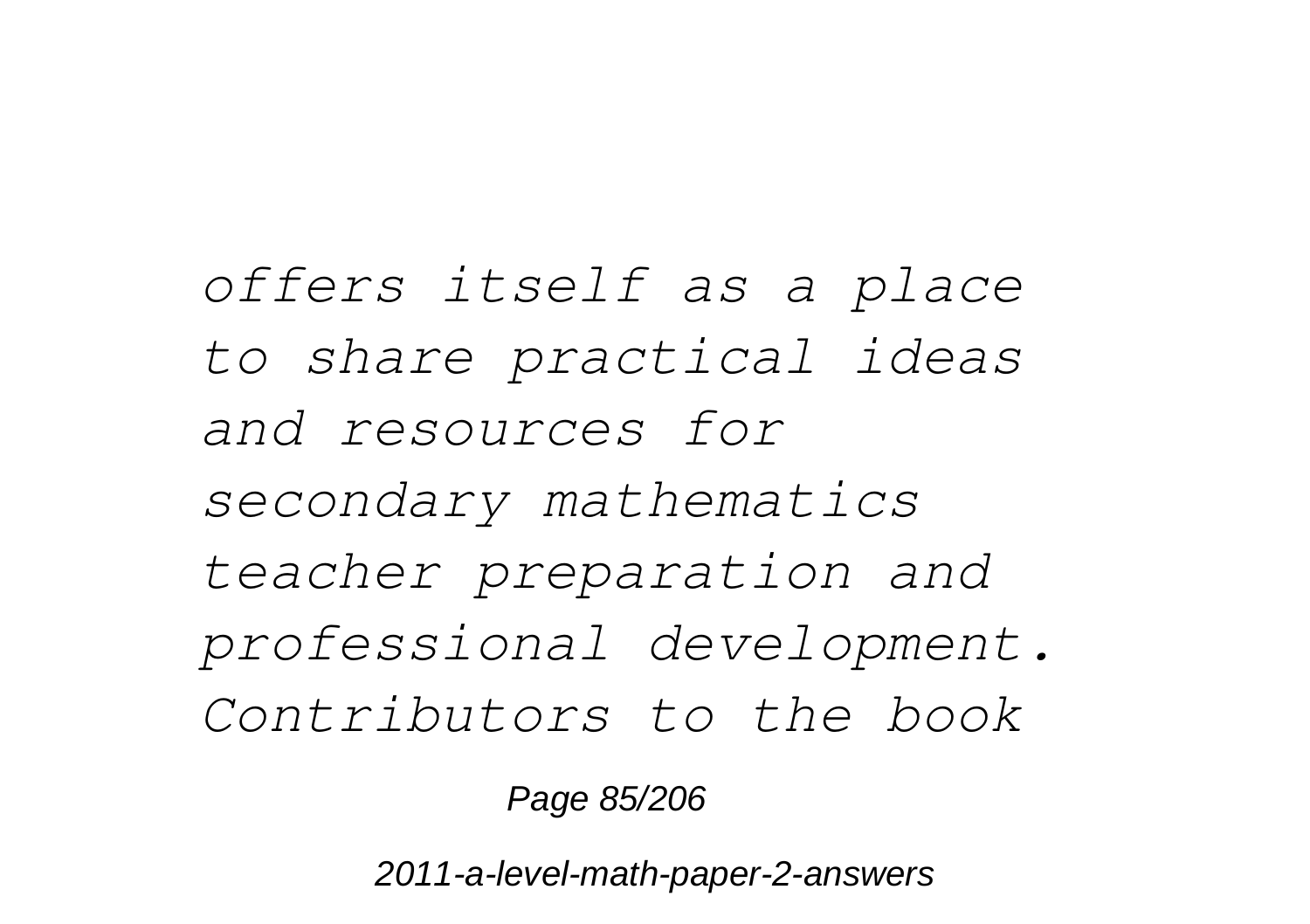*are scholars who have both experience in the mathematical preparation of secondary teachers, especially in relation to abstract algebra, as well as those who have engaged*

Page 86/206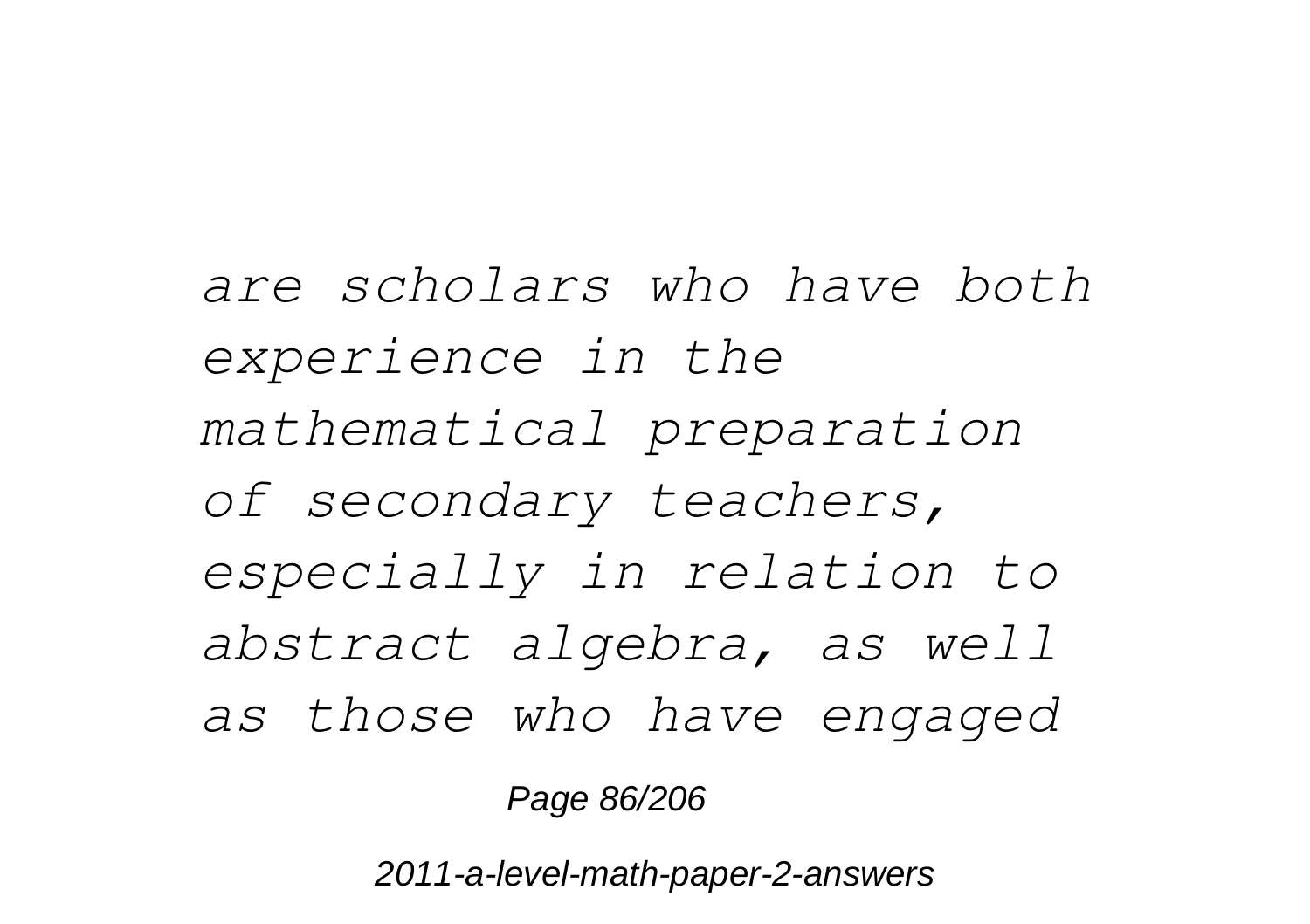*in related educational research. The volume addresses some of the persistent issues in secondary mathematics teacher education in connection to advanced*

Page 87/206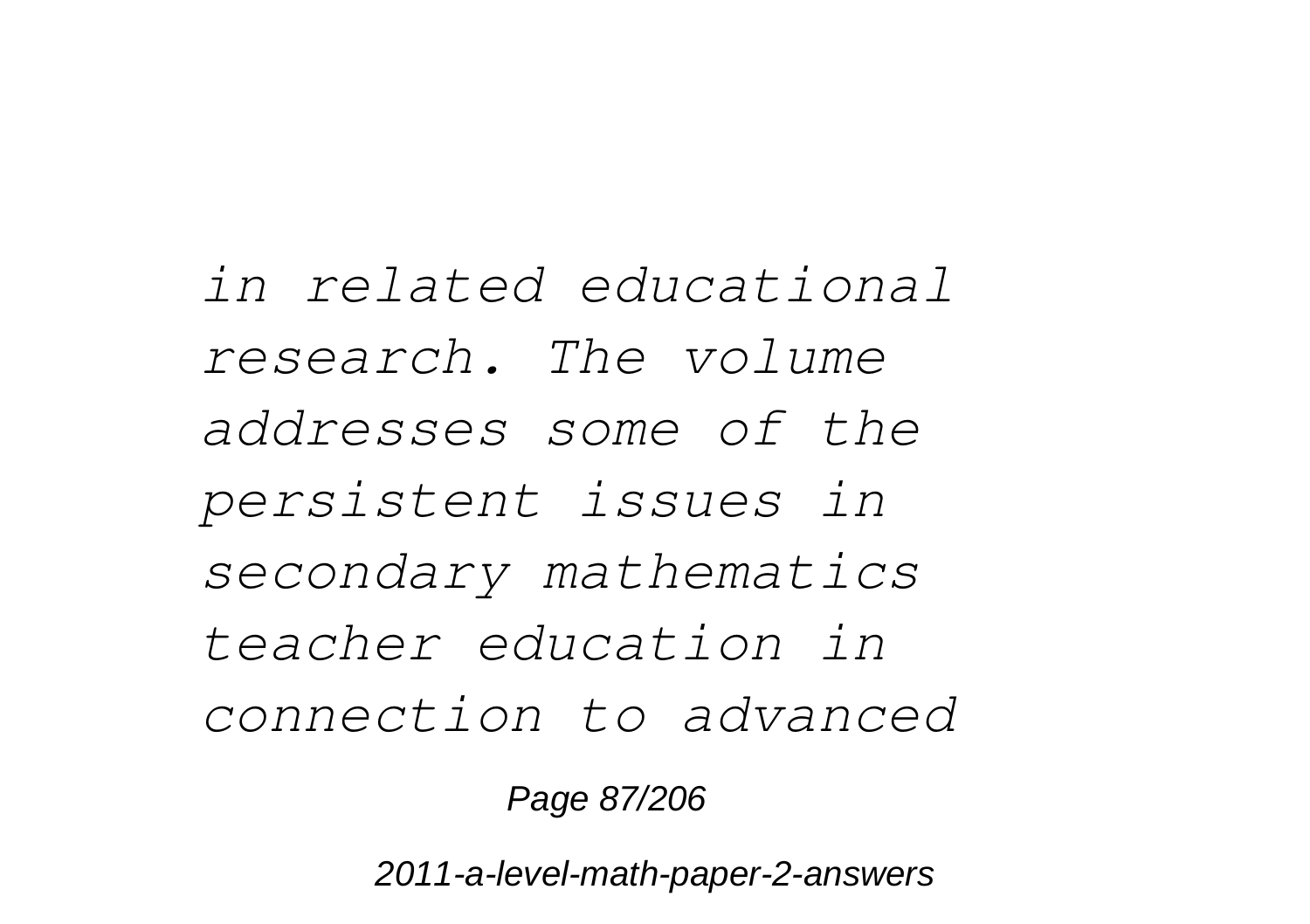*mathematics courses, as well as situates and conceptualizes different ways in which abstract algebra might be influential for teachers of algebra. Connecting*

Page 88/206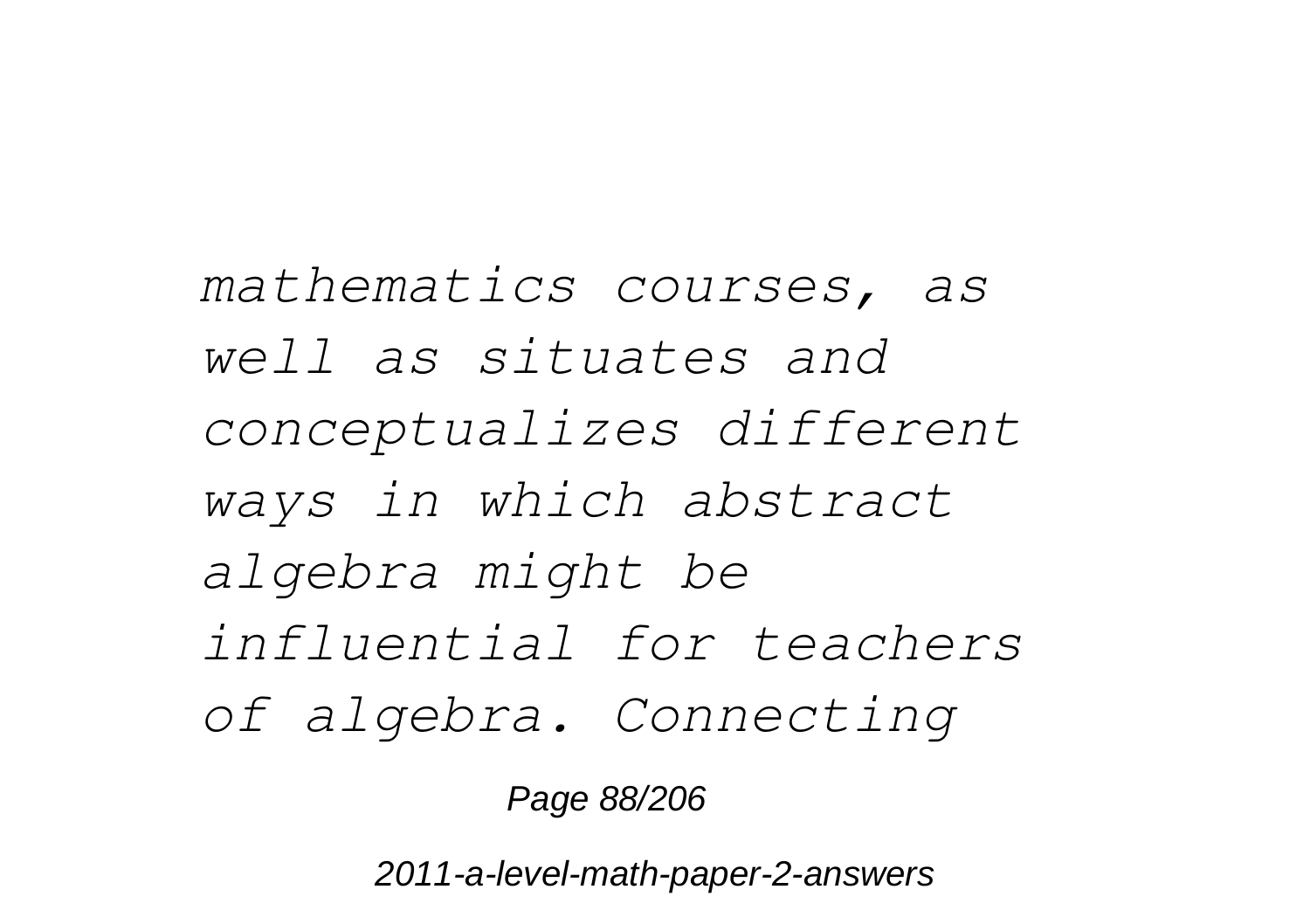*Abstract Algebra to Secondary Mathematics, for Secondary Mathematics Teachers is a productive resource for mathematics teacher educators who teach capstone courses or*

Page 89/206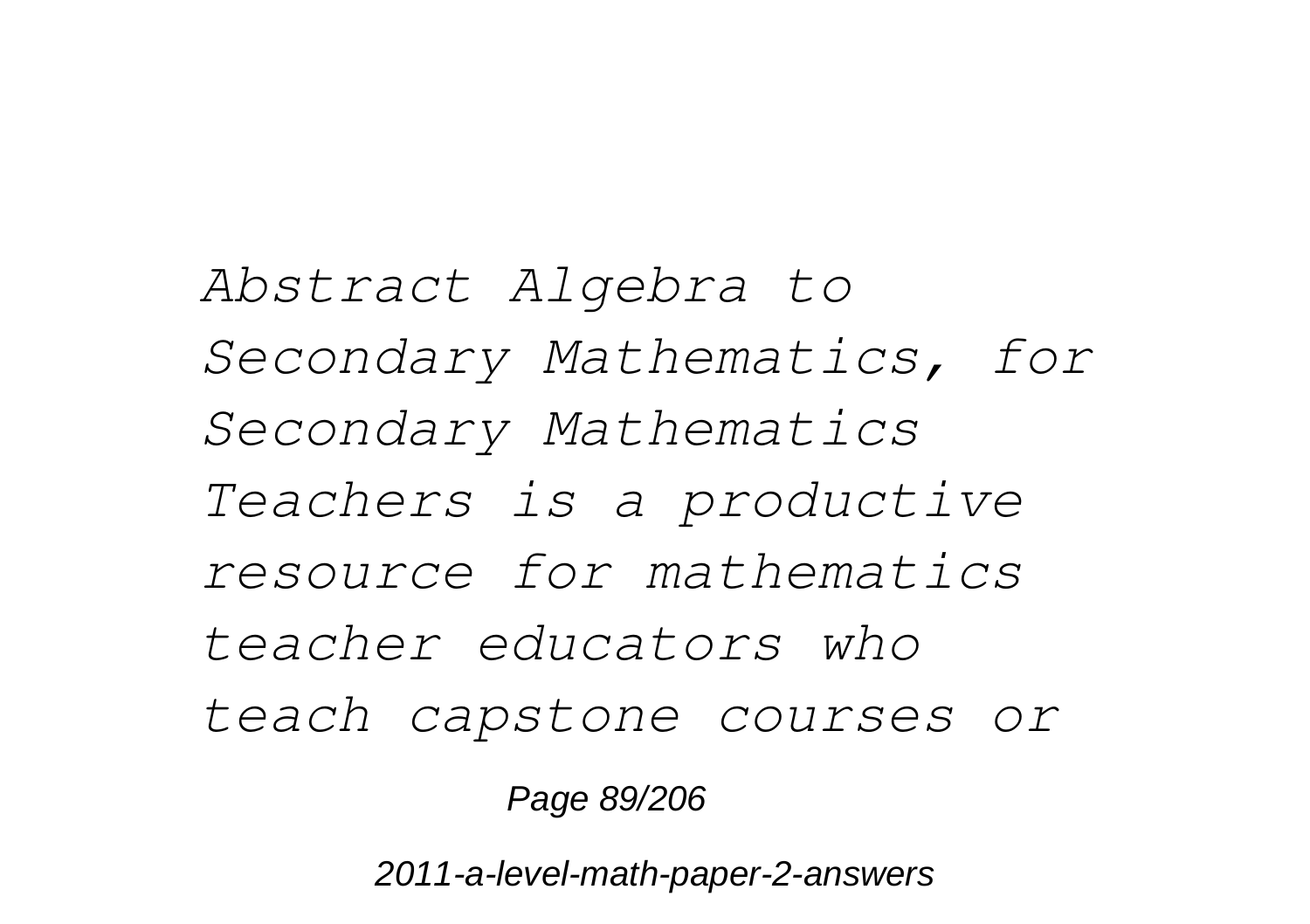*content-focused methods courses, as well as for abstract algebra instructors interested in making connections to secondary mathematics. Since 1969, the National*

Page 90/206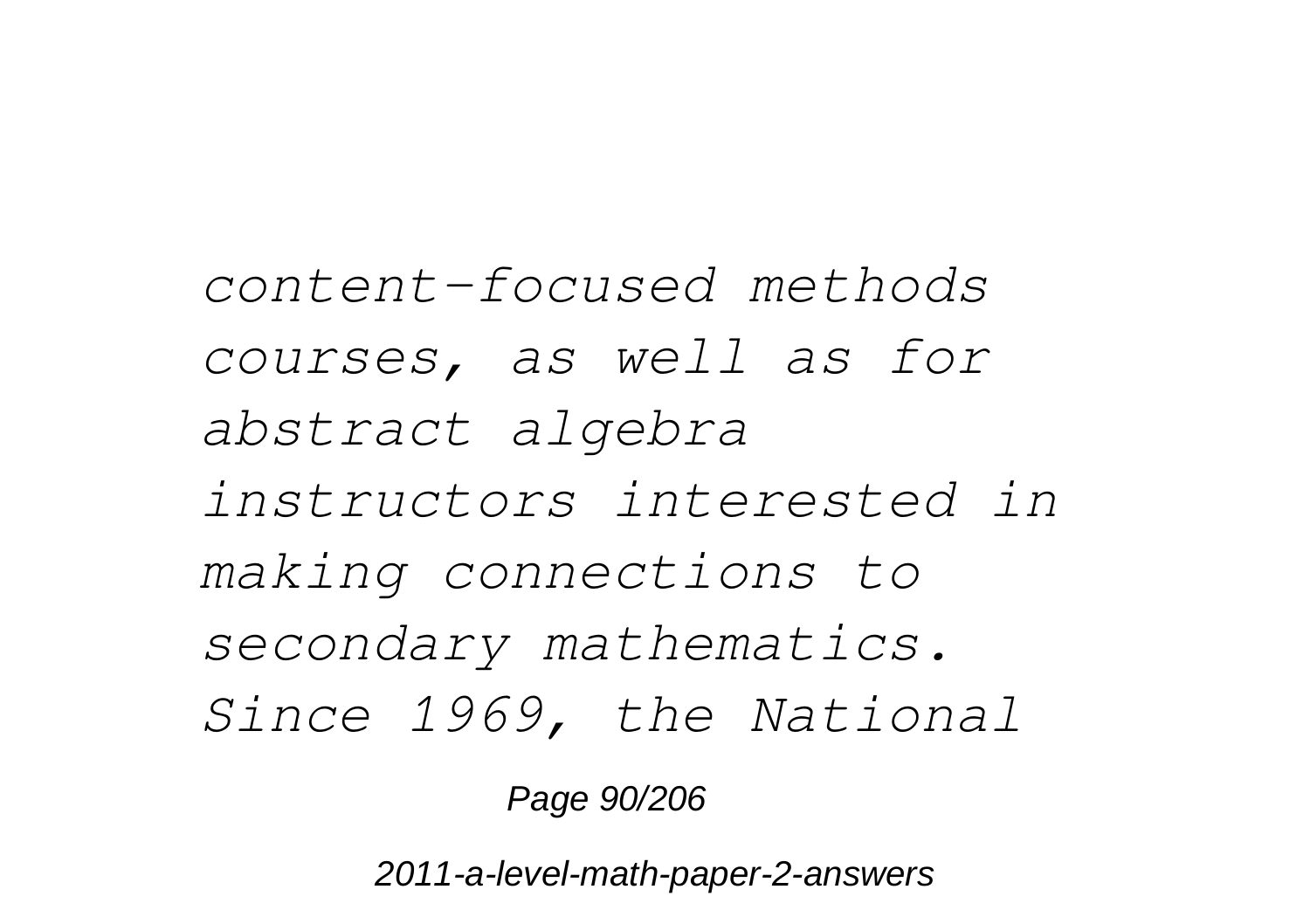*Assessment of Educational Progress (NAEP) has been providing policymakers, educators, and the public with reports on academic performance and progress of the nation's students.*

Page 91/206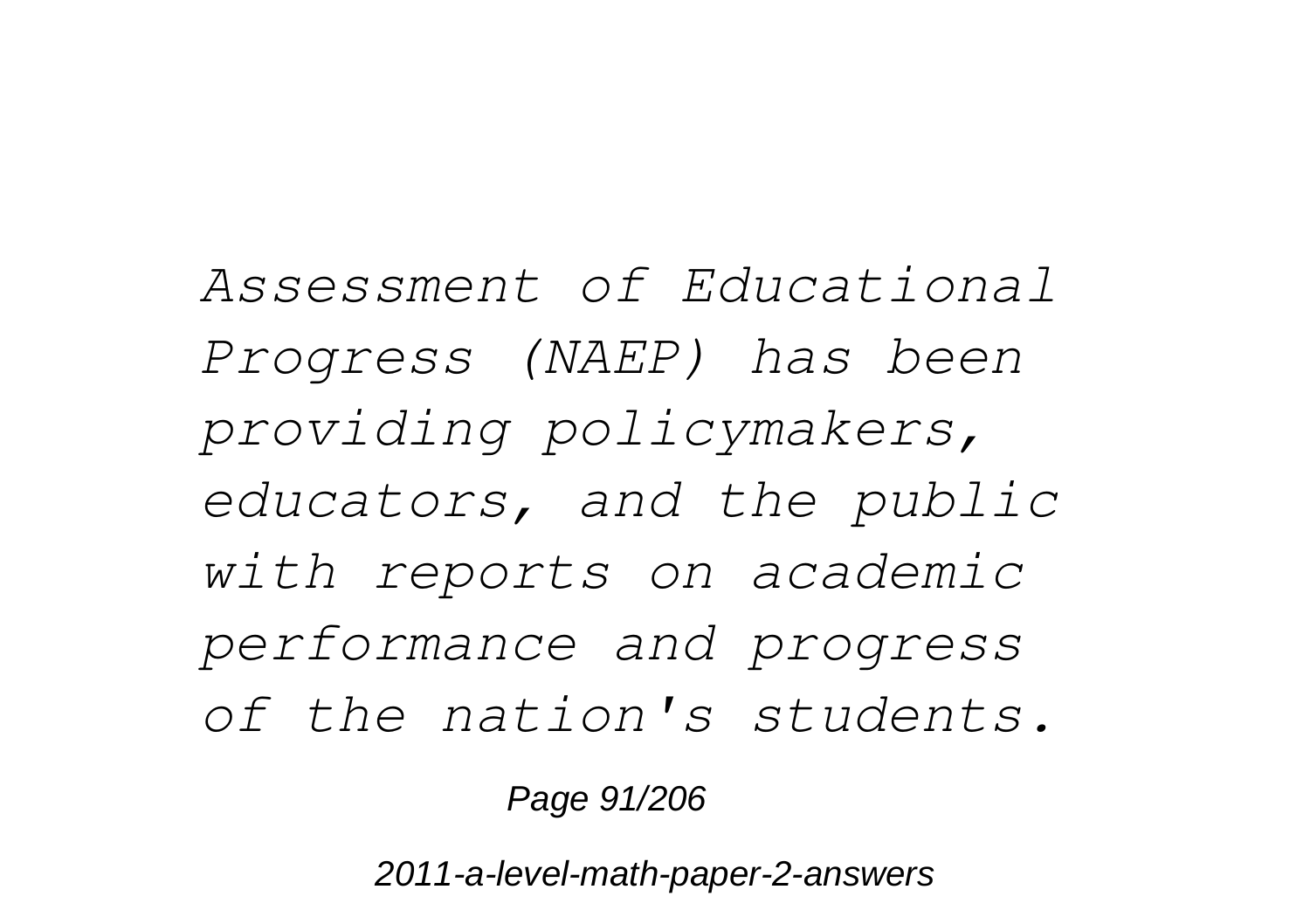*The assessment is given periodically in a variety of subjects: mathematics, reading, writing, science, the arts, civics, economics, geography, U.S. history, and technology*

Page 92/206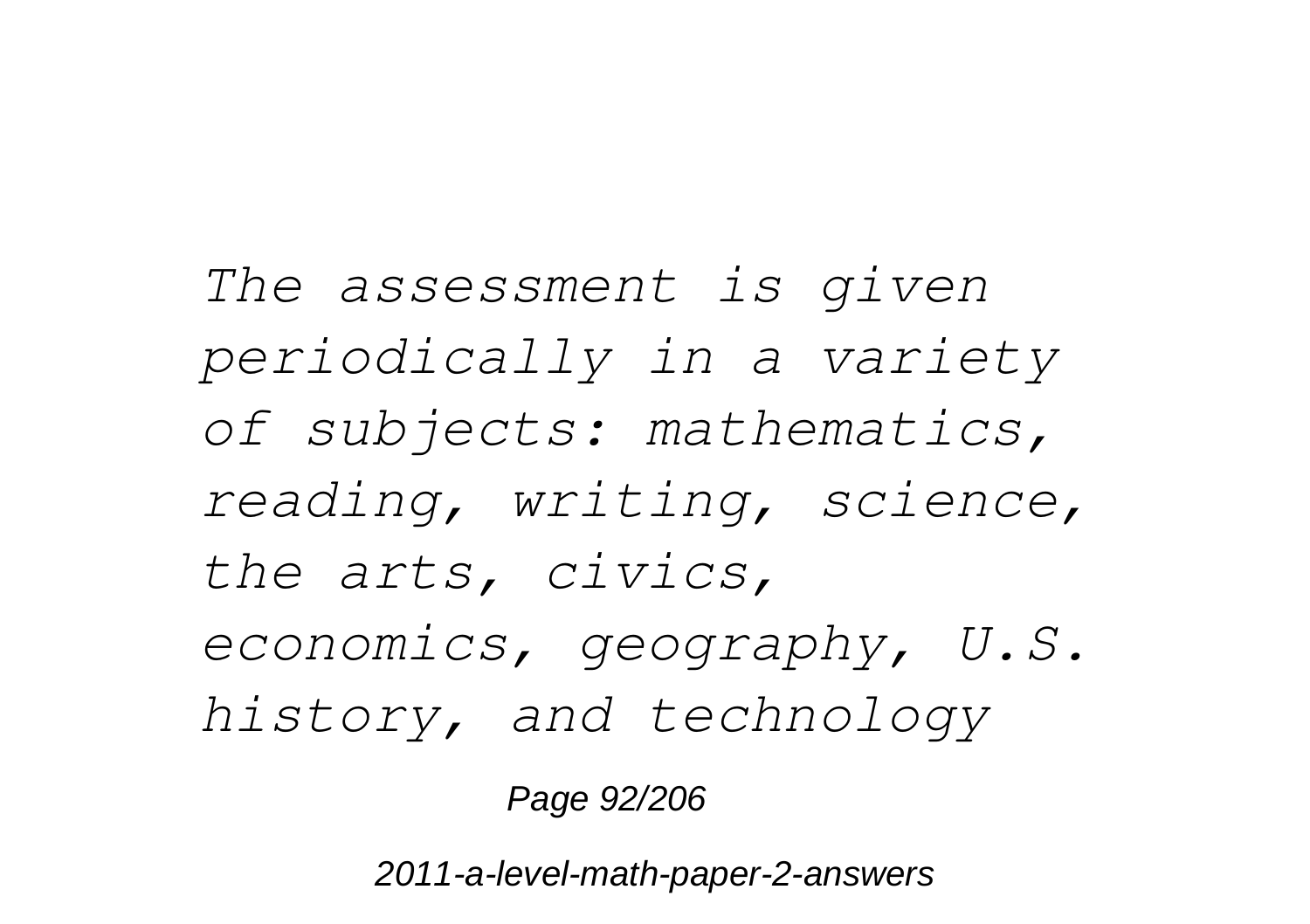*and engineering literacy. NAEP is given to representative samples of students across the U.S. to assess the educational progress of the nation as a whole. Since 1992, NAEP*

Page 93/206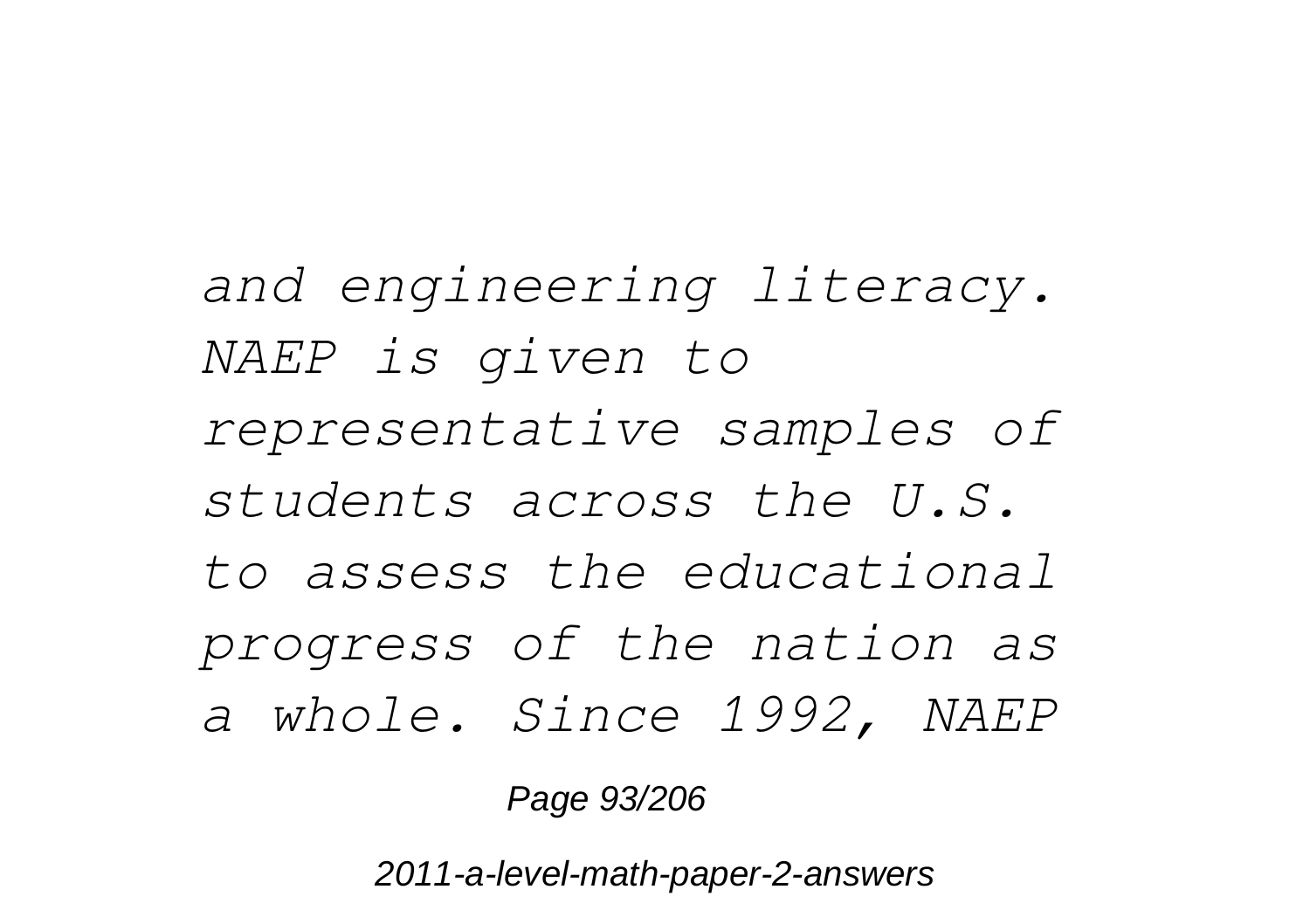*results have been reported in relation to three achievement levels: basic, proficient, and advanced. However, the use of achievement levels has provoked controversy and*

Page 94/206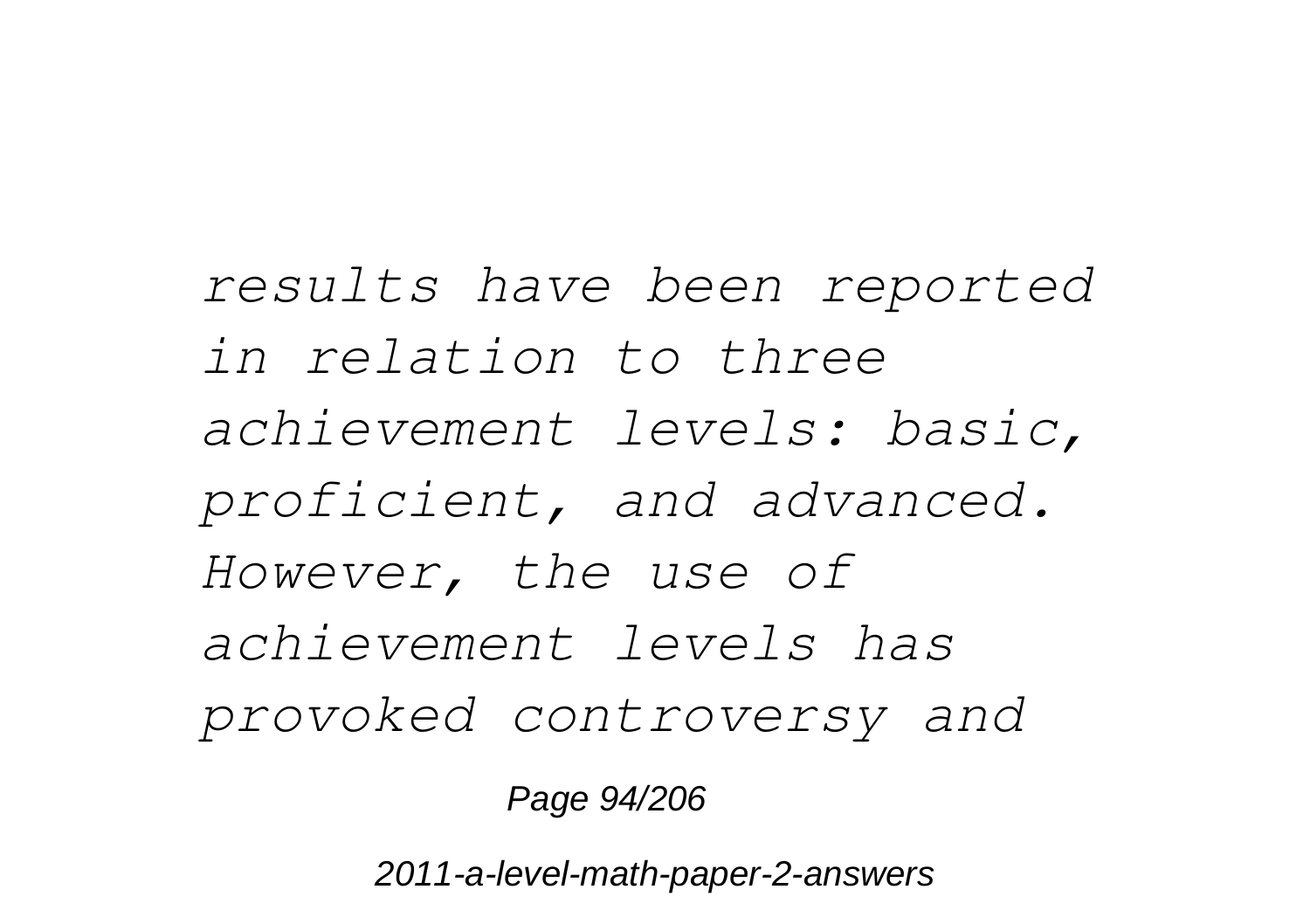*disagreement, and evaluators have identified numerous concerns. This publication evaluates the NAEP student achievement levels in reading and mathematics in grades 4,*

Page 95/206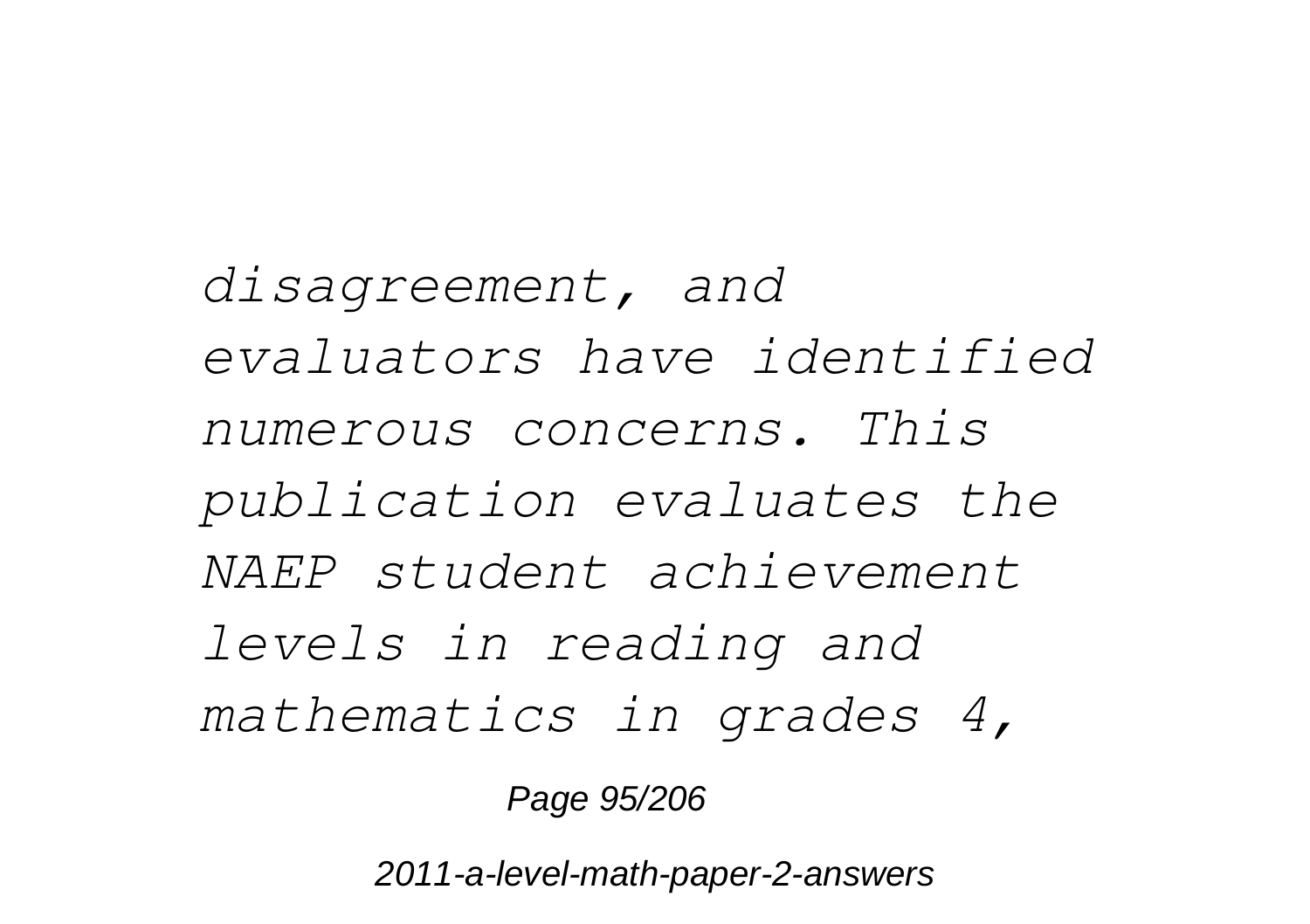*8, and 12 to determine whether the achievement levels are reasonable, reliable, valid, and informative to the public, and recommends ways that the setting and use of*

Page 96/206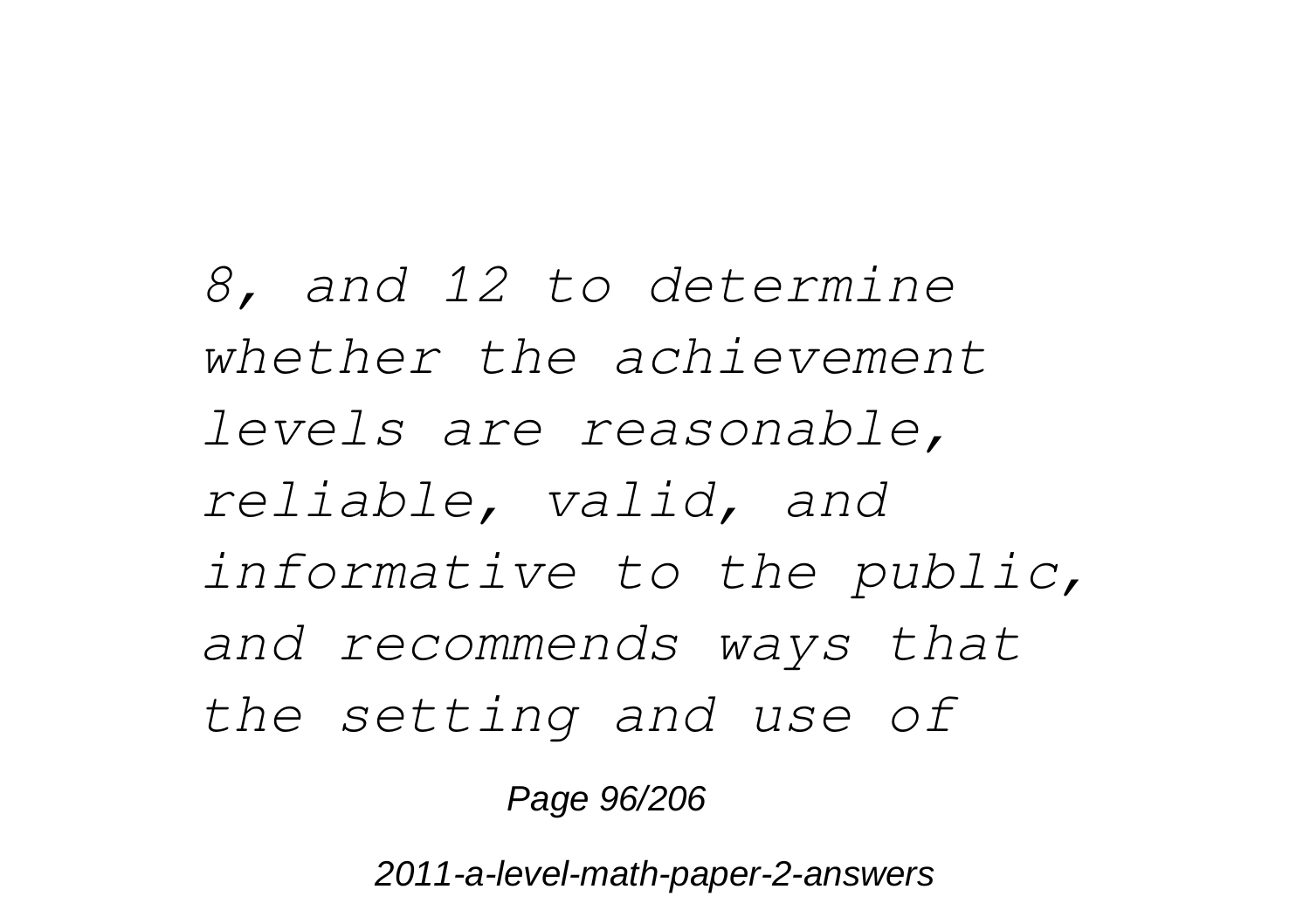- *achievement levels can be improved. This product covers the following: • NCERT Textbooks- Strictly based on Latest NCERT Textbook.*
- *Chapter-wise*

Page 97/206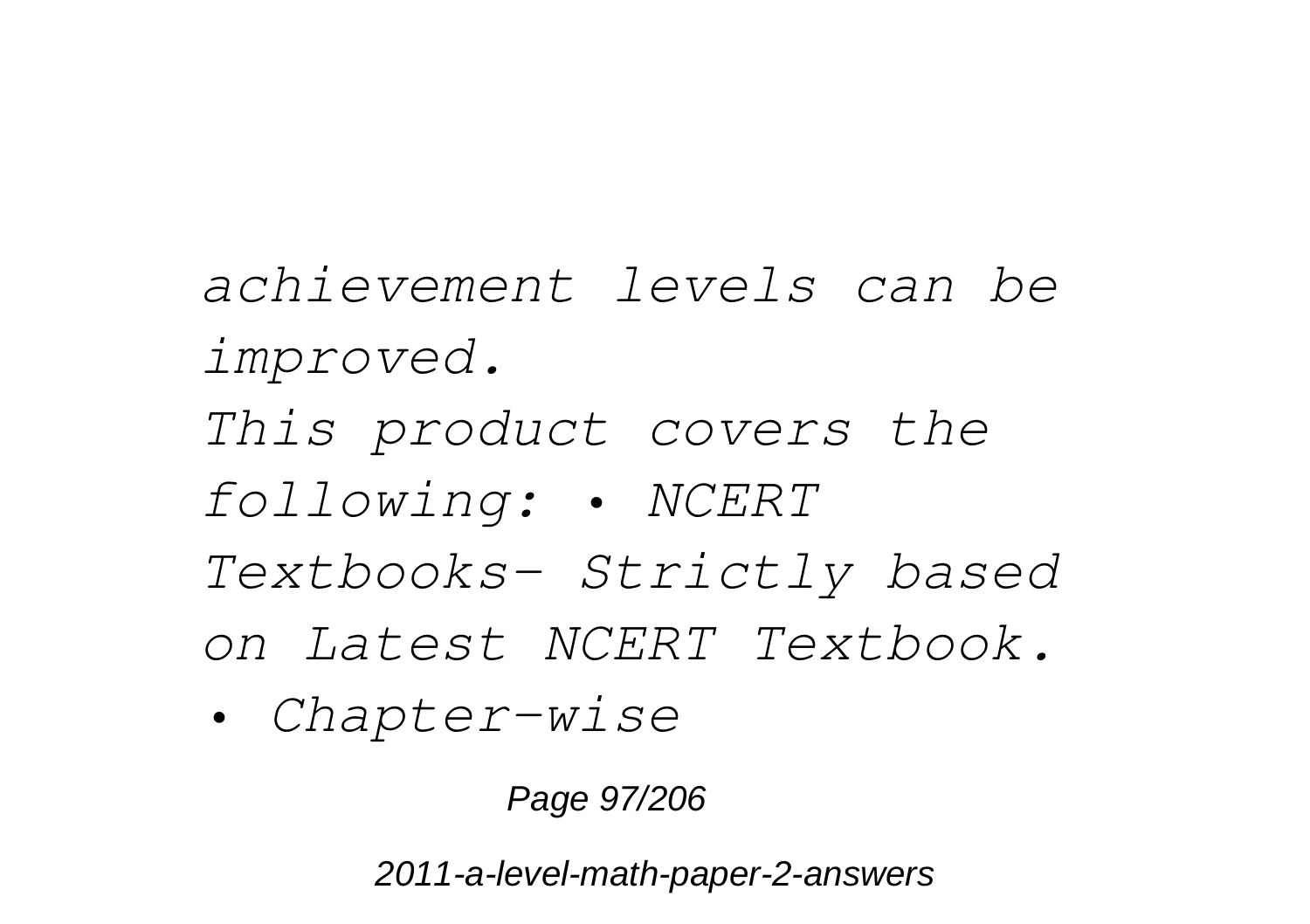*Presentation Chapter wise presentation of Worksheets with Ample space for writing answers • Let's Revise- Chapter wise revision notes with wordmeanings for better*

Page 98/206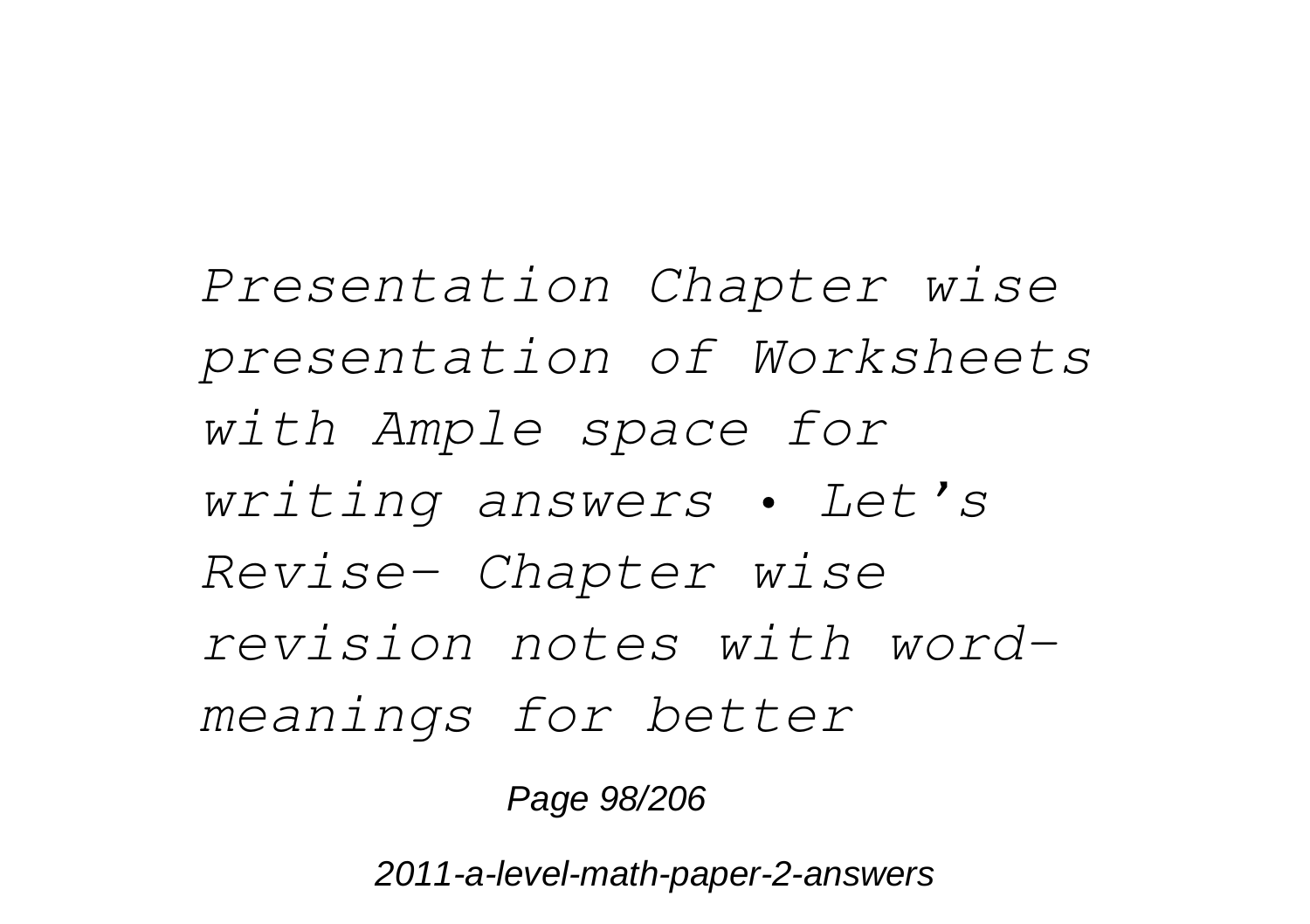*understanding • Concept Videos- Chapter wise videos for blended learning • Teachers'Manual with Learning Outcomes & Solutions Converging evidence*

Page 99/206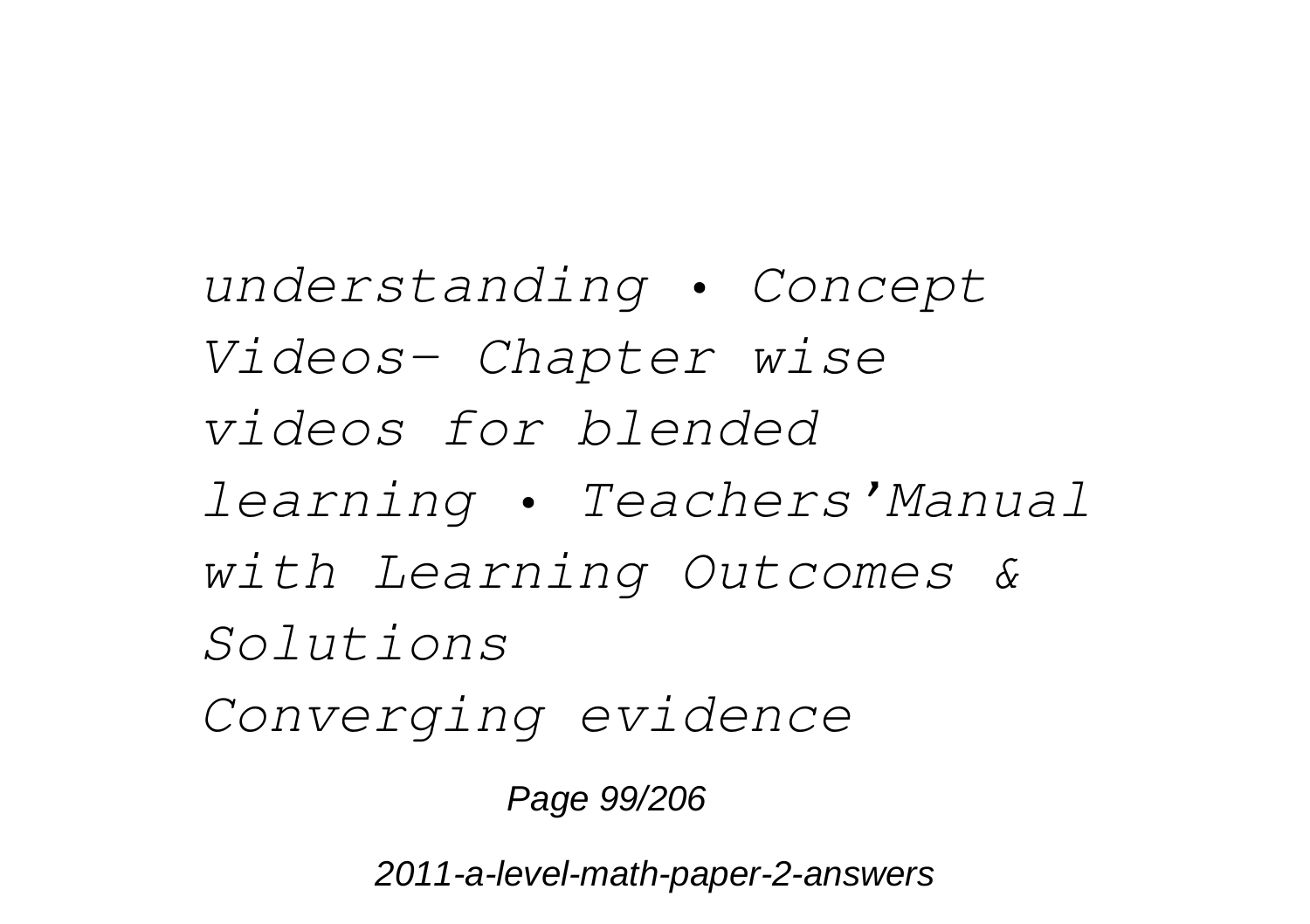*demonstrates a strong link between reading and mathematics: multiple cognitive processes are shared between reading and mathematics, including the representation and*

Page 100/206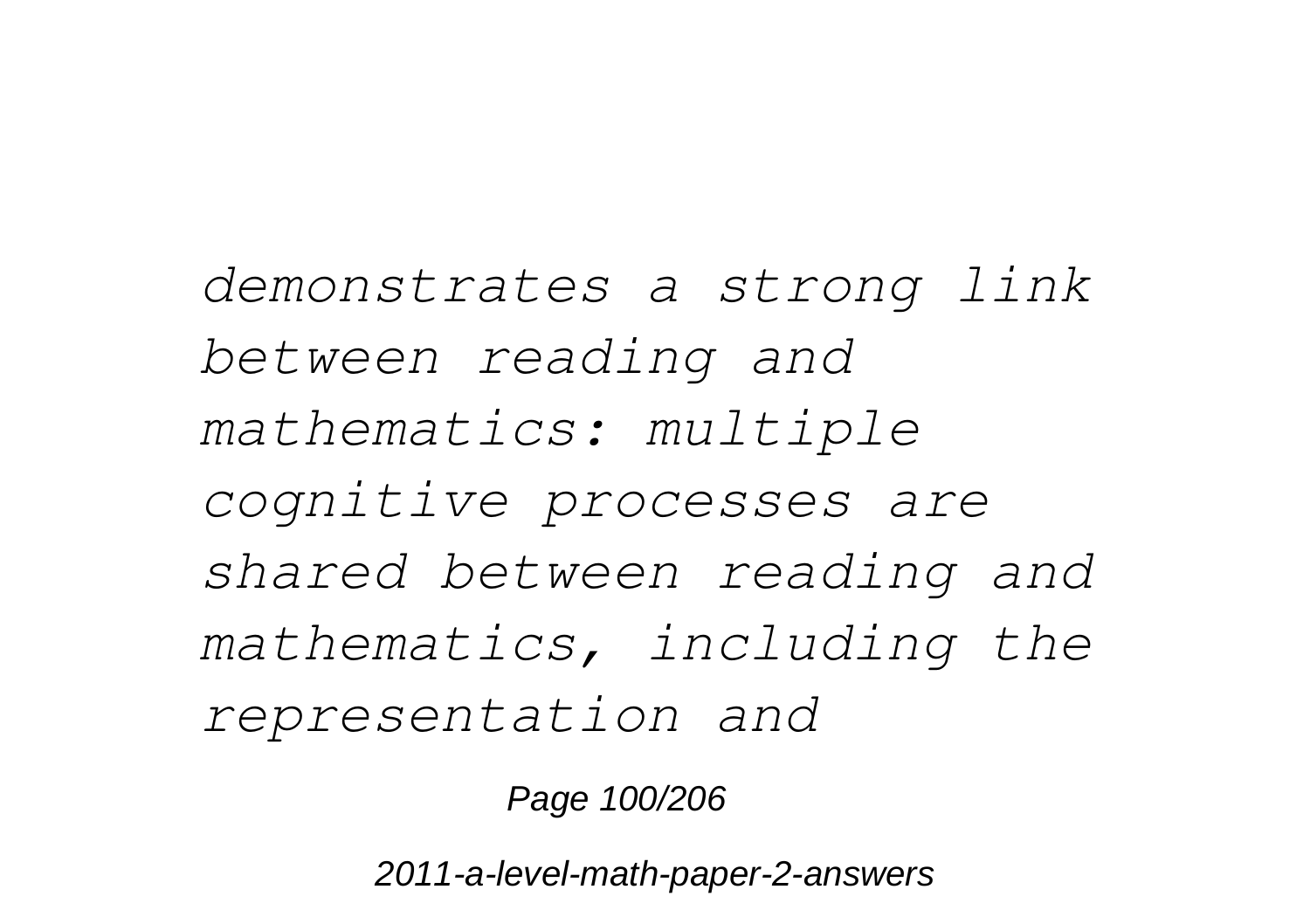*retrieval of symbolic information, attention, working memory, and cognitive control. Additionally, multiple brain networks are involved in both math and*

Page 101/206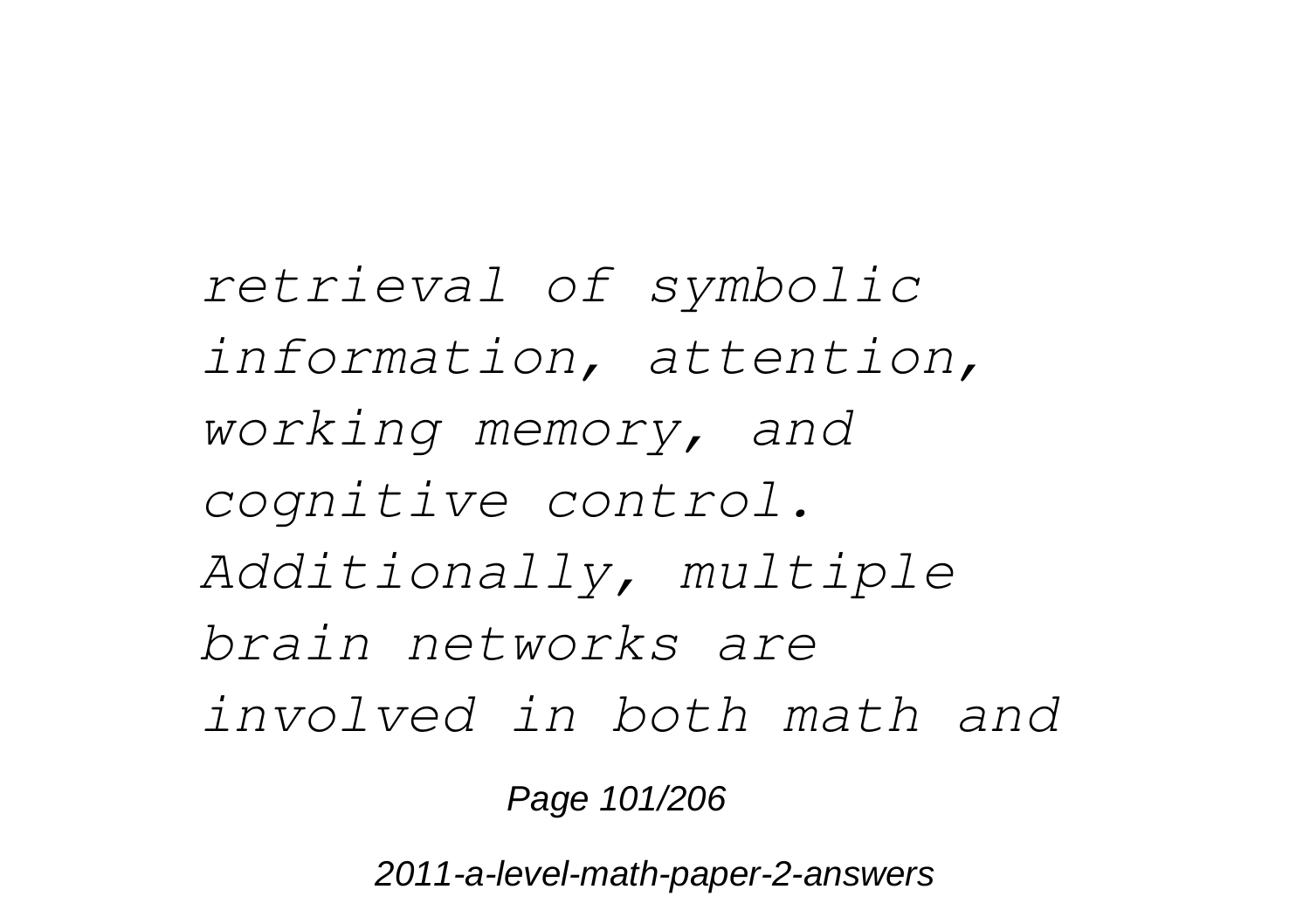*reading, and last, common genetic factors might influence both reading and math. Hence, it comes as no surprise that there are meaningful associations between (aspects of) math*

Page 102/206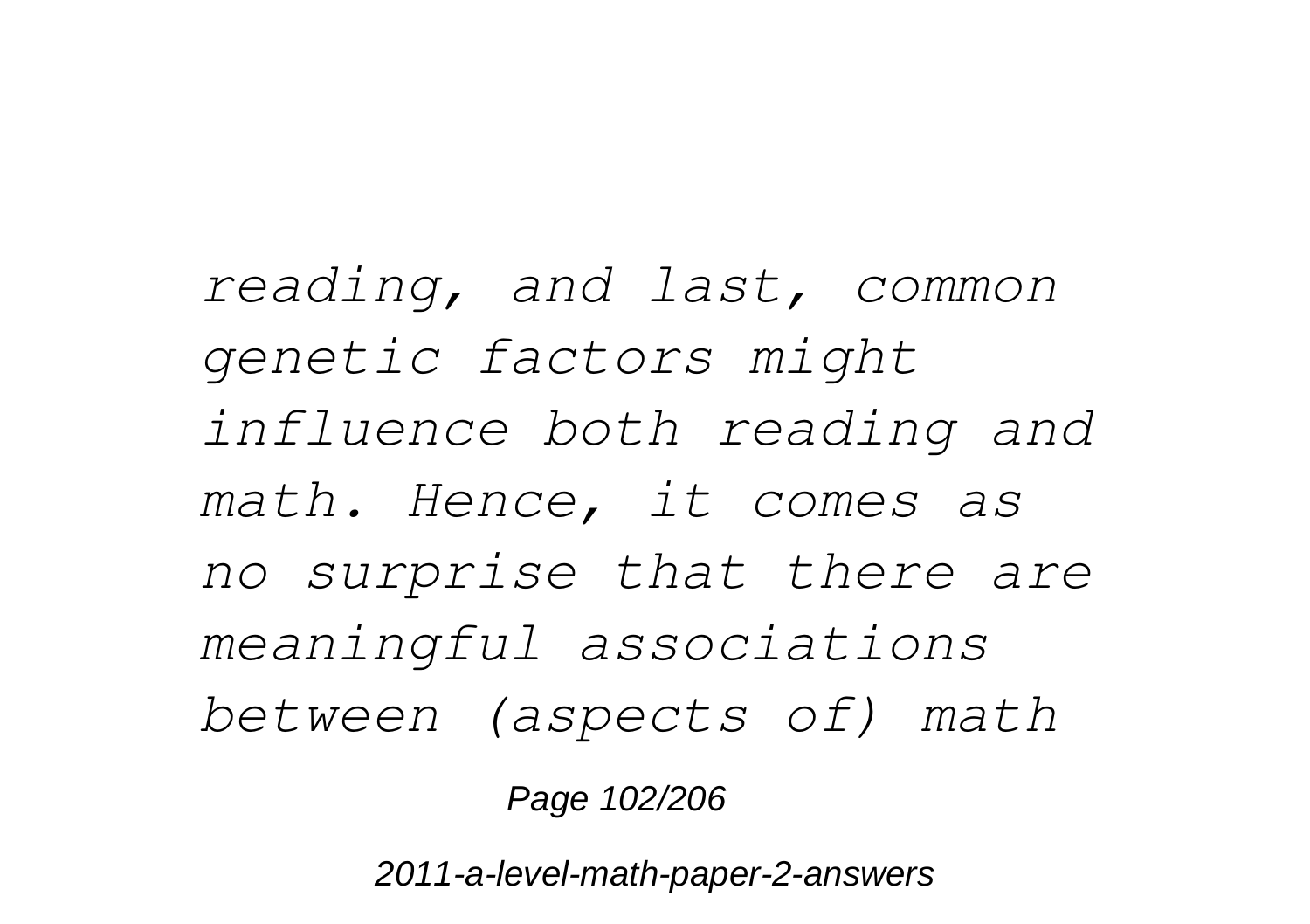*and reading abilities. Moreover, comorbidity rates between math learning disabilities (MD) and reading disabilities (RD) are high (up to 66%) and prevalence rate of the*

Page 103/206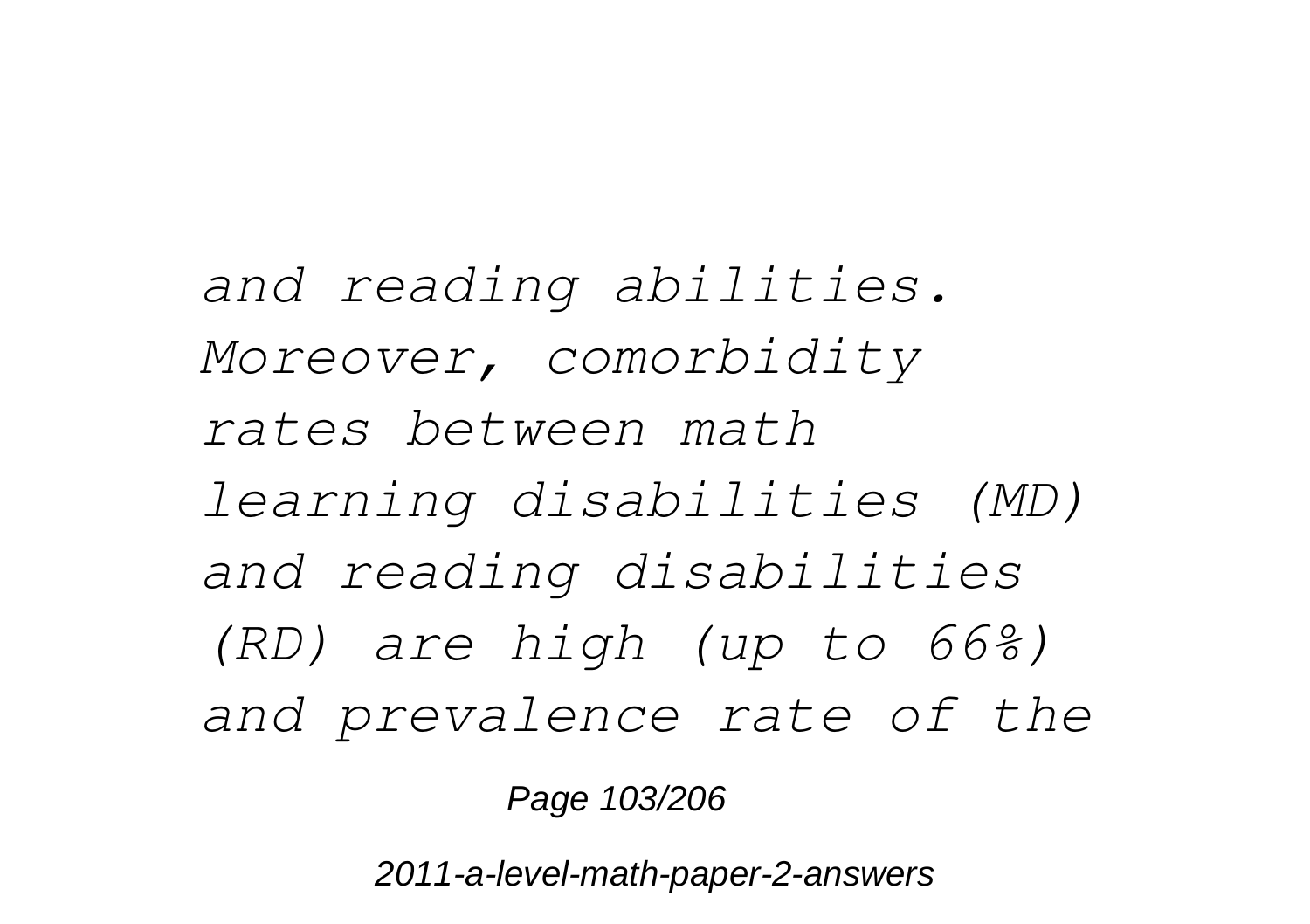*comorbid condition is reported to be more common than the prevalence rate of isolated math learning disabilities. Accordingly, the goal of the research topic is to explore the*

Page 104/206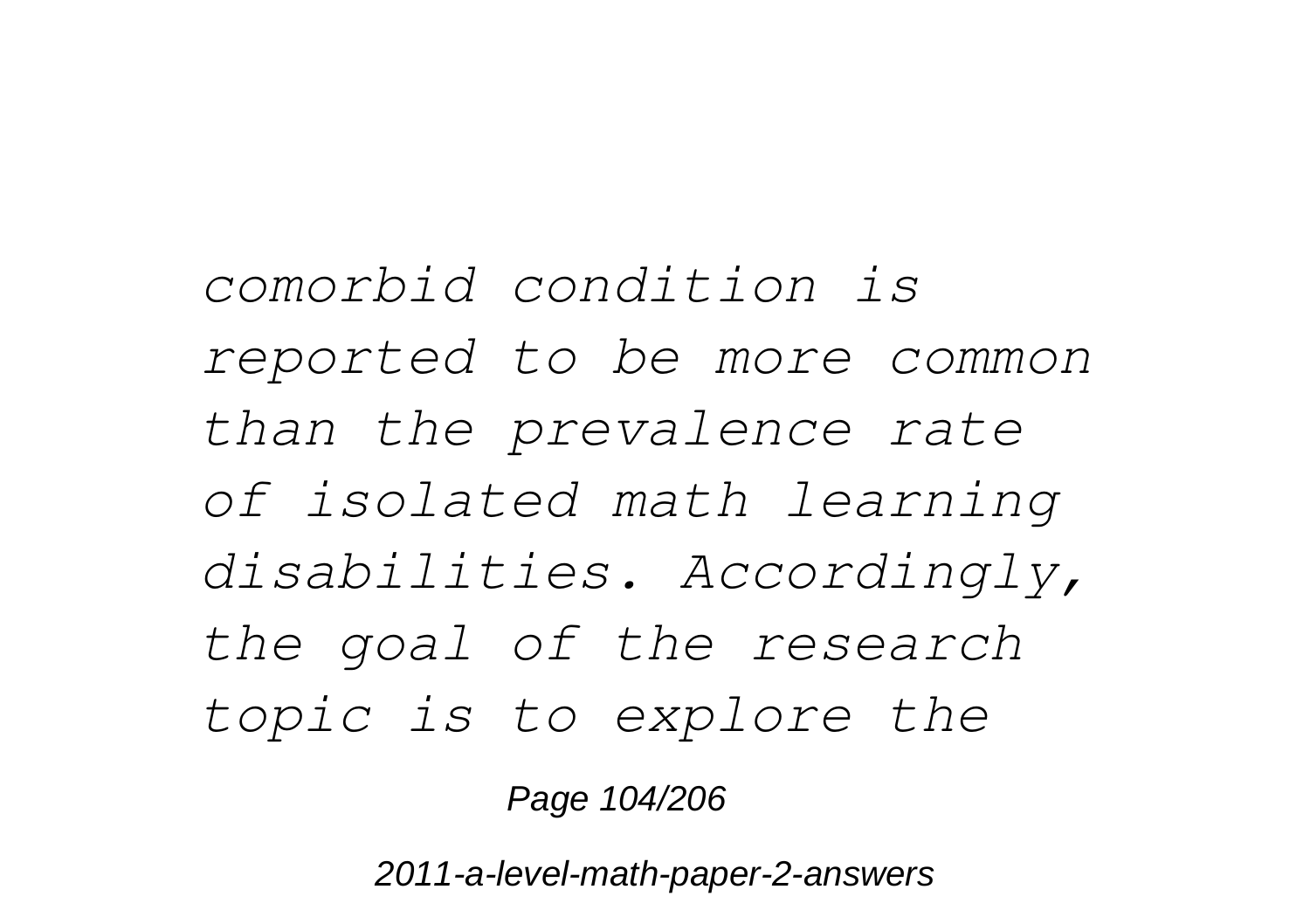*underline mechanisms of this overlap between reading and math. The research topic aims to include the following topics: • Genetics - it has been found that both*

Page 105/206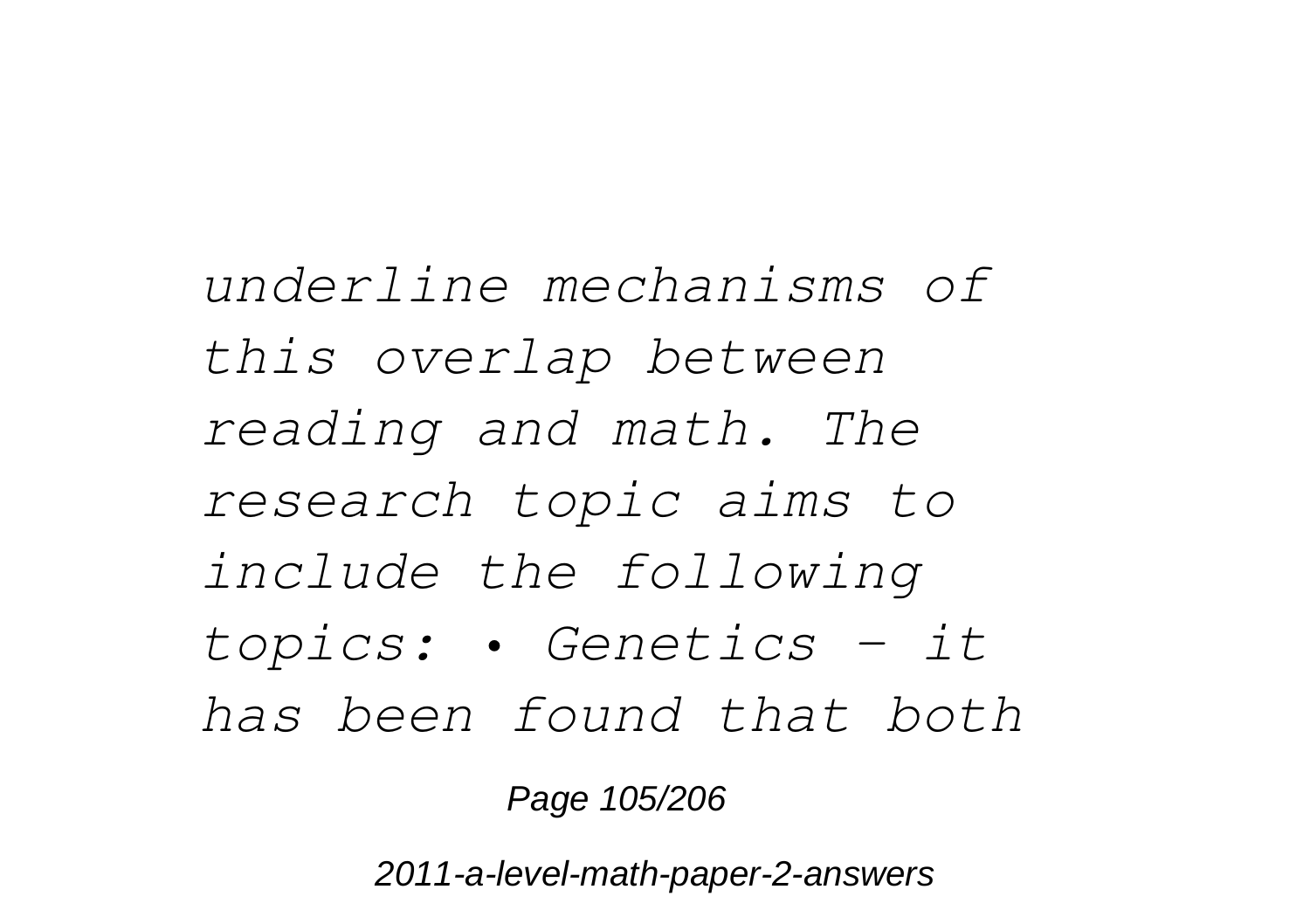*RD and MD are based on genetic factors and run in families. Moreover, math problem solving shares significant genetic overlap with general cognitive ability and*

Page 106/206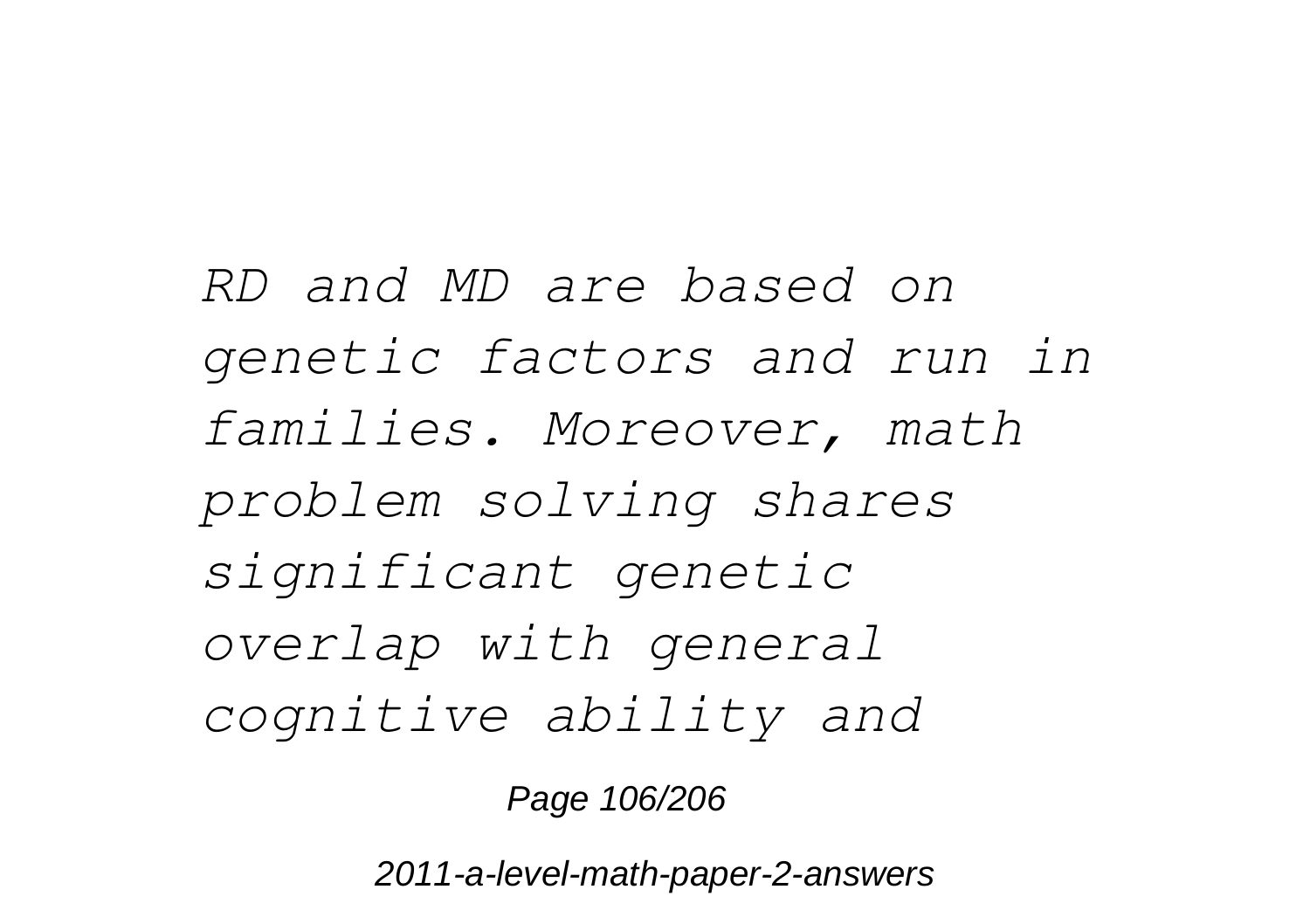*reading decoding, whereas math fluency shares significant genetic overlap with reading fluency and general cognitive ability. Hence, this topic will explore*

Page 107/206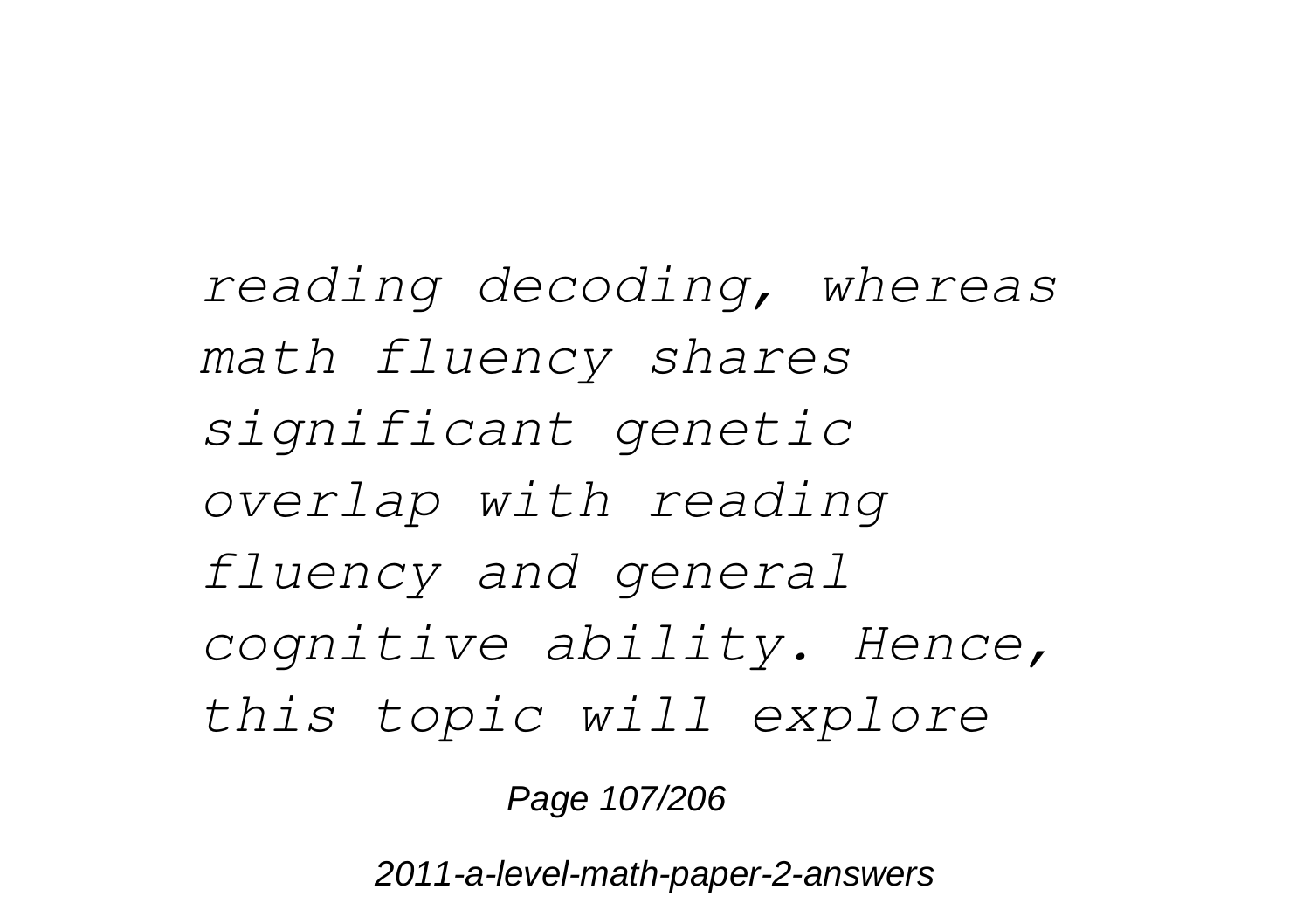*the shared and unique genetic risk factors to RD and MD, In addition to shared and unique genetic influence on reading and math. • Neural perspective - converging evidence from*

Page 108/206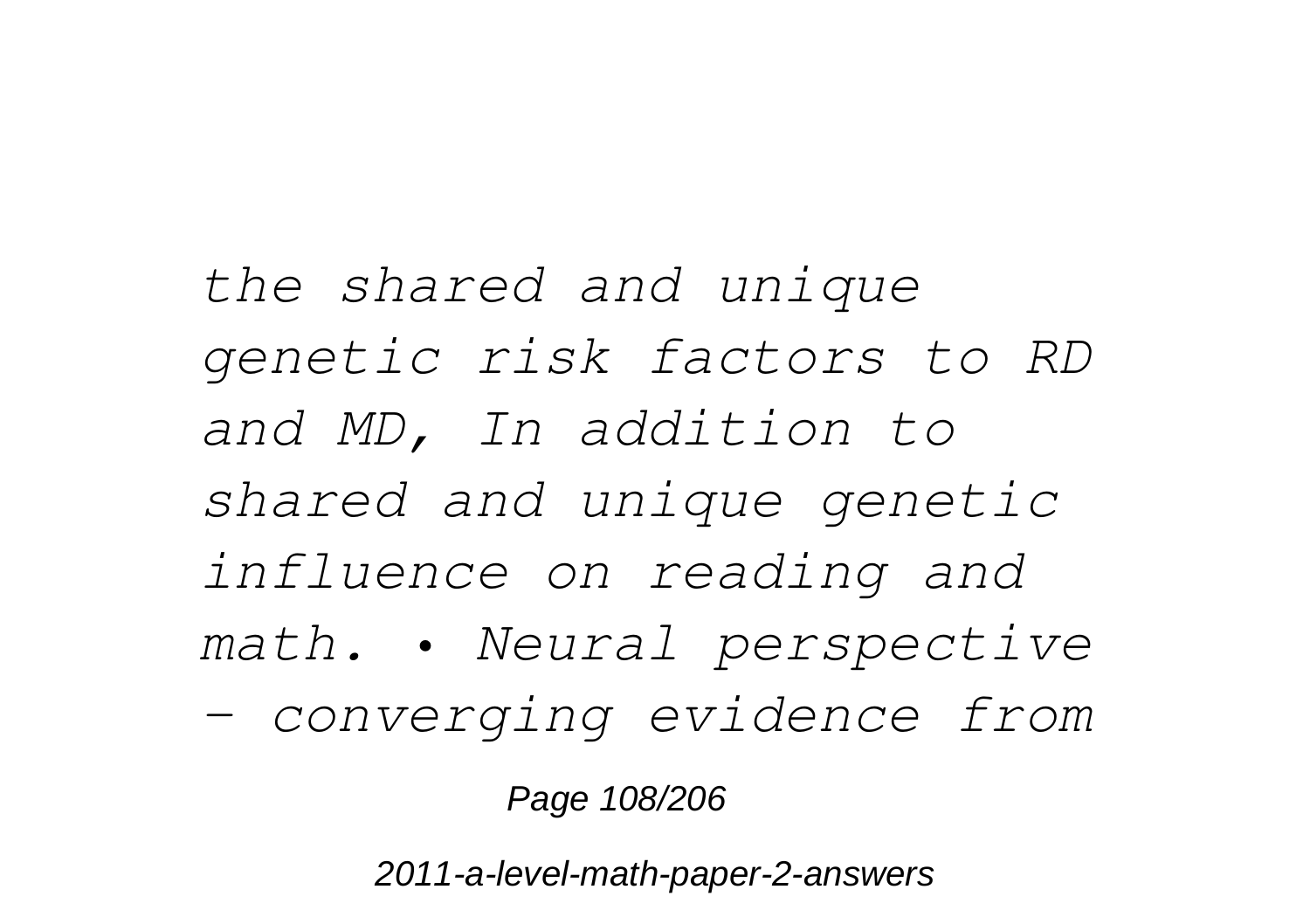*both structural and multiple functional imaging studies, involving a wide range of numerical tasks, points to the intraparietal sulcus (IPS) as a core region that*

Page 109/206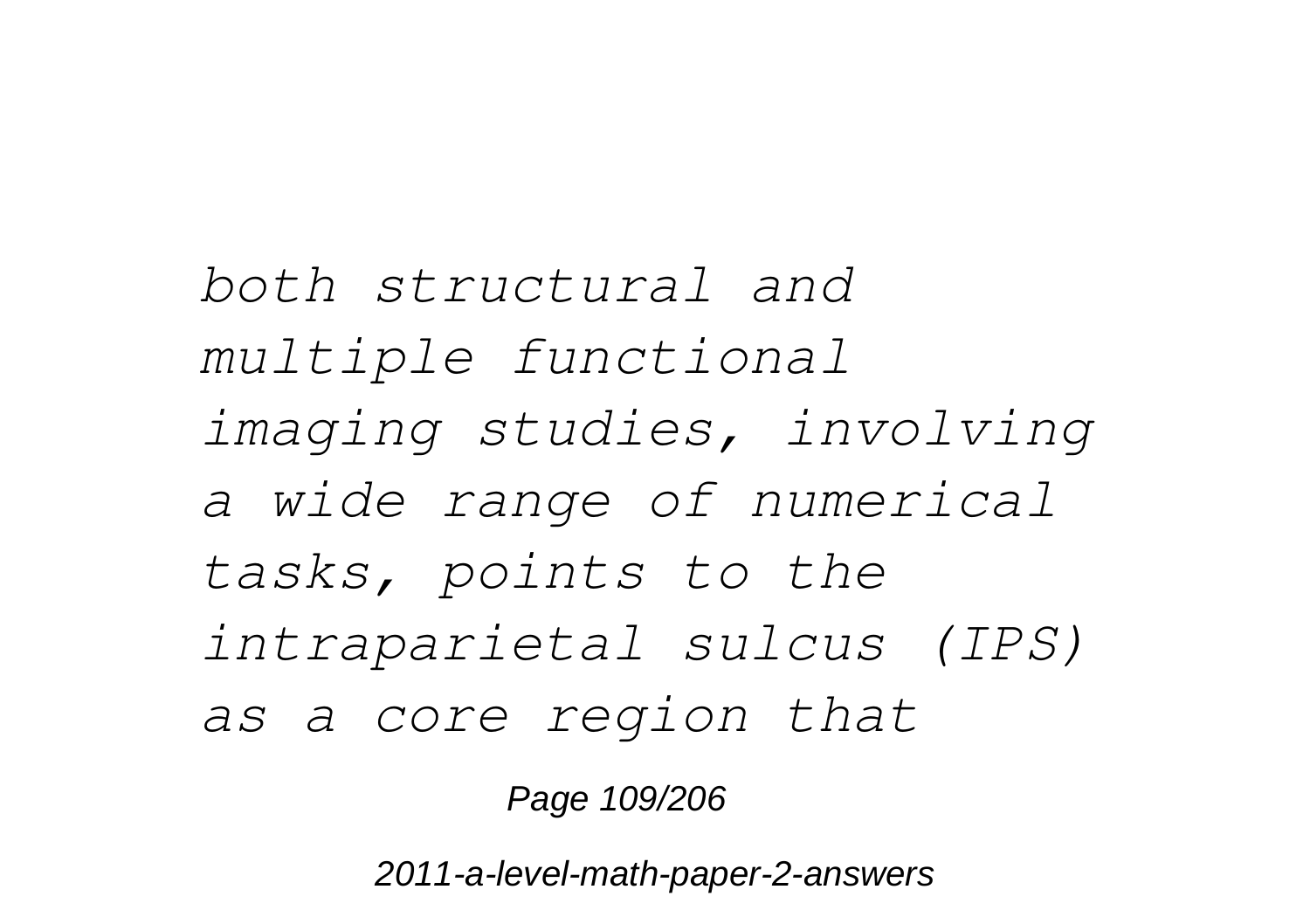*involve in quantity manipulation. However, several additional brain areas, such as frontoparietal and temporoparietal areas were found to be involved in*

Page 110/206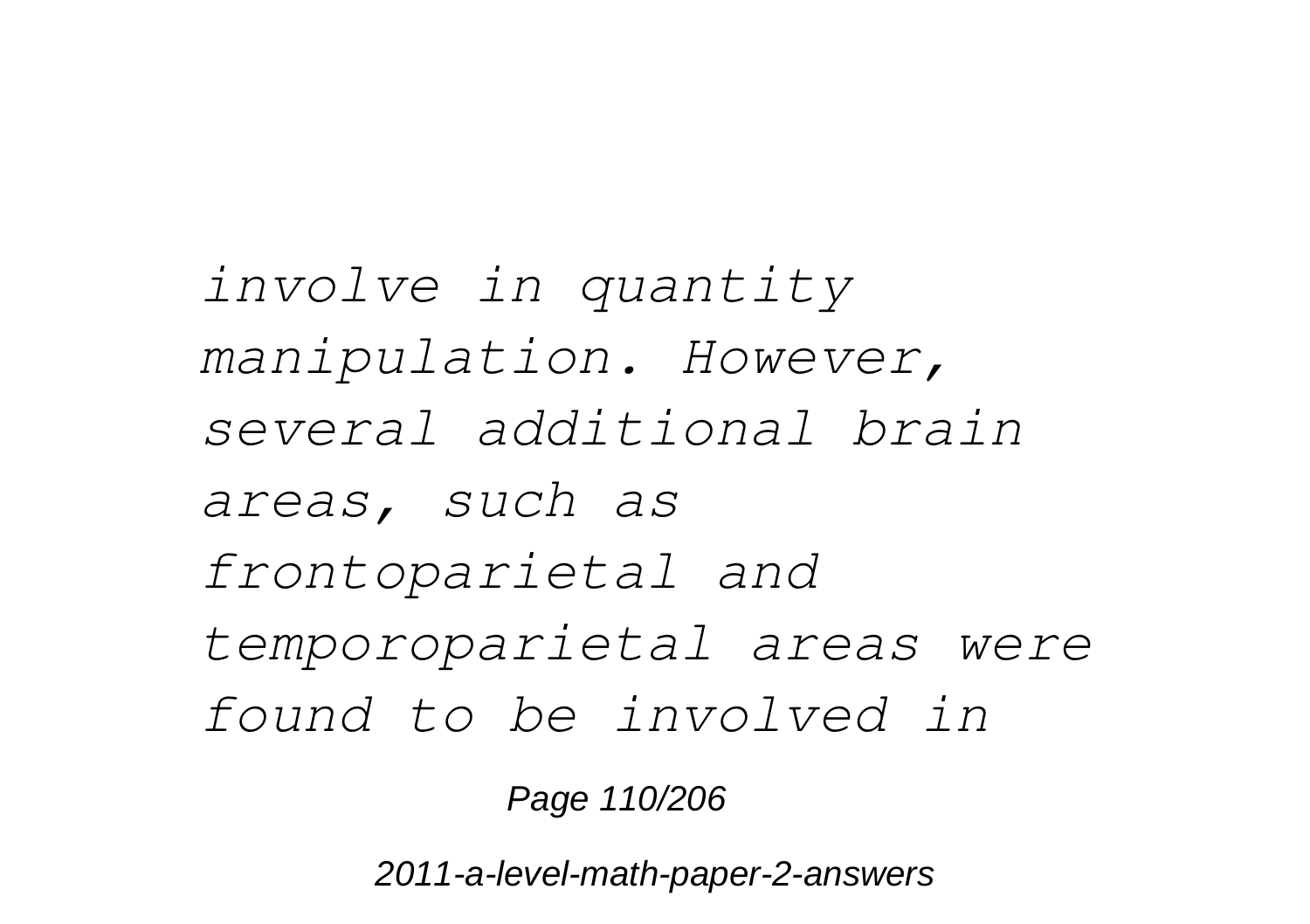*numerical tasks. Individuals with MD show deficits in a distributed, set of brain regions that include the IPS, fusiform gyrus in posterior brain regions and pre frontal*

Page 111/206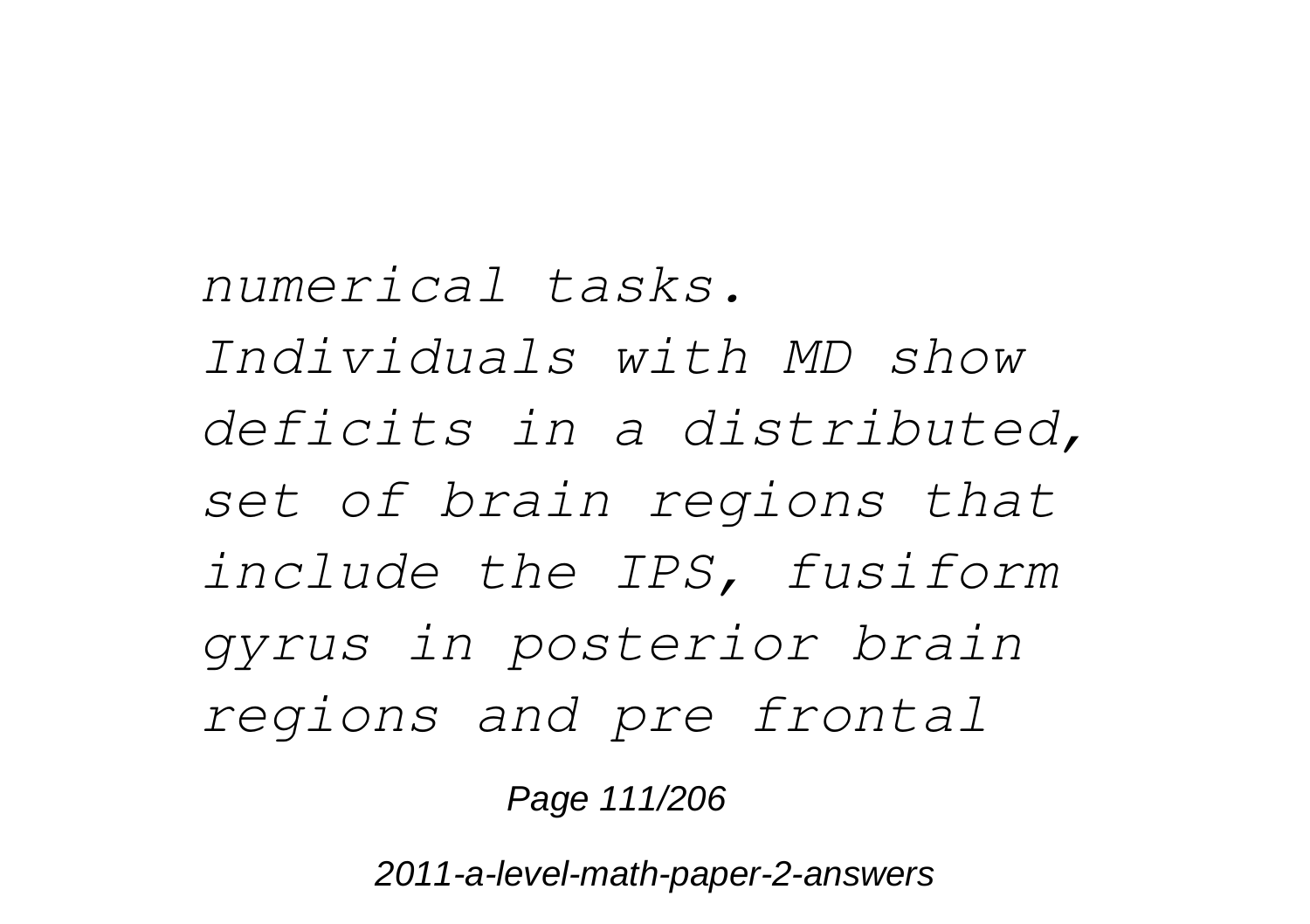*cortex regions. Similarly, converging evidence indicate that the left hemisphere regions centered in the fusiform gyrus, temporoparietal cortex, and pre frontal*

Page 112/206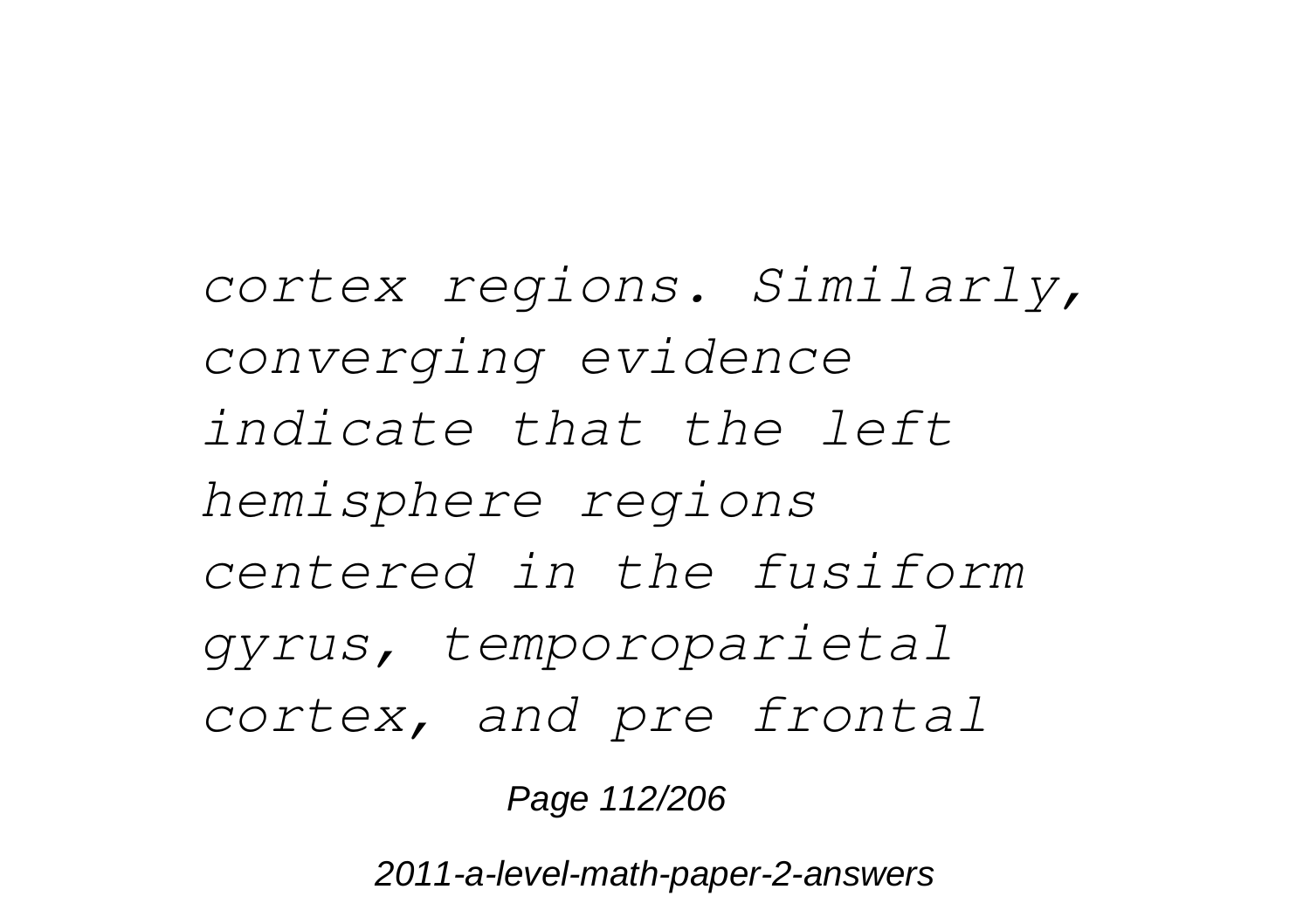*cortex regions are strongly involve in typical reading and present lower activity, connectivity or abnormal structure in RD. Thus, there is a meaningful*

Page 113/206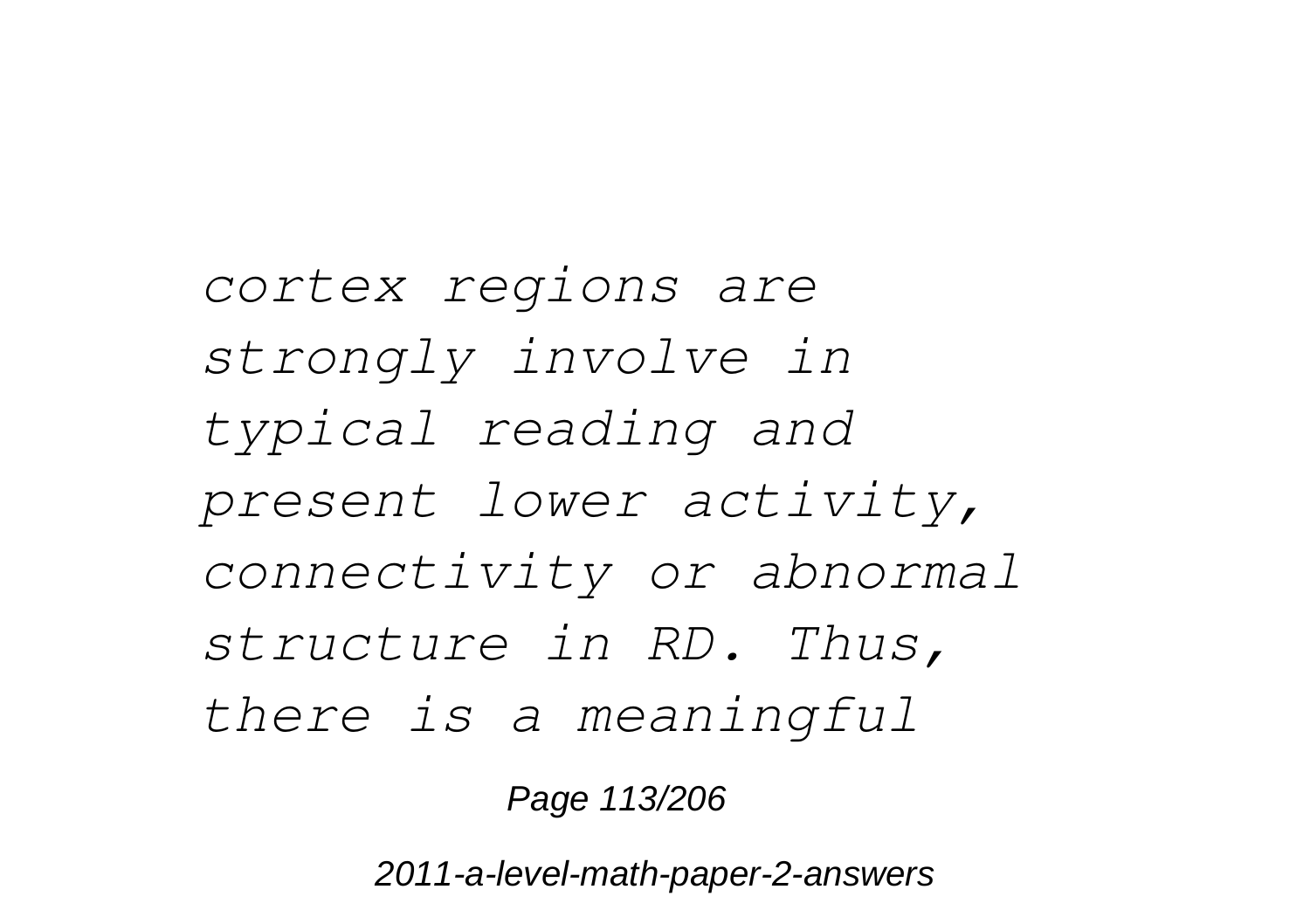*neural overlap between reading and math. Hence, the authors can submit empirical studies on the role of several of brain regions that are involved in math and reading*

Page 114/206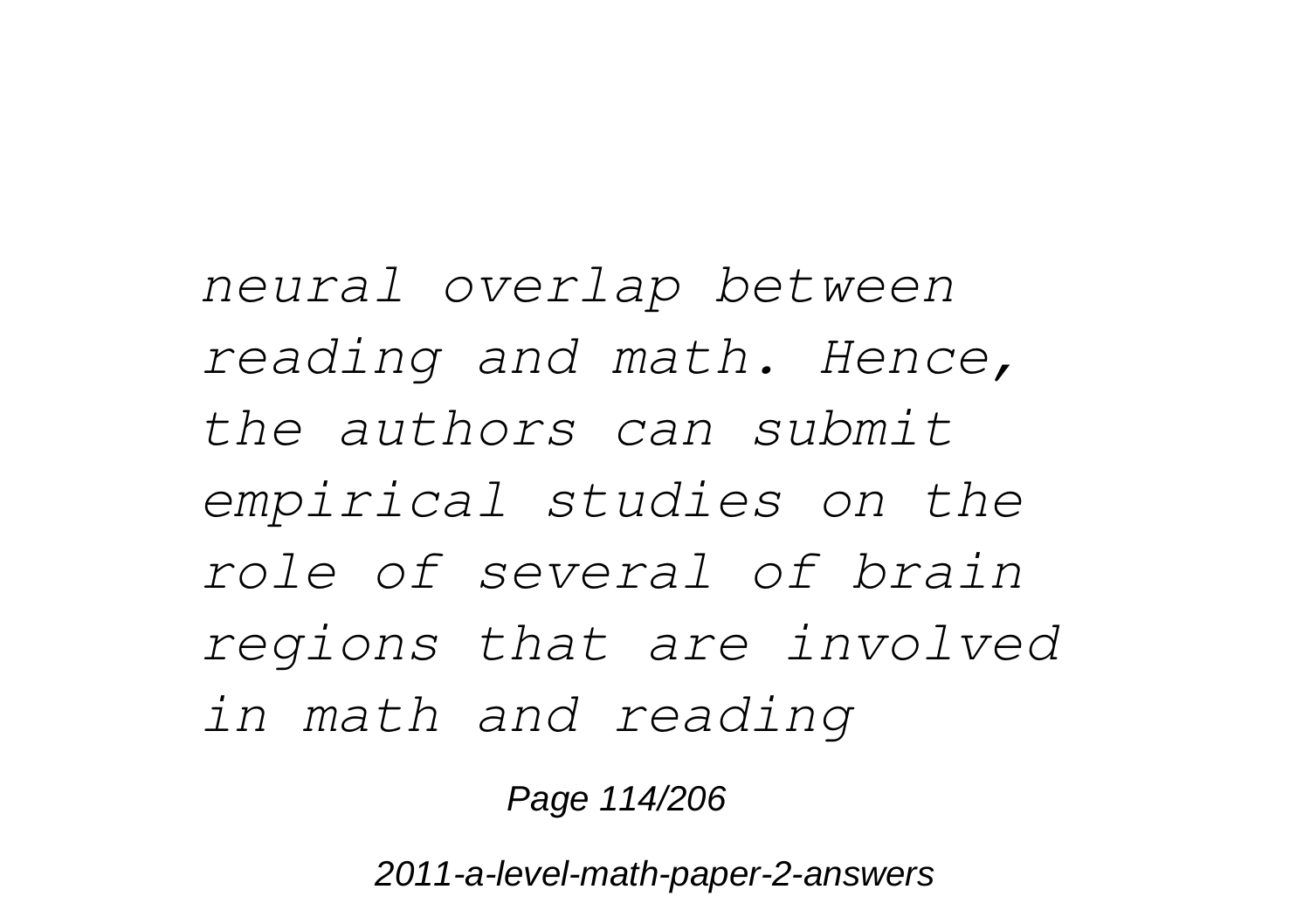*(commonality and diversity) both in the typical and a-typical development. • Cognitive factors that play role in mathematics and reading, and comorbidity between RD*

Page 115/206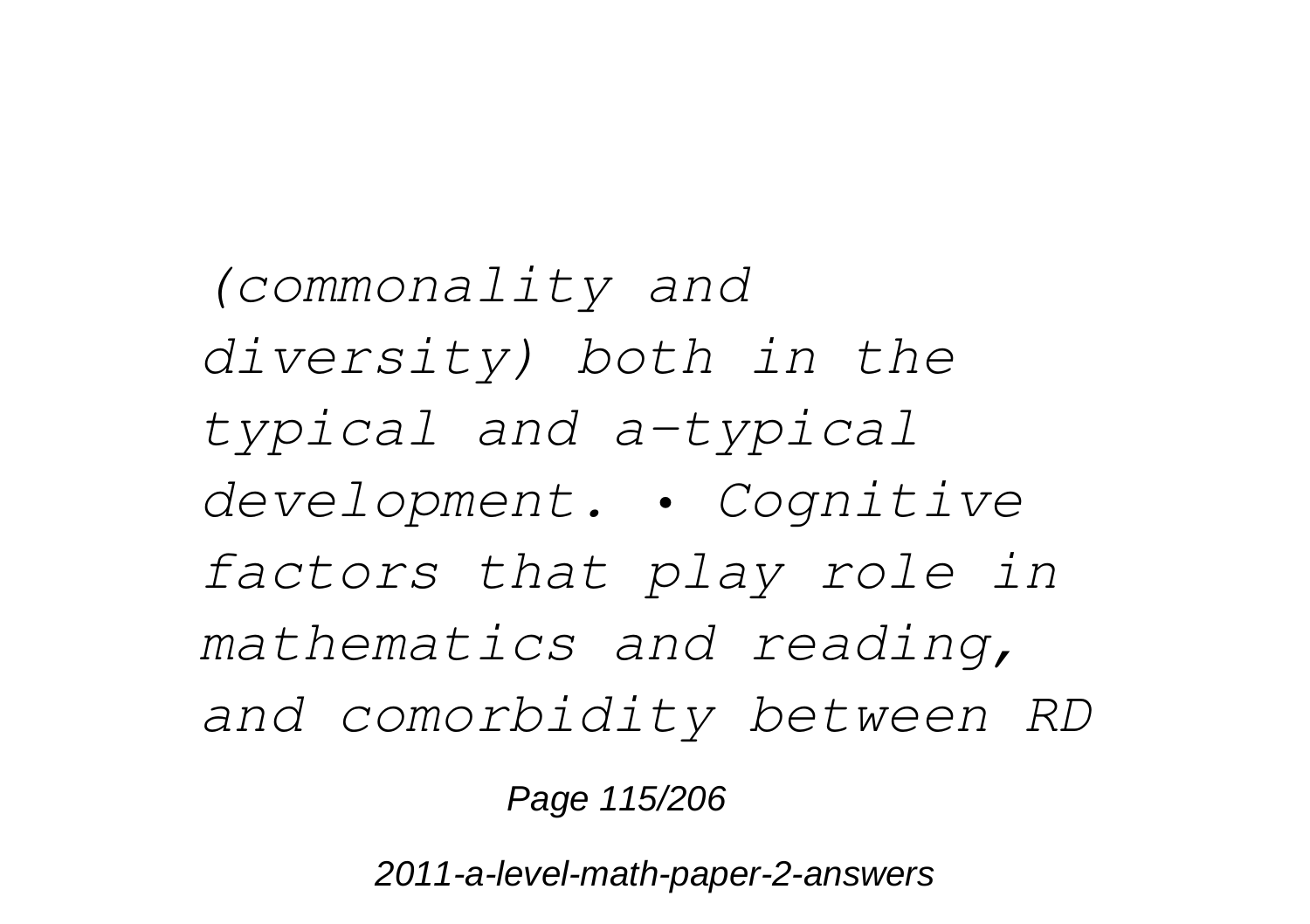*and MD - There is a long lasting debate whether MD and RD originate from unique cognitive mechanisms or not. Multiple cognitive processes are shared*

Page 116/206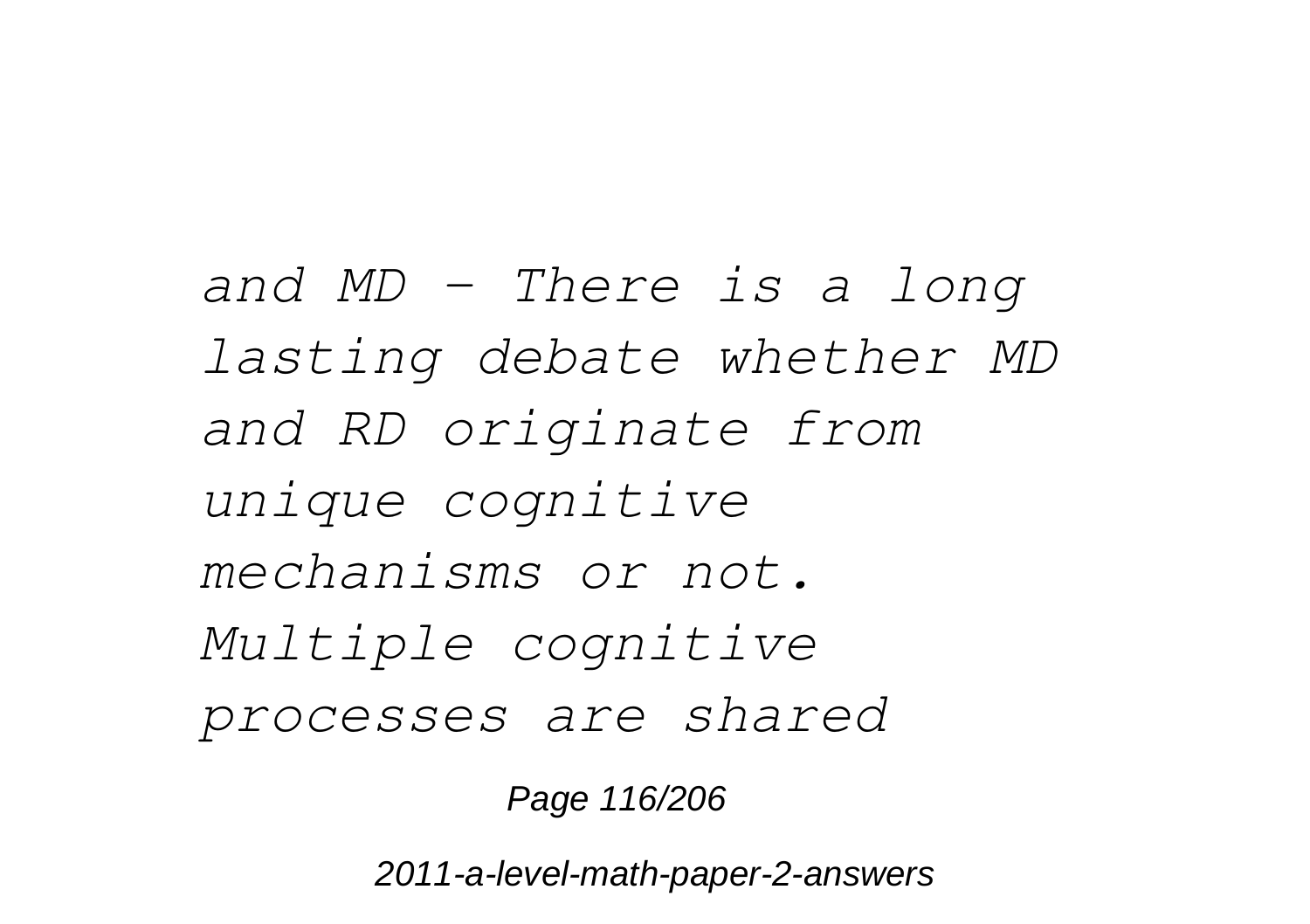*between reading and mathematics. Therefore, impairments in any one of domain-general skills could conceivably play an important role in both pure and comorbid*

Page 117/206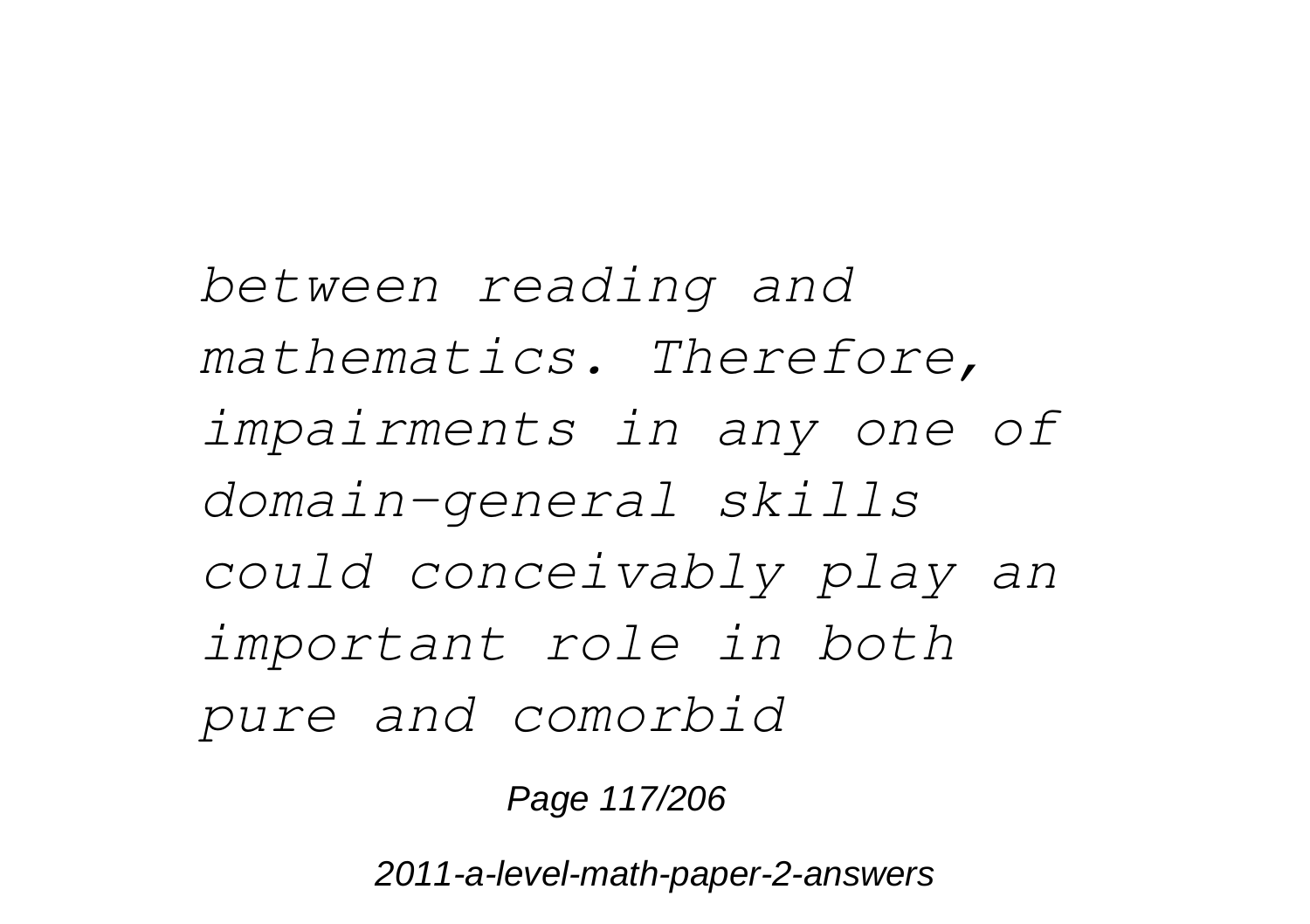*conditions. Moreover, it has been suggested that phonological processing has a significant role in some aspects of numerical processing such as retrieval of arithmetical*

Page 118/206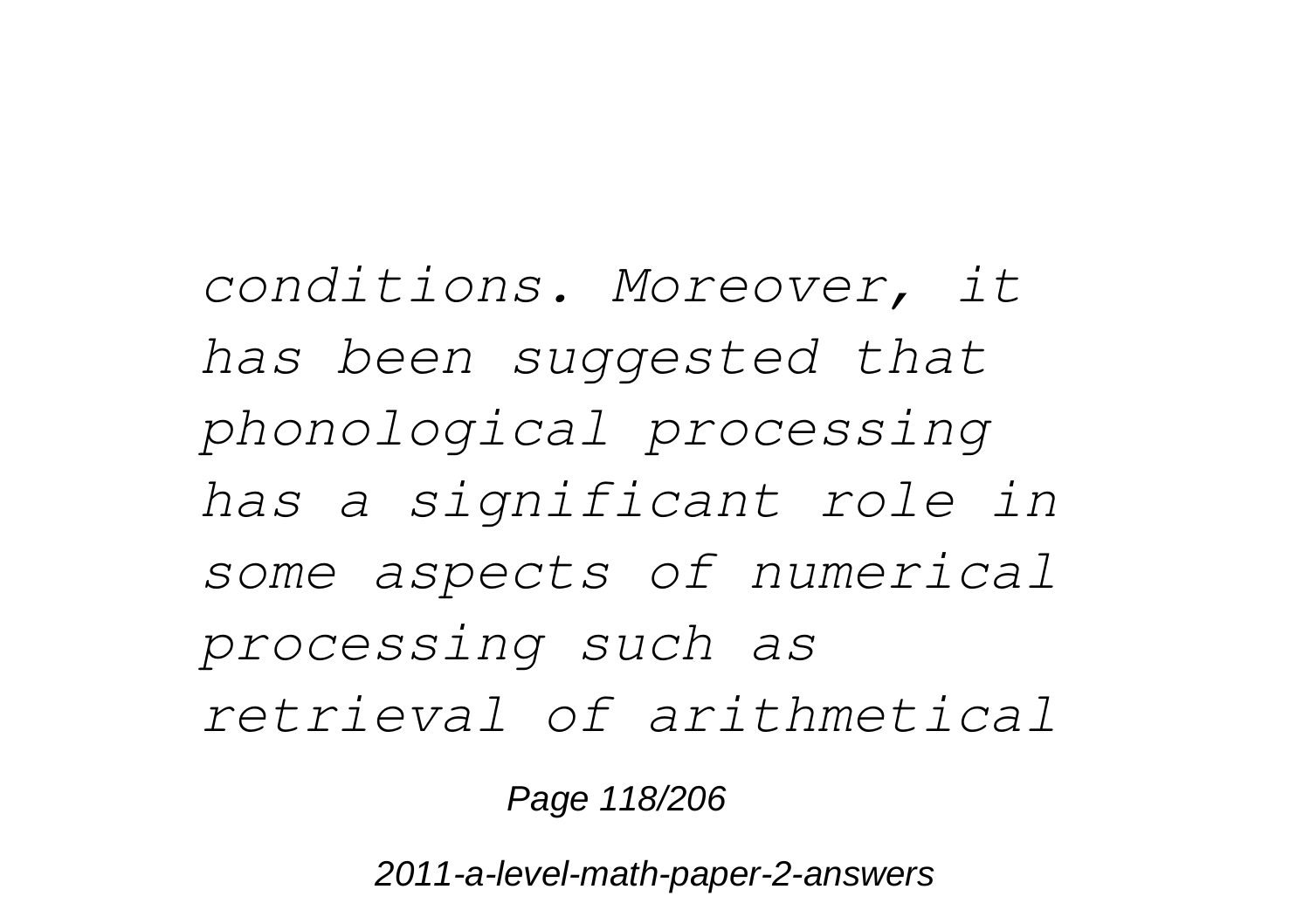*facts. • Education - it will be interesting to look at the effect of interventions that aim to improve reading (such as phonological awareness) and there transfer effect*

Page 119/206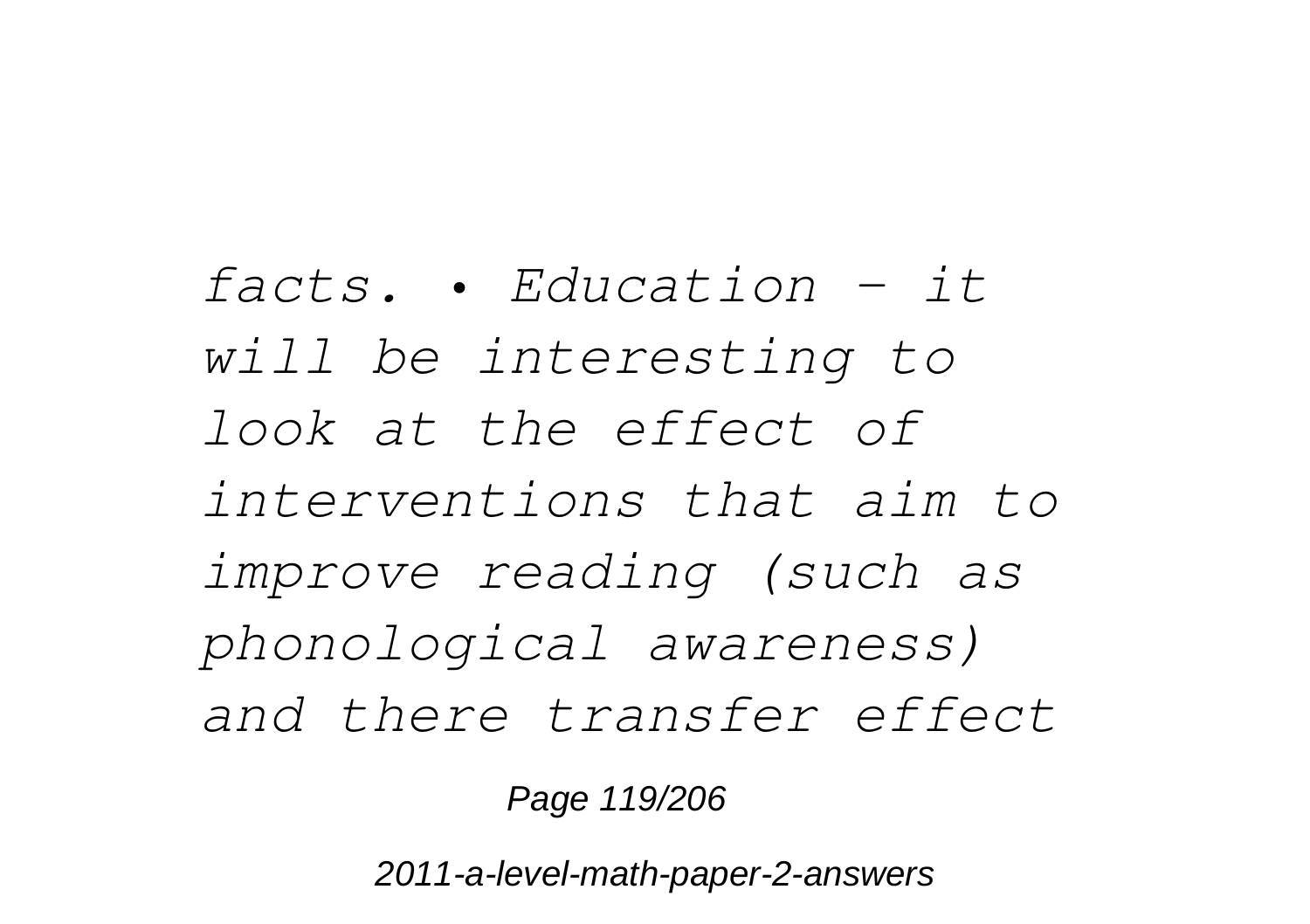*on improving mathematical processing. Alternatively, it will be good to test whether math interventions will improve reading. It's TIME The Oxford Handbook of*

Page 120/206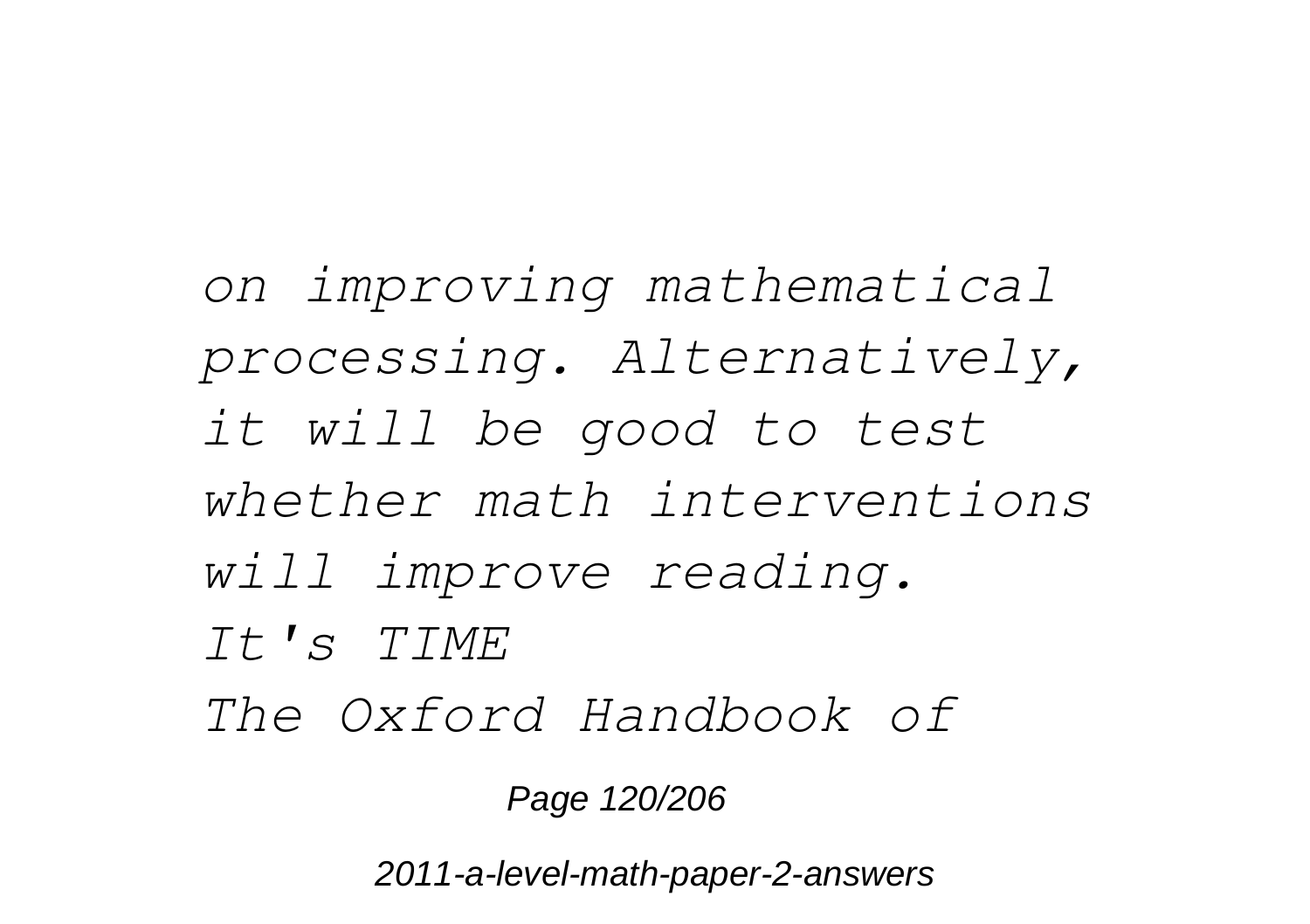*Numerical Cognition Oswaal One For All Olympiad Previous Years' Solved Papers, Class-2 Mathematics Book (For 2022-23 Exam) Assessment in Mathematics*

Page 121/206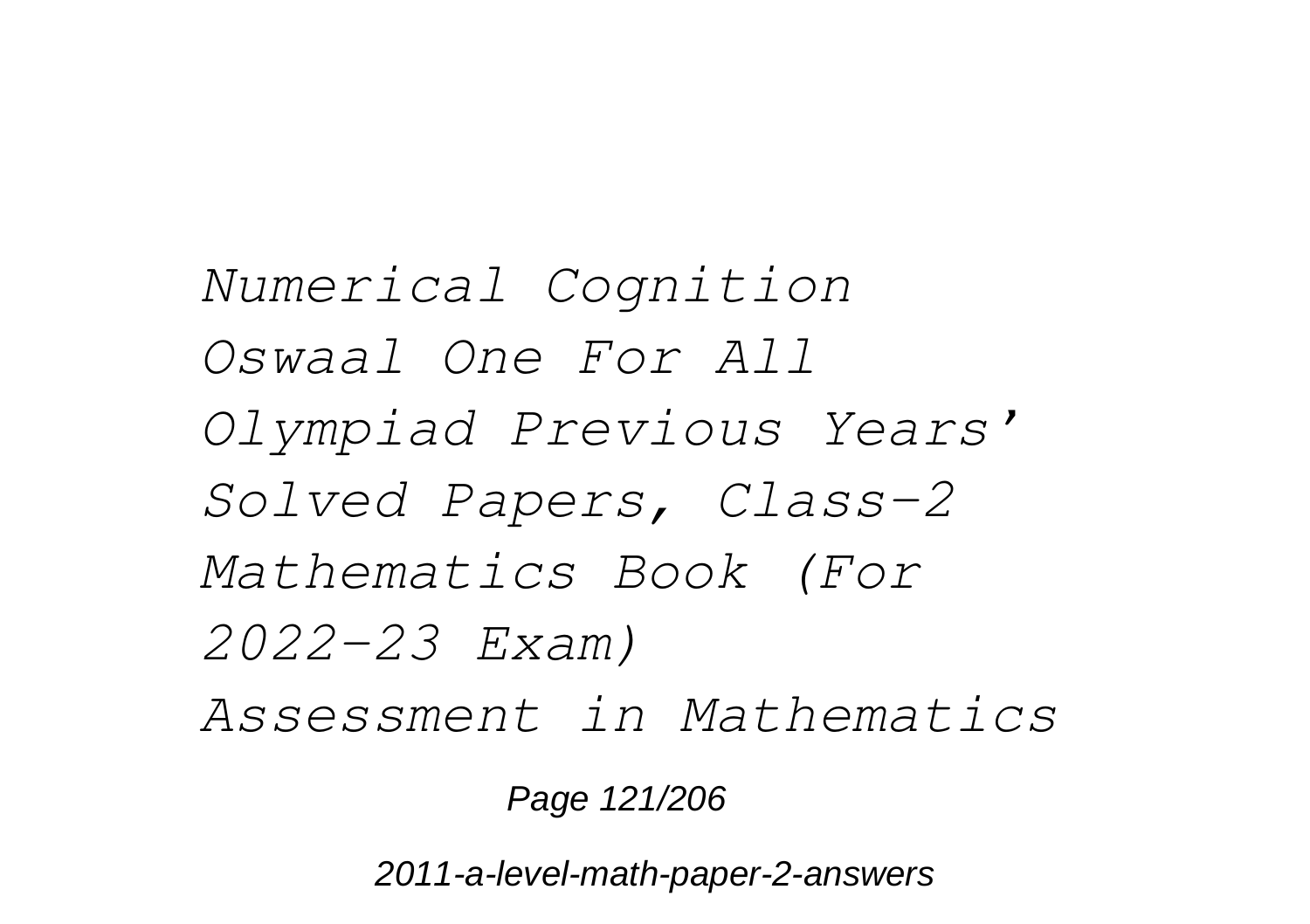*Education Contexts International Conference on Mathematical Sciences and Statistics 2013 Oswaal One For All Olympiad Previous Years' Solved Papers, Class-2*

Page 122/206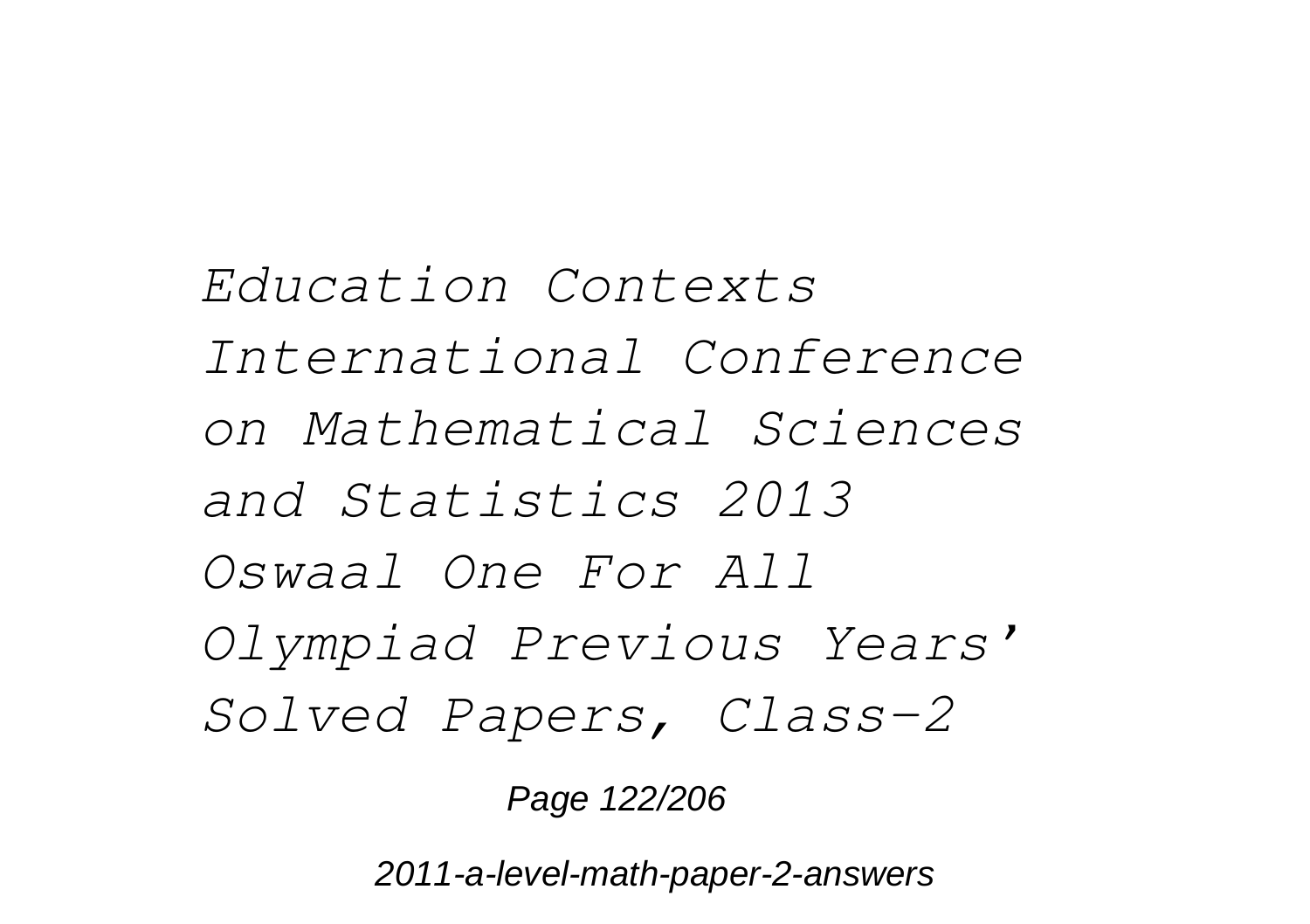## *General Knowledge Book (For 2022-23 Exam)*

**"If you fear that cultural, political, and class differences are tearing America apart, read this important book." —Jonathan Haidt, Ph.D., author of The Righteous Mind Who will rule in the twenty-first century:** Page 123/206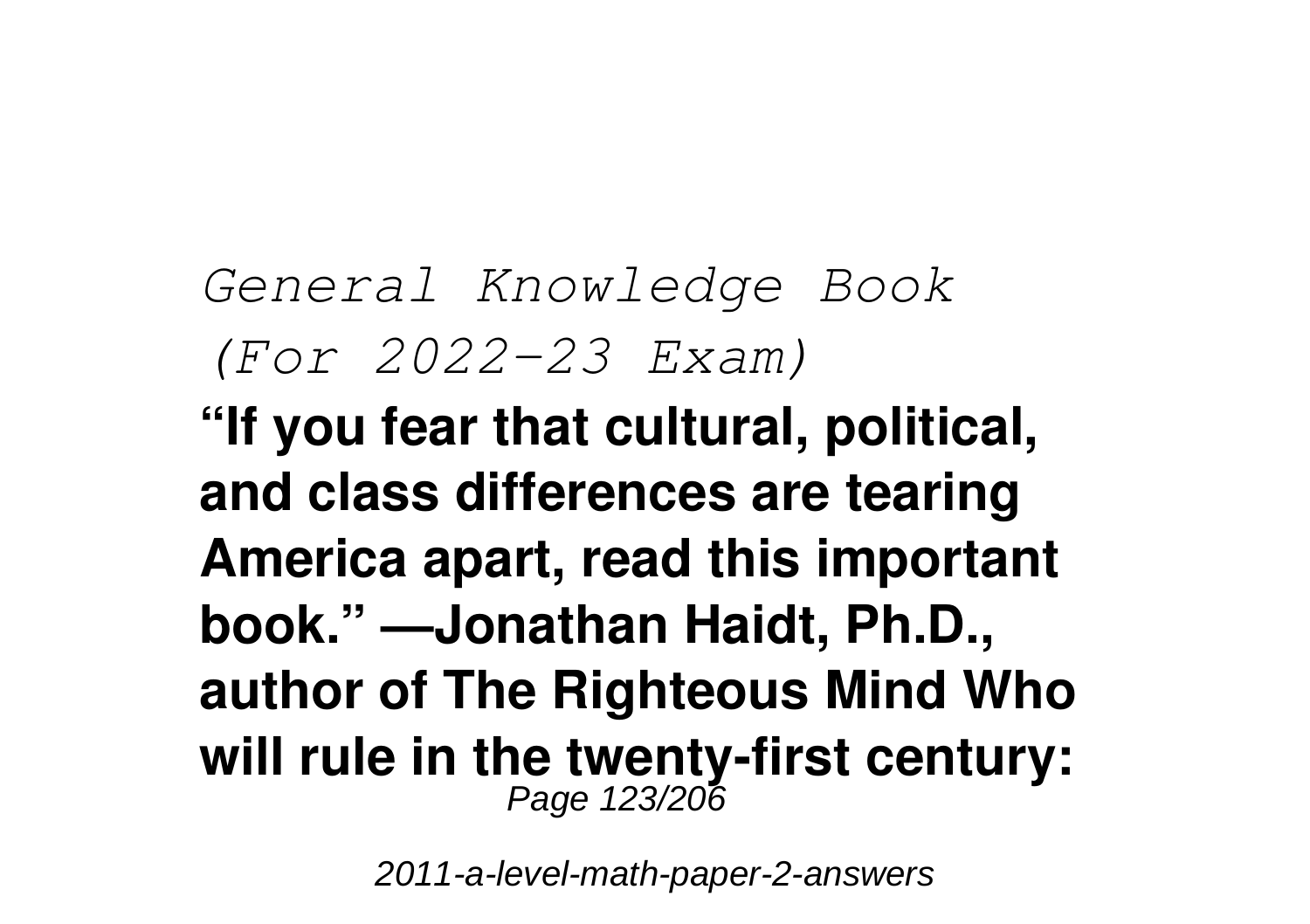**allegedly more disciplined Asians, or allegedly more creative Westerners? Can women rocket up the corporate ladder without knocking off the men? How can poor kids get ahead when schools favor the rich? As our planet gets smaller, cultural conflicts are** Page 124/206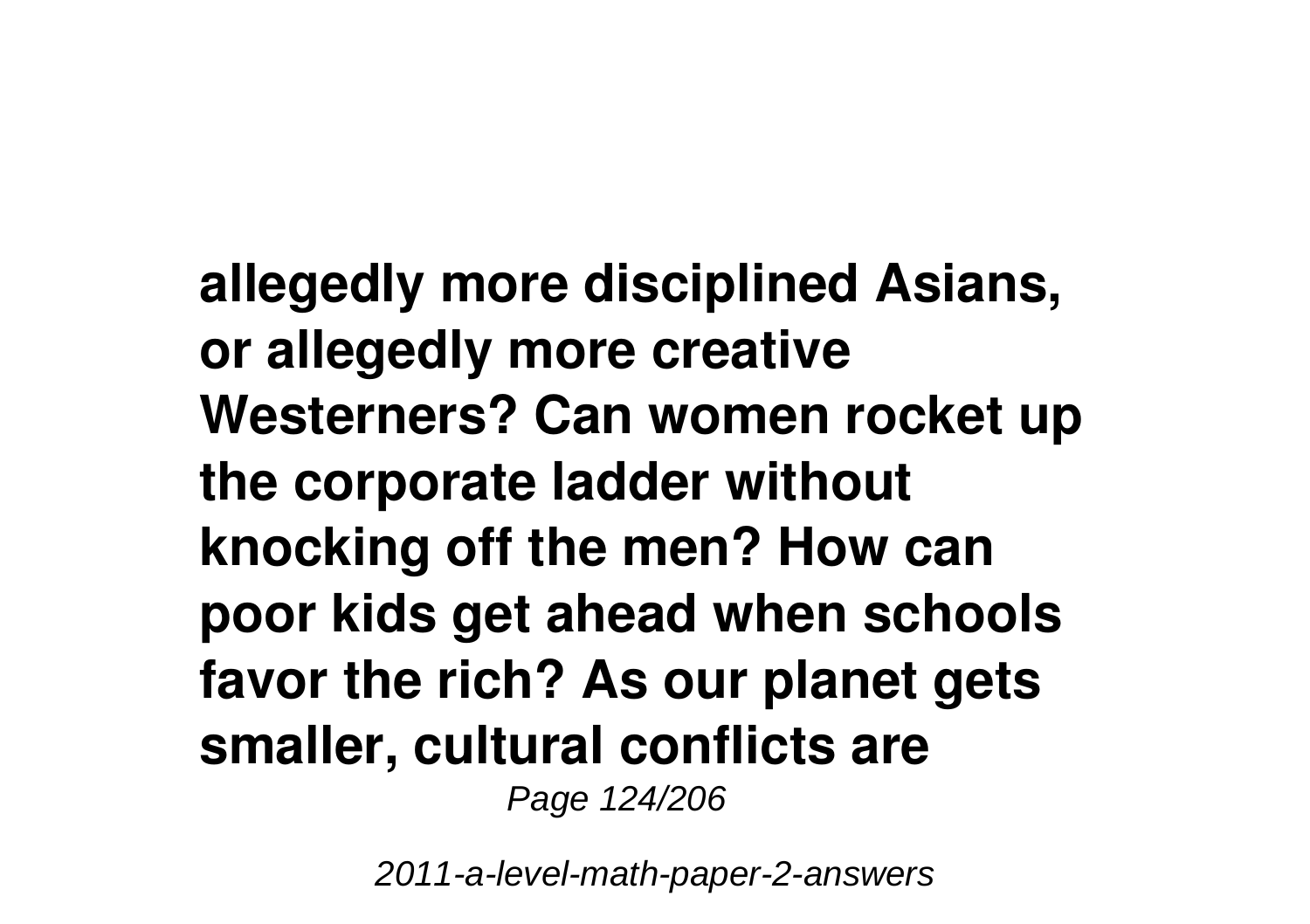**becoming fiercer. Rather than lamenting our multicultural worlds, Hazel Rose Markus and Alana Conner reveal how we can leverage our differences to mend the rifts in our workplaces, schools, and relationships, as well as on the global stage. Provocative, witty, and** Page 125/206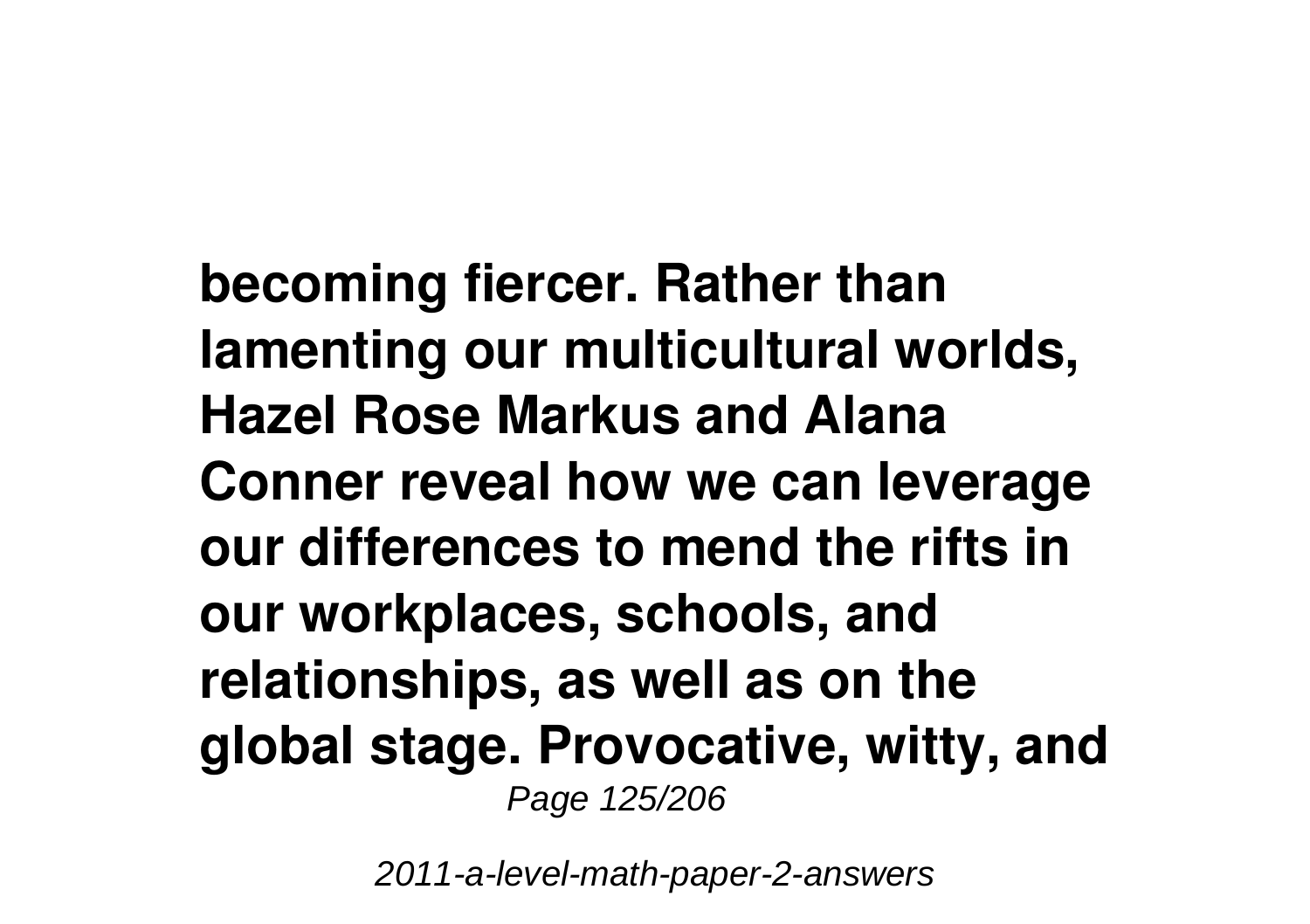**painstakingly researched, Clash! not only explains who we are, it also envisions who we could**

**become.**

**Combining research-based theory with fresh, practical guidance for the classroom, The Essential Guide to Secondary Mathematics is a** Page 126/206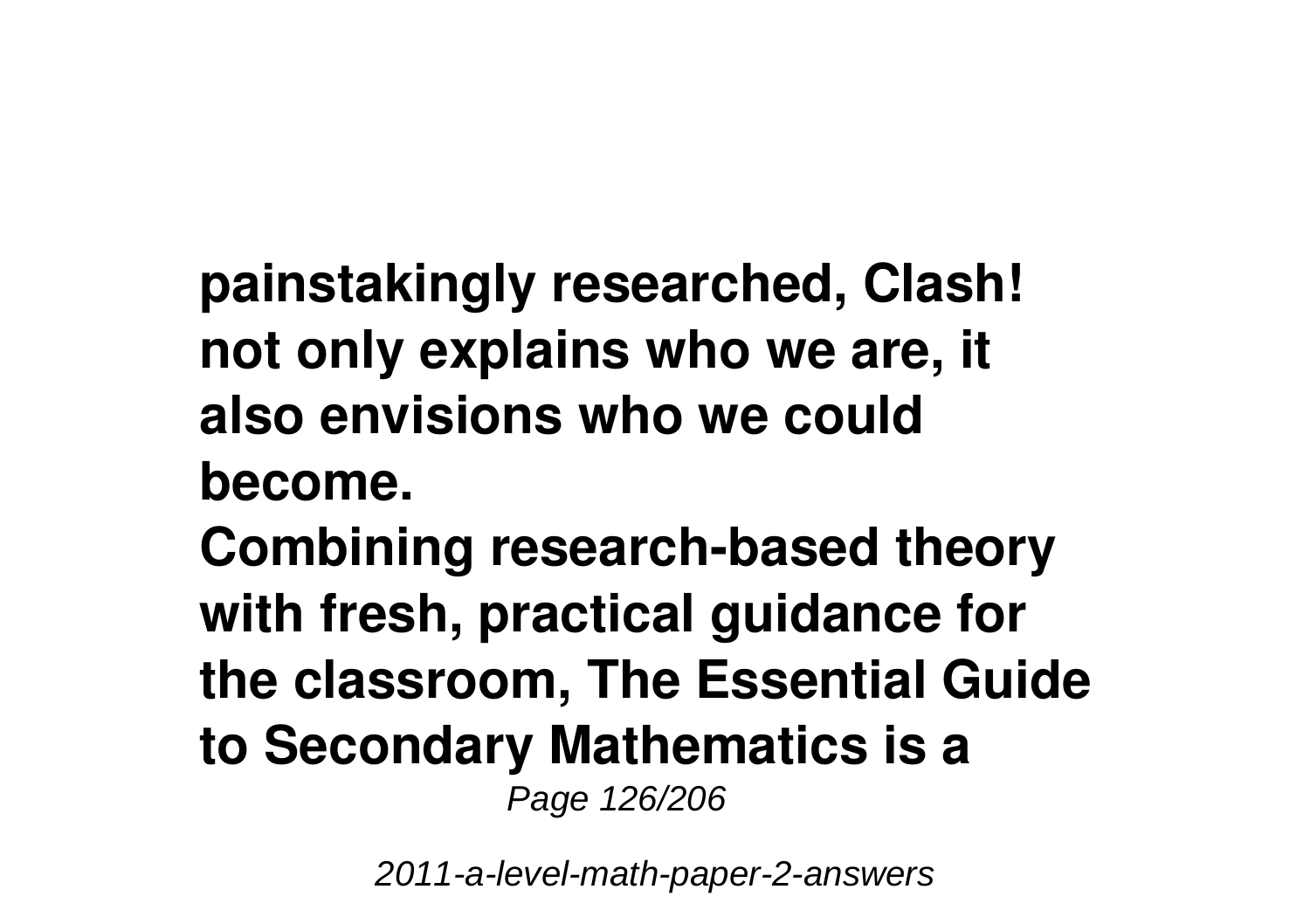**stimulating new resource for all student and practising teachers looking for new ideas and inspiration. With an emphasis on exciting your mathematical and pedagogical passions, it focuses on the dynamics of the classroom and the process of designing and using** Page 127/206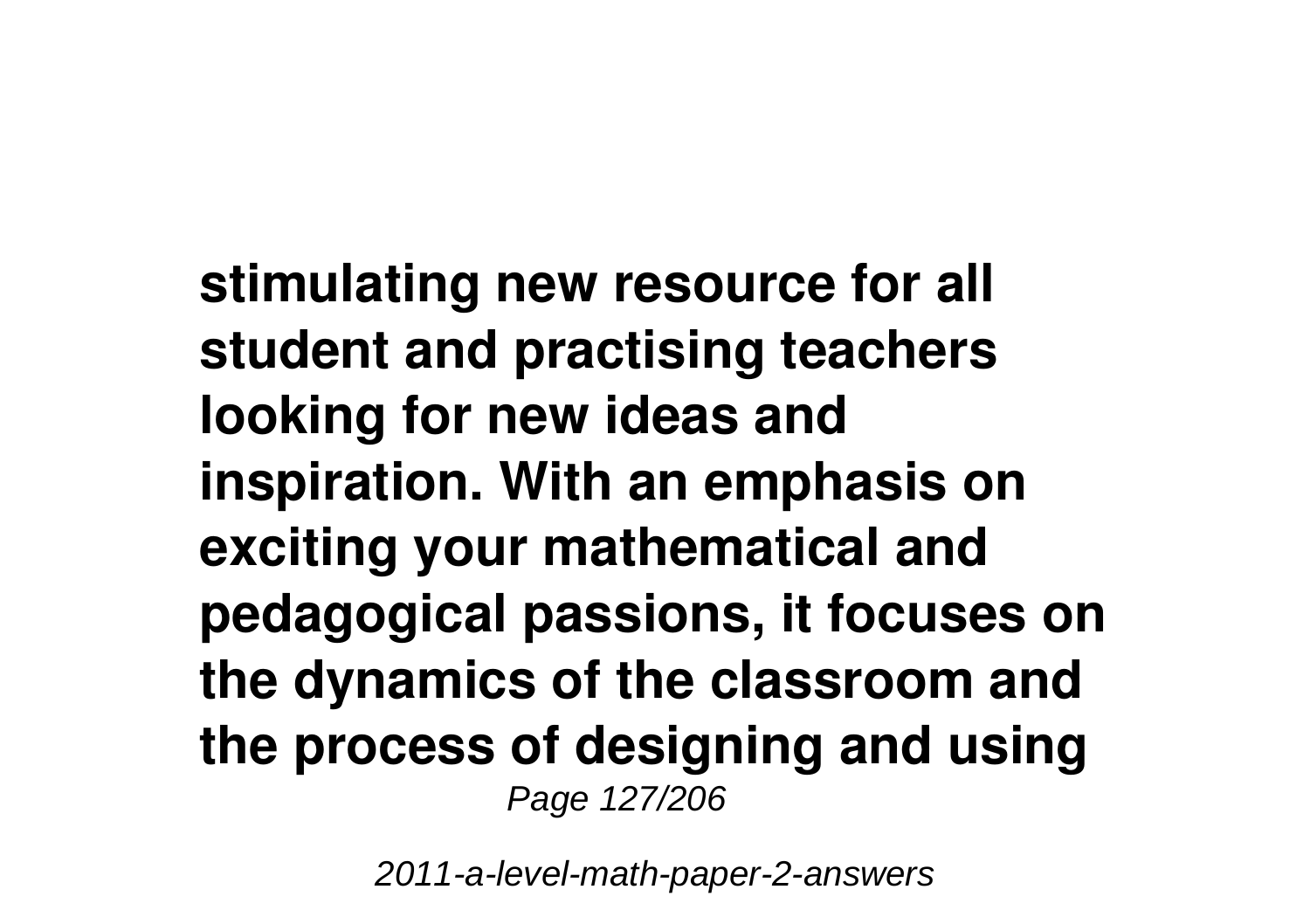**rich mathematical tasks. Written by a highly experienced mathematics teacher who understands the realities of the secondary classroom, this book combines insights from the latest research into mathematical learning with useful strategies and ideas for** Page 128/206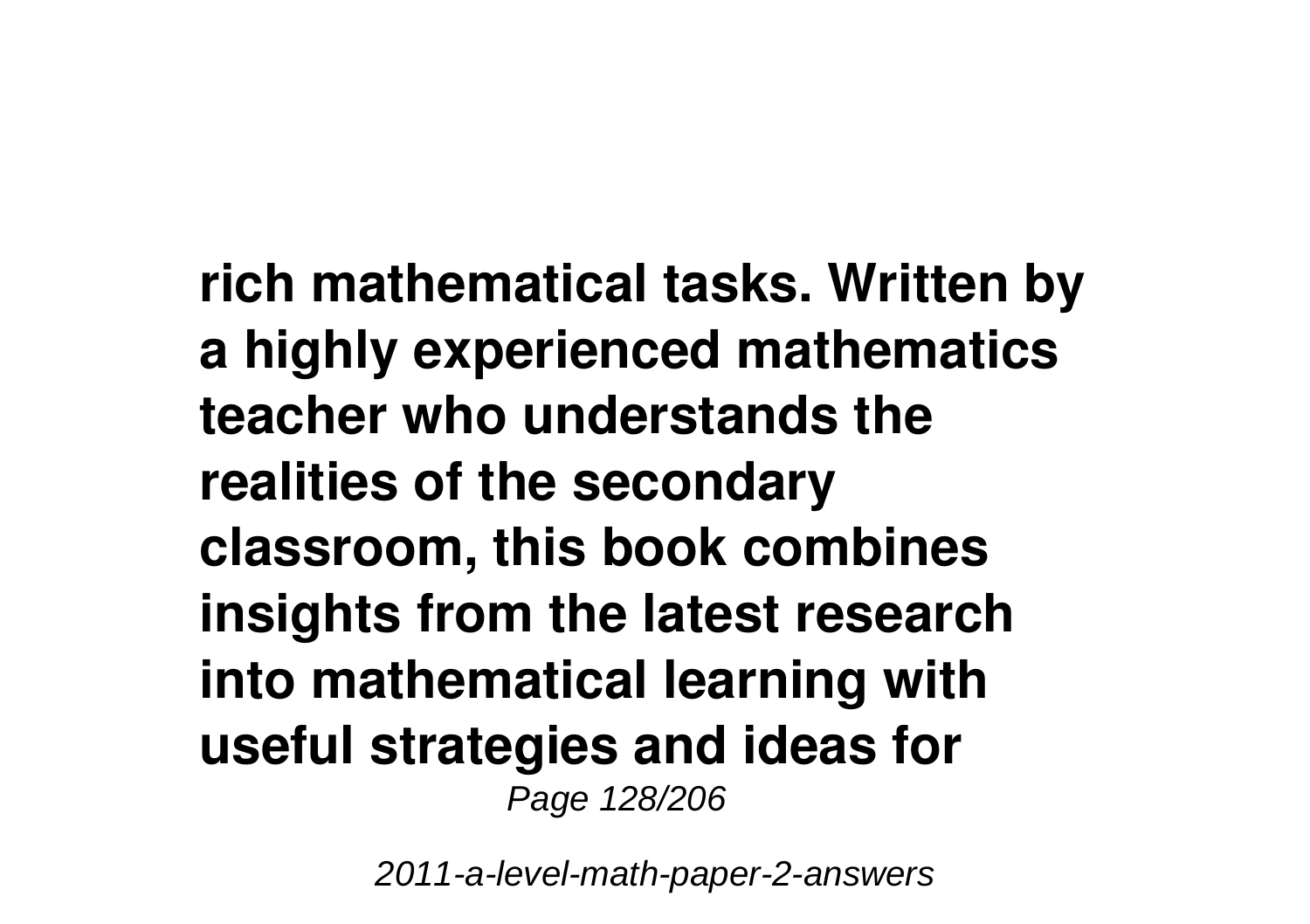**engaging teaching. The text is punctuated by frequent tasks, some mathematical and others more reflective, which are designed to encourage independent thinking. Key topics covered include: Preparing yourself: thinking about mathematics and pedagogy, taking** Page 129/206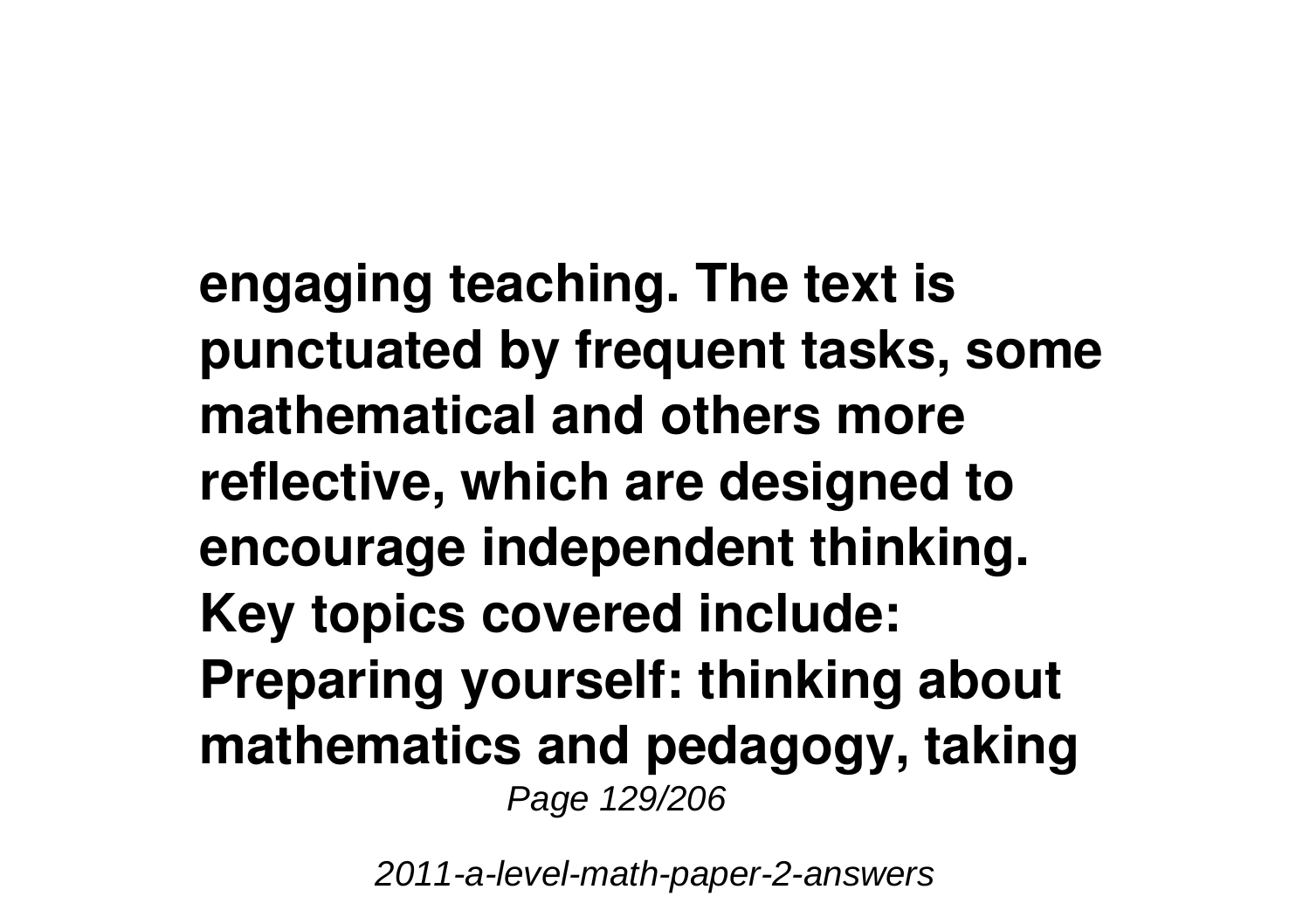**care of your health and dealing with stress Different styles of learning and teaching mathematics Ideas for lessons: what does it take to turn an idea into a lesson? Tasks, timings and resources Equality and dealing positively with difference Mathematical starters, fillers and** Page 130/206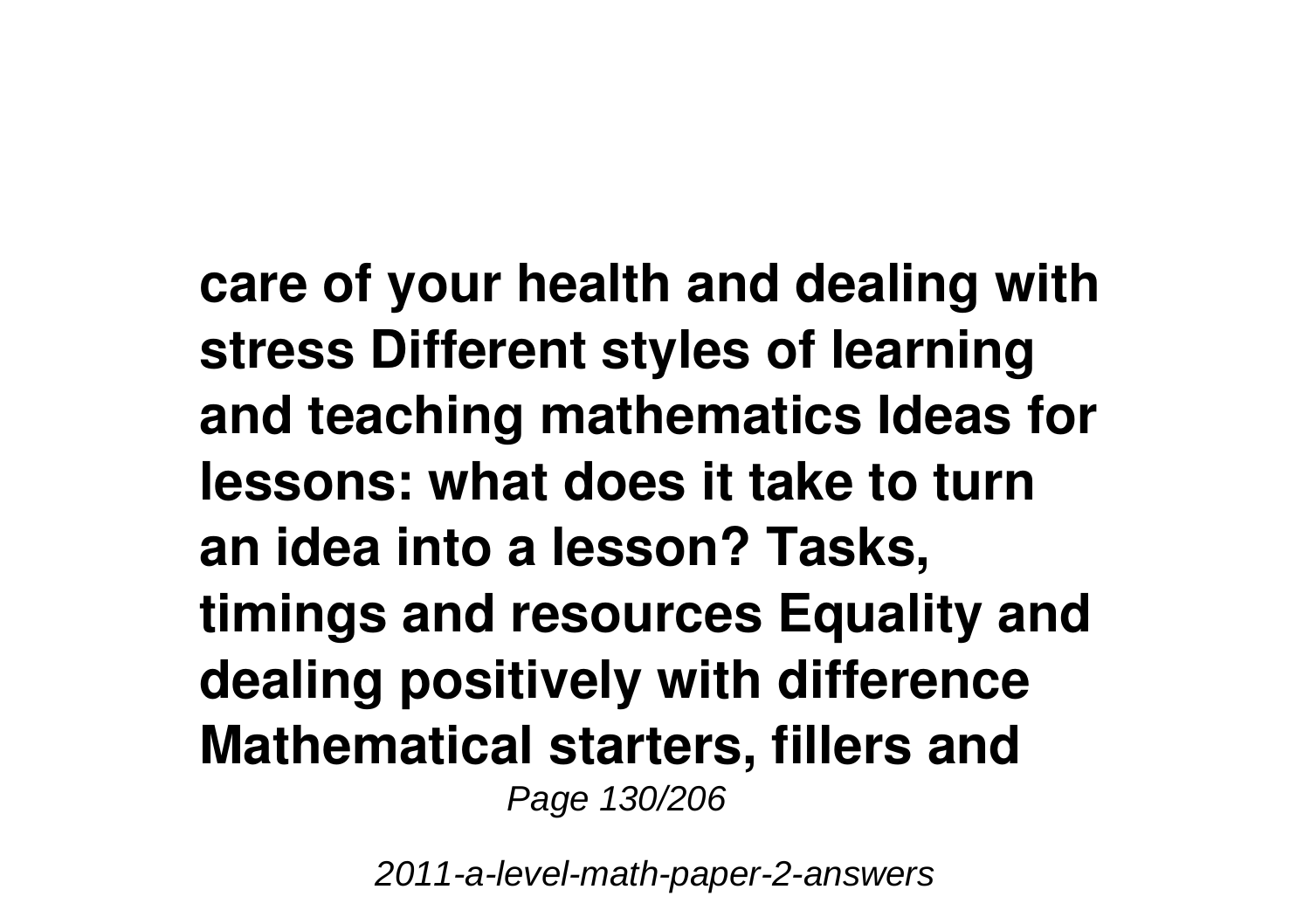**finishers: achieving variety The mathematical classroom community: seating layouts, displays and practical considerations Assessment: effective strategies for responding to learners' mathematics and writing reports. The Essential Guide** Page 131/206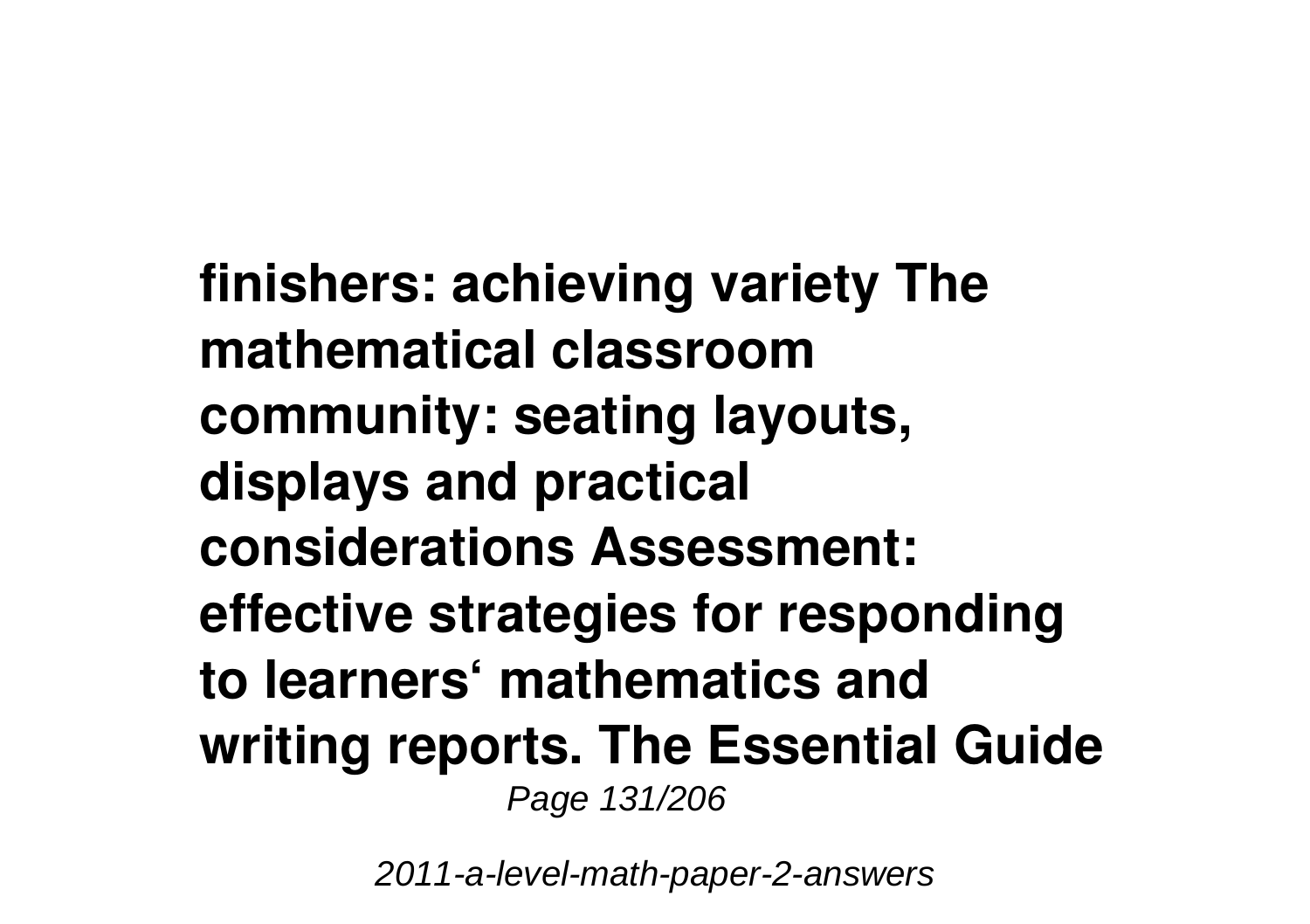**to Secondary Mathematics will be a valuable resource both for beginning teachers interested in developing their understanding, and for experienced teachers looking to re-evaluate their practice. Aiming to develop all aspects of your mathematics teaching, this** Page 132/206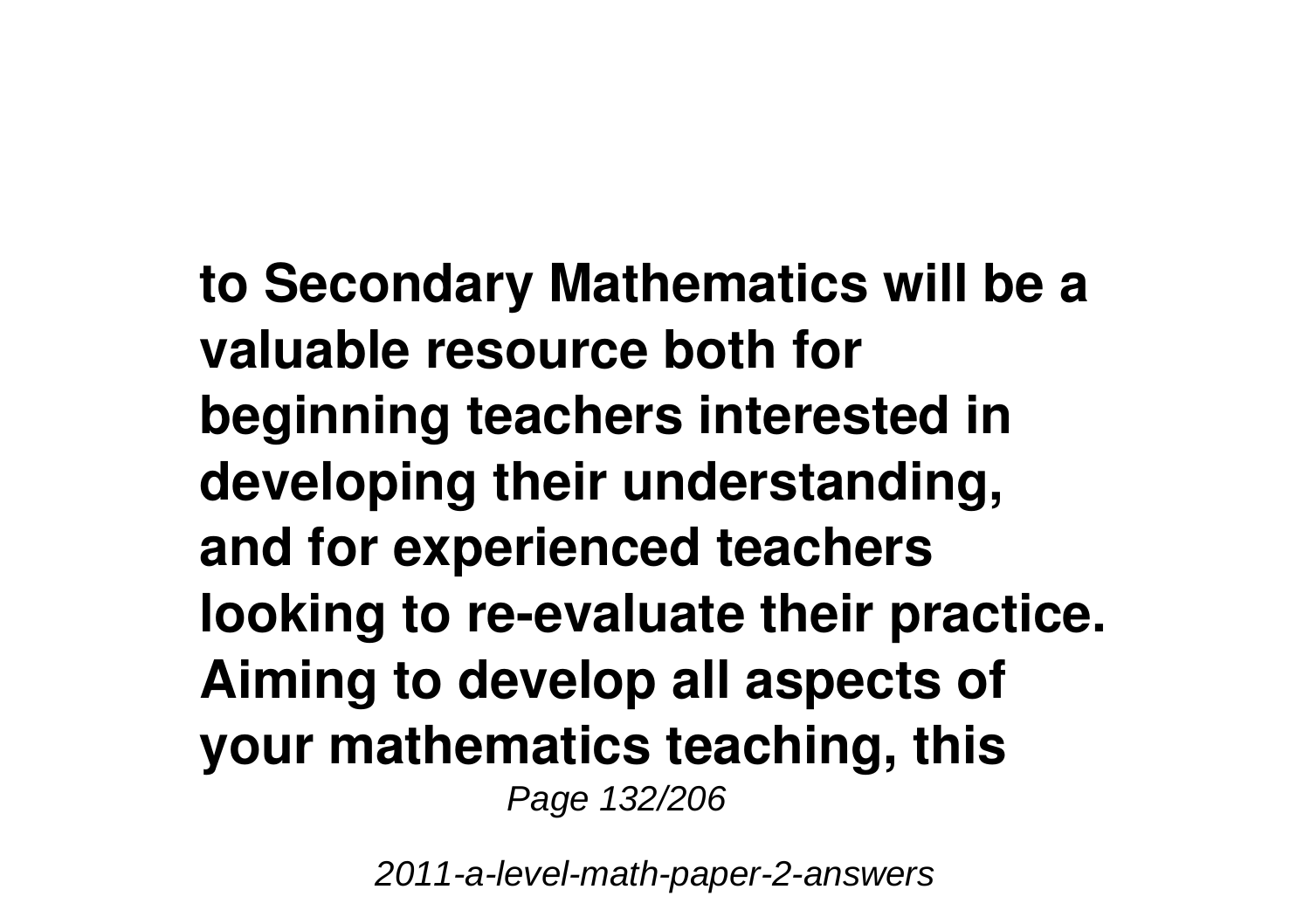**book will help you to devise, adapt and implement ideas for successful and enjoyable teaching and learning.**

**Success with STEM is an essential resource, packed with advice and ideas to support and enthuse all those involved in the planning and** Page 133/206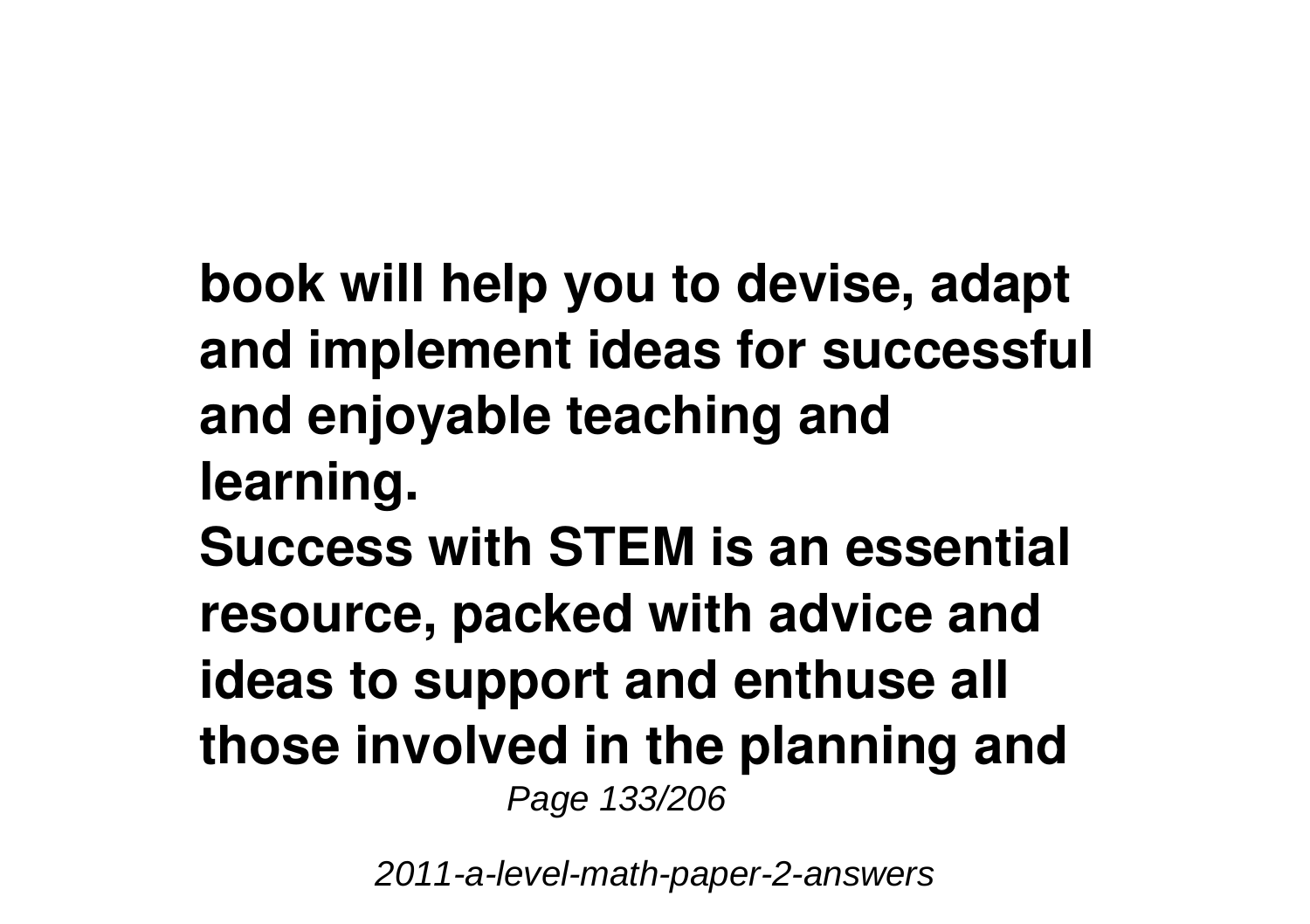**delivery of STEM in the secondary school. It offers guidance on current issues and priority areas to help you make informed judgements about your own practice and argue for further support for your subject in school. It explains current initiatives to** Page 134/206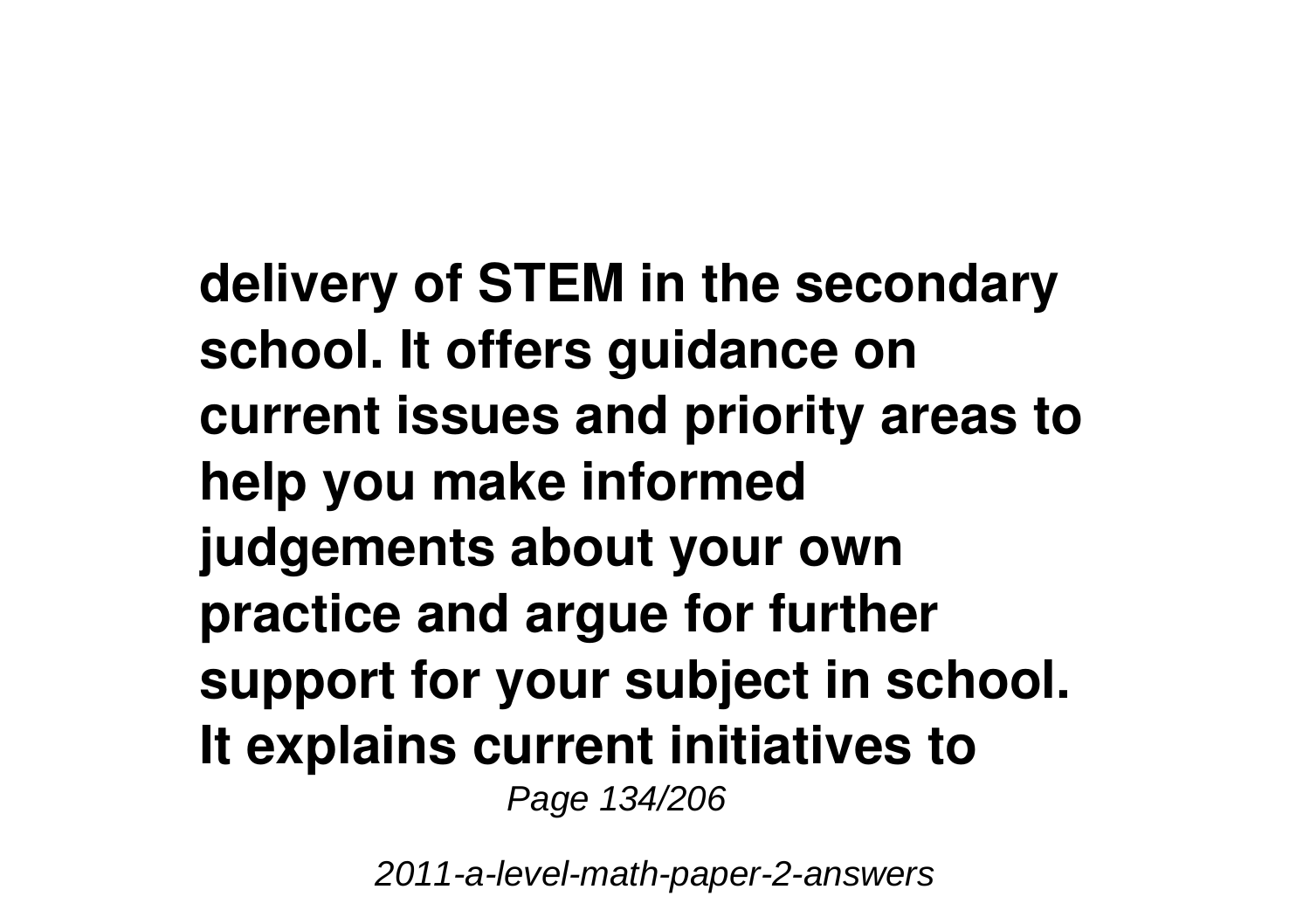**enhance STEM teaching and offers a wide range of practical activities to support exciting teaching and learning in and beyond the classroom. Illustrated with examples of successful projects in real schools, this friendly, inspiring book explores: Innovative teaching** Page 135/206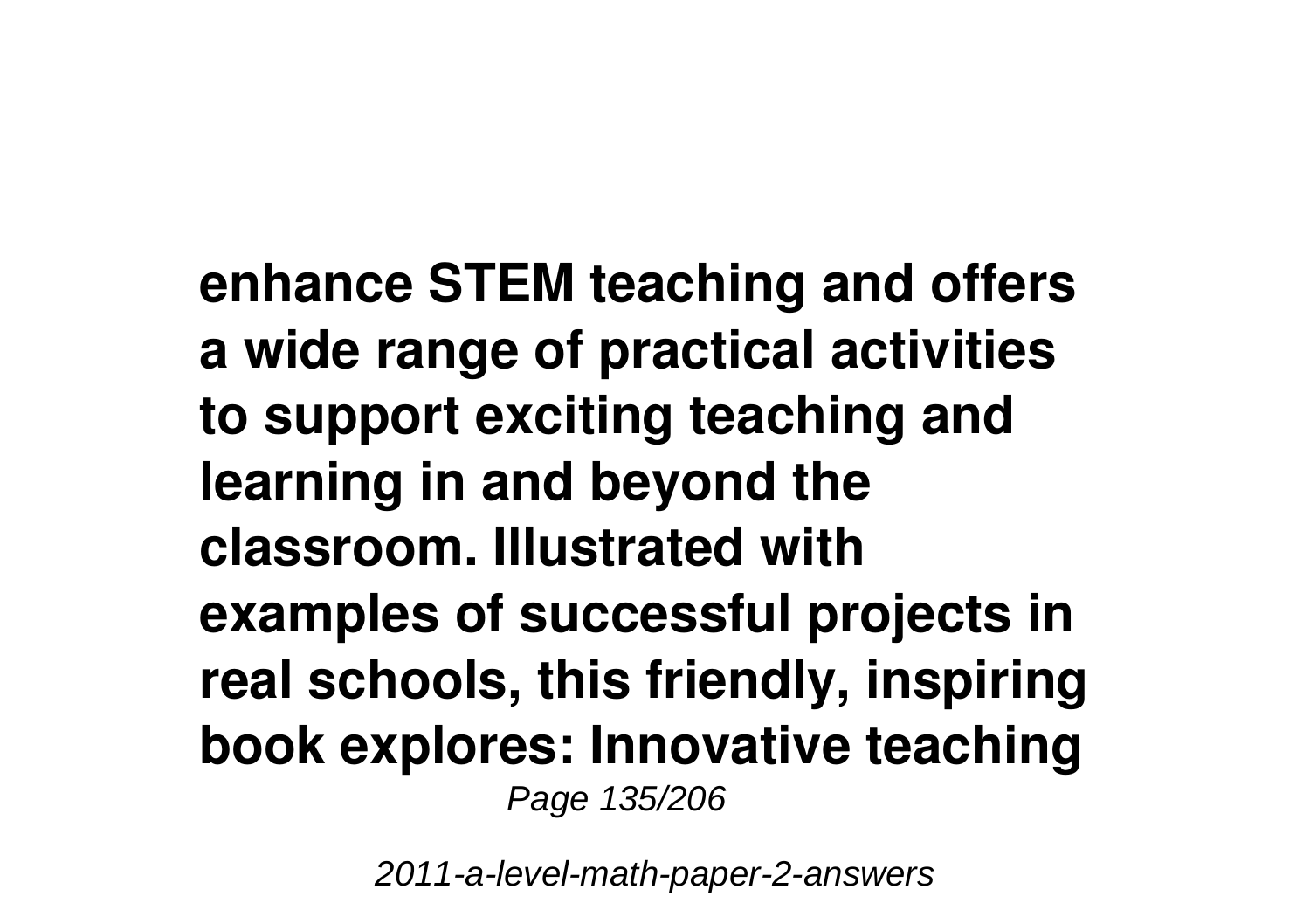**ideas to make lessons buzz Activities for successful practical work Sourcing additional funding Finding and making the most of the best resources STEM outside the classroom Setting-up and enhancing your own STEM club Getting involved in STEM** Page 136/206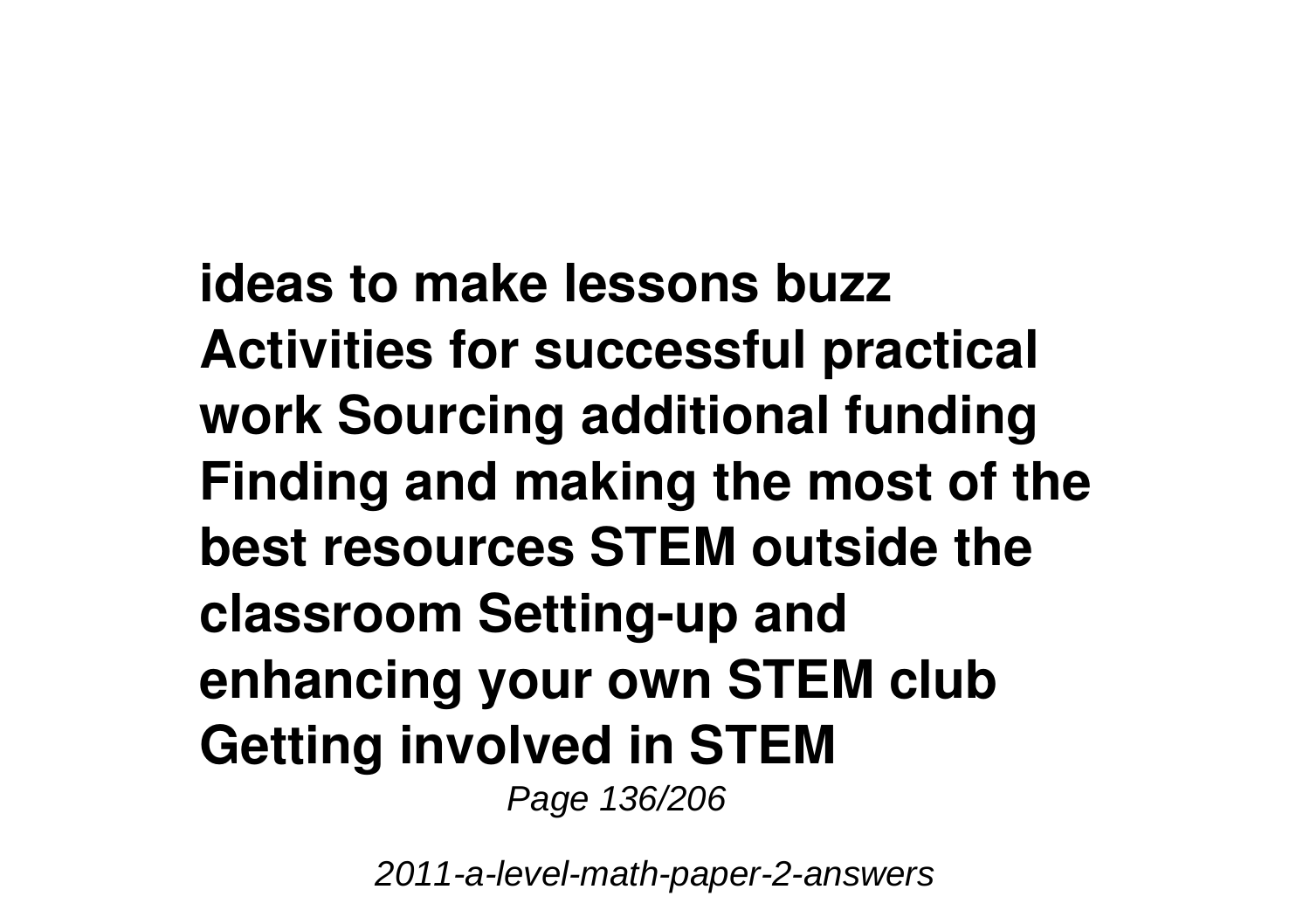**competitions, fairs and festivals Promoting STEM careers and tackling stereotypes Health, safety and legal issues Examples of international projects An wideranging list of project and activity titles Enriched by the authors' extensive experience and work with** Page 137/206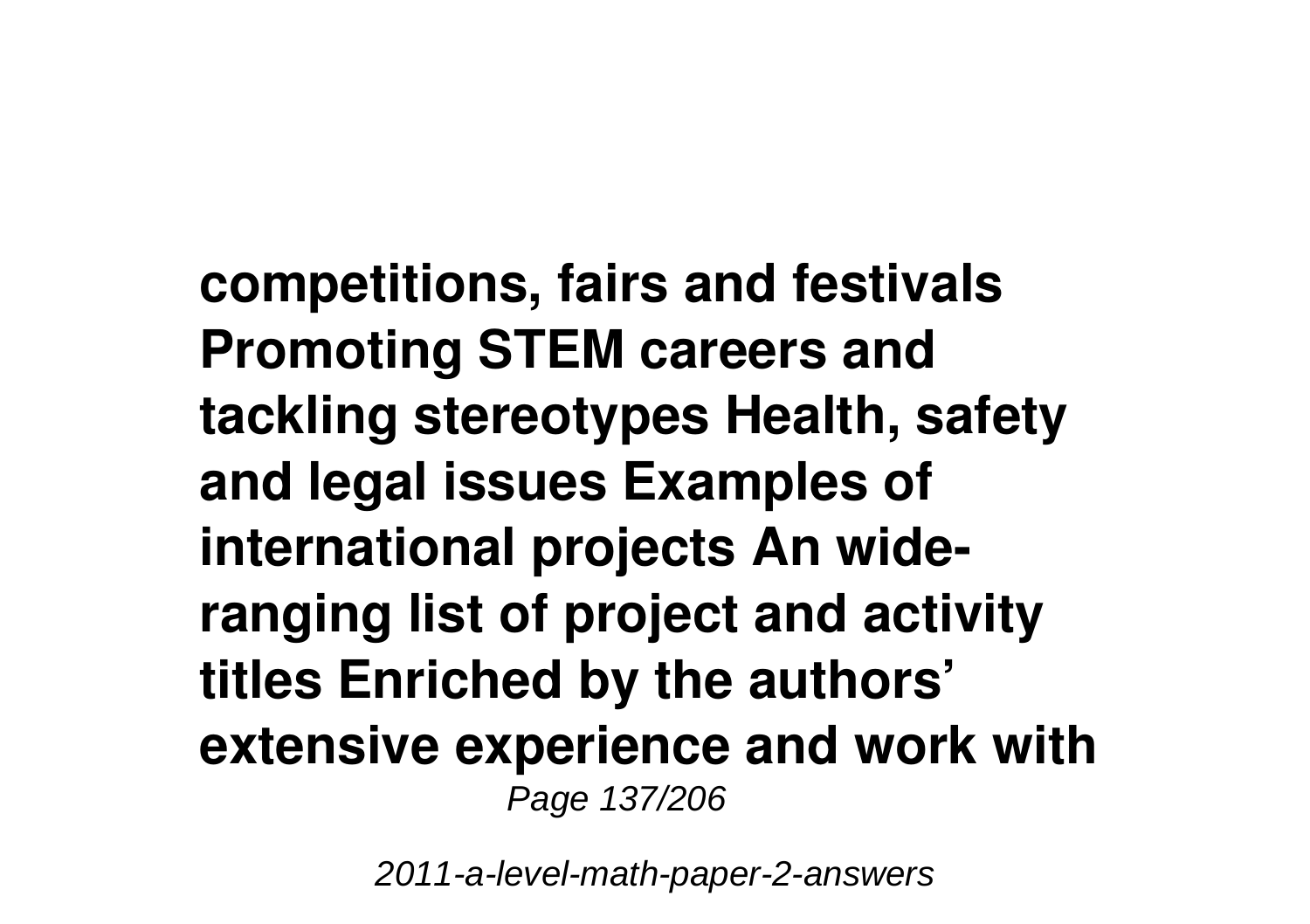**schools, Success with STEM is a rich compendium for all those who want to develop outstanding lessons and infuse a life-long interest in STEM learning in their students. The advice and guidance will be invaluable for all teachers, subject leaders, trainee teachers** Page 138/206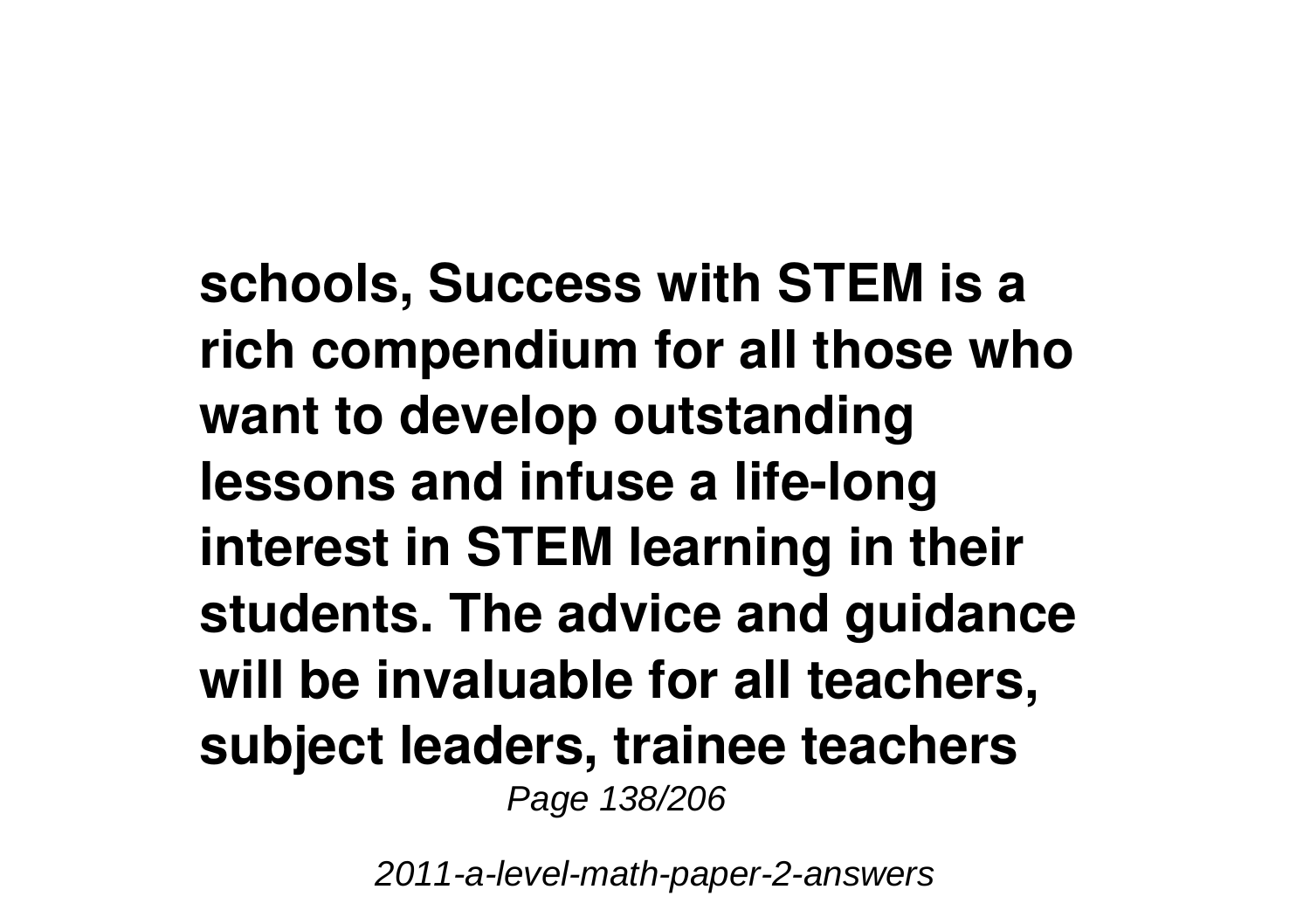**and NQTs. This third edition of the Handbook of International Research in Mathematics Education provides a comprehensive overview of the most recent theoretical and practical developments in the field of mathematics education.** Page 139/206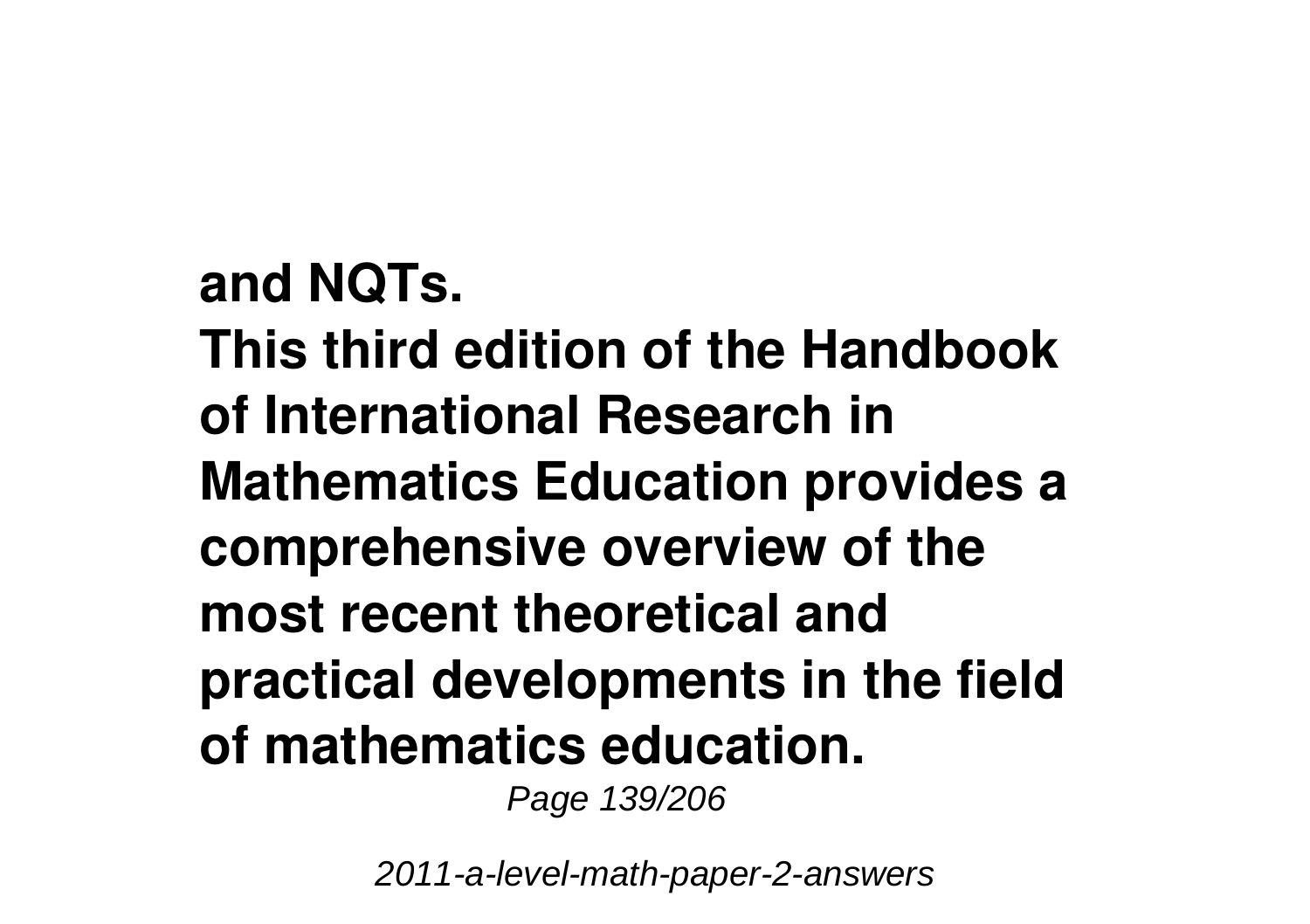**Authored by an array of internationally recognized scholars and edited by Lyn English and David Kirshner, this collection brings together overviews and advances in mathematics education research spanning established and emerging topics, diverse workplace** Page 140/206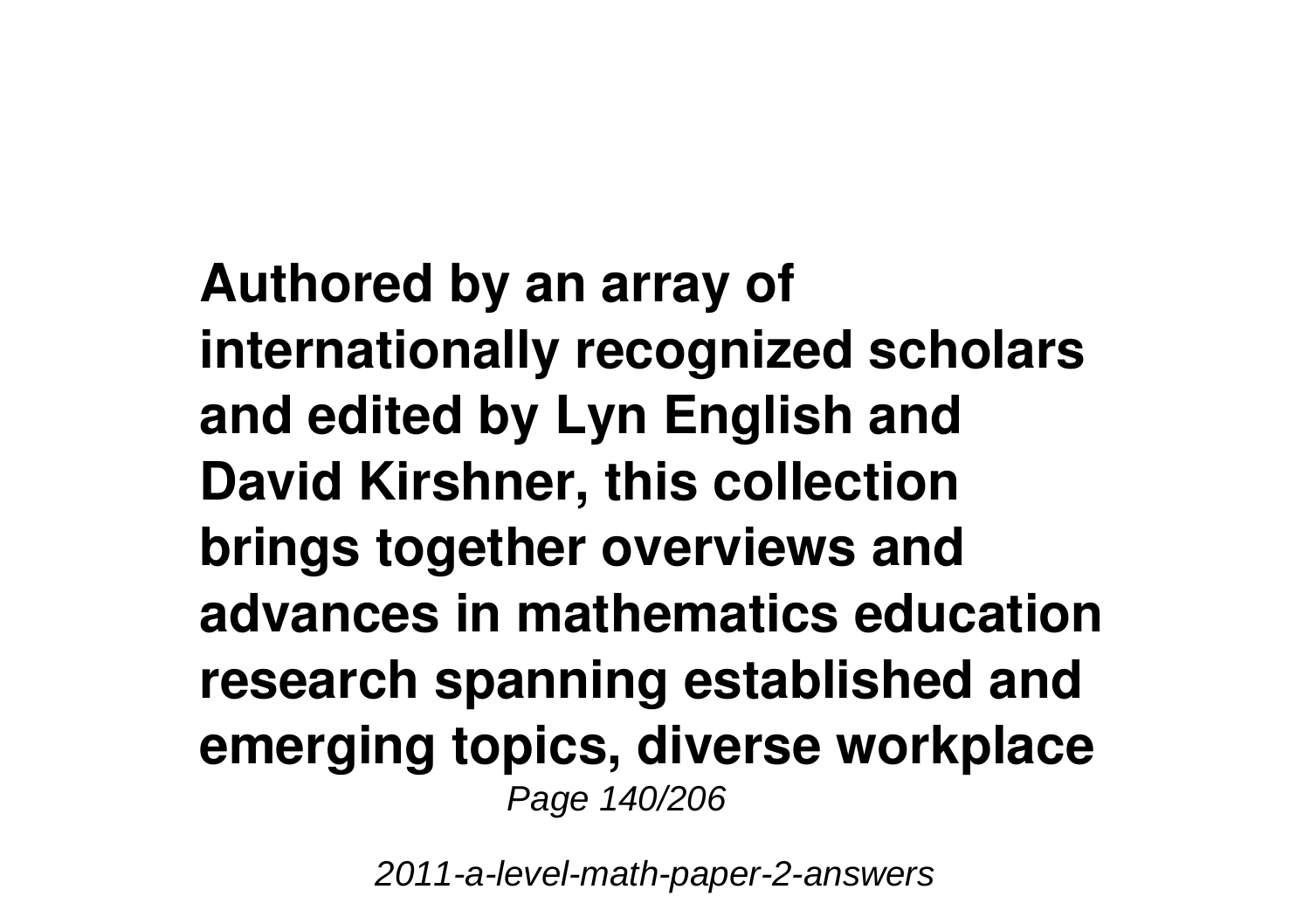**and school environments, and globally representative research priorities. New perspectives are presented on a range of critical topics including embodied learning, the theory-practice divide, new developments in the early years, educating future mathematics** Page 141/206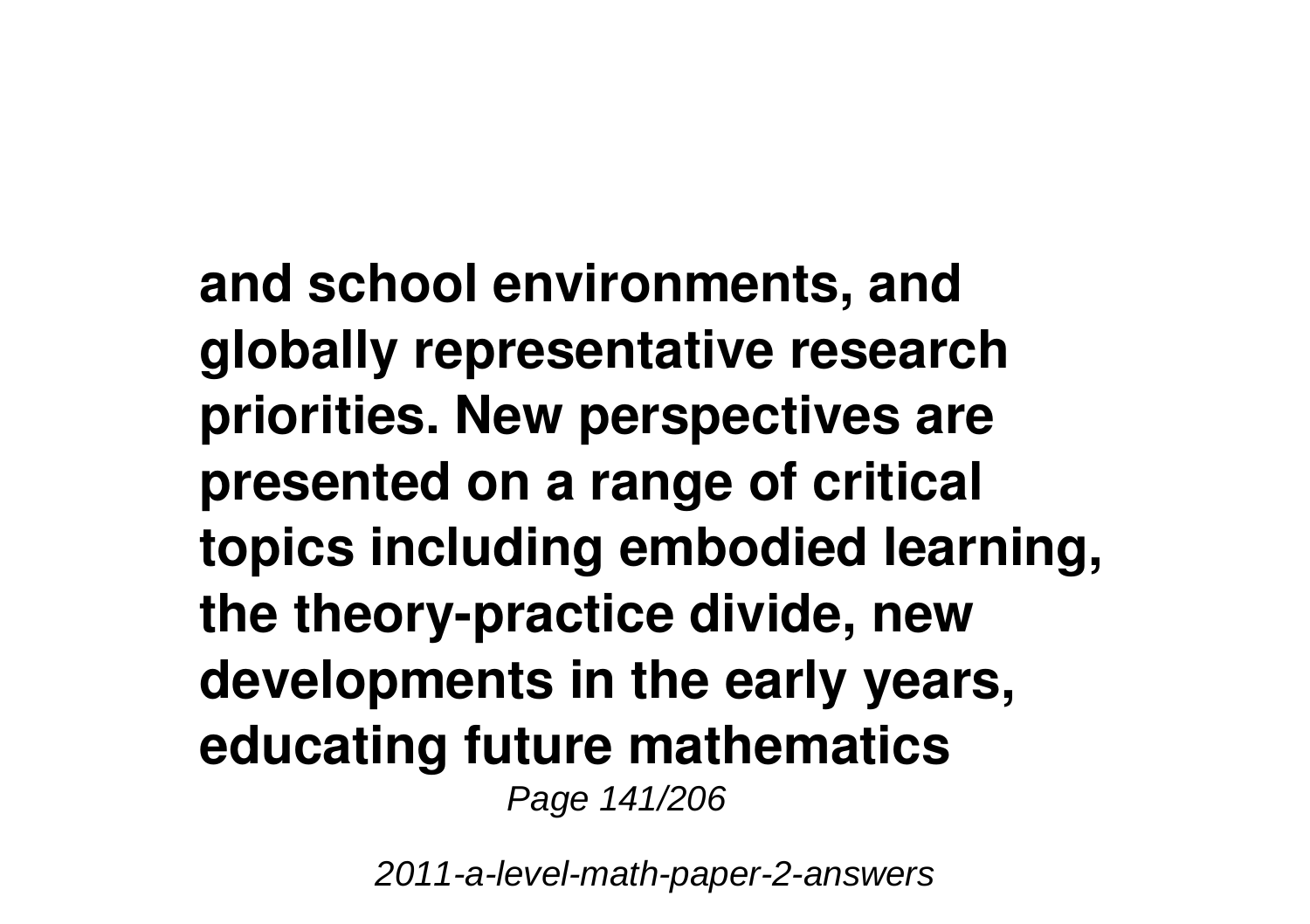**education professors, problem solving in a 21st century curriculum, culture and mathematics learning, complex systems, critical analysis of designbased research, multimodal technologies, and e-textbooks. Comprised of 12 revised and 17** Page 142/206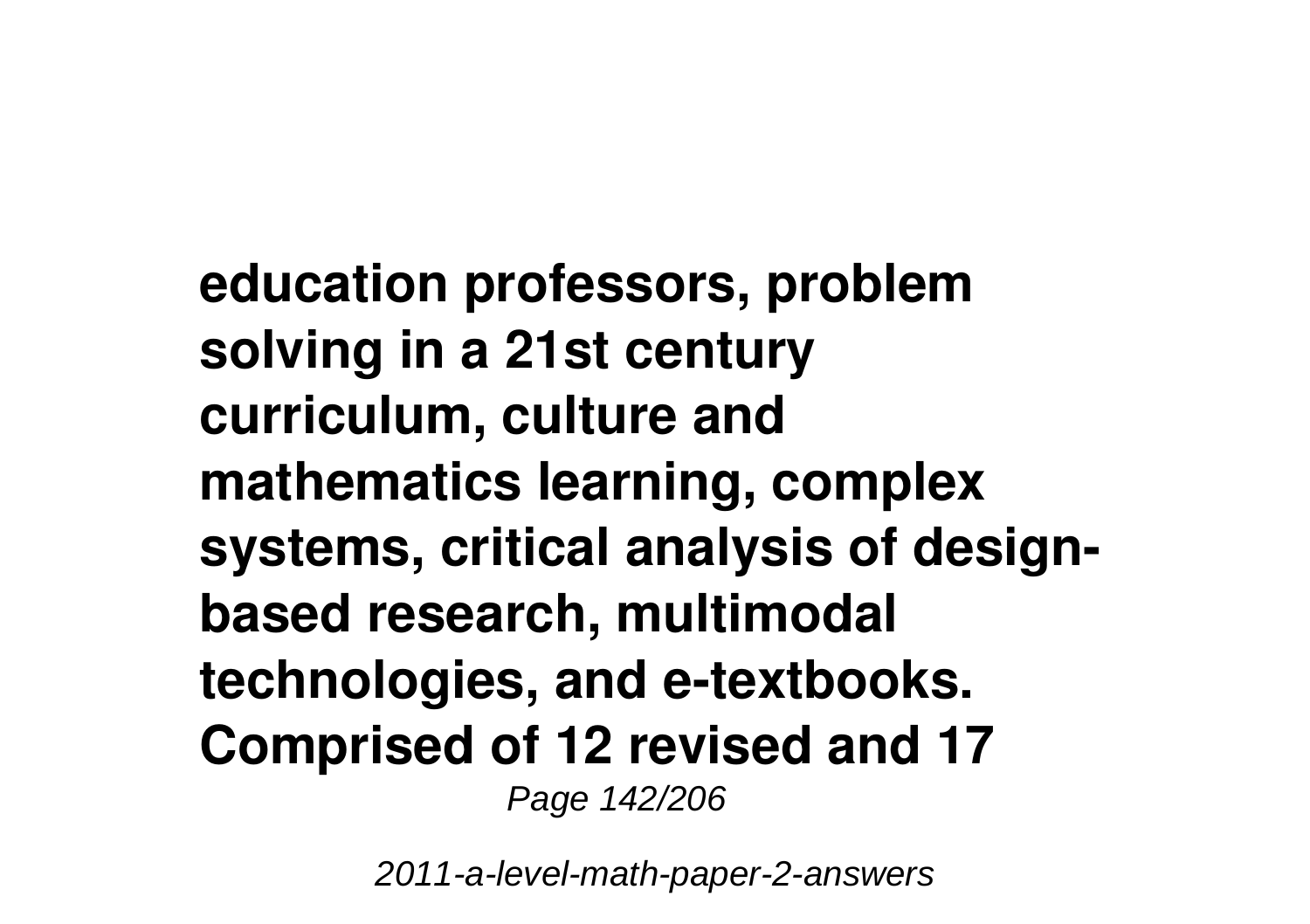**new chapters, this edition extends the Handbook's original themes for international research in mathematics education and remains in the process a definitive resource for the field. ECGBL2011-Proceedings of the 5th European Conference on Games** Page 143/206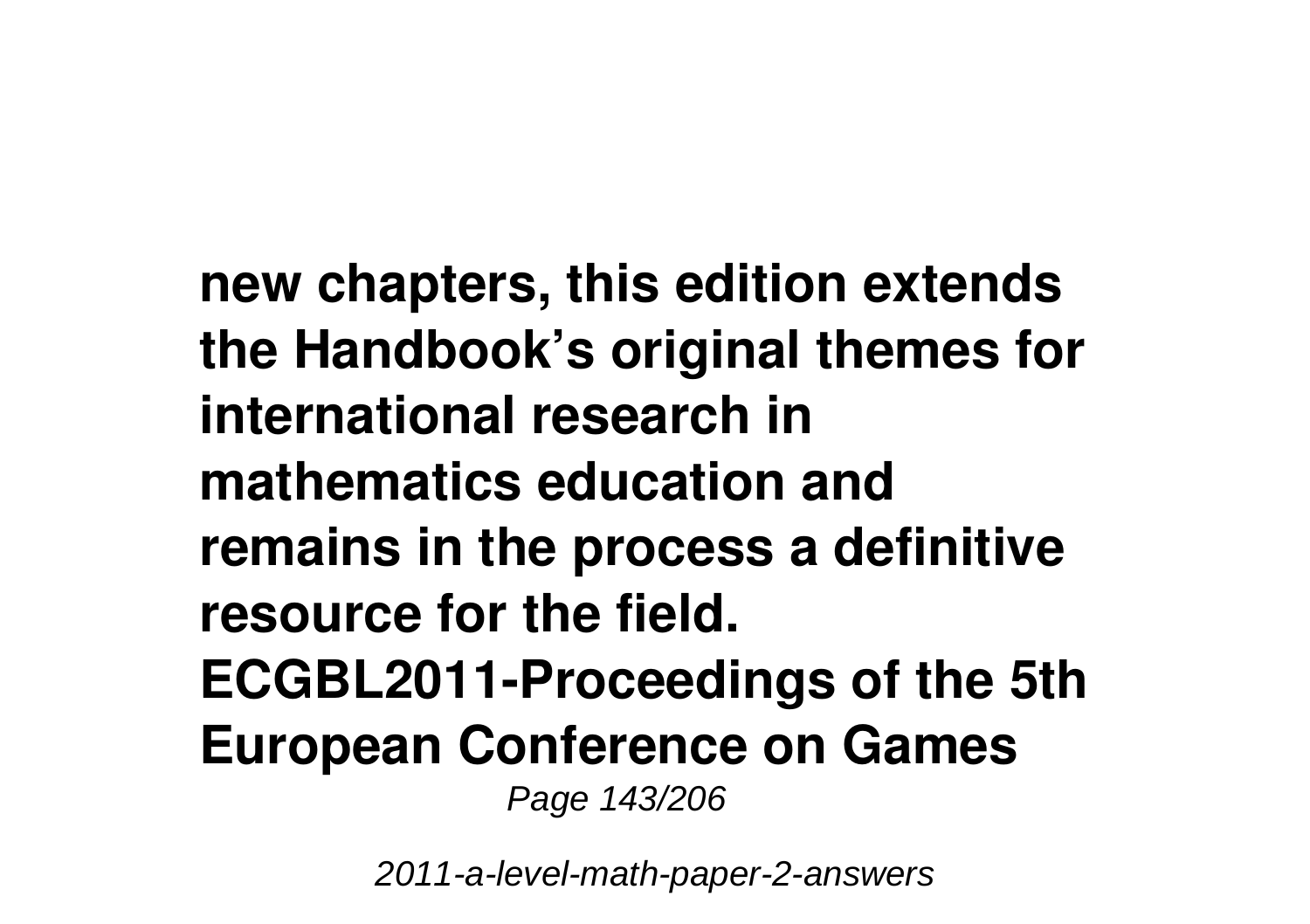**Based Learning Build It, Make It, Do It, Play It! Subject Access to the Best How-To Guides for Children and Teens Successful and enjoyable teaching and learning Relationships Across Countries, Cohorts and Time** Page 144/206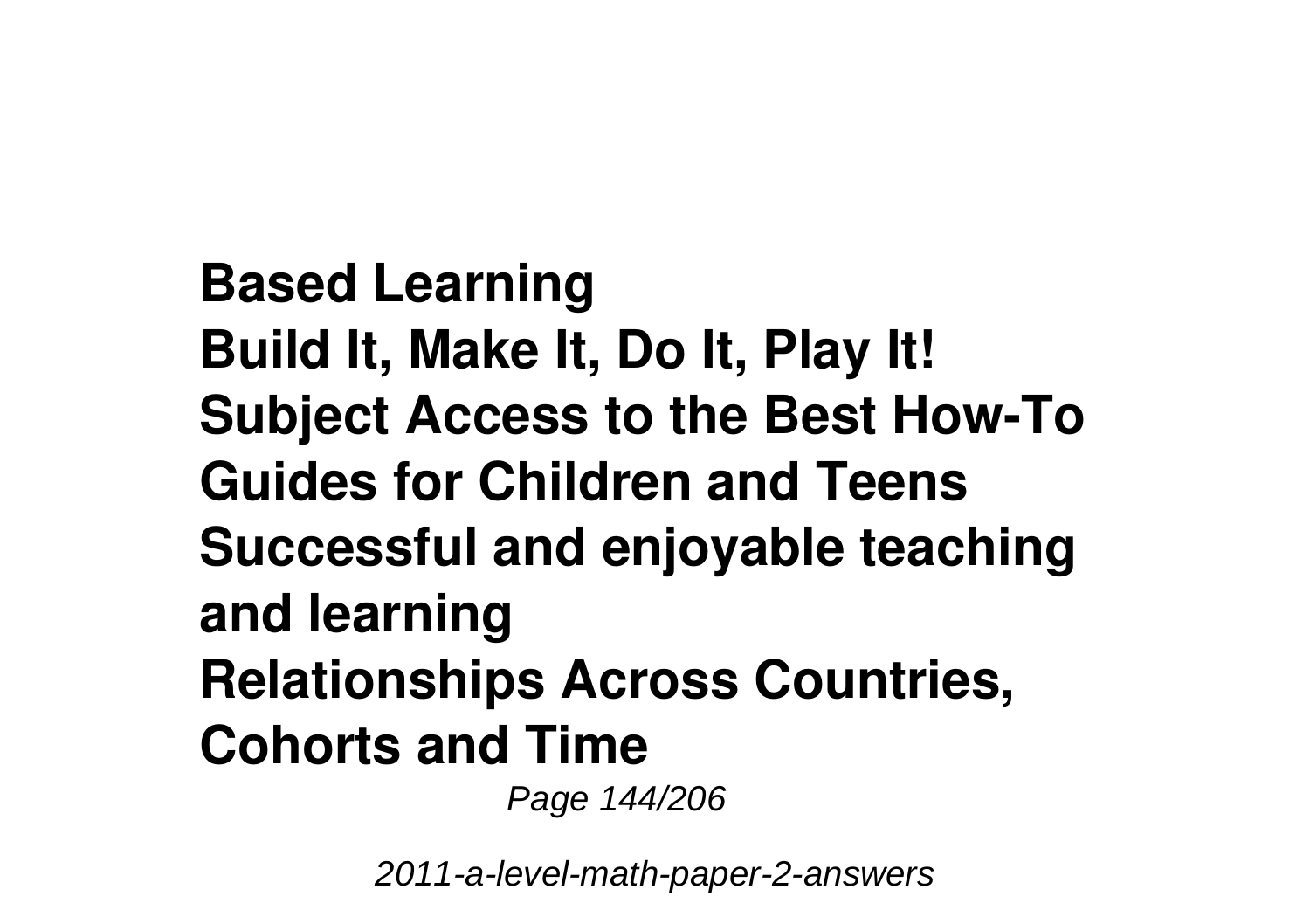**ECGBL2011 The Essential Guide to Secondary Mathematics** Volume is indexed by Thomson Reuters CPCI-S (WoS). This special collection of 59 peer-

Page 145/206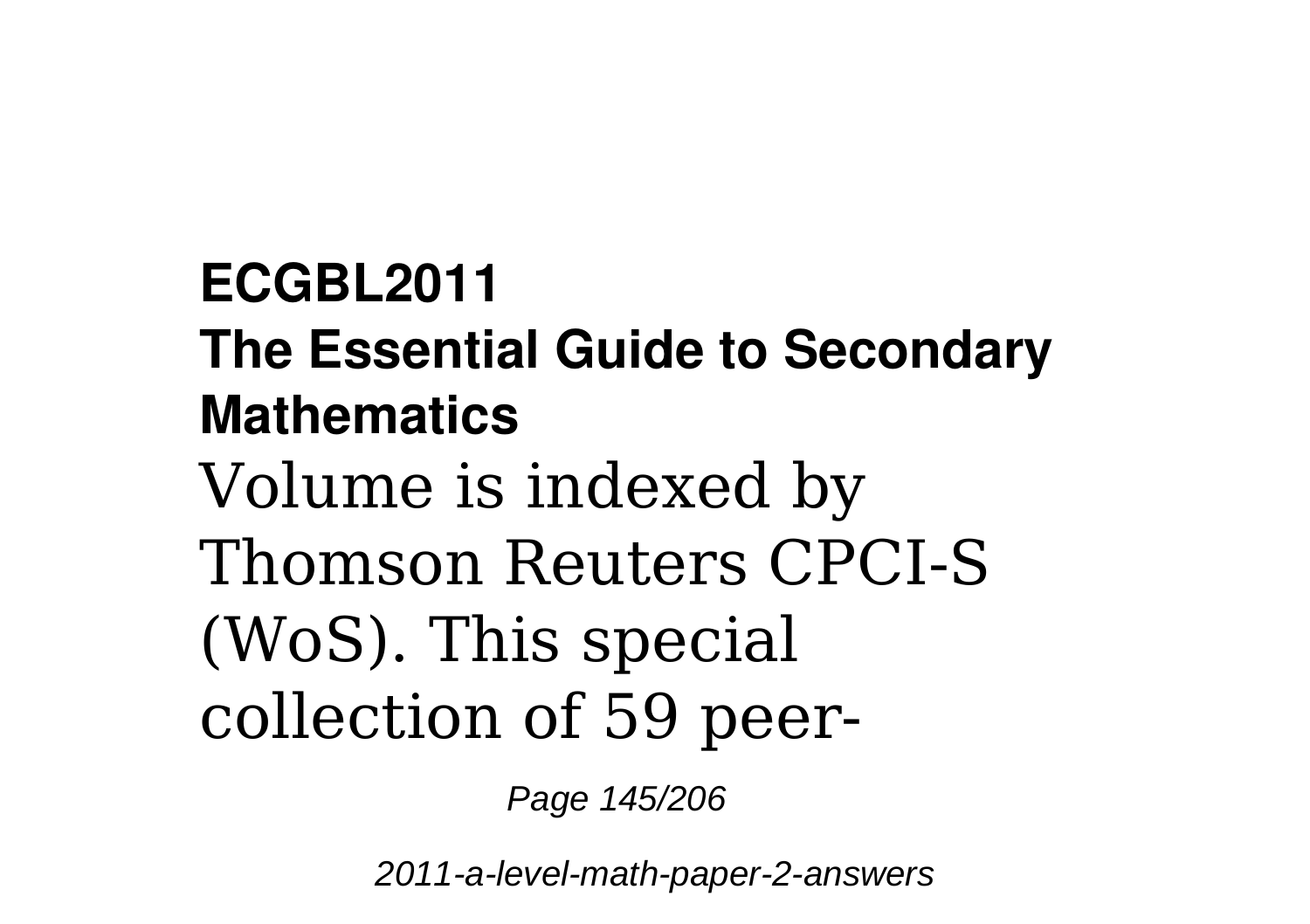reviewed papers covers topics related to the fracture and fatigue of all types of materials and structures, including biological tissues, metals, ceramics, polymers, composites and thin films. Page 146/206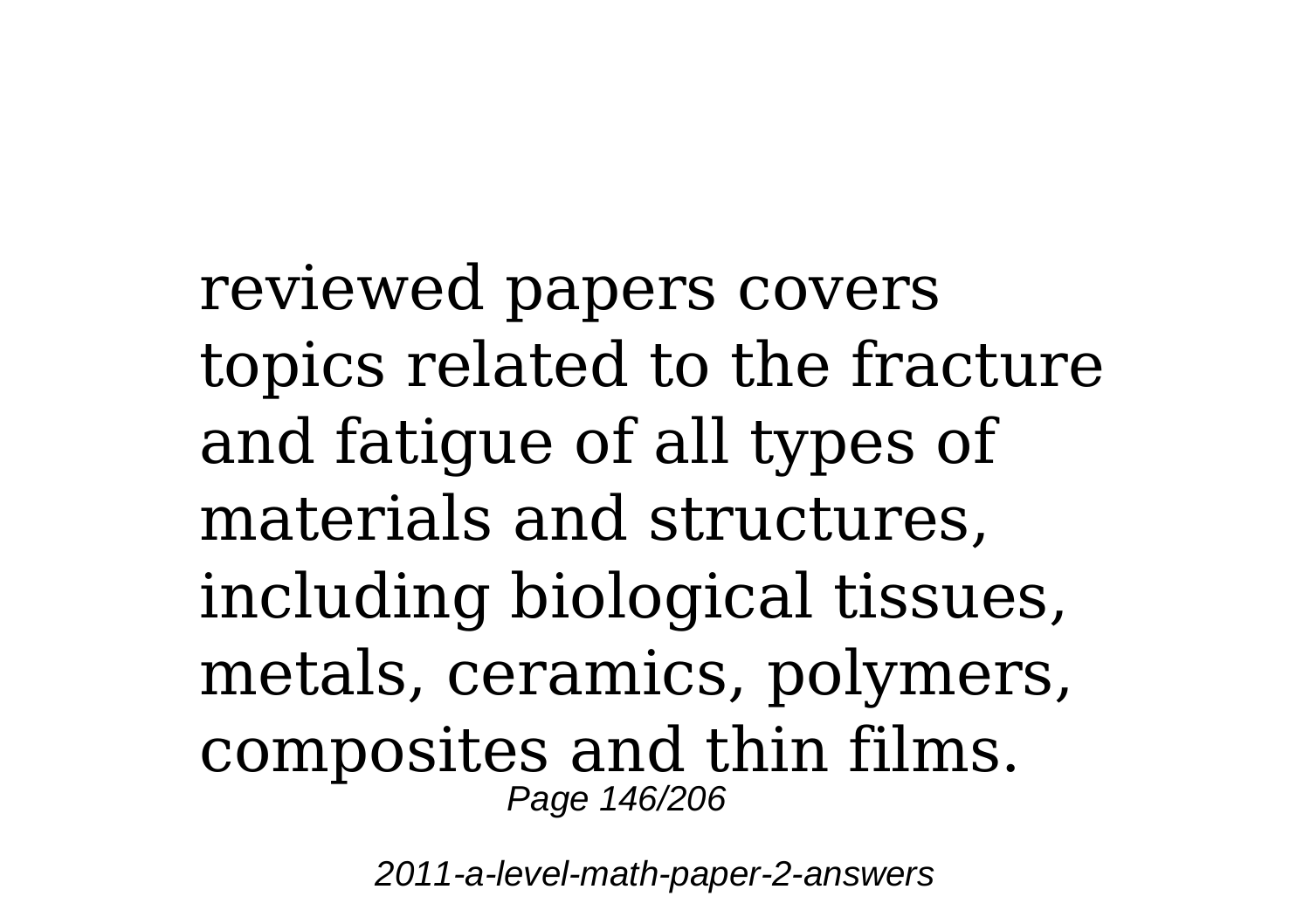This wide range of coverage will make this work of interest to those studying almost any sort of material. American leadership in the world is built on the foundation of its economic Page 147/206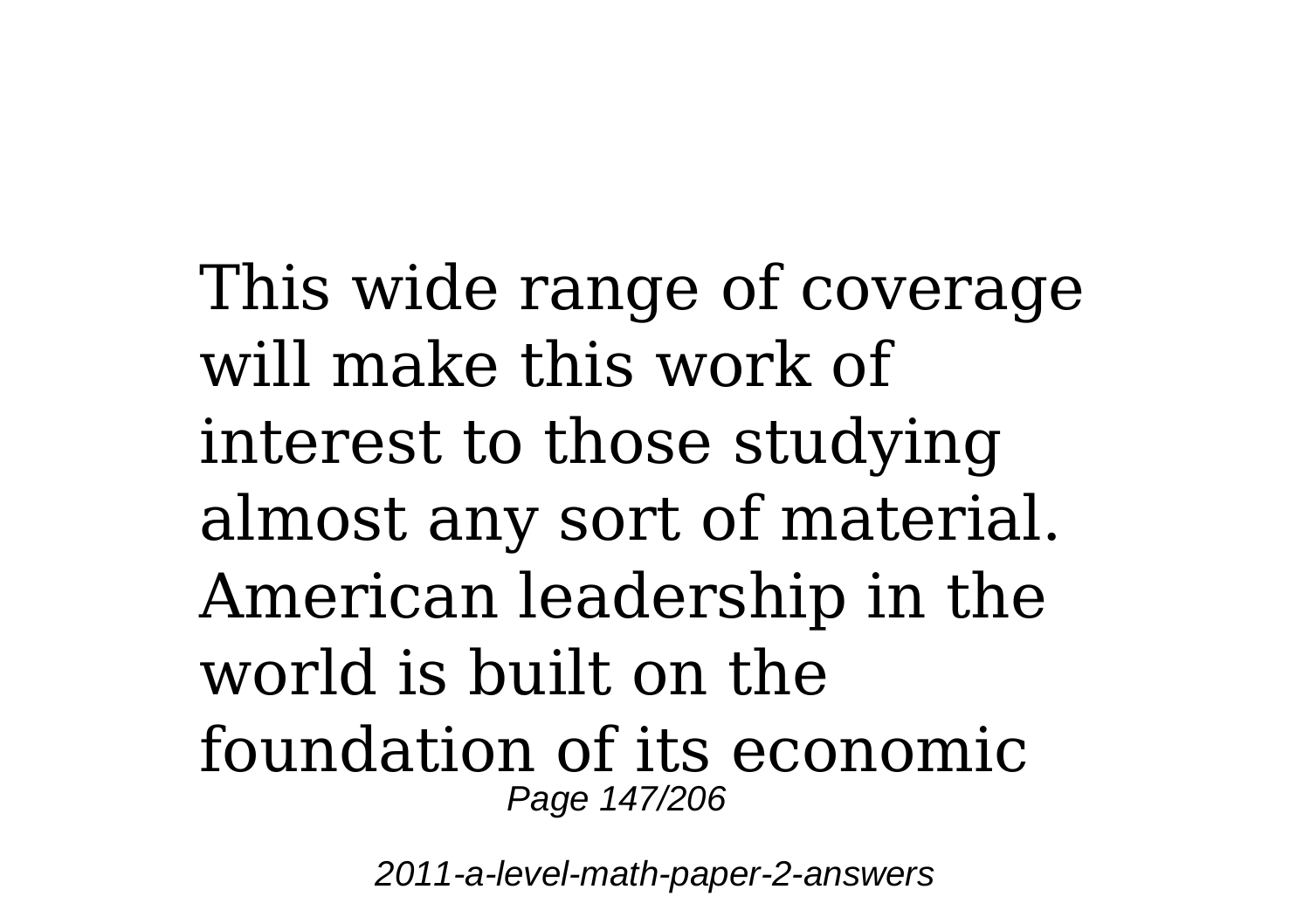strength. Yet the United States faces enormous economic competition abroad and threats to its economy at home. In How America Stacks Up: Economic Competitiveness Page 148/206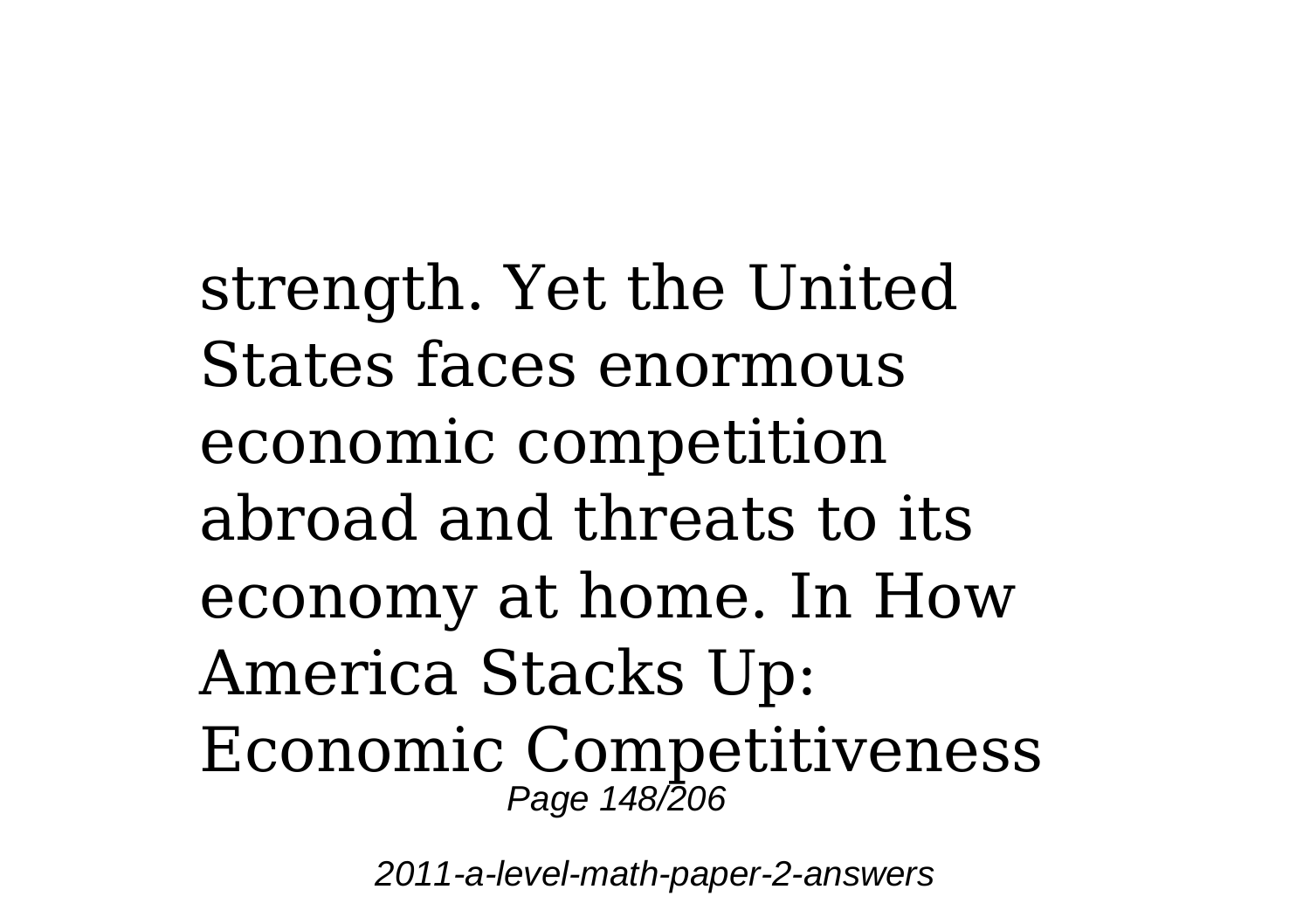and U.S. Policy, Edward Alden, Bernard L. Schwartz senior fellow at the Council on Foreign Relations and director of the Renewing America initiative, and Rebecca Strauss, associate Page 149/206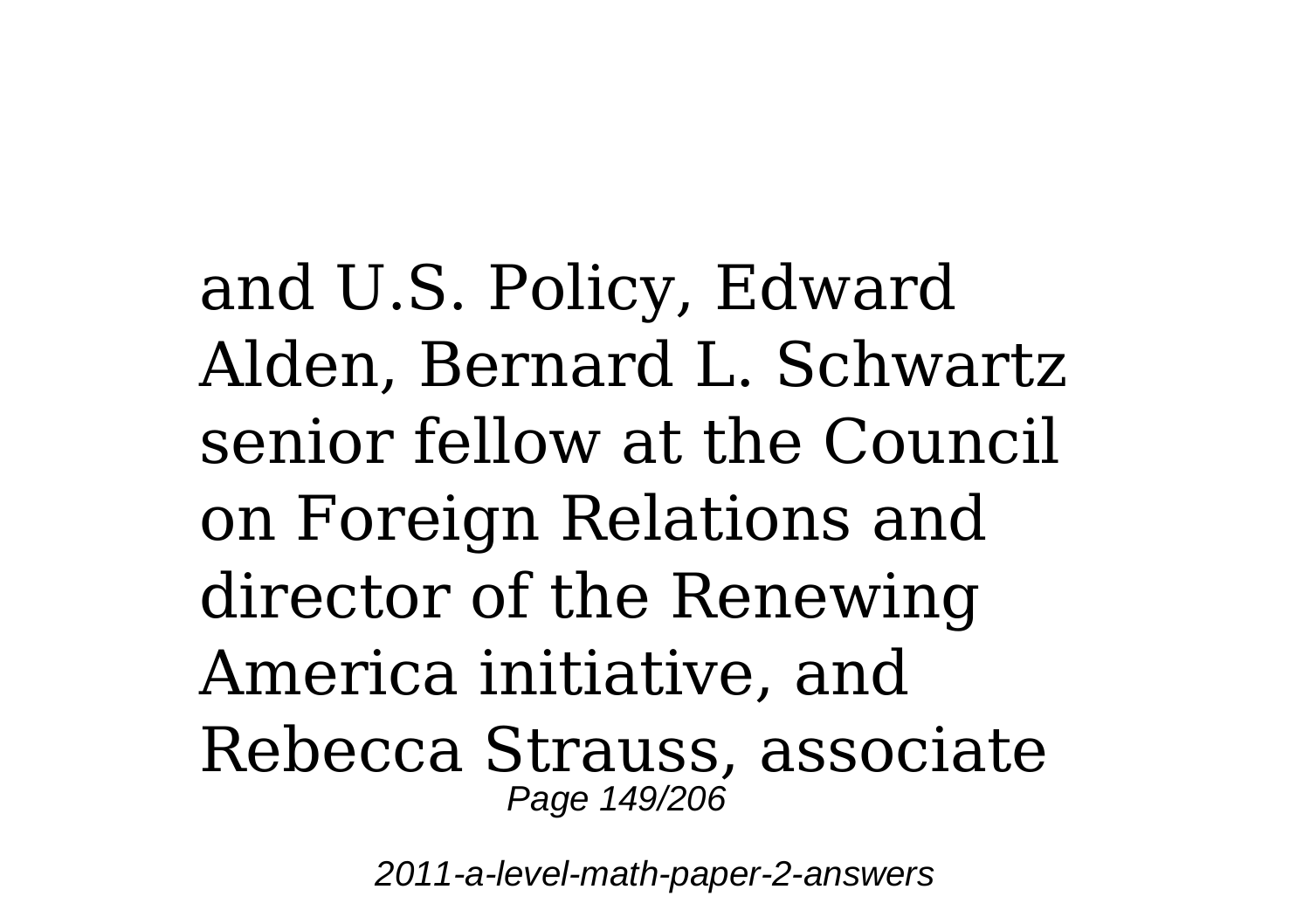director of Renewing America, focus on those areas of economic policy that are the most important for reinforcing America's competitive strengths. Covering education, Page 150/206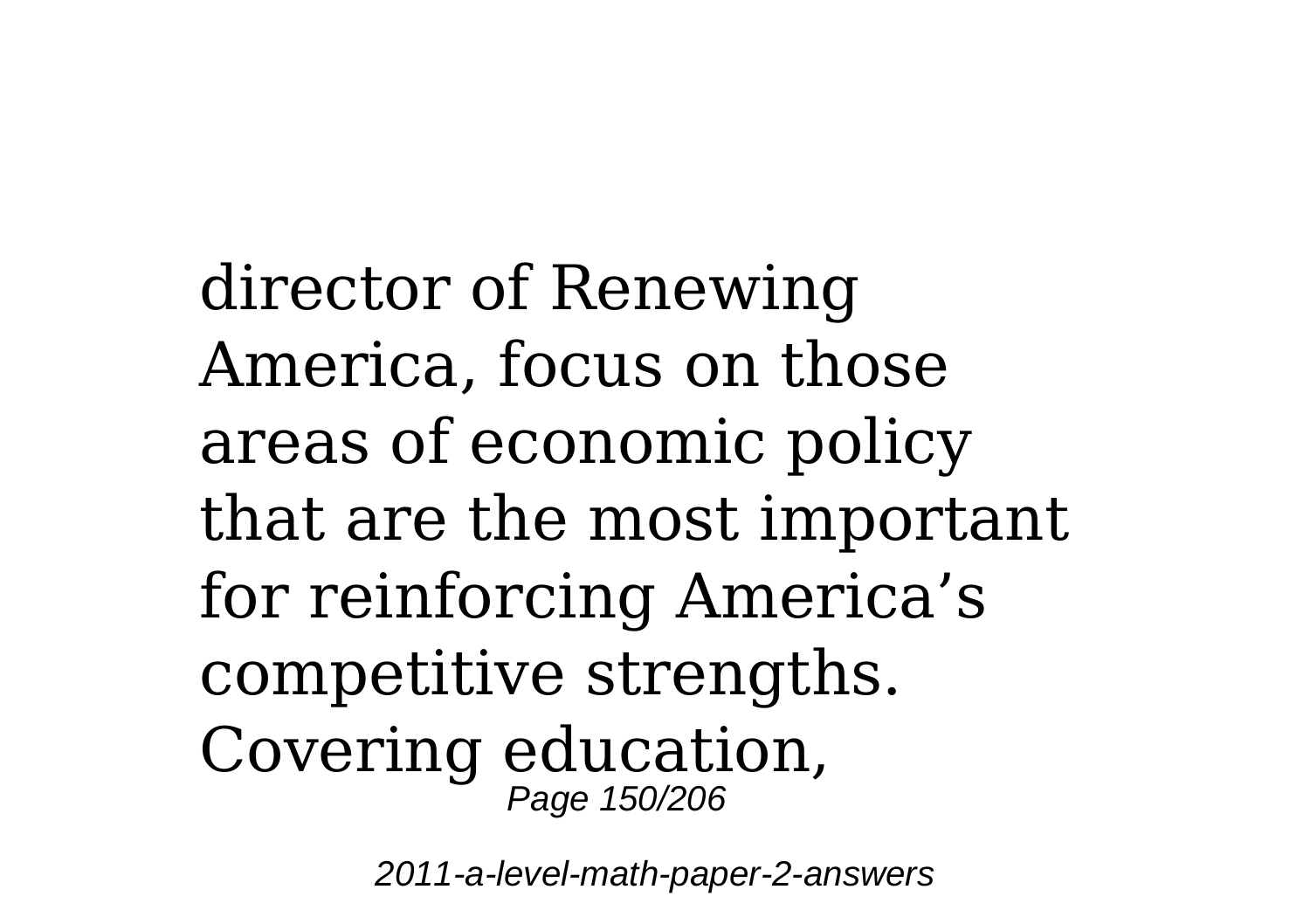transportation, trade and investment, corporate tax, worker retraining, regulation, debt and deficits, and innovation, How America Stacks Up shows how, in a highly competitive Page 151/206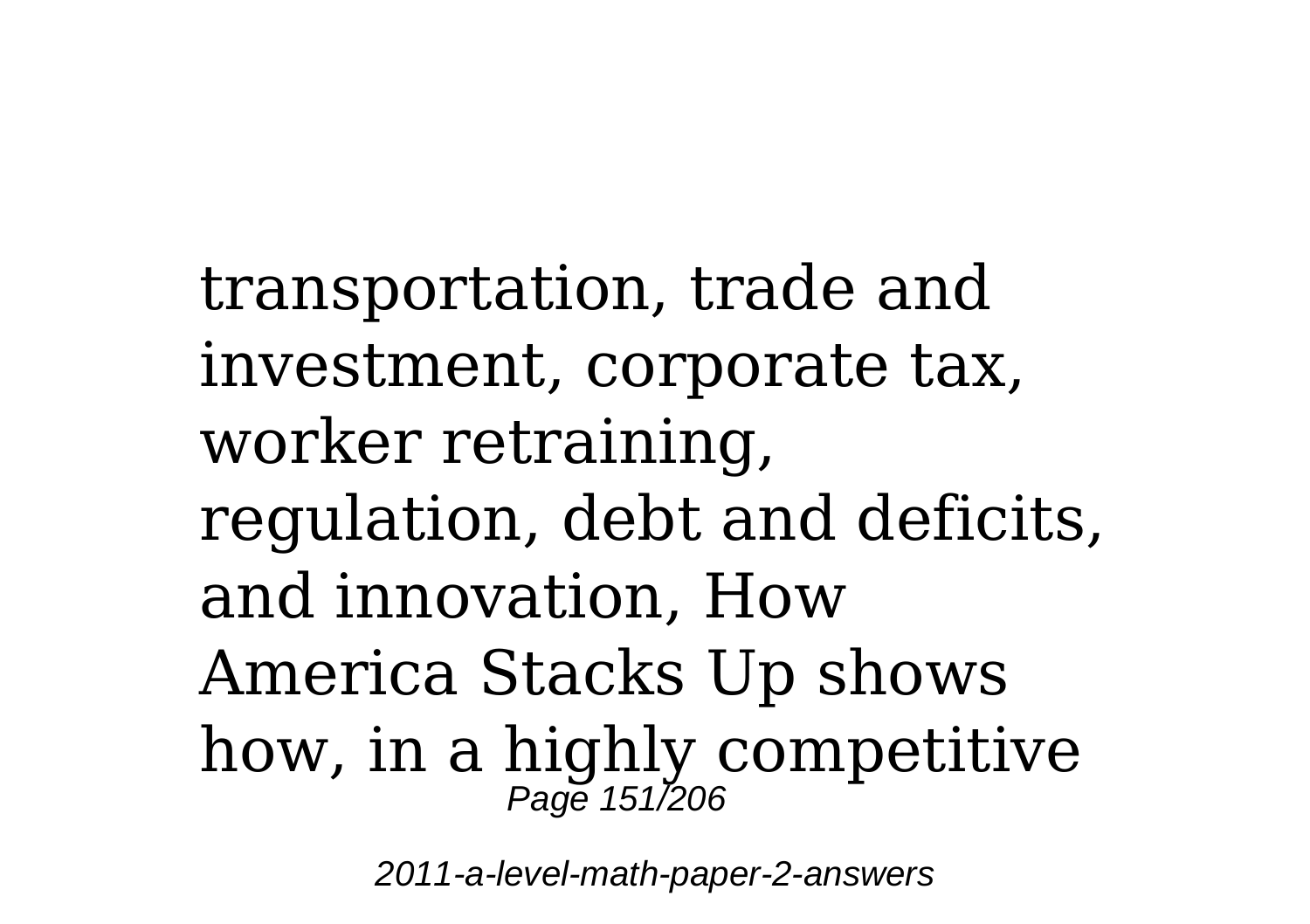global economy, these seemingly domestic issues are all crucial to U.S. success in the global economy. The line between domestic economic policy and foreign economic policy Page 152/206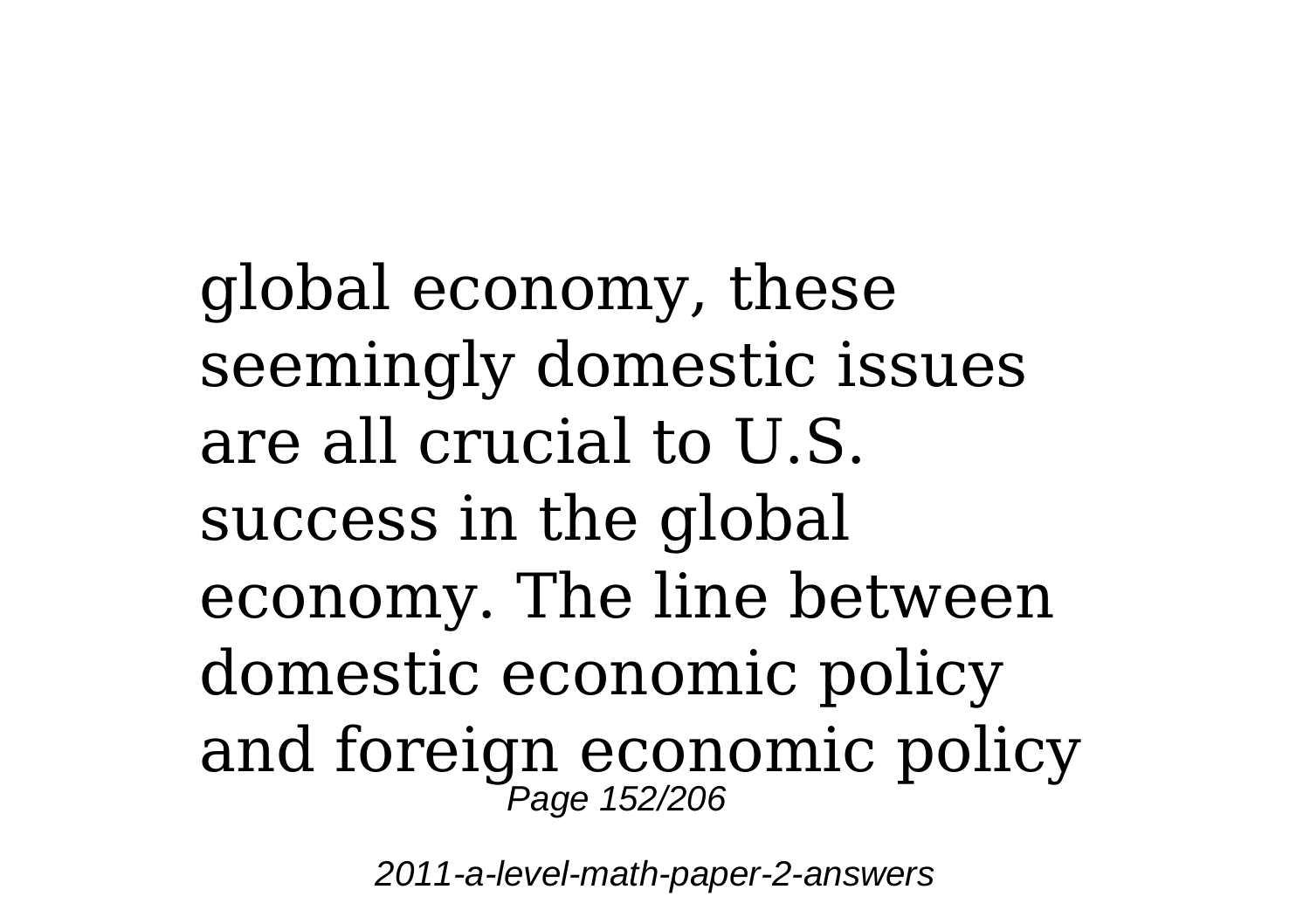is now almost invisible, and getting these policies right matters for more than just U.S. living standards. The United States' ability to influence world events rests on a robust, competitive Page 153/206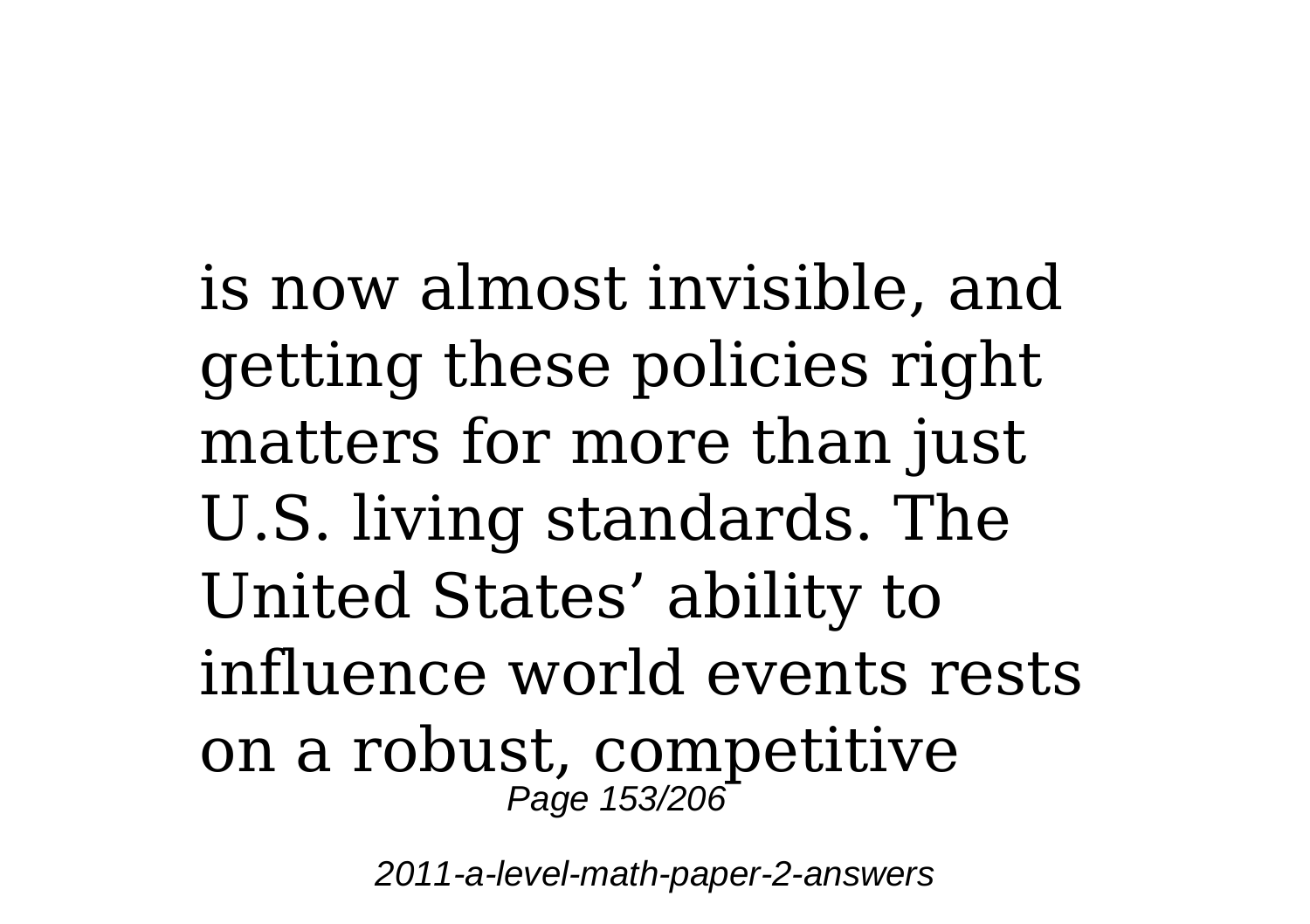economy. But without further investment in education, infrastructure, and innovation, Alden and Strauss show, the United States runs the risk of endangering its greatest Page 154/206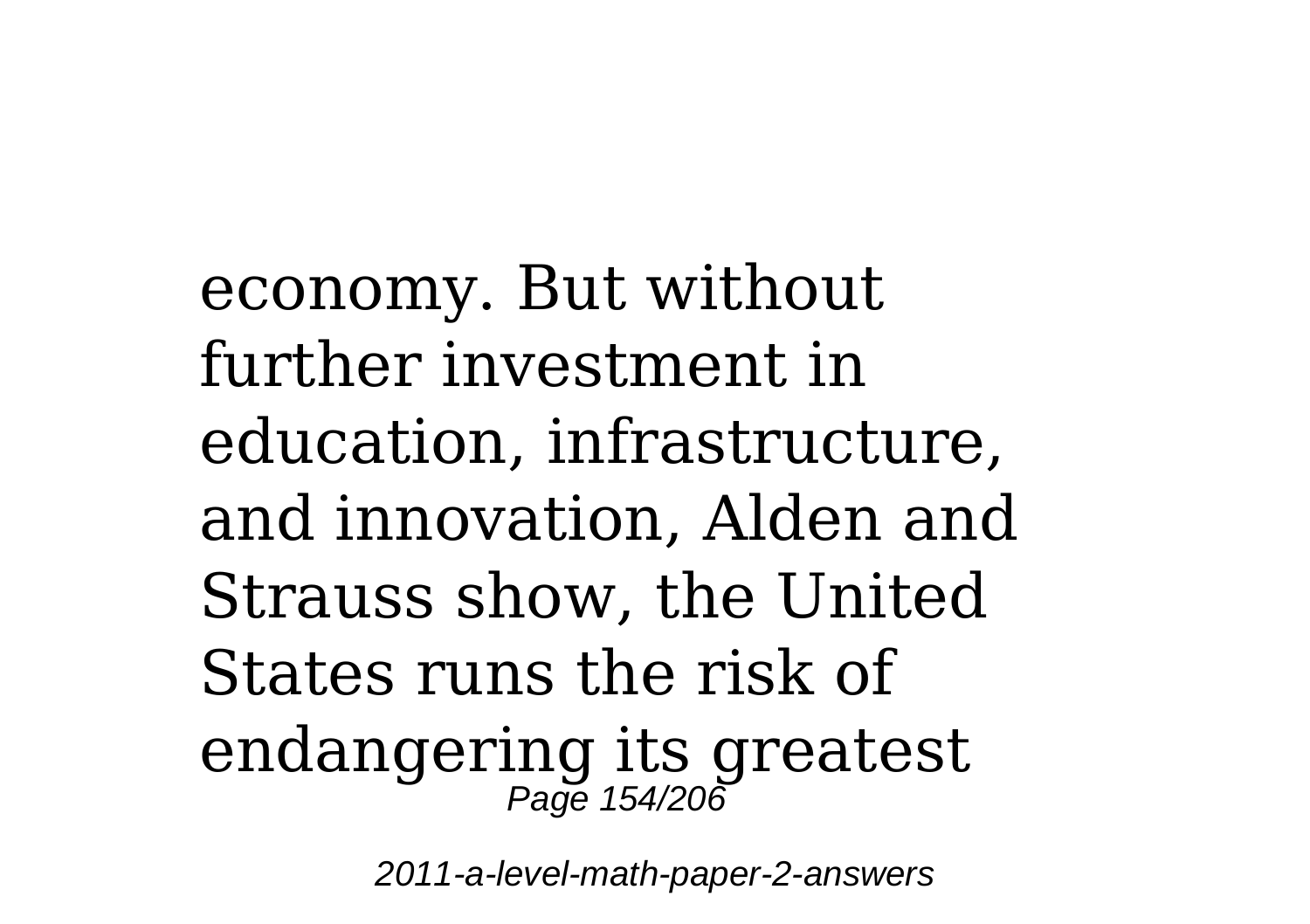competitive advantage. Through insightful analysis and engaging graphics, How America Stacks Up outlines the challenges faced by the United States and prescribes solutions that will Page 155/206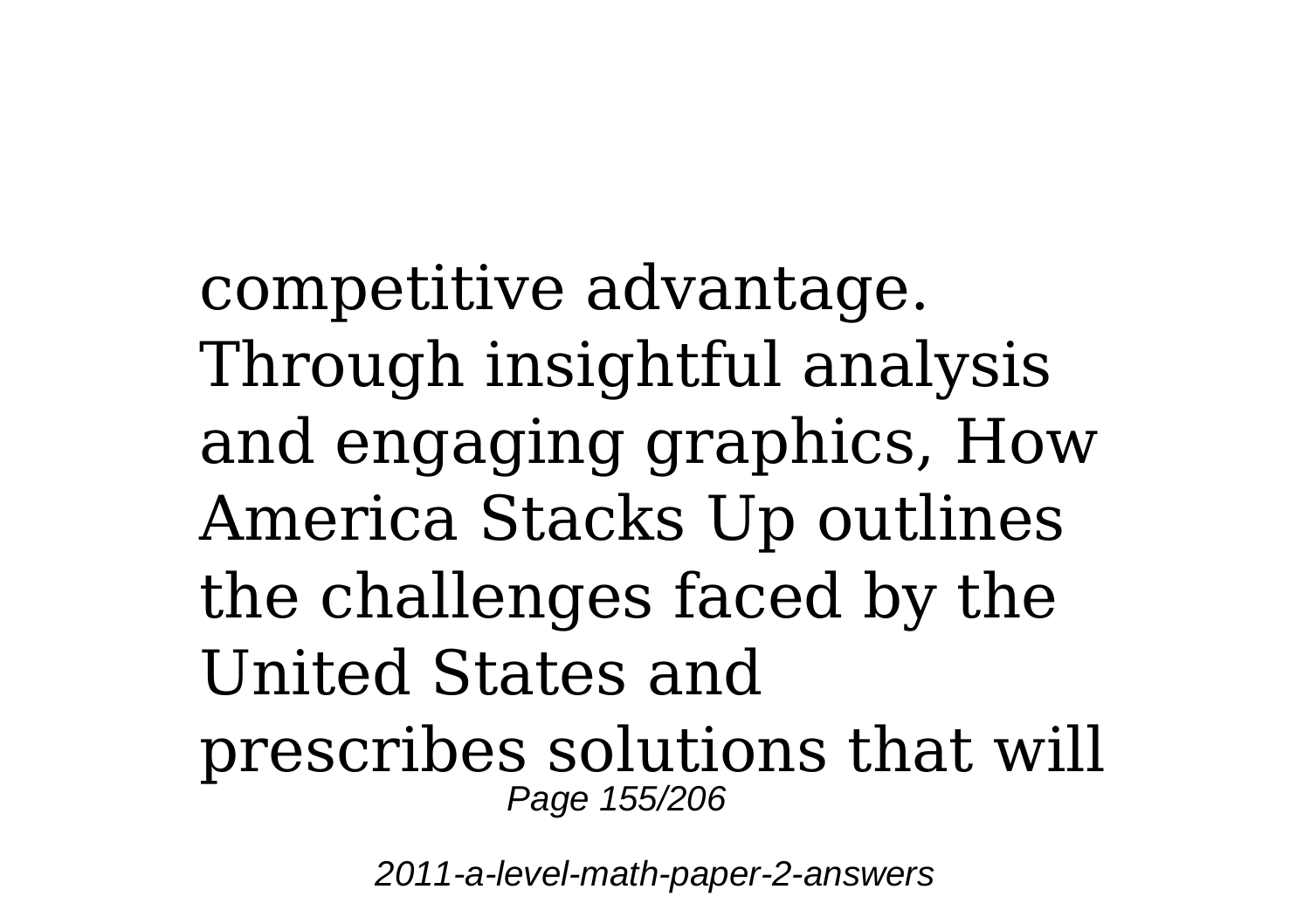ensure a healthy, competitive U.S. economy for years to come. This volume offers insights from modeling relations between teacher quality, instructional quality and Page 156/206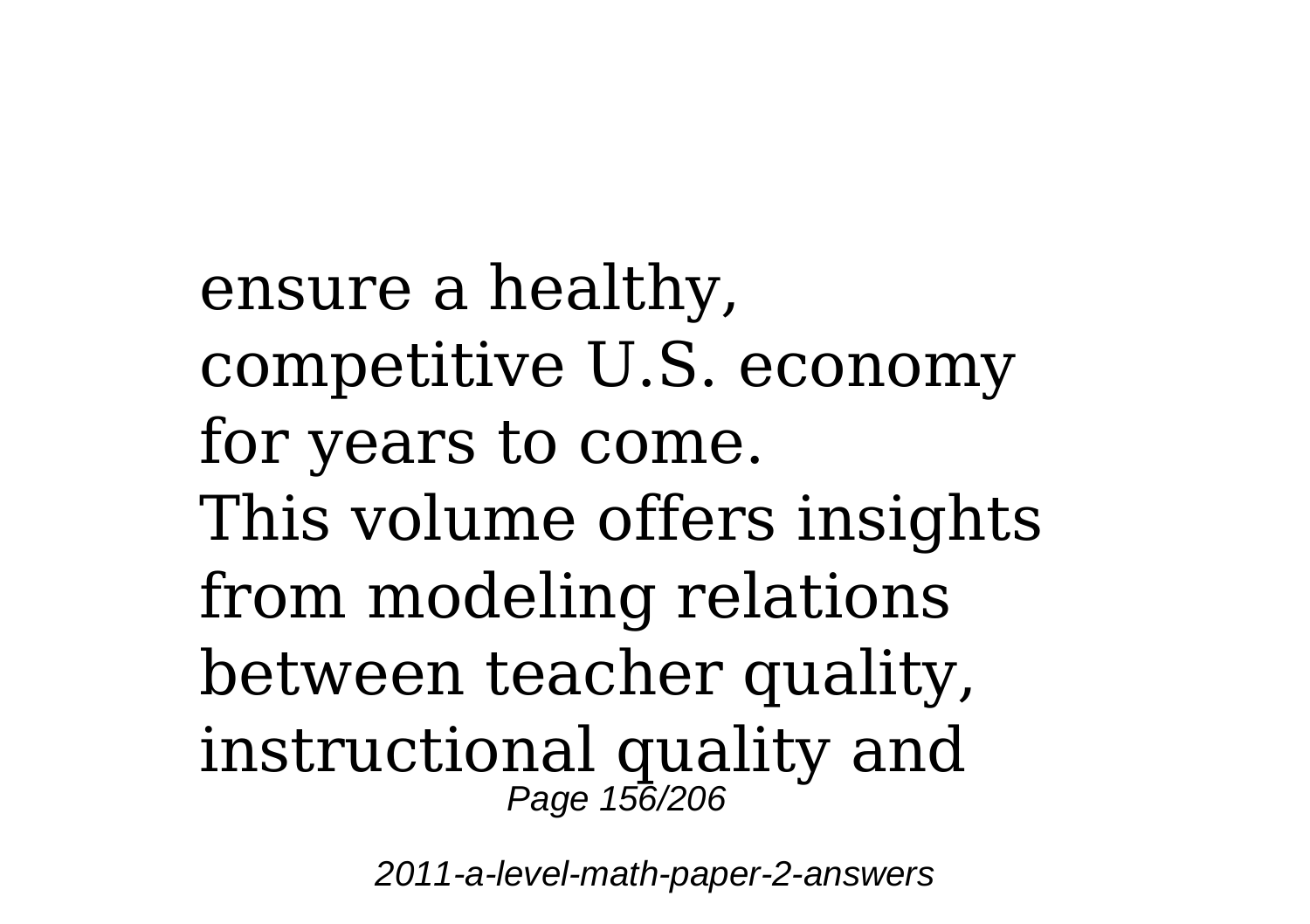student outcomes in mathematics across countries. The relations explored take the educational context, such as school climate, into account. The International Page 157/206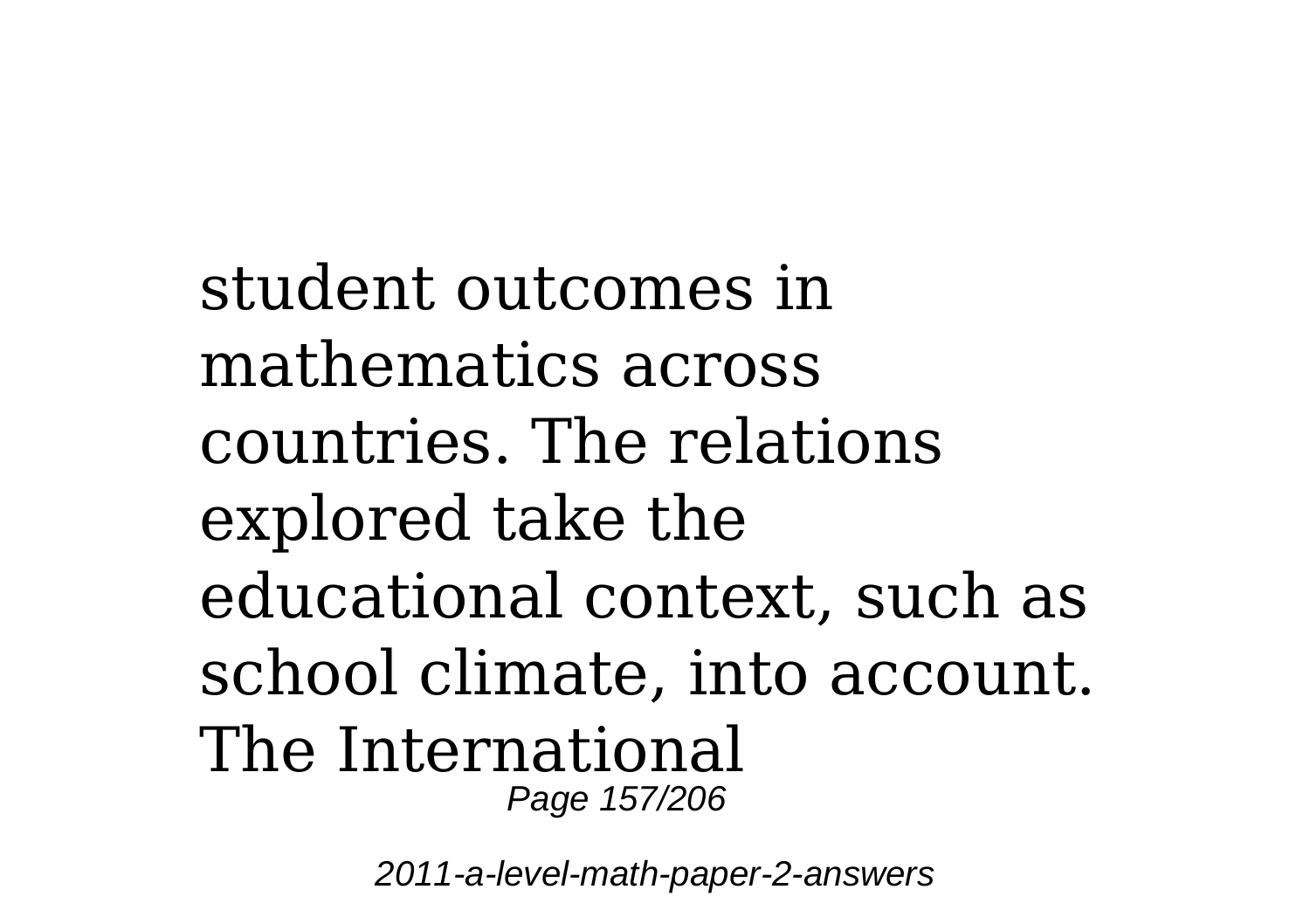Association for the Evaluation of Educational Achievement's Trends in Mathematics and Science Study (TIMSS) is the only international large-scale study possessing a design Page 158/206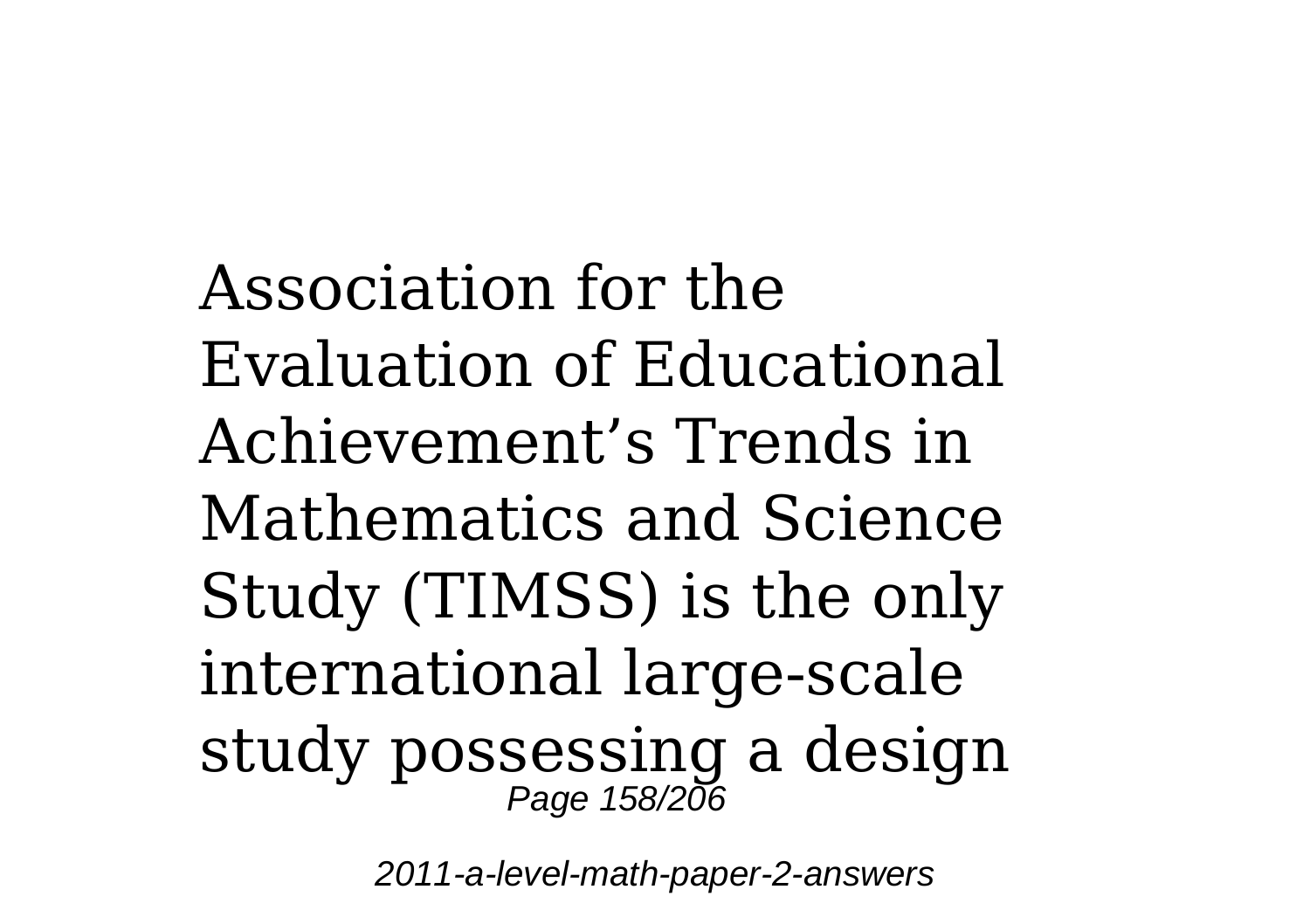framework that enables investigation of relations between teachers, their teaching, and student outcomes in mathematics. TIMSS provides both student achievement data Page 159/206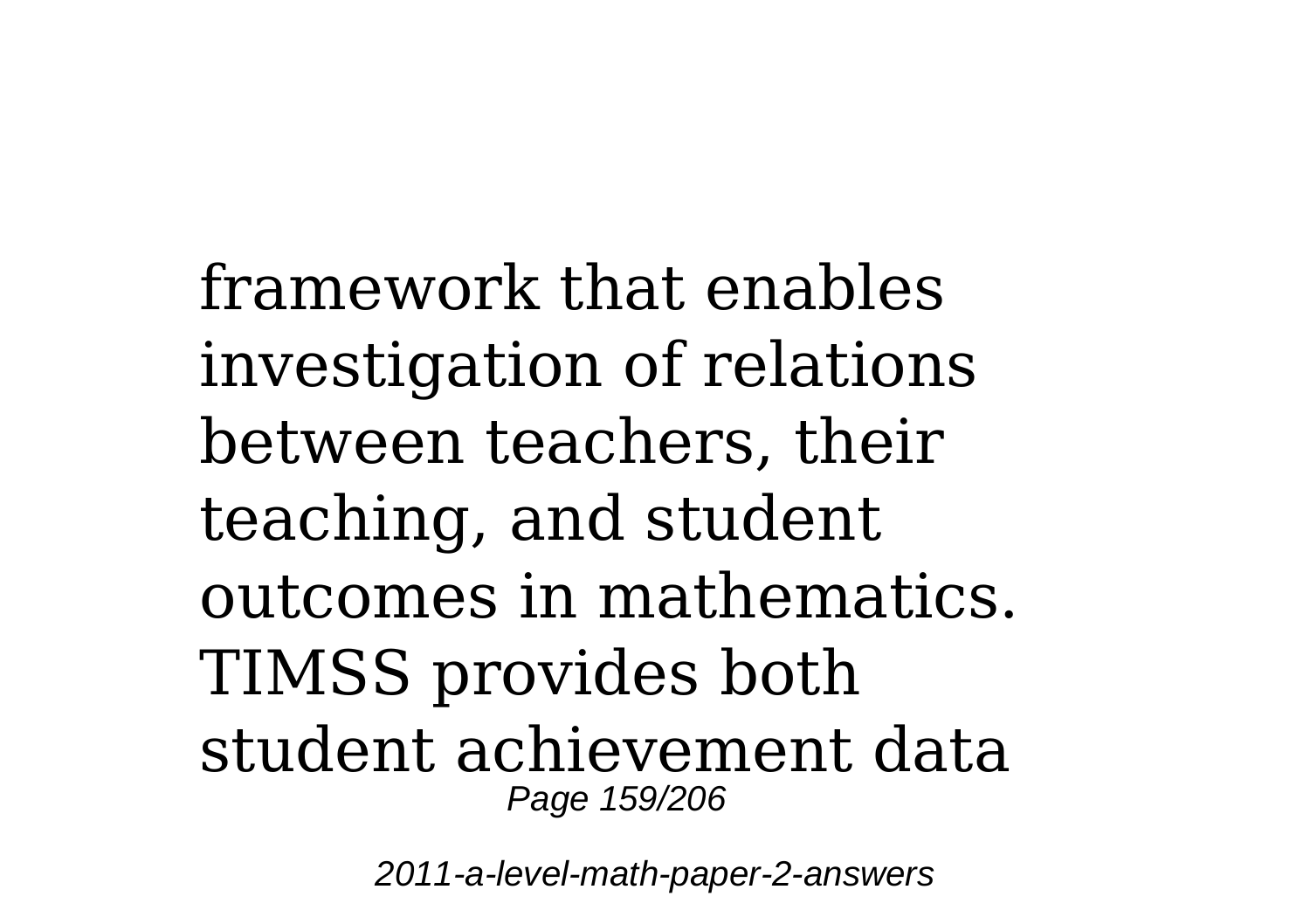and contextual background data from schools, teachers, students and parents, for over 60 countries. This book makes a major contribution to the field of educational effectiveness, especially Page 160/206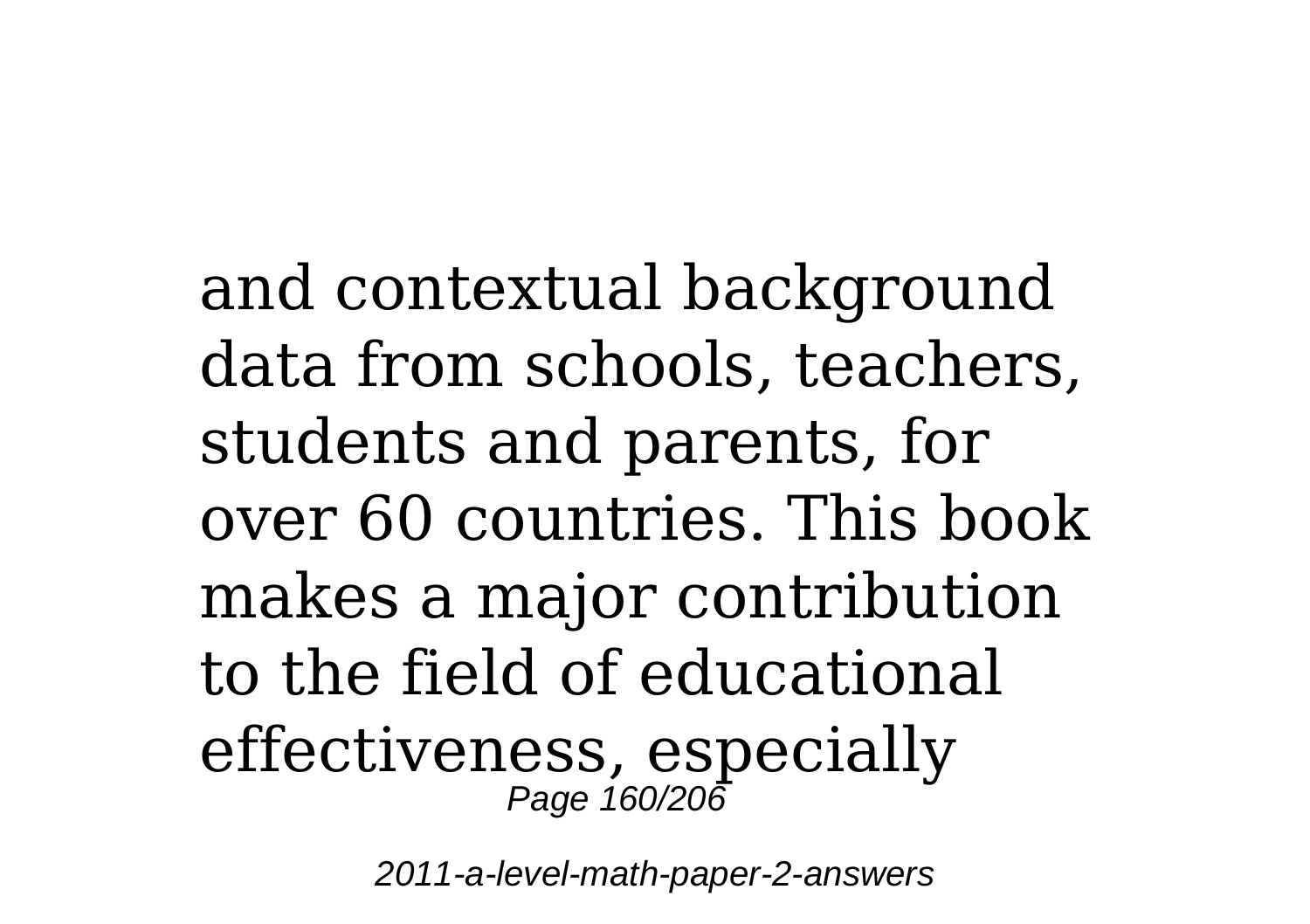teaching effectiveness, where cross-cultural comparisons are scarce. For readers interested in teacher quality, instructional quality, and student achievement and motivation Page 161/206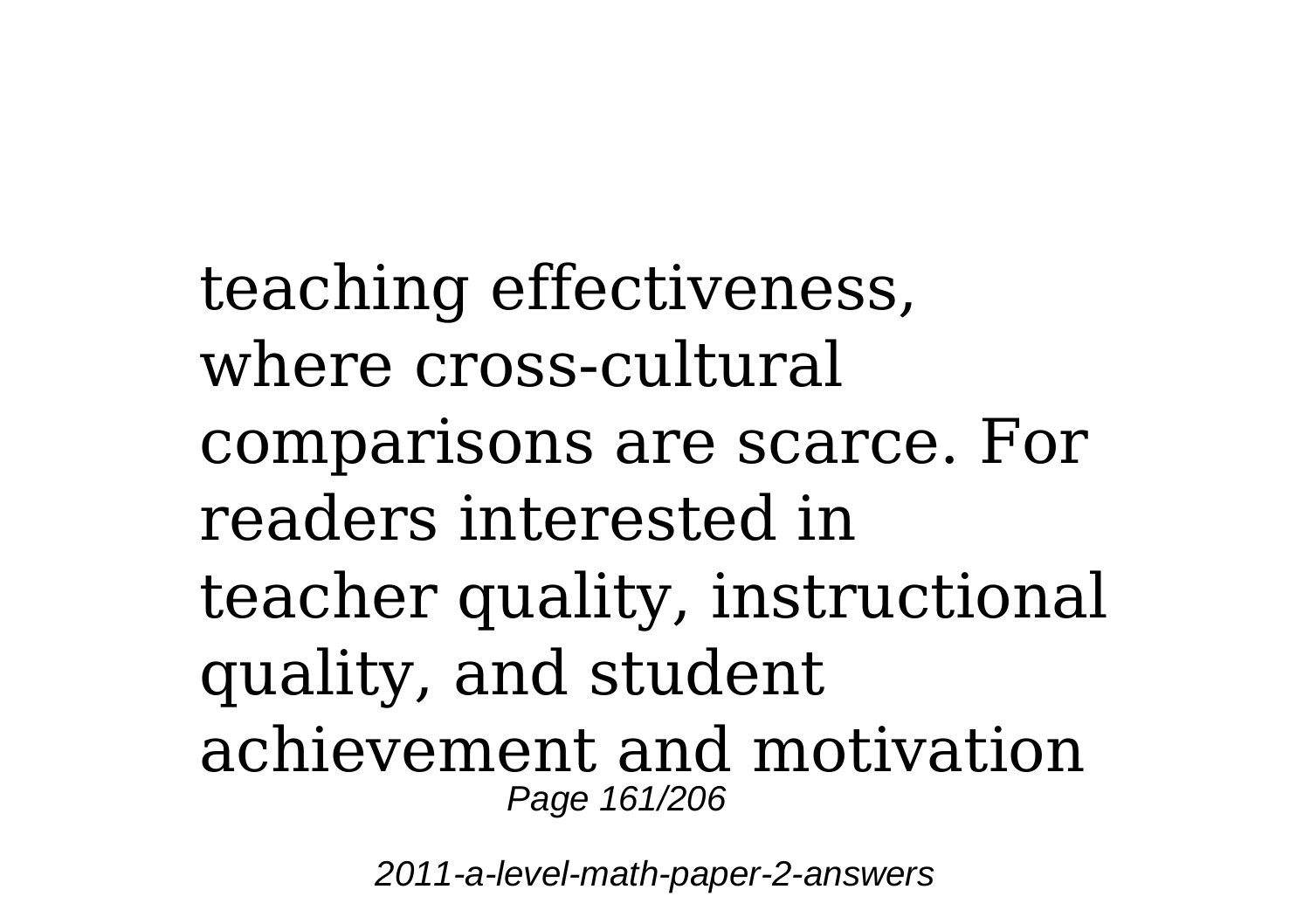in mathematics, the comparisons across cultures, grades, and time are insightful and thoughtprovoking. For readers interested in methodology, the advanced analytical Page 162/206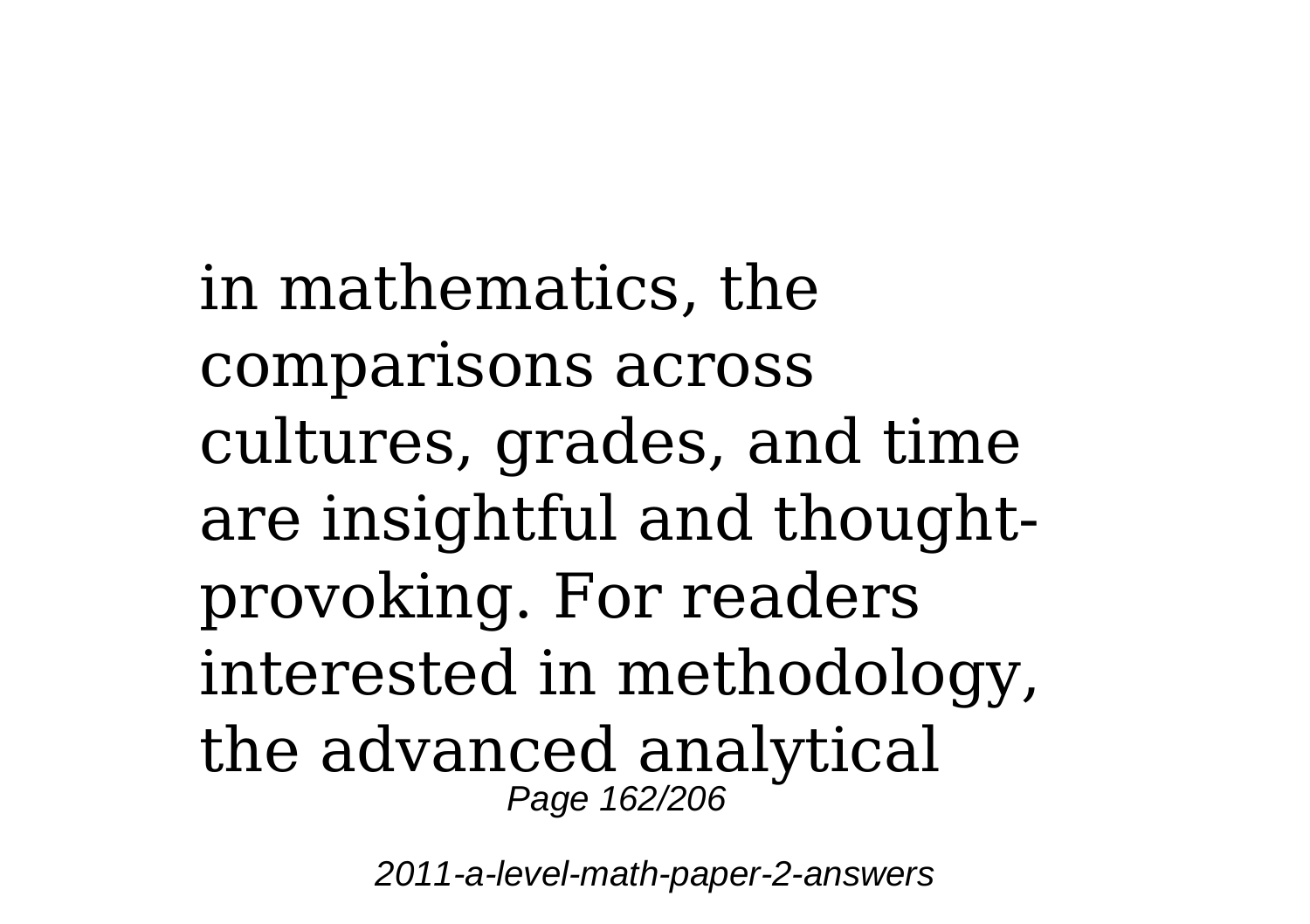methods, combined with application of methods new to educational research, illustrate interesting novel directions in methodology and the secondary analysis of international large-scale Page 163/206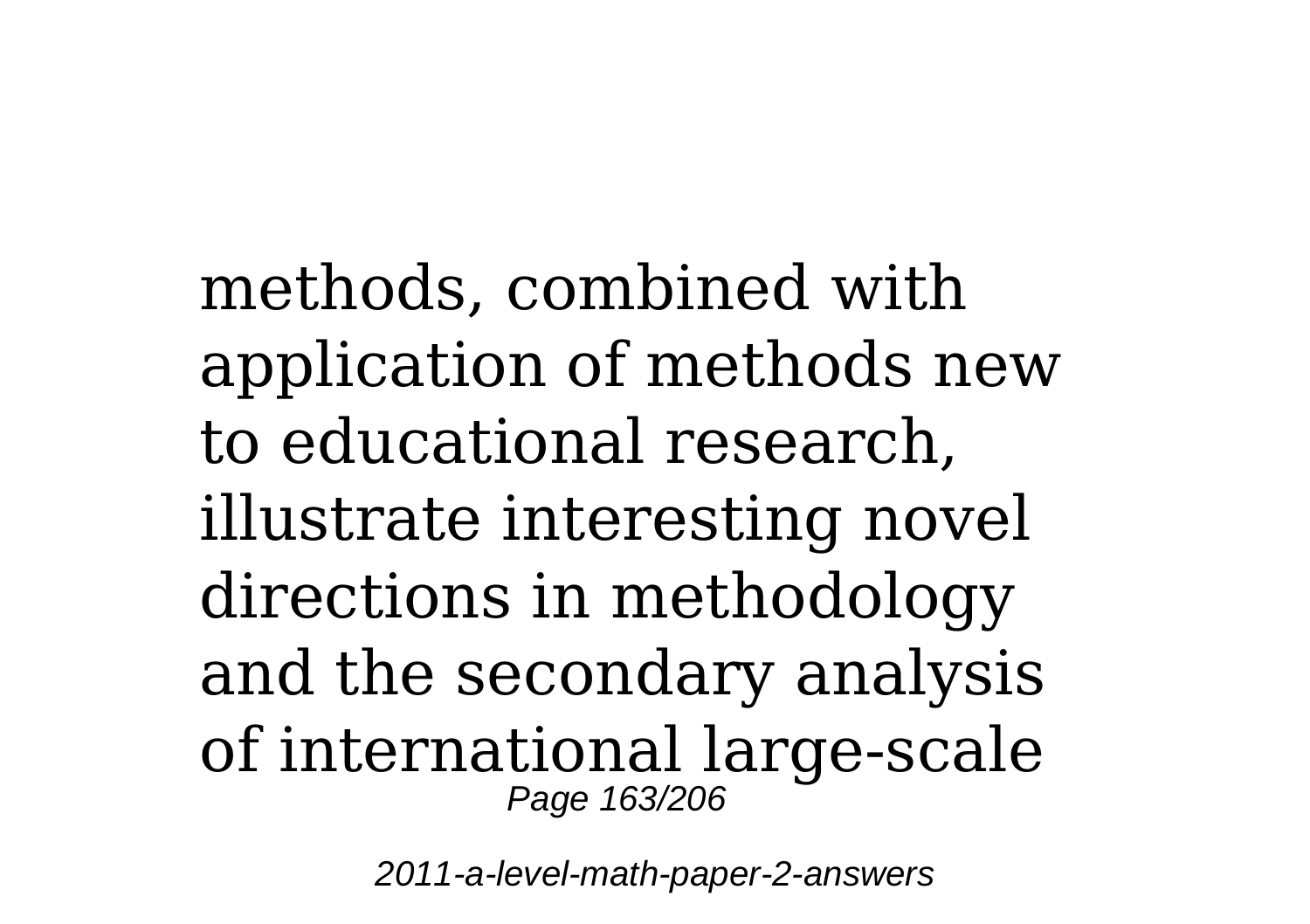assessment (ILSA). The volume comprises the proceedings of the third International Conference on Dynamics in Logistics LDIC 2012. The scope of the conference targeted the Page 164/206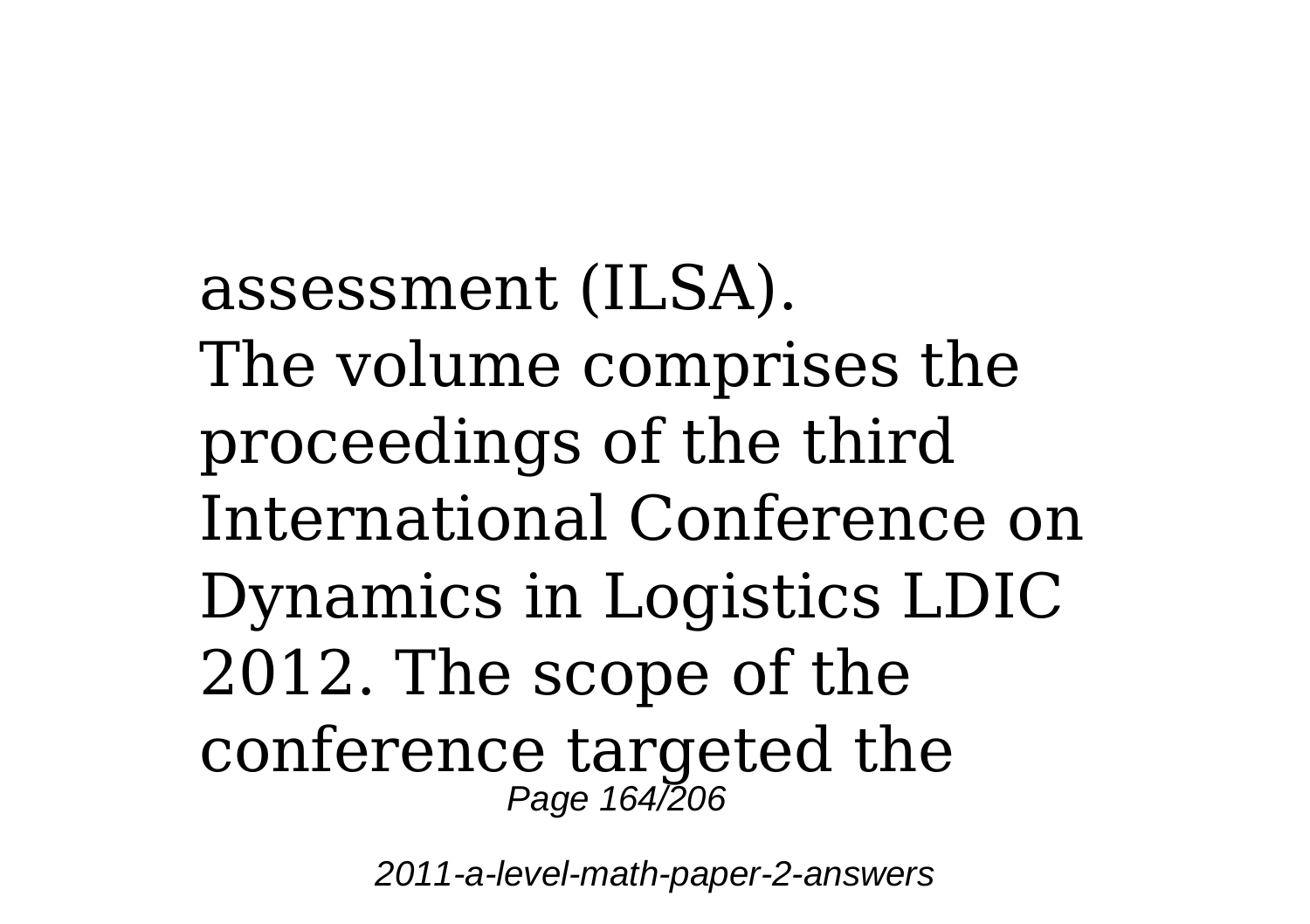identification, analysis, and description of the dynamics of logistic processes and networks. The spectrum ranged from the modeling and planning of processes and innovative methods like Page 165/206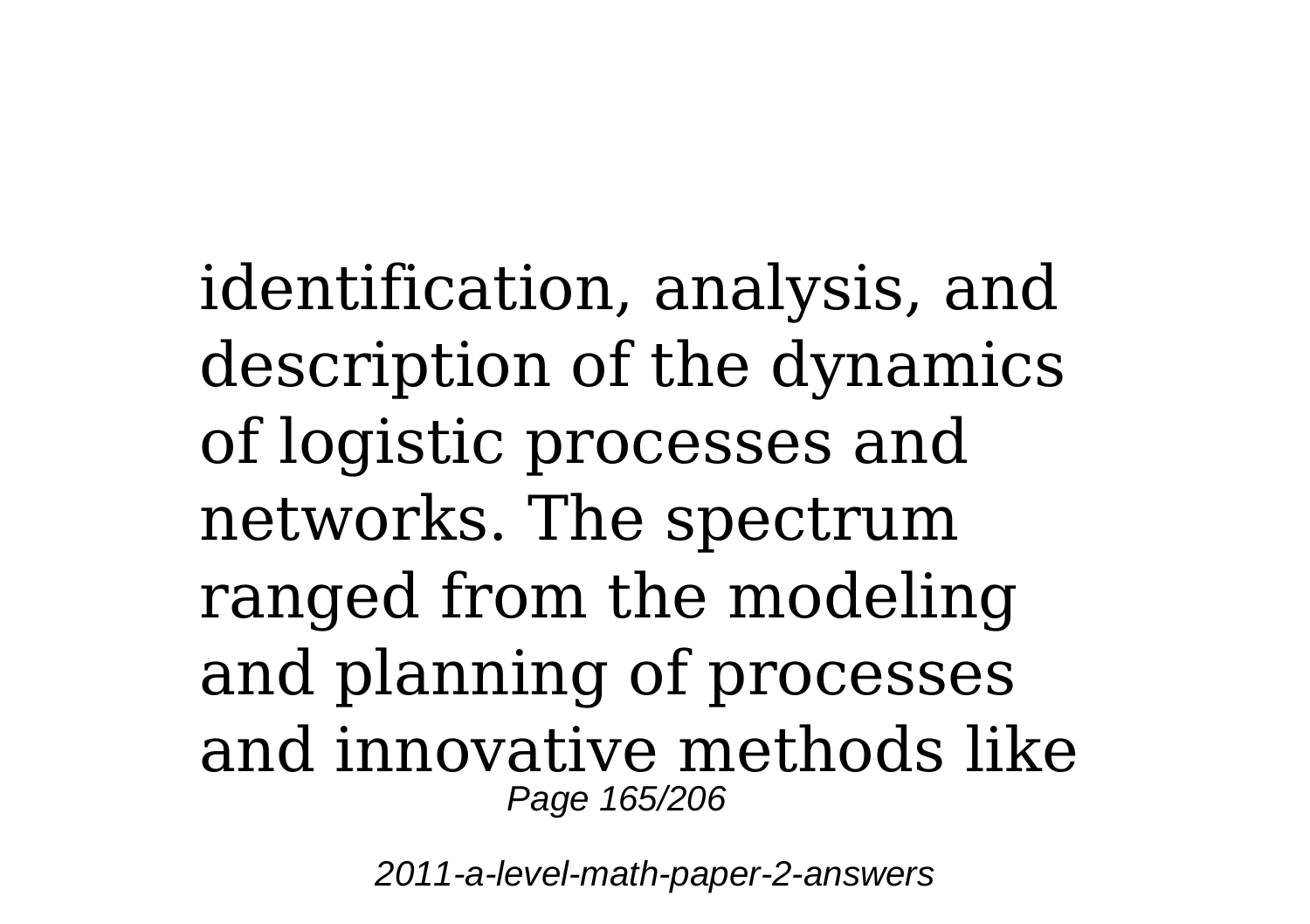autonomous control and knowledge management to the new technologies provided by radio frequency identification, mobile communication, and networking. The growing Page 166/206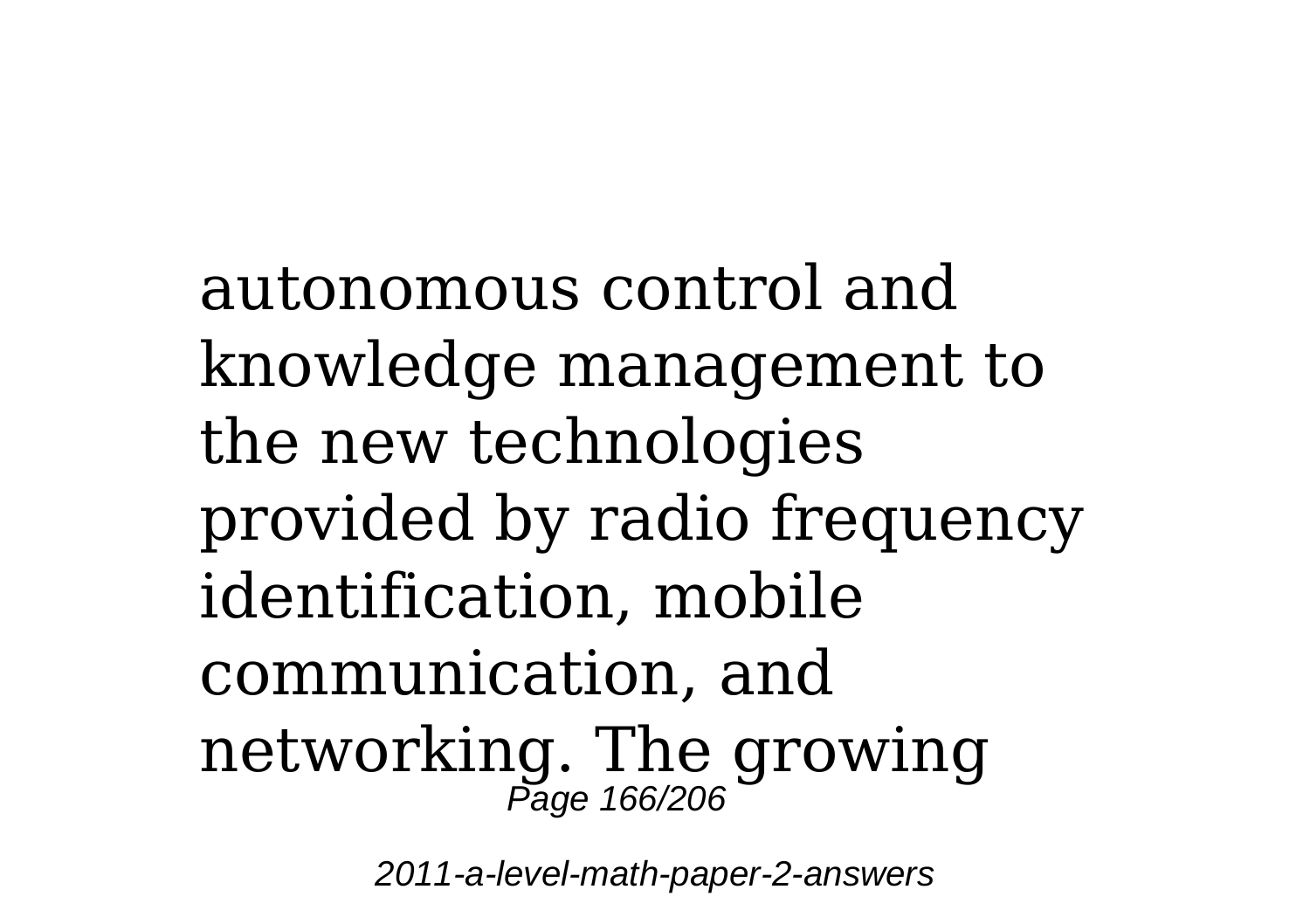dynamics in the area of logistics poses completely new challenges: Logistic processes and networks must rapidly and flexibly adapt to continuously changing conditions. LDIC Page 167/206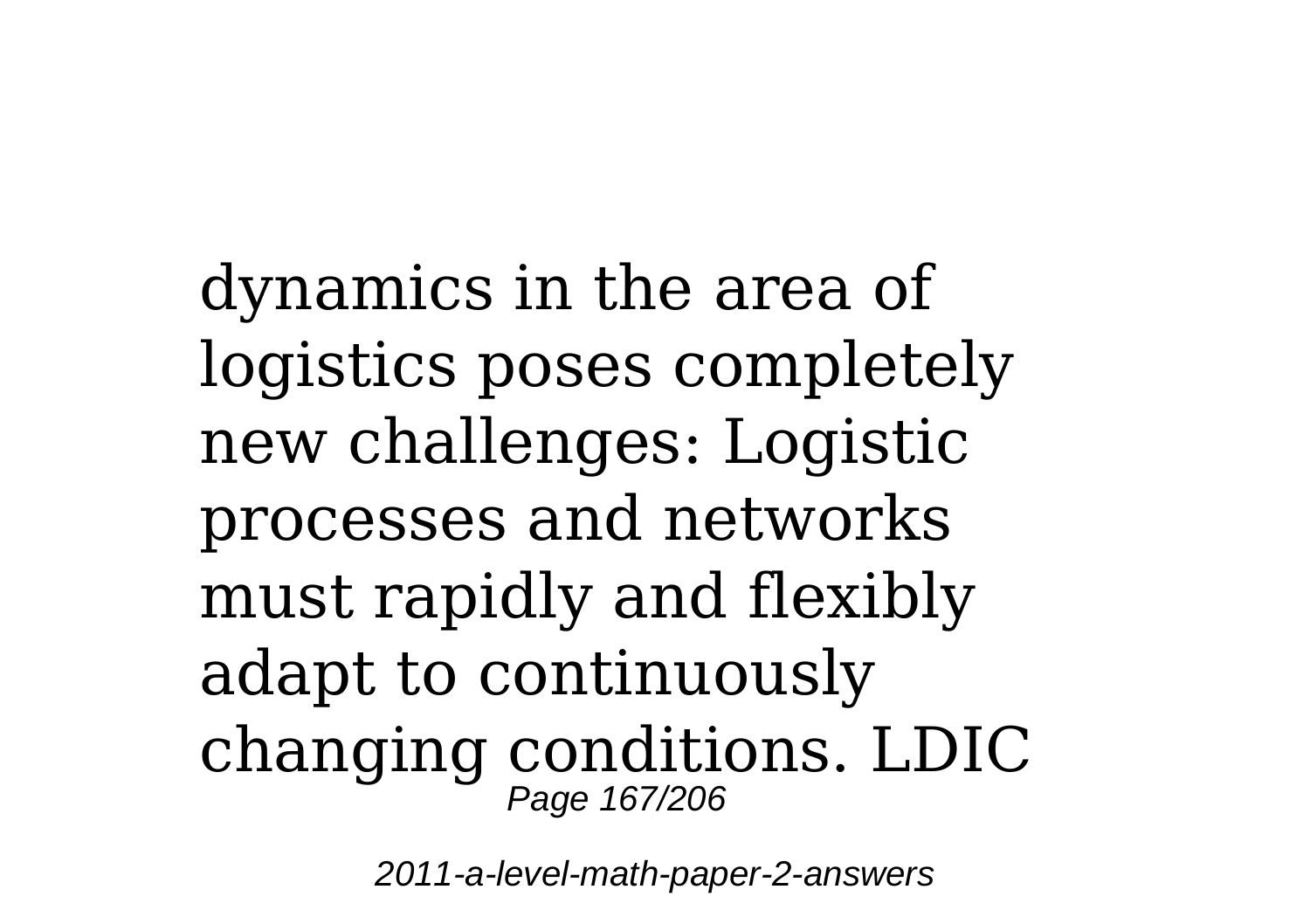2012 provided a venue for researchers from academia and industry interested in the technical advances in dynamics in logistics. The conference addressed research in logistics from a Page 168/206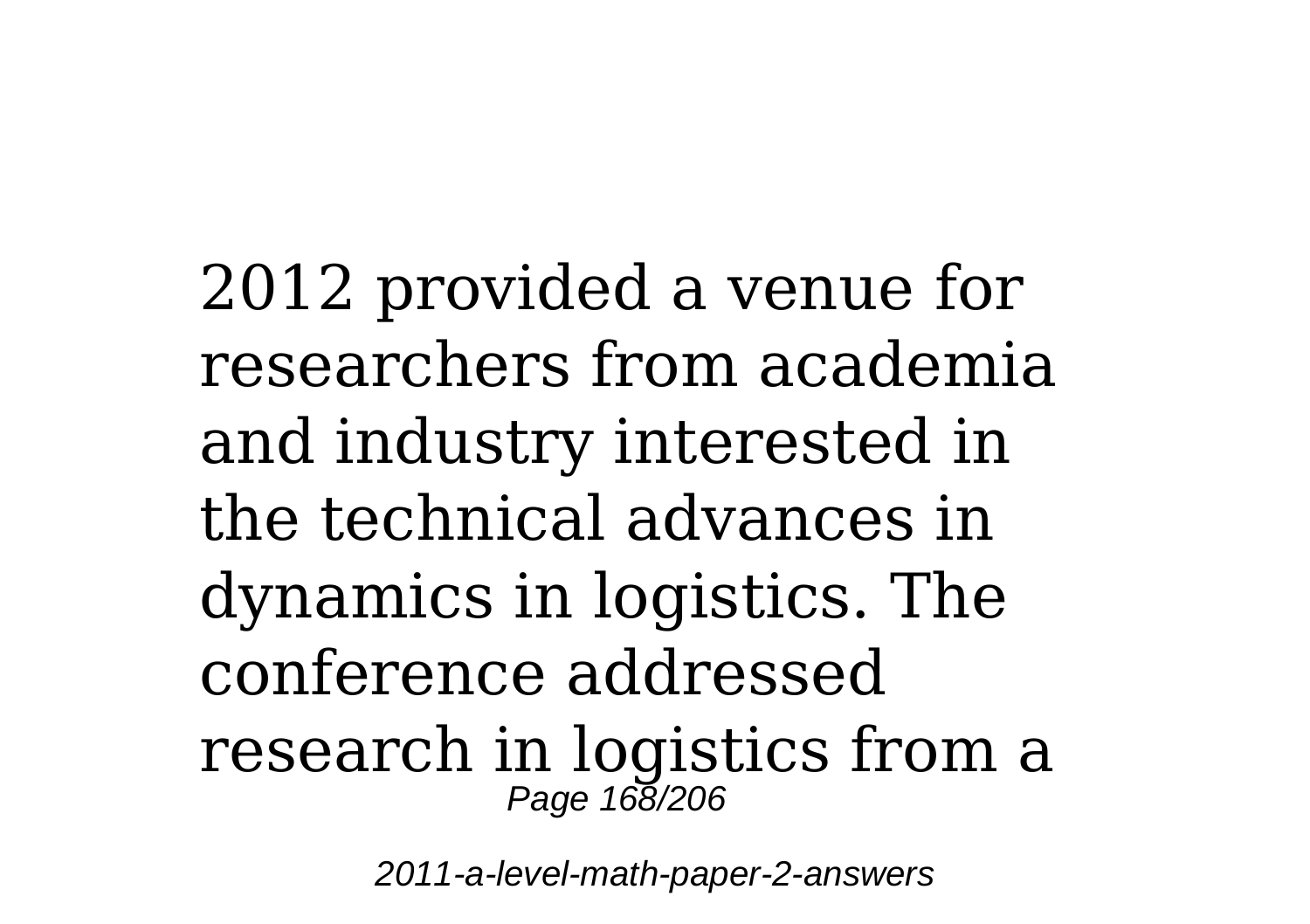wide range of fields, e.g. engineering, computer science and operations research. The volume consists of two invited papers and of 49 contributed papers divided into various Page 169/206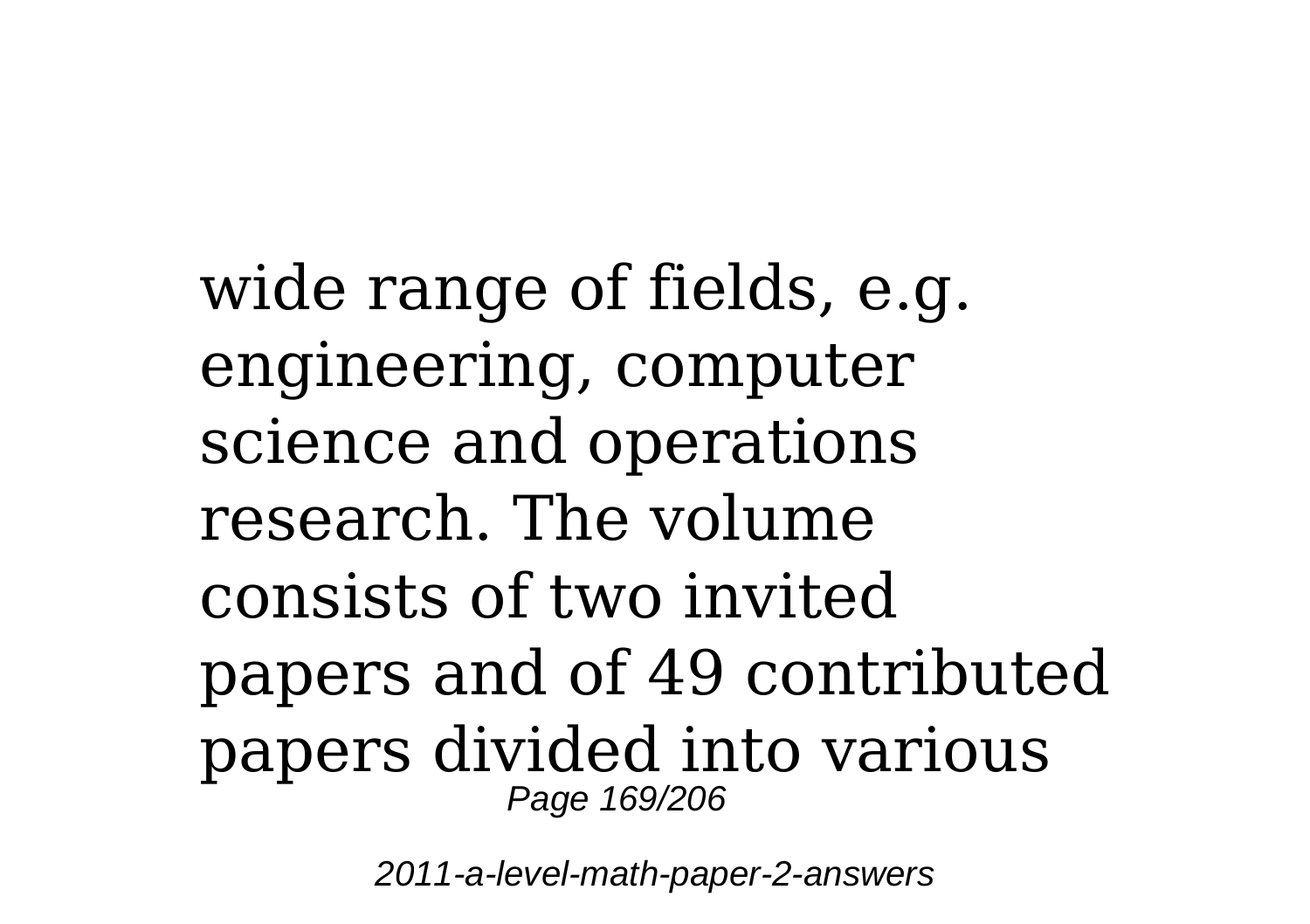subjects including transport logistics, routing in dynamic logistic networks, modeling, simulation, optimization and collaboration in logistics, identification technologies, mathematical modeling in Page 170/206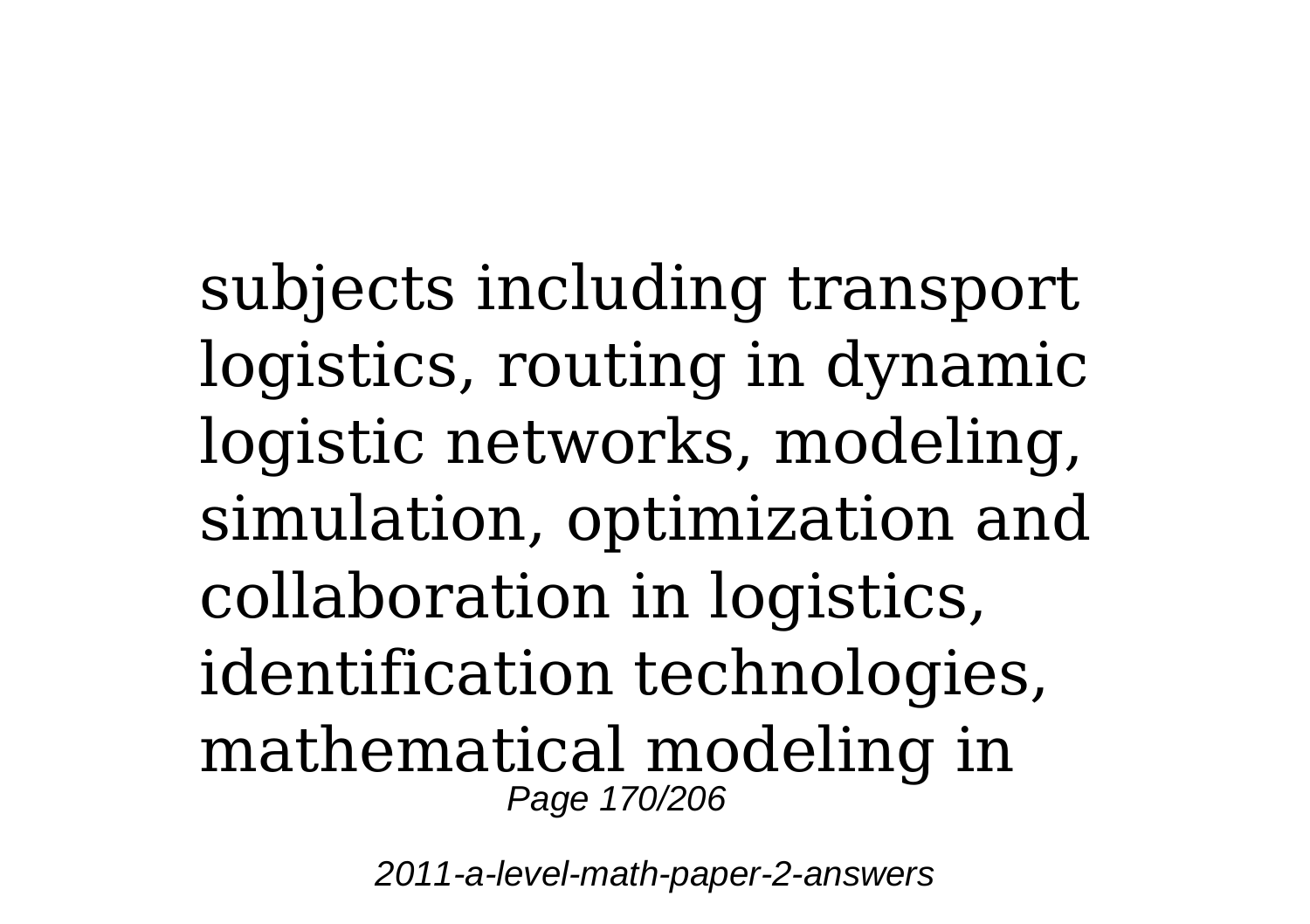transport and production logistics, information, communication, risk and failure in logistic systems, autonomous control in logistic processes, global supply chains and industrial Page 171/206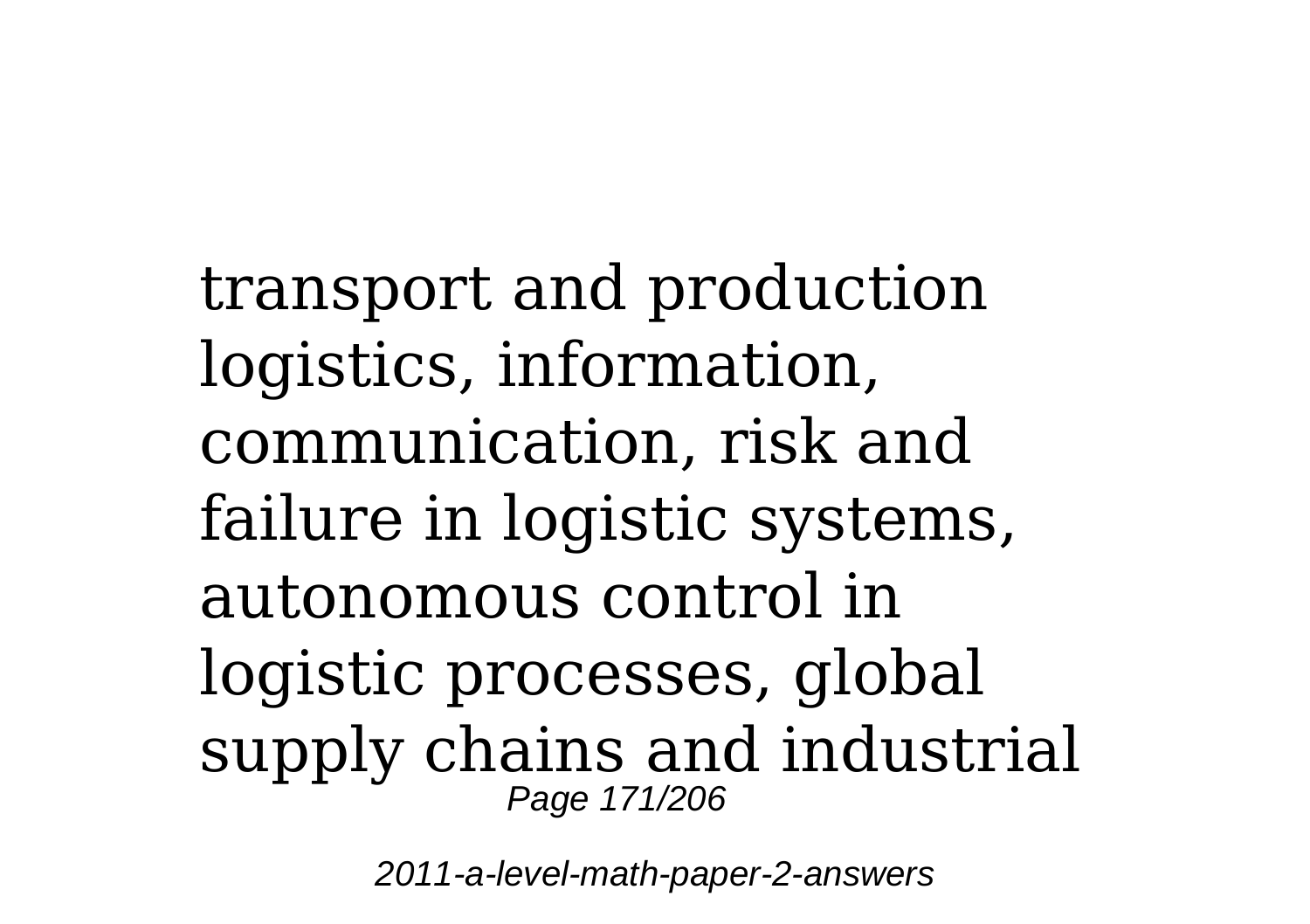applications, and the Internet of Things in the context of logistics. Evaluation of the Achievement Levels for Mathematics and Reading on the National Assessment Page 172/206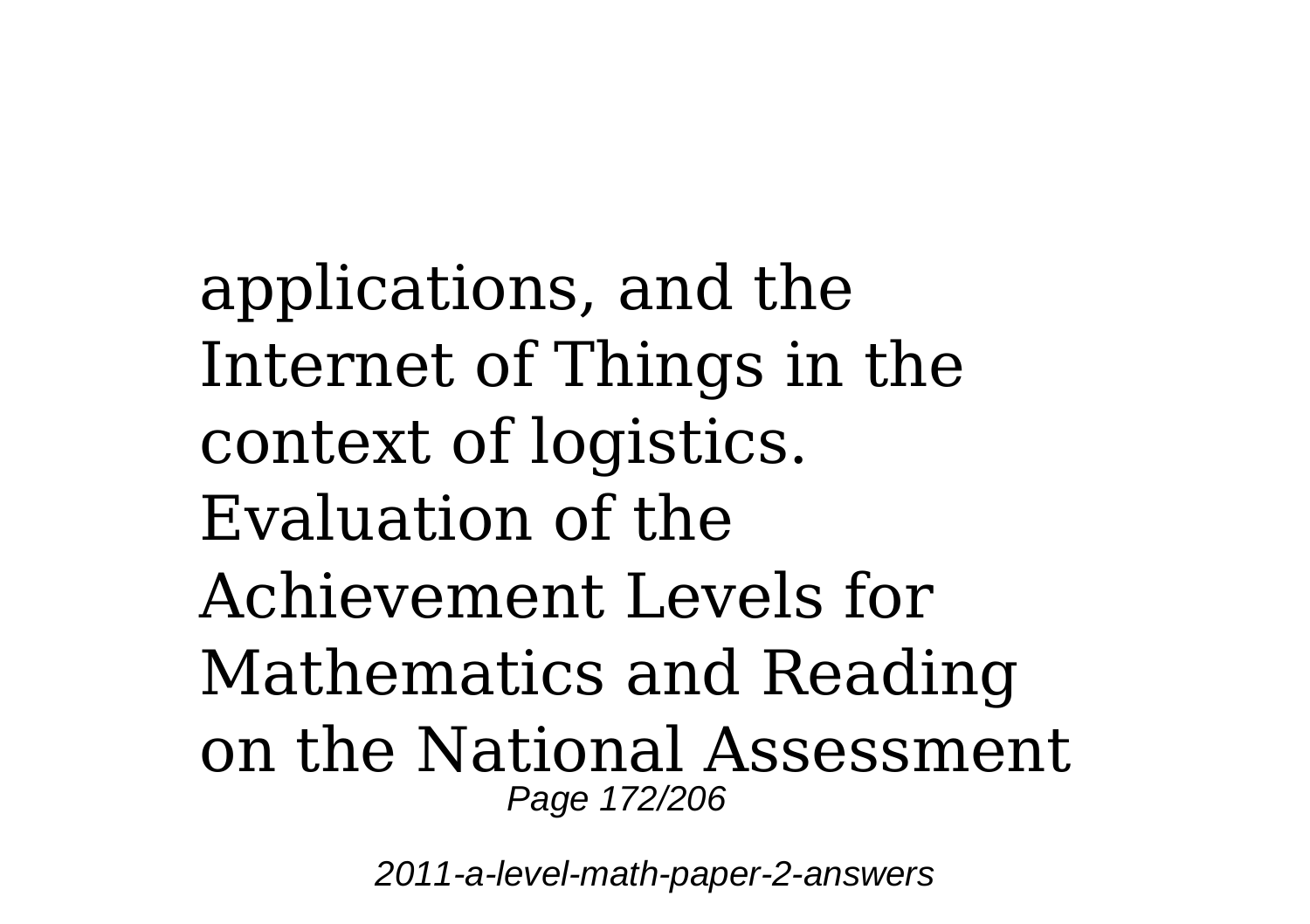of Educational Progress School Mathematics Textbooks In China: Comparative Studies And Beyond What Research Tells Us About Whether, When and Page 173/206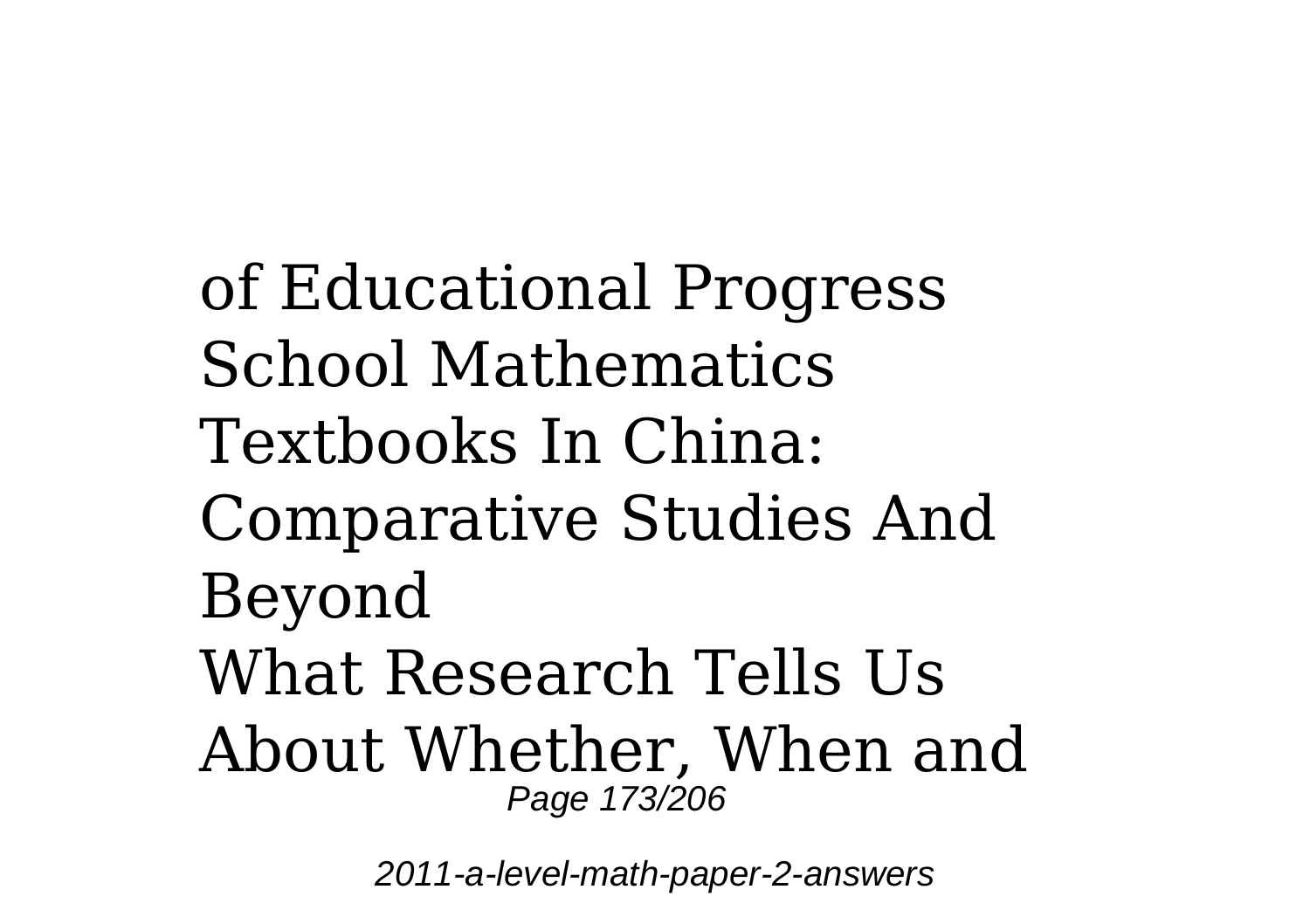## How Connecting Abstract Algebra to Secondary Mathematics, for Secondary Mathematics Teachers

## Learning Online Page 174/206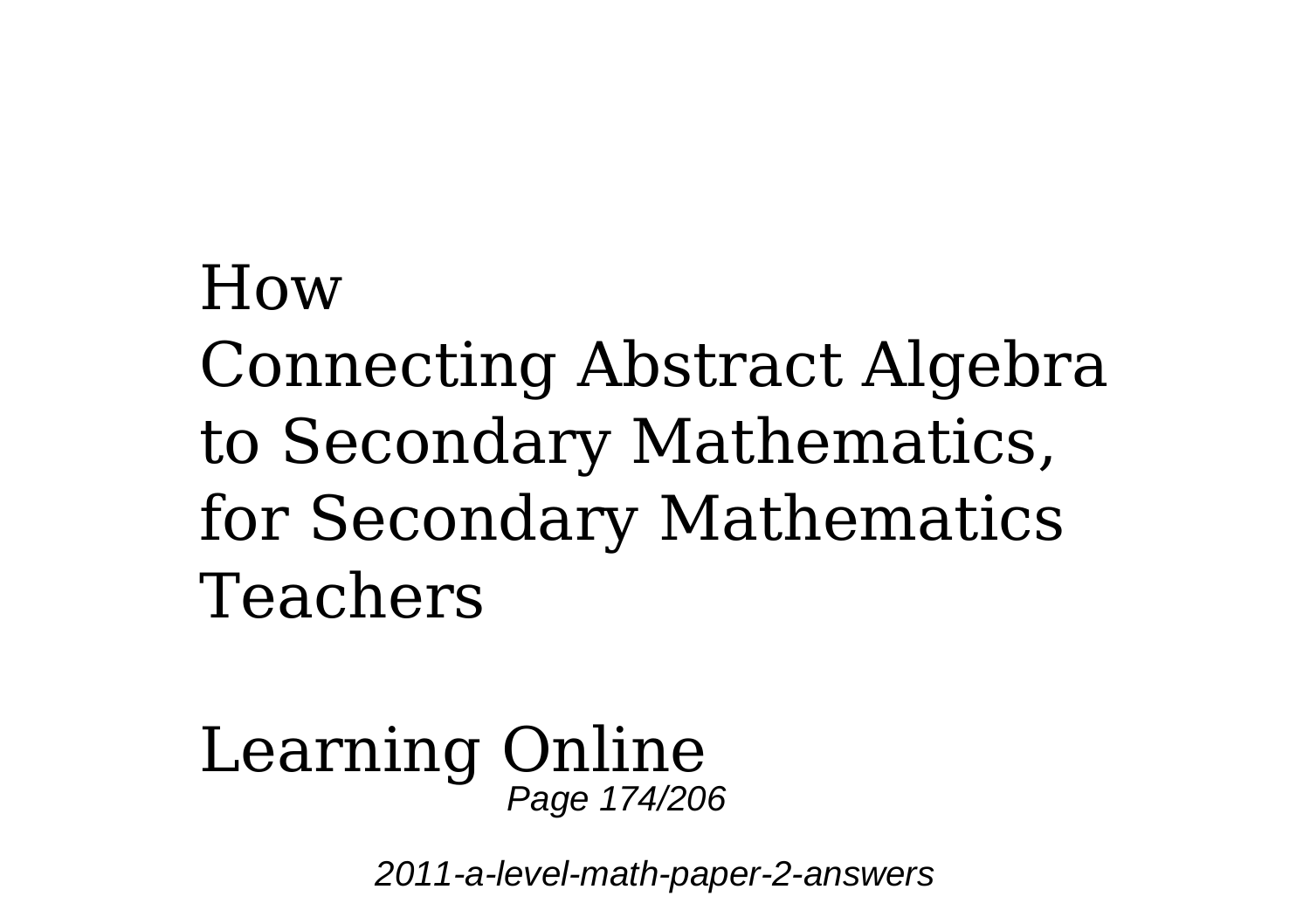A valuable, one-stop guide to collection development and finding ideal subject-specific activities and projects for children and teens.  $\mathbb I$ Provides an excellent resource for libraries considering creating makerspaces  $\mathbb I$  Helps educators

Page 175/206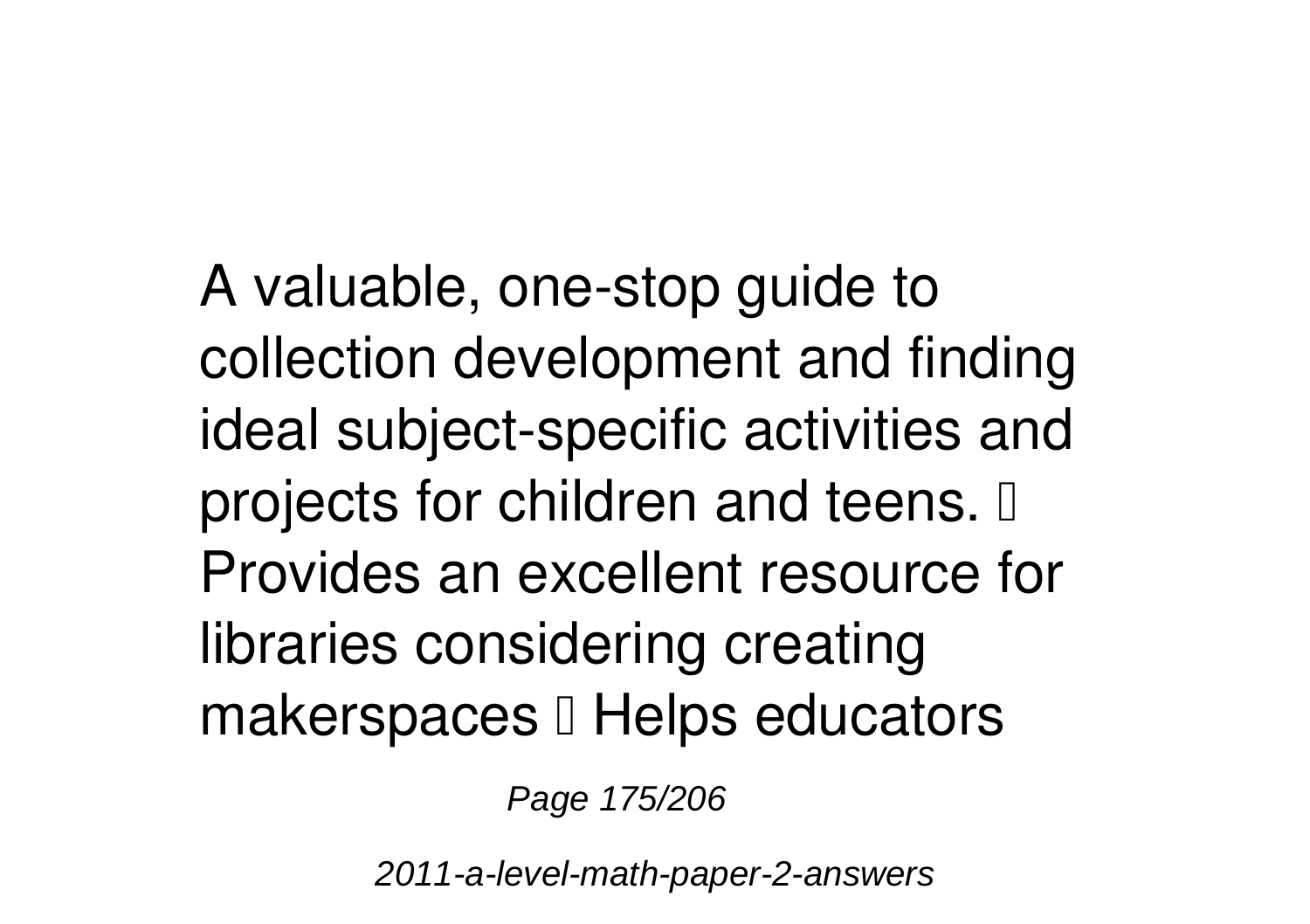locate instructions for entertaining and educational program and curricular activities that range from cooking and e-drawing to performing magic tricks, solving puzzles, mask-making, and outdoor games I Utilizes a subject heading

Page 176/206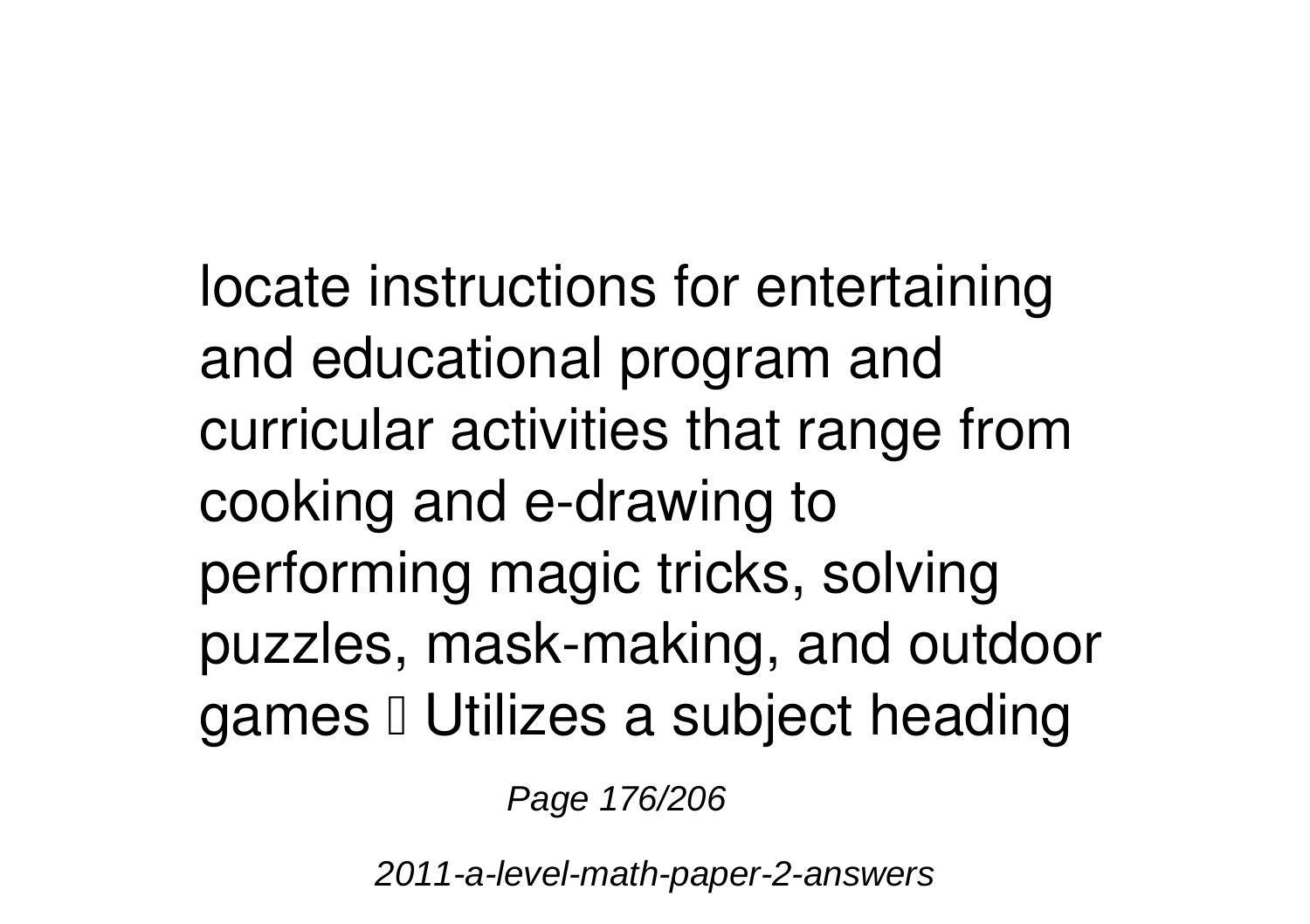organization and indexes multitopic titles by chapter for ease of use  $\Box$  Supplies plans targeted for distinct age ranges: lower elementary (K<sup>I</sup>3rd grade), elementary (3rd[6th grade), middle school (6th<sup>[9th</sup> grade), and high

Page 177/206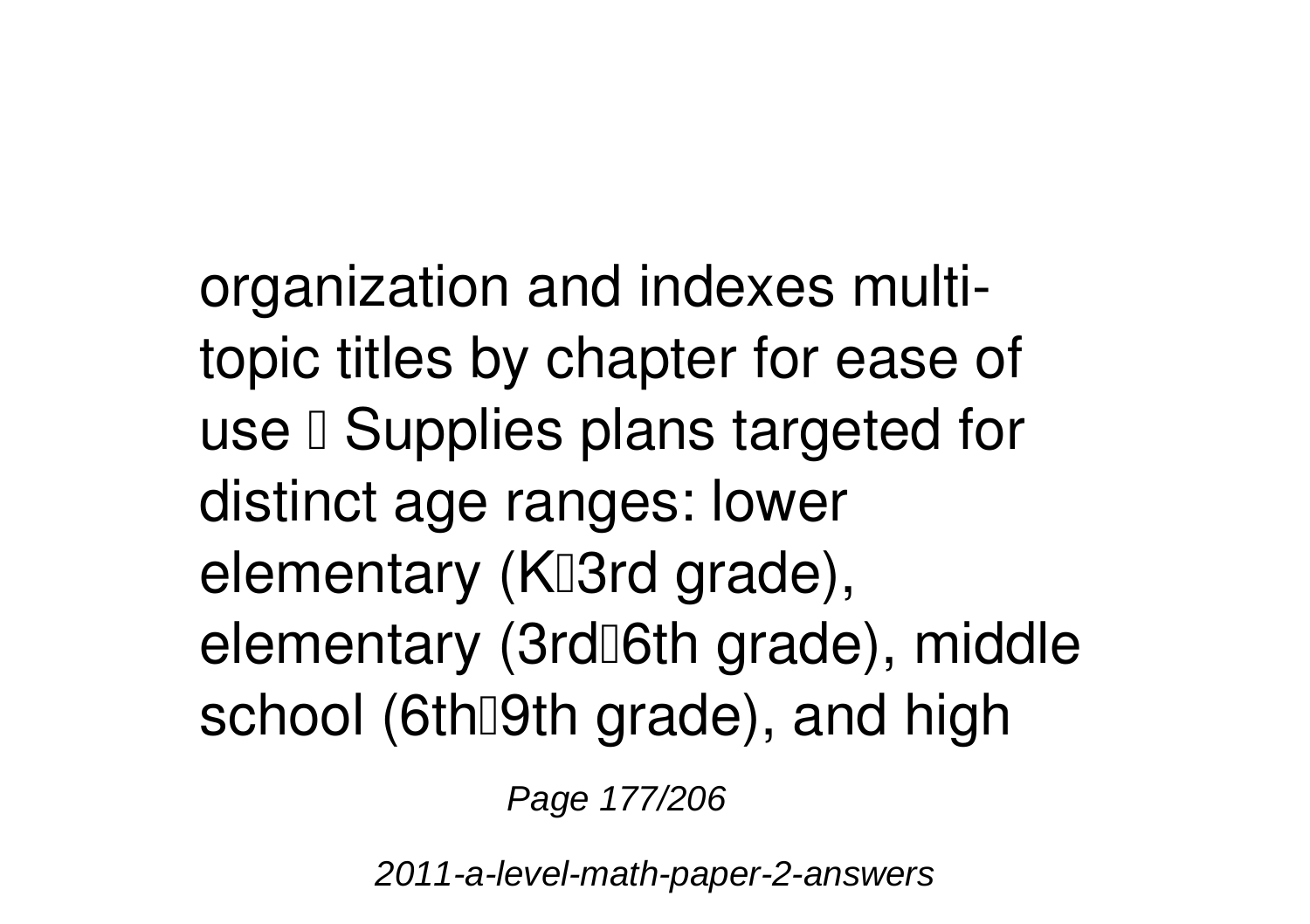school (9th grade and above)  $\mathbb I$ Includes an appendix containing additional online sources of information that augment the book's content Numbers are vital to so many areas of life: in science, economics,

Page 178/206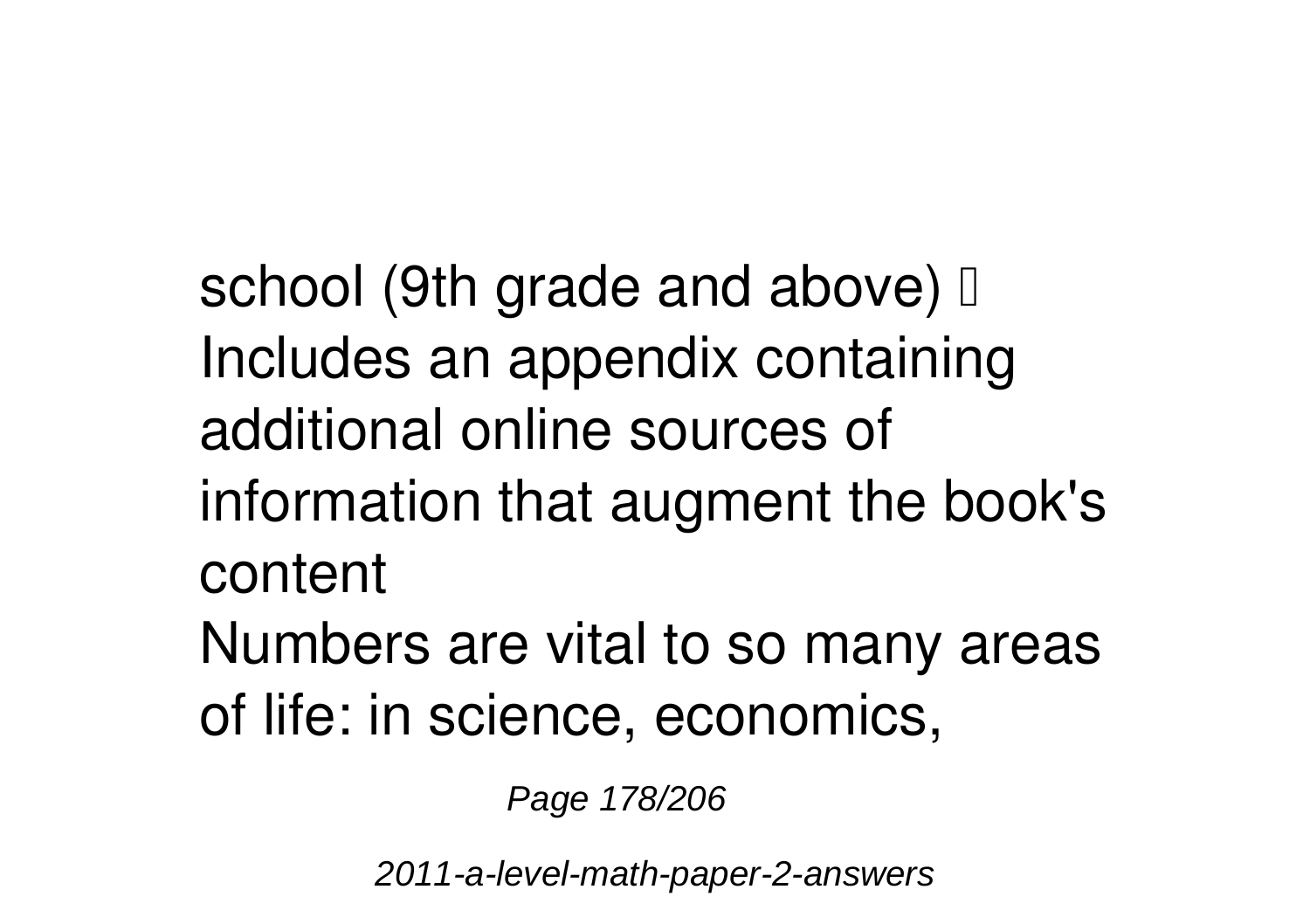sports, education, and many aspects of everyday life from infancy onwards. This handbook brings together the different research areas that make up the vibrant field of numerical cognition in one comprehensive and

Page 179/206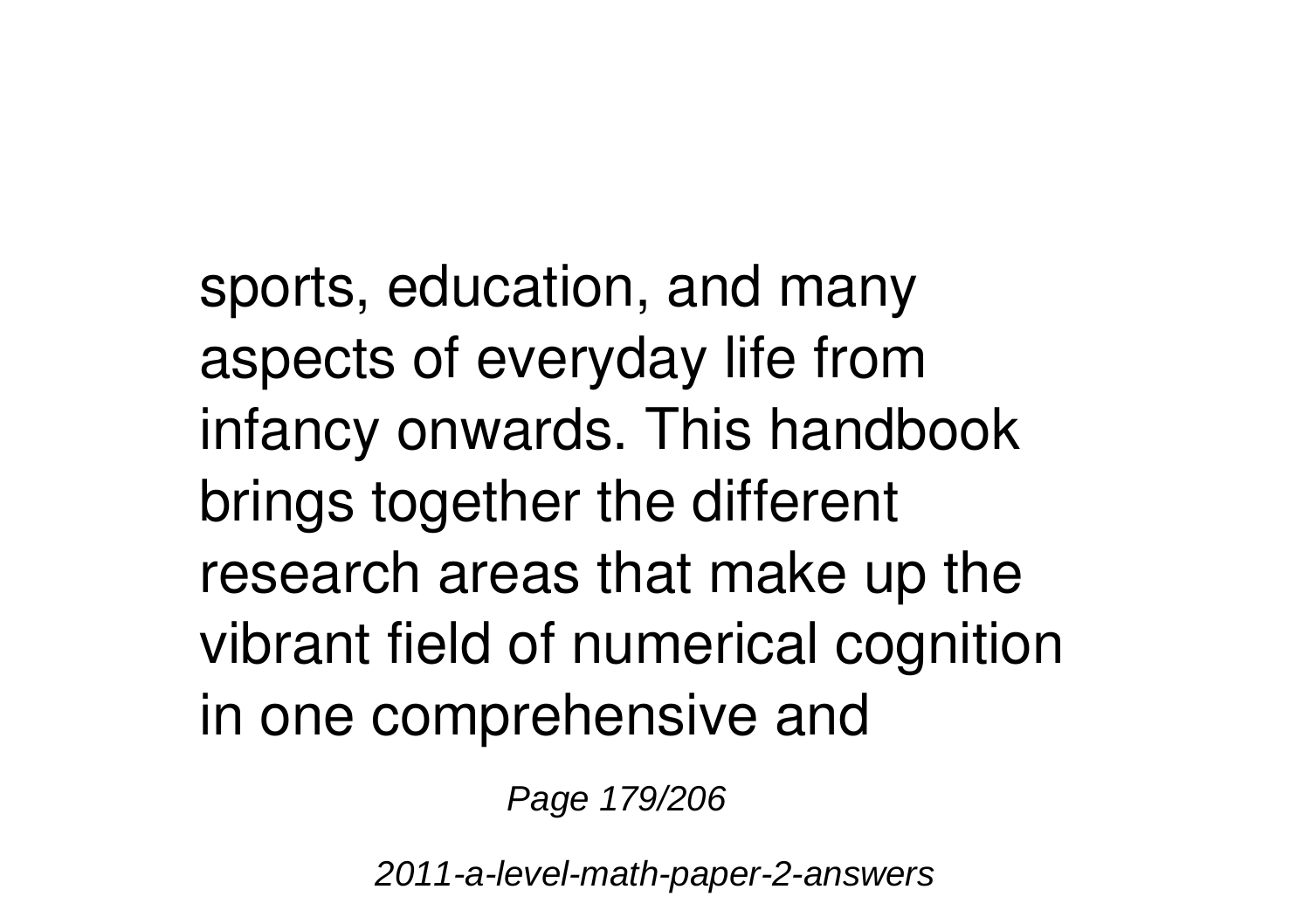authoritative volume. Recent developments in biology and nanotechnology have stimulated a rapidly growing interest in the mechanics of thin, flexible ribbons and Mobius bands. This edited volume contains

Page 180/206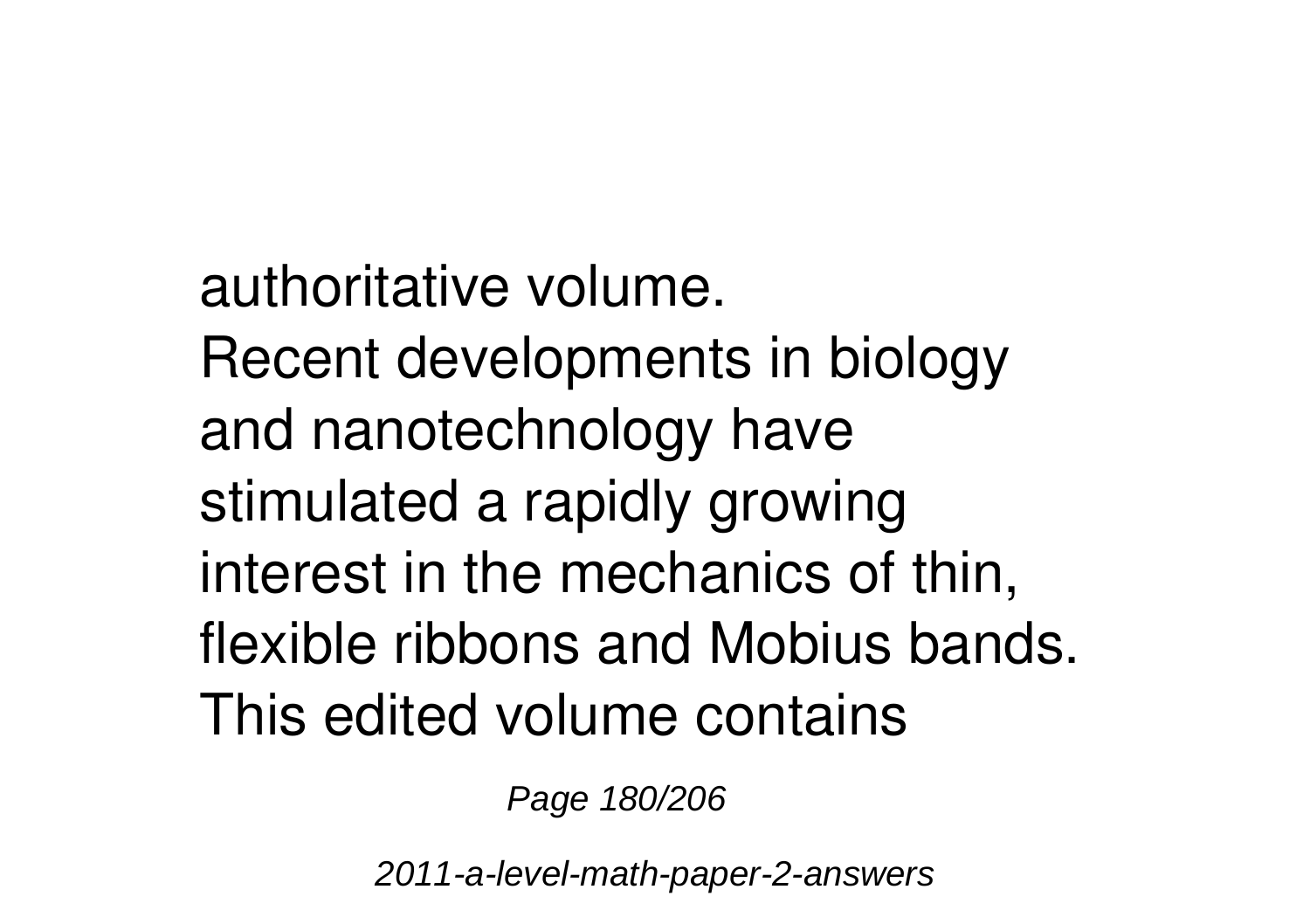English translations of four seminal papers on this topic, all originally written in German; of these, Michael A. Sadowsky published the first in 1929, followed by two others in 1930, and Walter Wunderlich published the last in 1962. The

Page 181/206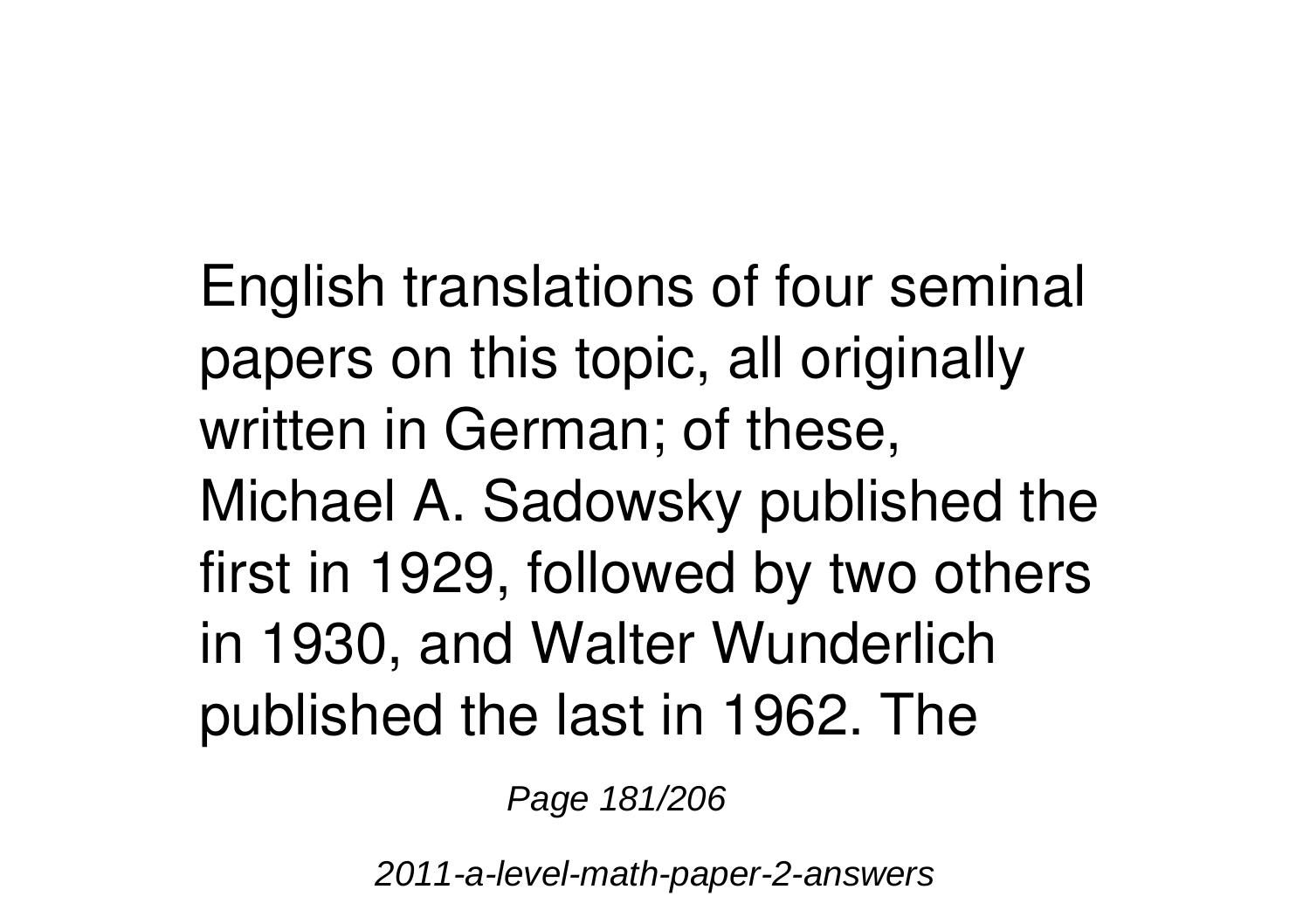volume also contains invited, peerreviewed, original research articles on related topics. Previously published in the Journal of Elasticity, Volume 119, Issue 1-2, 2015. Engage Every Learner with

Page 182/206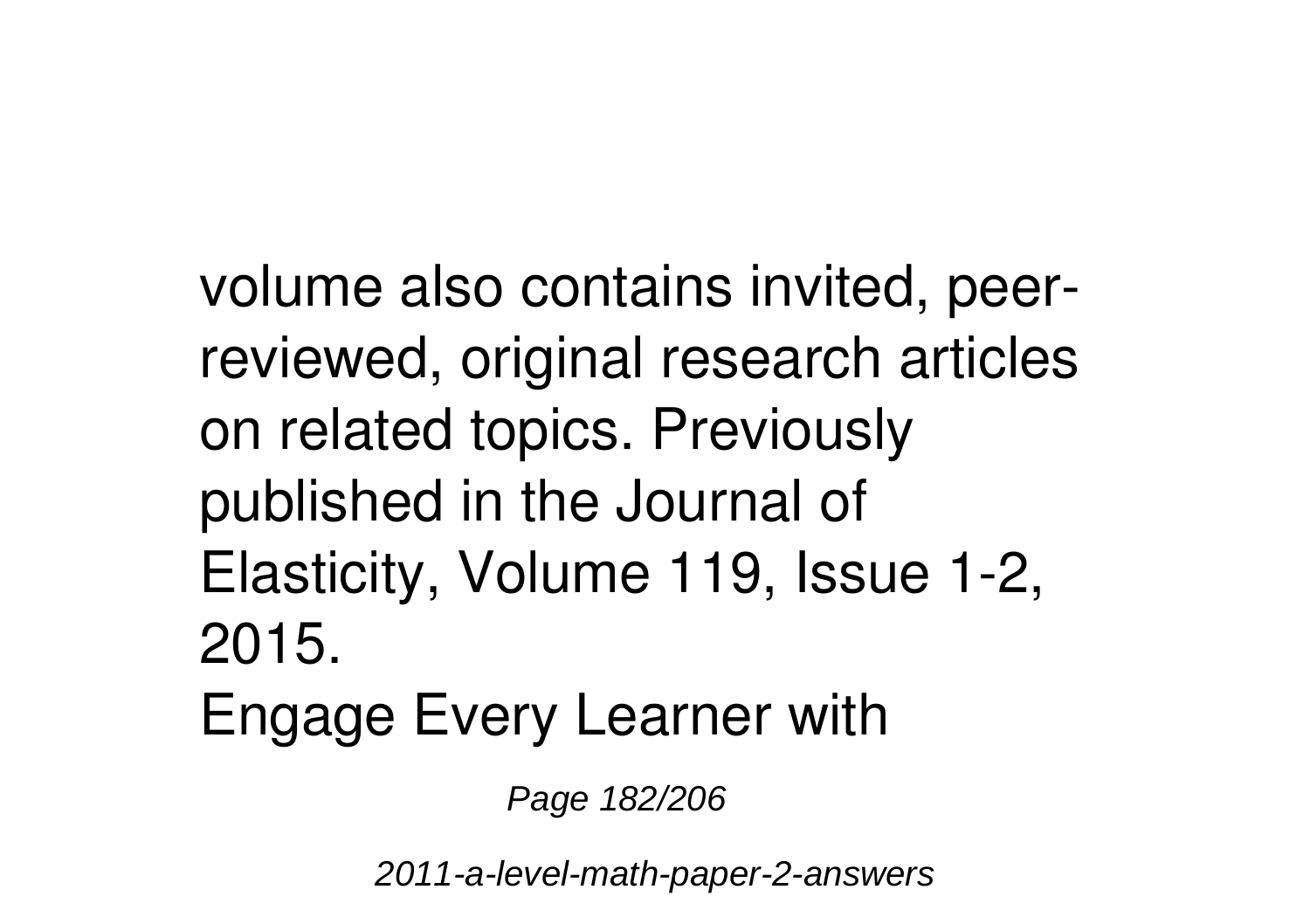enVisionMATH As your child continues through his or her math education, he or she will be ready to take on more challenging coursework. enVisionMATH: Grade 5 not only provides the appropriate difficulty level, it also ensures your

Page 183/206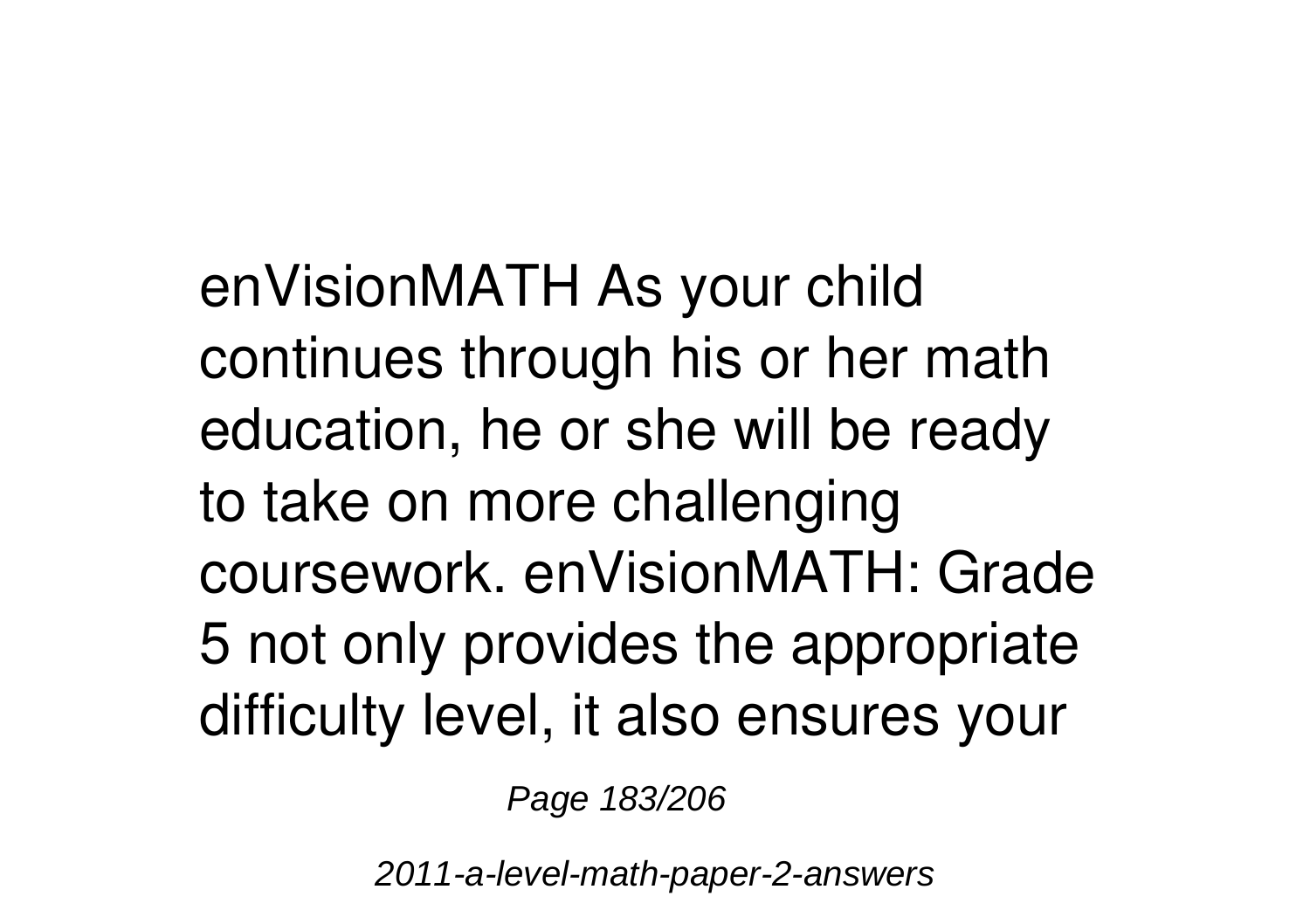child has built up to it. enVisionMATH is a math curriculum for homeschooling that uses visual aids and interactive activities to develop and solidify your child's subject knowledge. By the time you start using enVisionMATH: Grade

Page 184/206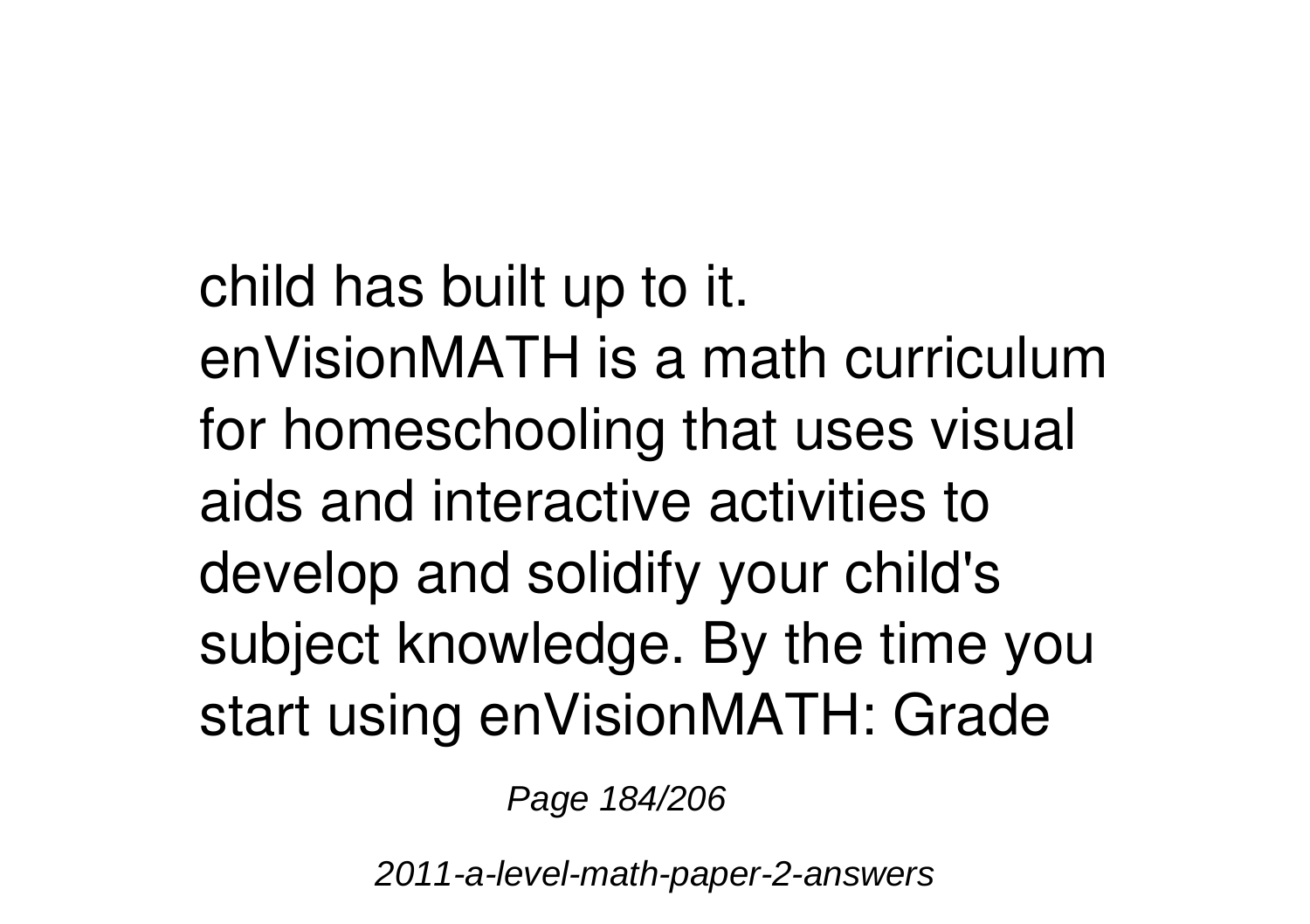5, your child will have a strong foundation in mathematics that will help him or her master math education in the future. The enVisionMATH curriculum will be your guide from K-6 as you prepare lessons for your child's homeschool

Page 185/206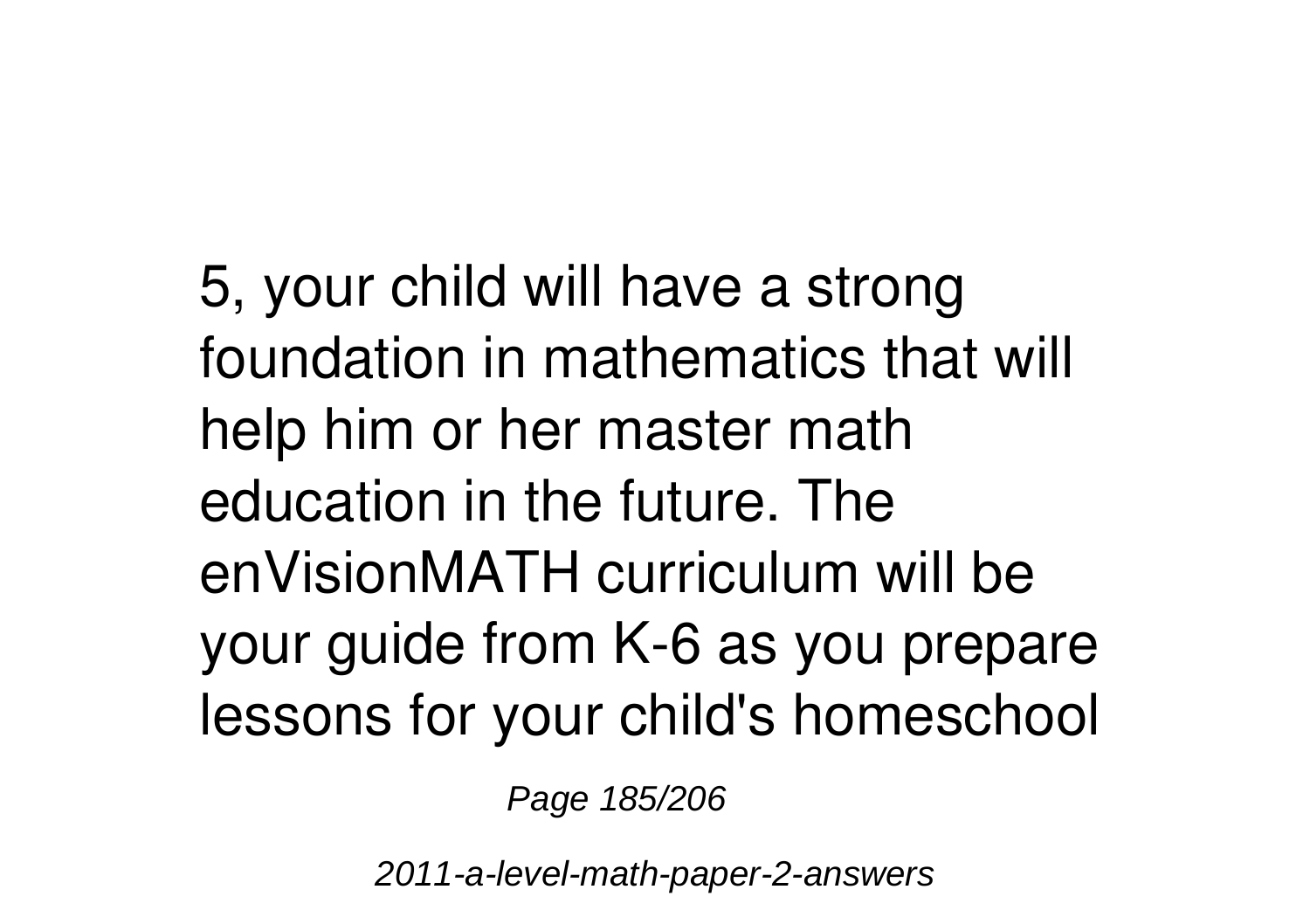program. Grade 5 is the next step in that journey. With the help of the colorful and detailed images provided in the curriculum materials, you'll be able to educate your child to the best of their abilities. enVisionMATH: Grade 5 is

Page 186/206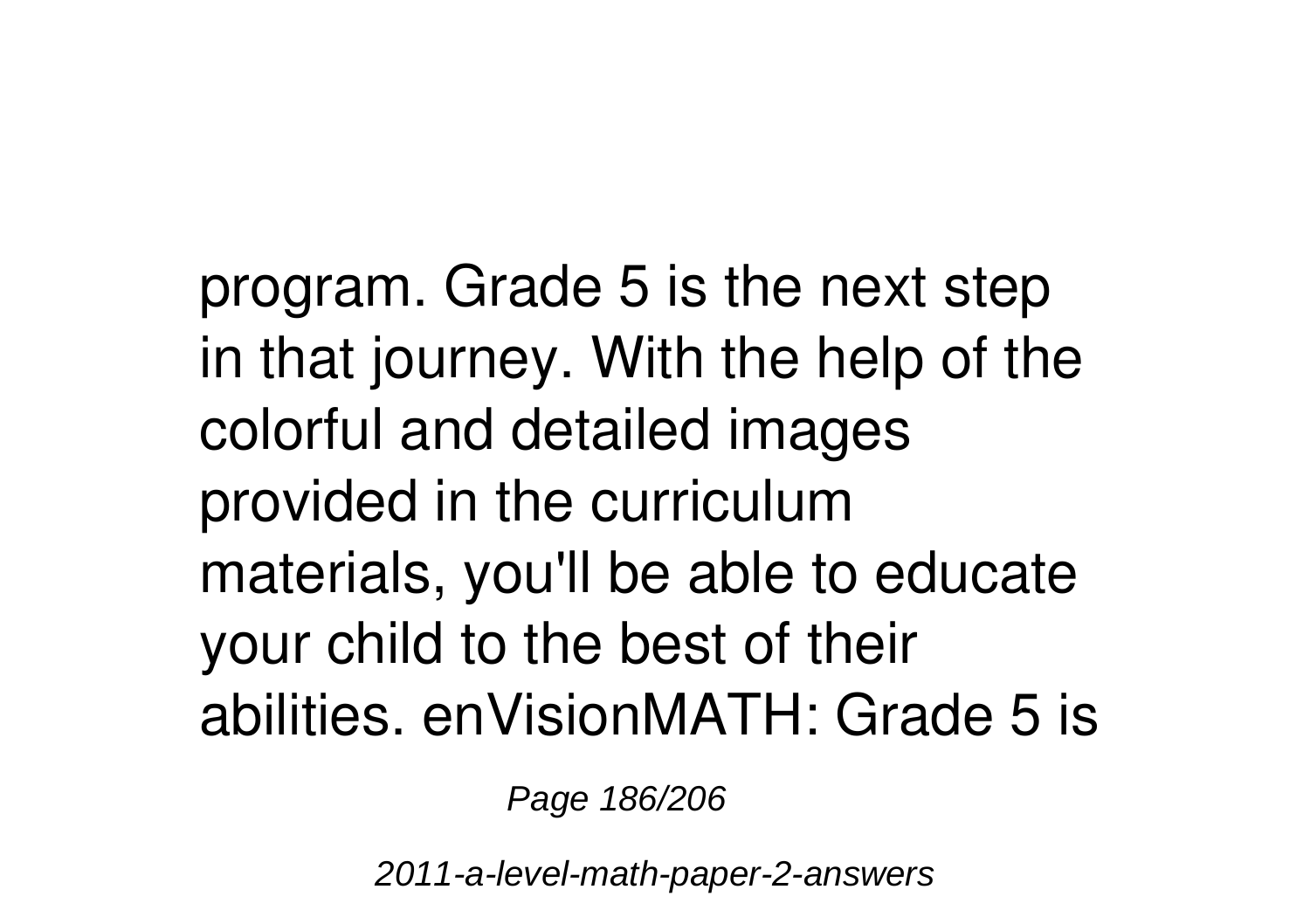a unique program because it addresses the needs of children multiple learning styles. The graphs and drawings help visual learners digest the information, while computer-based quizzes and onpaper activities help kinesthetic

Page 187/206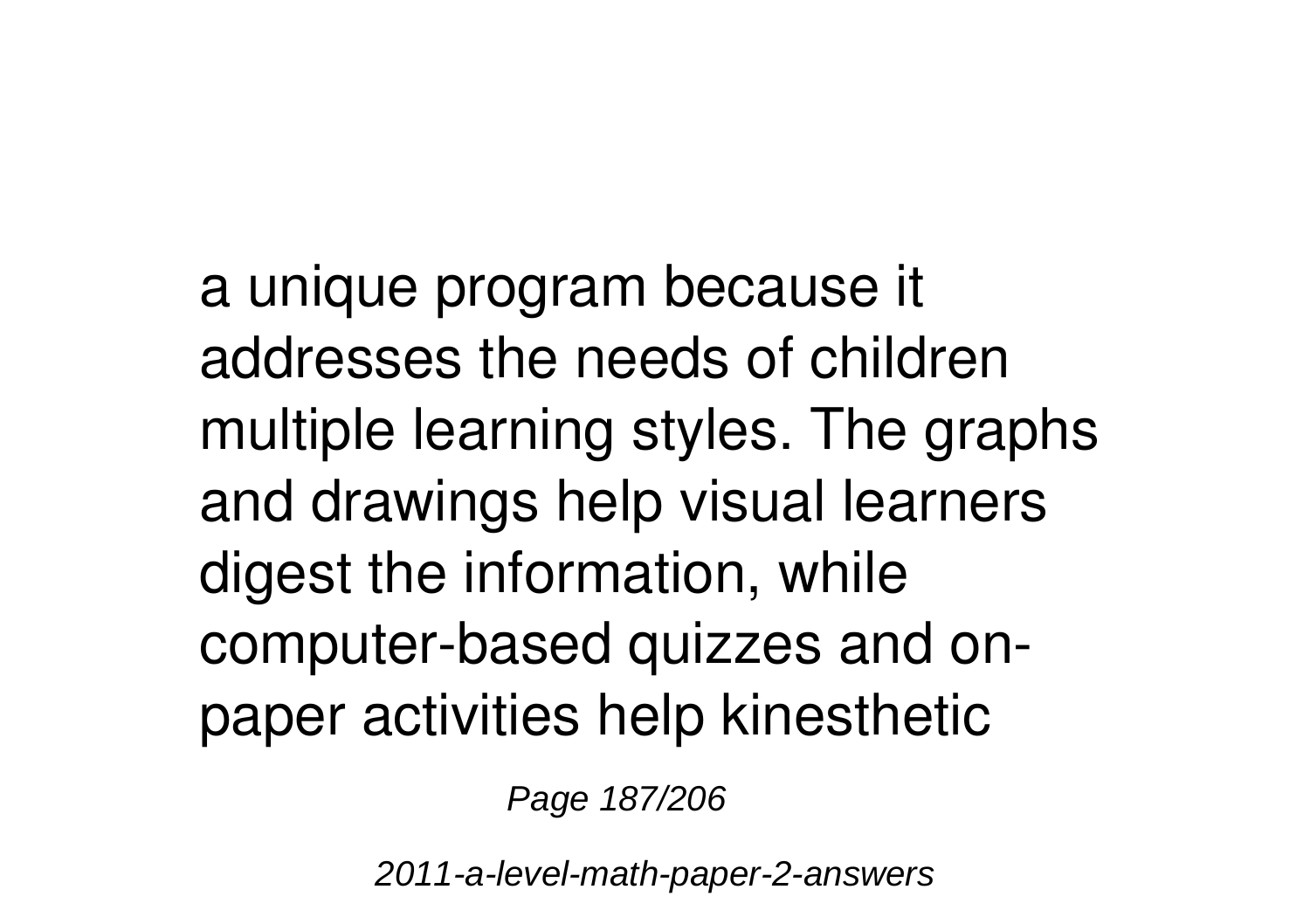learners grasp and absorb math concepts. No matter what style your child prefers, he or she will complete Grade 5 being able to: Understand and properly execute the order of operations in math equations (i.e., multiplication takes

Page 188/206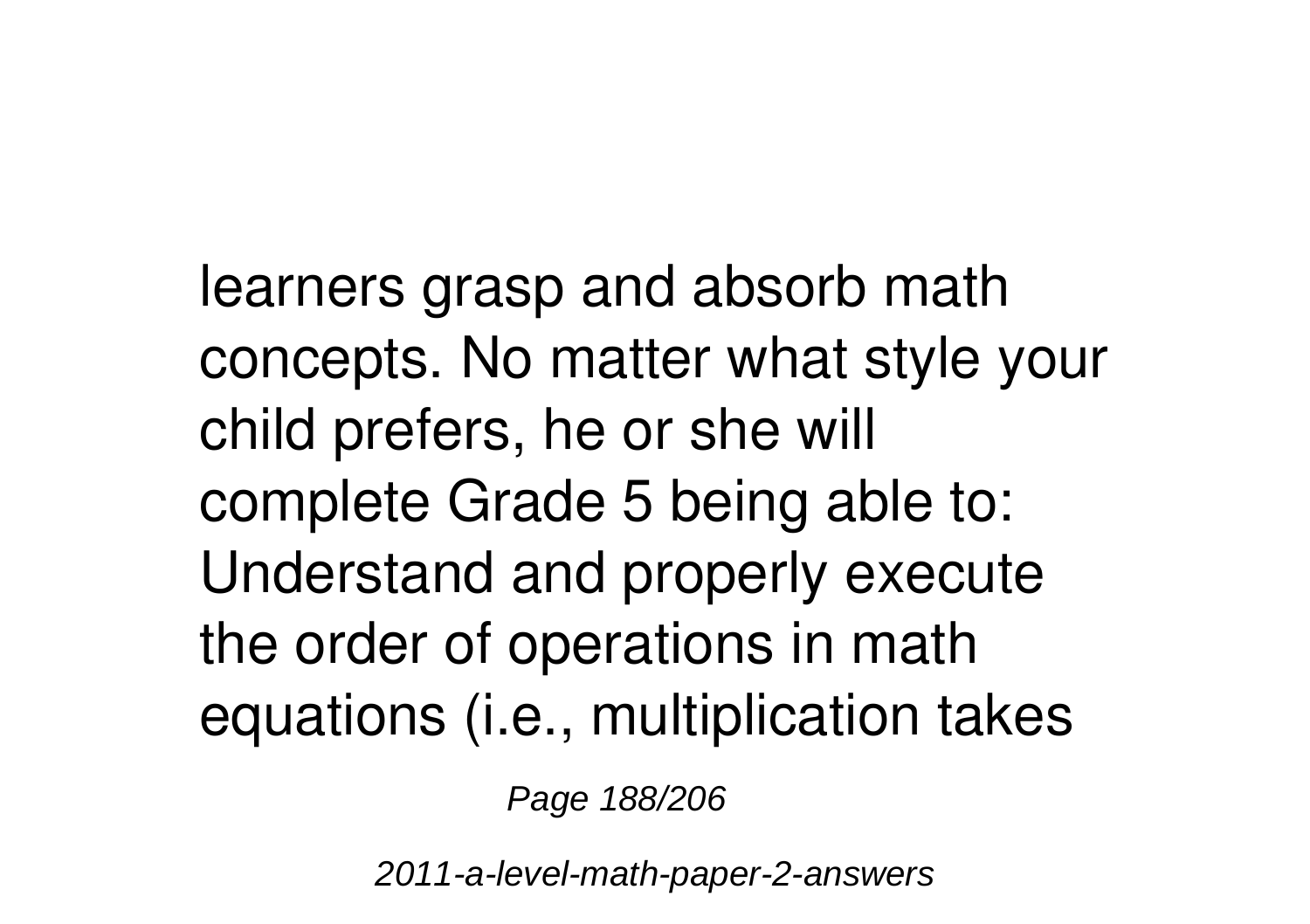place before addition, and so on). Perform addition, subtraction, multiplication and division using multi-digit numbers, with or without decimals. Grasp and use numeric expressions of equations, such as (3 x 5) - 8. Use fractions in addition,

Page 189/206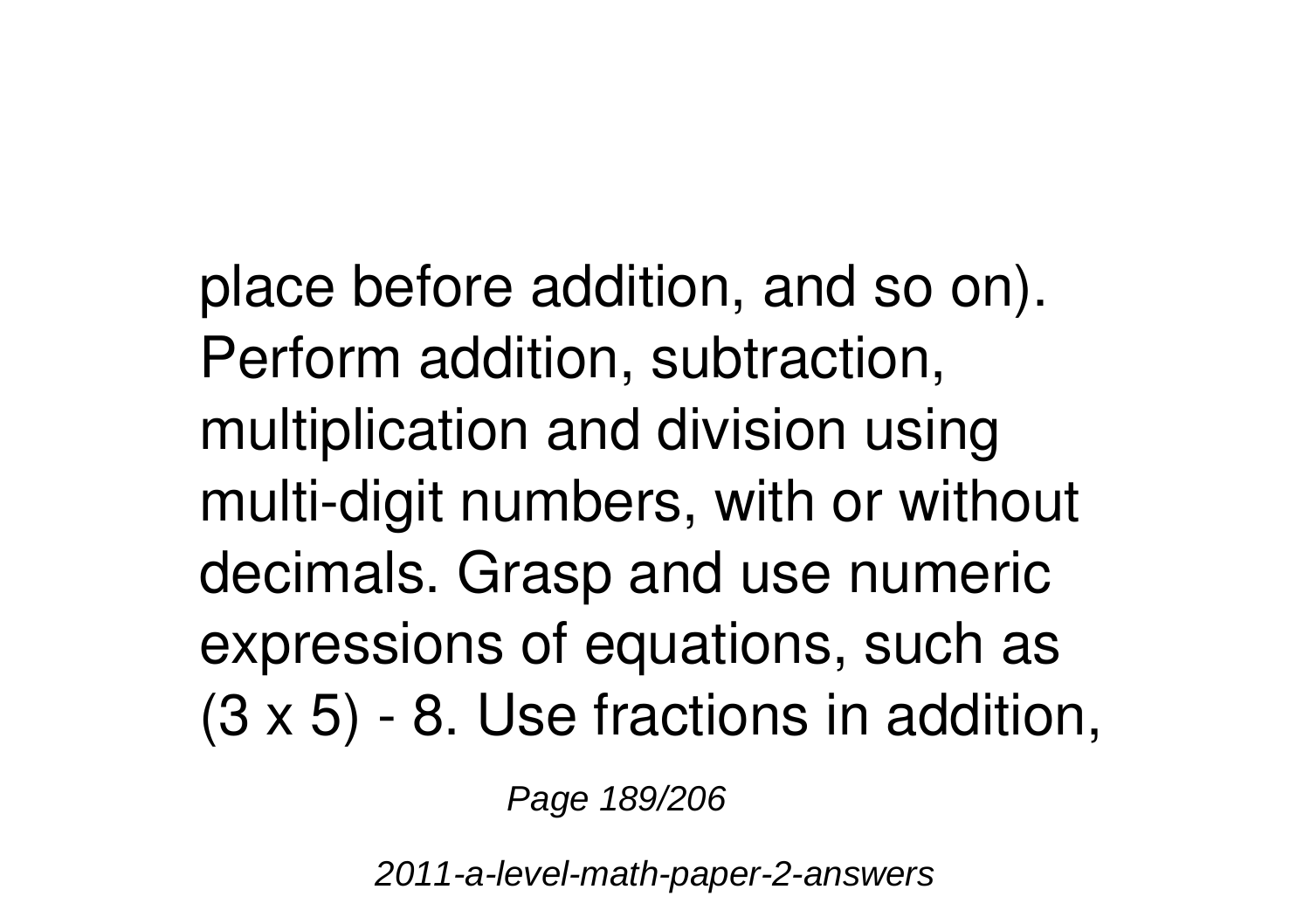subtraction, multiplication and division. Use graphs and charts to express numbers. Understand and find volume and area of a shape. Use prior knowledge to solve word problems. enVisionMATH: Grade 5 brings out your child's problem-

Page 190/206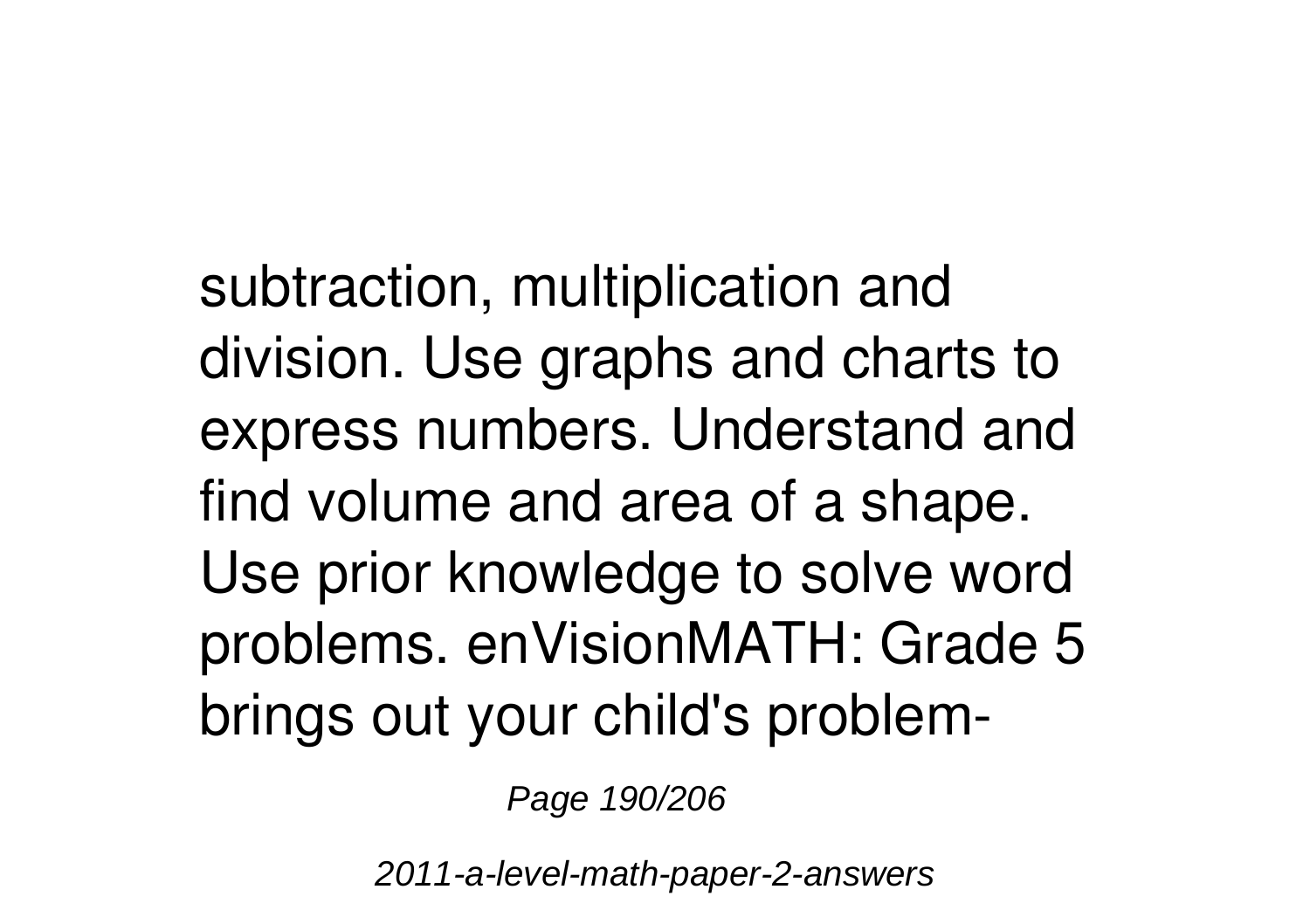solving skills, helping him or her to use abstract and quantitative reasoning. As you work through the curriculum, you should notice your child not only using math concepts, but explaining them accurately. enVisionMATH has been proven

Page 191/206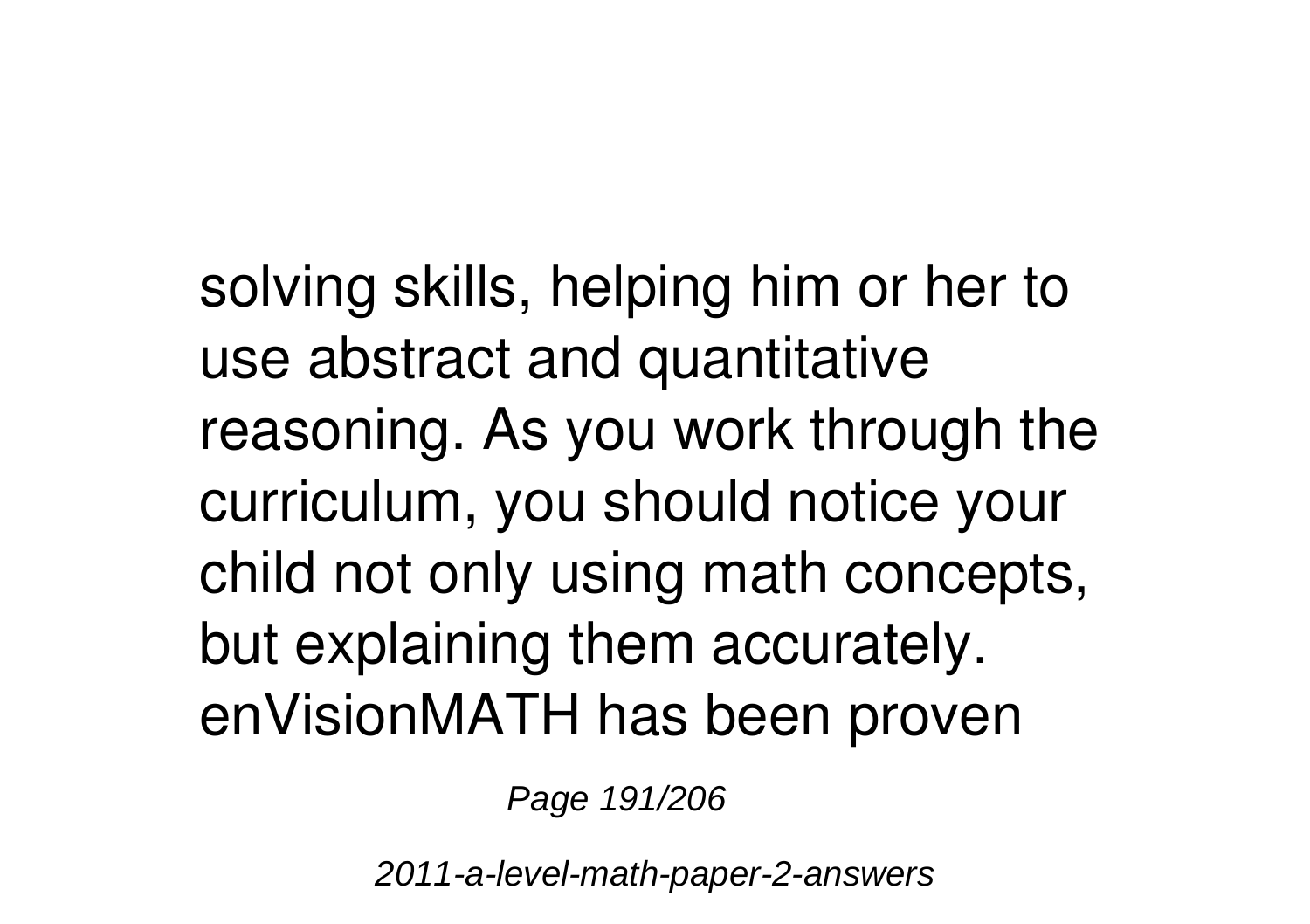successful by independent scientific research, but you don't have to take our word for it. You can learn more about the specific items included in Grade 5 by visiting the Features and Benefits page. Structural Integrity and Failure,

Page 192/206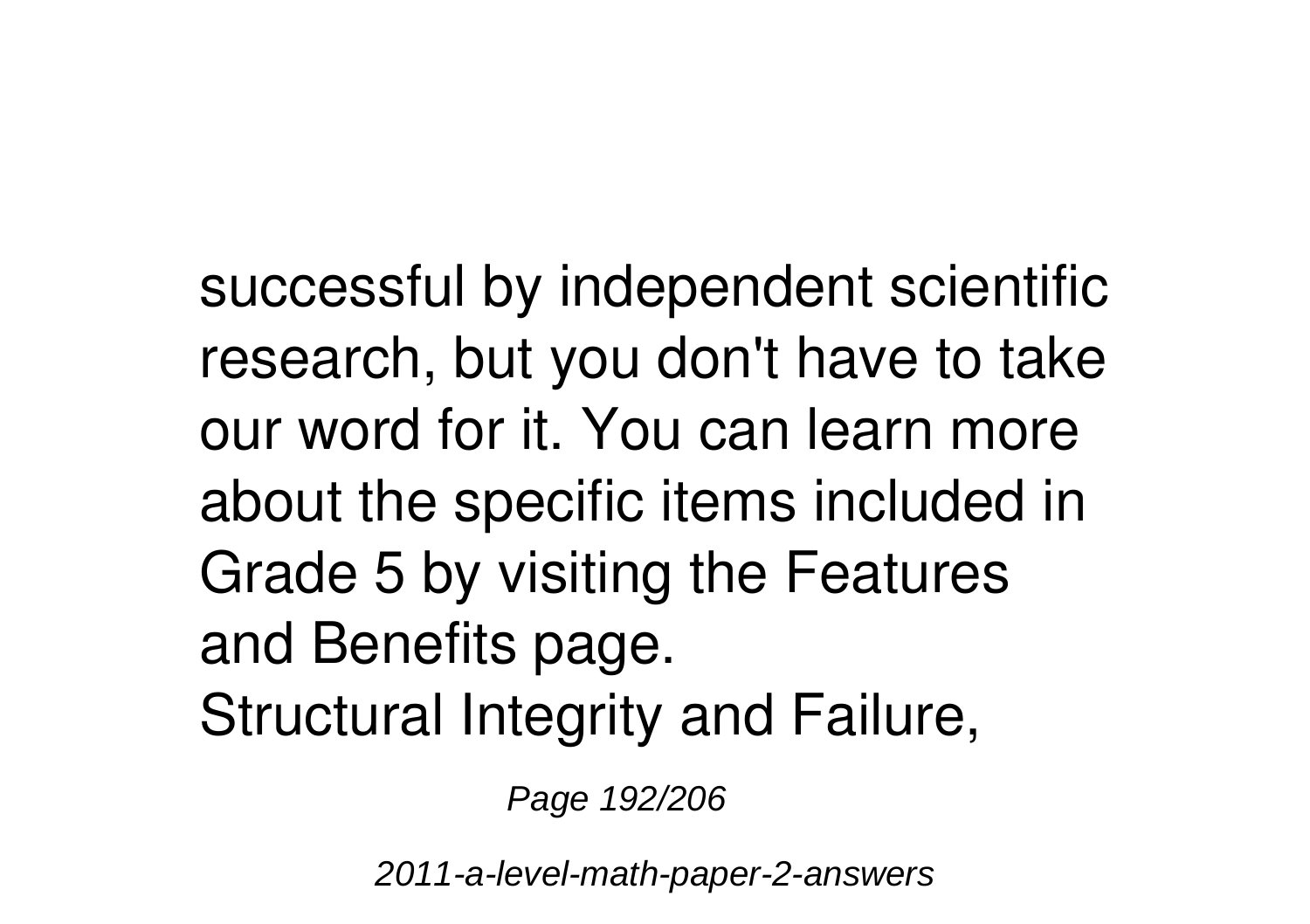SIF2011 Second Edition Teacher Quality, Instructional Quality and Student Outcomes Success with STEM Transforming Mathematics Instruction

Page 193/206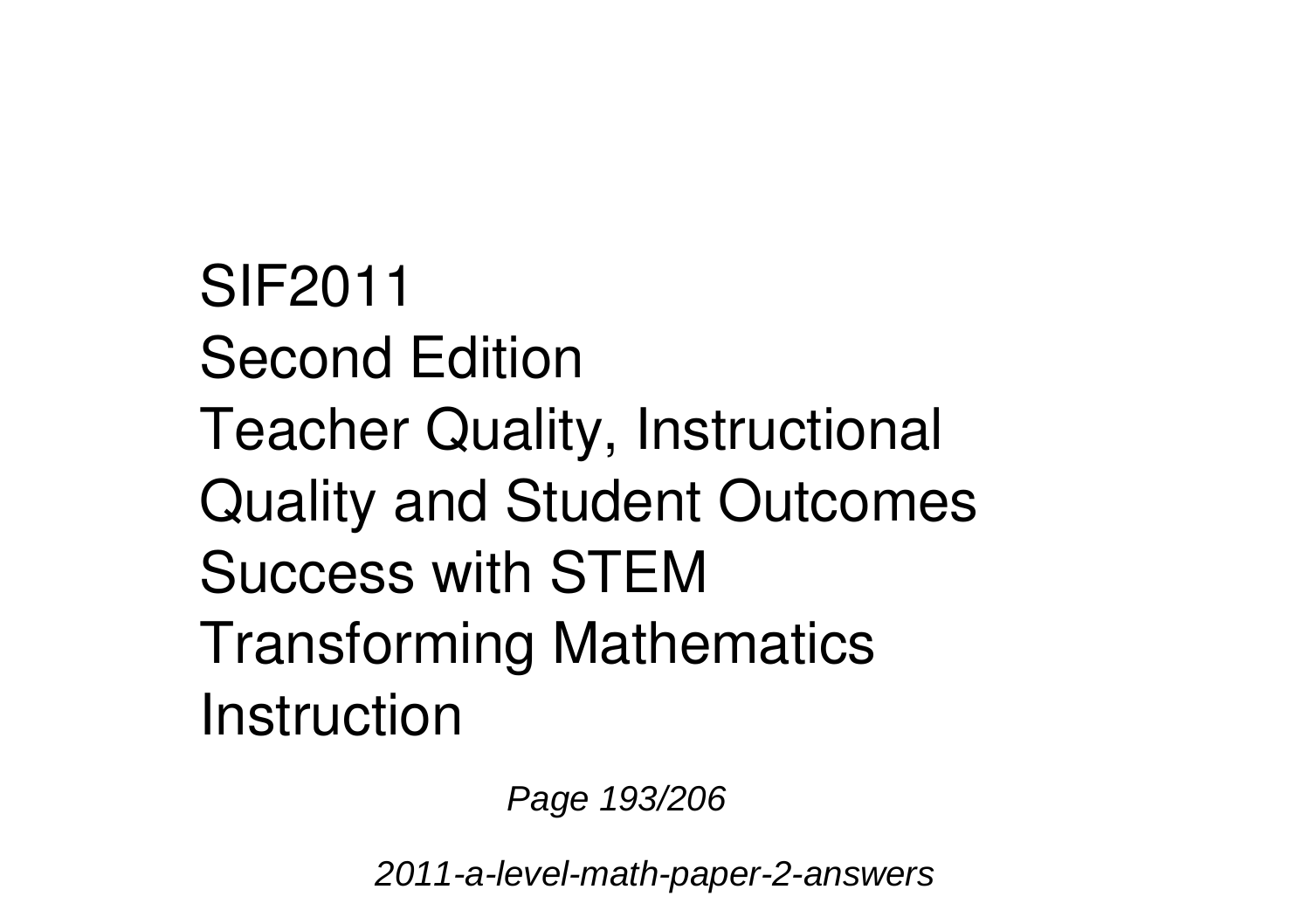Selected Papers This book surveys and examines different approaches and practices that contribute to the changes in mathematics instruction, including (1) innovative approaches that bring direct changes in classroom instructional practices, (2) curriculum reforms that introduce changes in content Page 194/206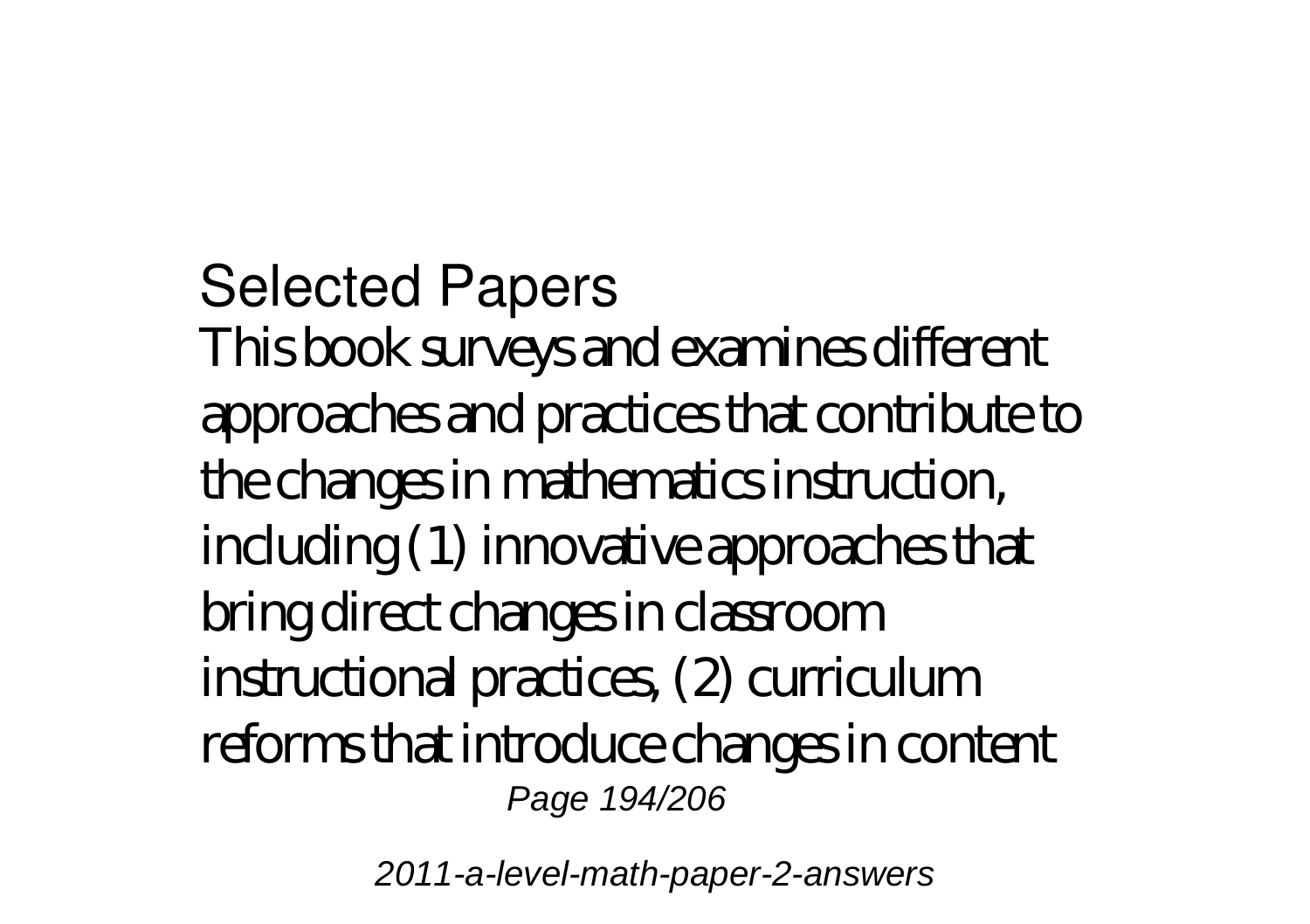and requirements in classroom instruction, and (3) approaches in mathematics teacher education that aim to improve teachers' expertise and practices. It also surveys relevant theory and methodology development in studying and assessing mathematics instruction. Classroom instruction is commonly seen as one of the Page 195/206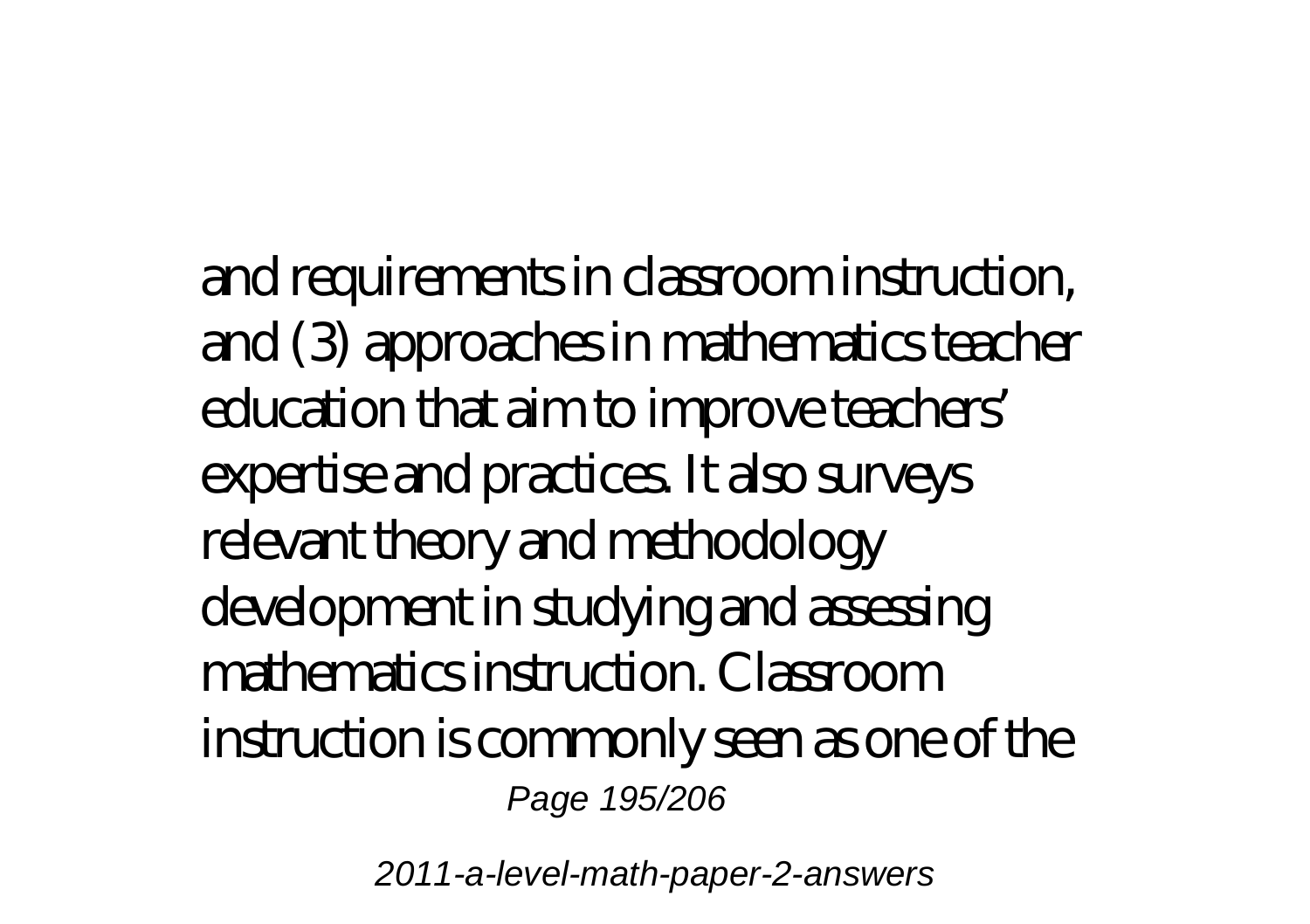key factors contributing to students' learning of mathematics, but much remains to be understood about teachers' instructional practices that lead to the development and enactment of effective classroom instruction, and approaches and practices developed and used to transform classroom instruction in different education Page 196/206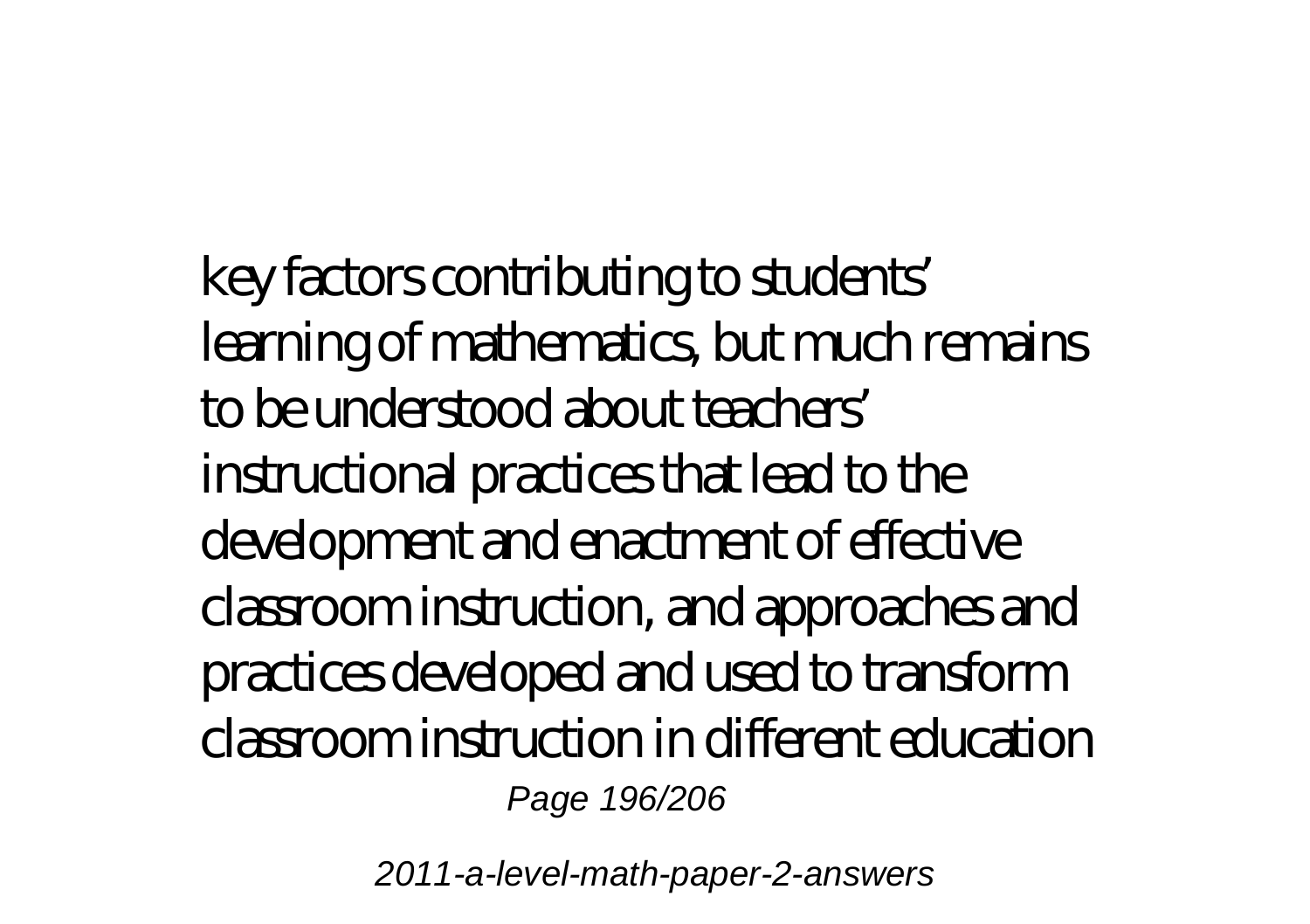systems. Transforming Mathematics Instruction is organized to help readers learn not only from reading individual chapters, but also from reading across chapters and sections to explore broader themes, including: - Identifying what is important in mathematics for teaching and learning emphasized in different approaches; - Page 197/206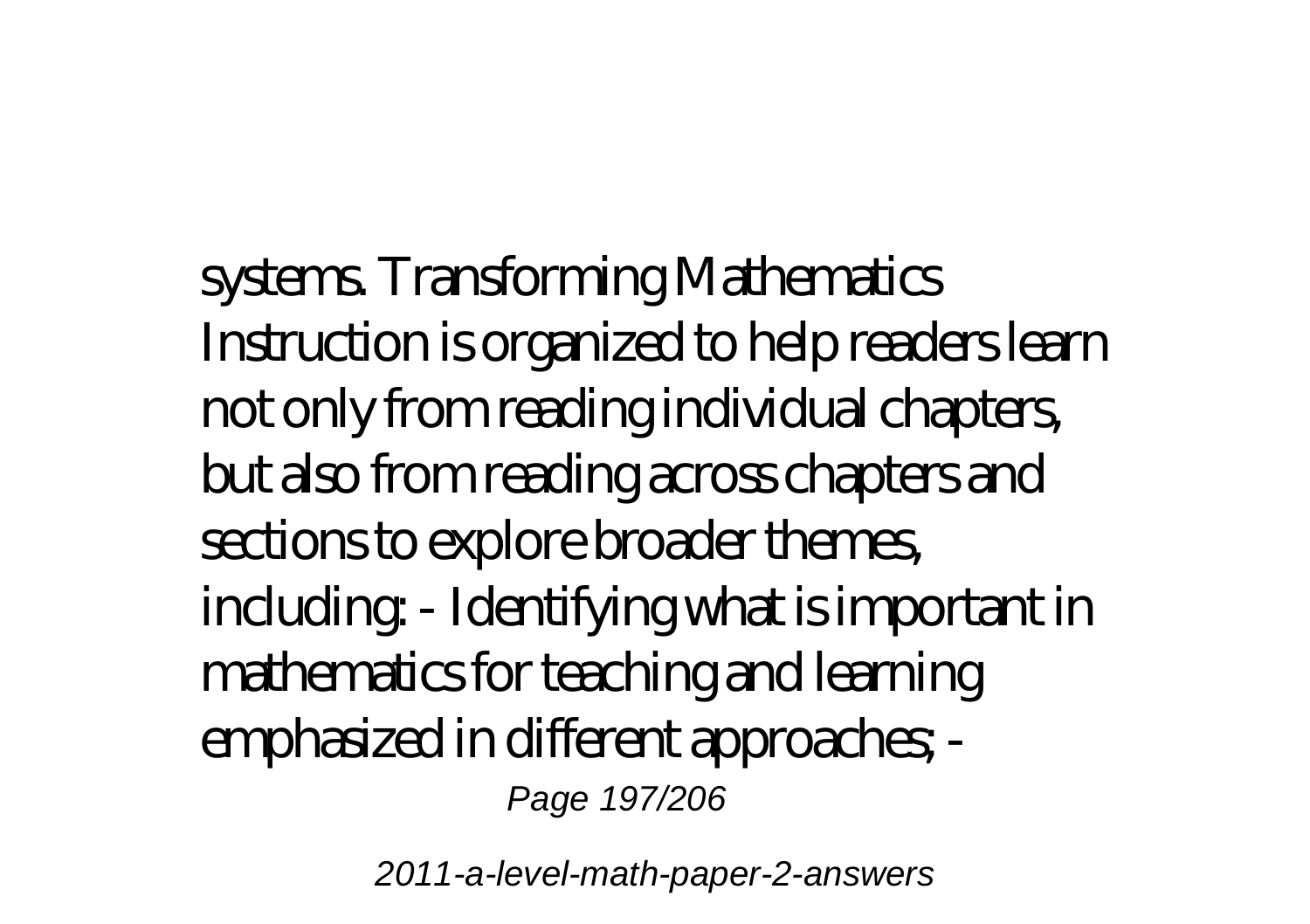Exploring how students' learning is considered and facilitated through different approaches and practices; - Understanding the nature of various approaches that are valued in different systems and cultural contexts; - Probing culturally valued approaches in identifying and evaluating effective instructional practices. The book Page 198/206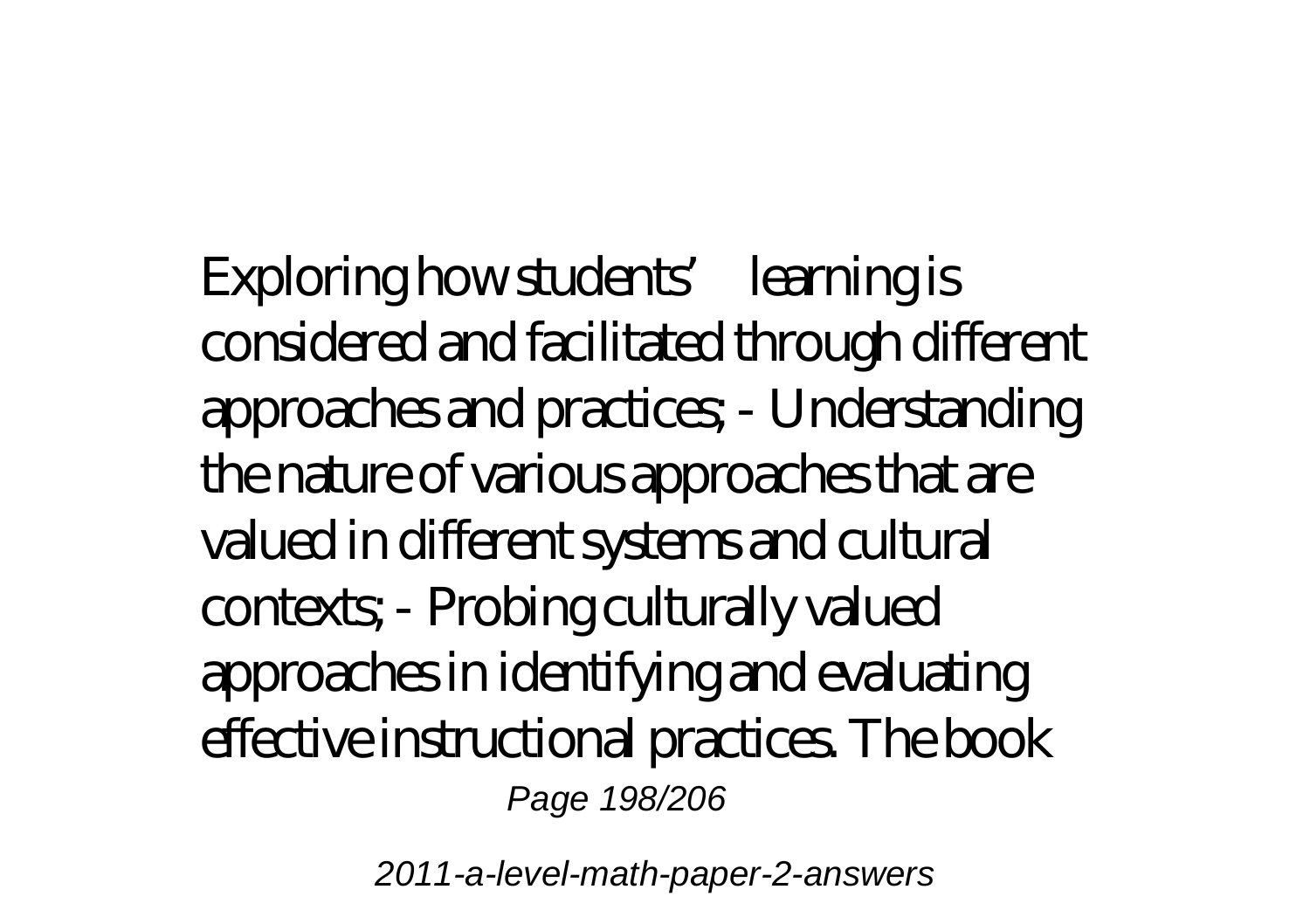brings new research and insights into multiple approaches and practices for transforming mathematics instruction to the international community of mathematics education, with 25 chapters and four section prefaces contributed by 56 scholars from 10 different education systems. This rich collection is indispensable reading for Page 199/206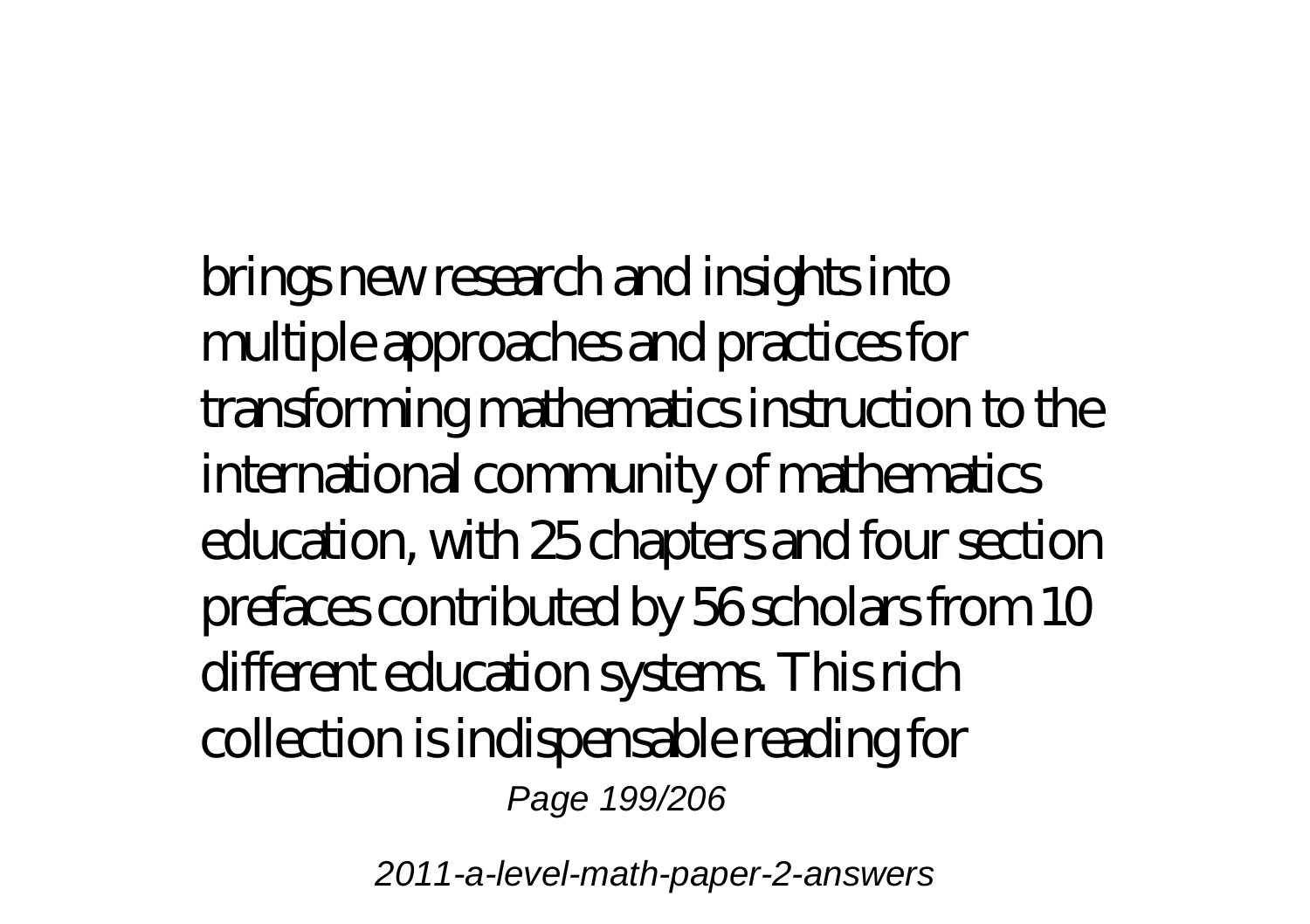mathematics educators, researchers, teacher educators, curriculum developers, and graduate students interested in learning about different instructional practices, approaches for instructional transformation, and research in different education systems. It will help readers to reflect on approaches and practices that are useful for instructional Page 200/206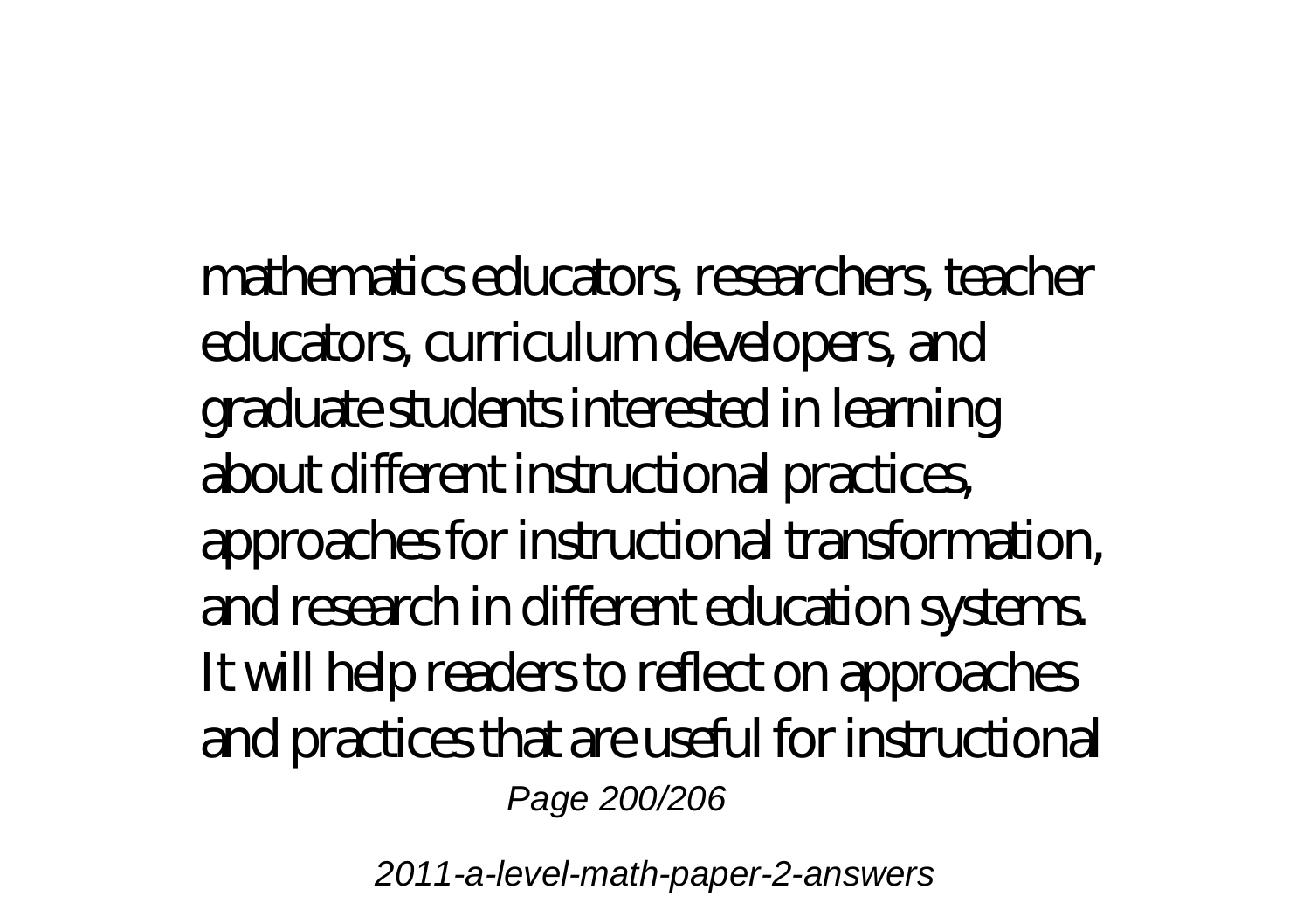changes in their own education systems, and also inspire them to identify and further explore new areas of research and program development in improving mathematics teaching and learning. This annual volume focuses on a single theme in mathematics education. The objective is to encourage teachers and Page 201/206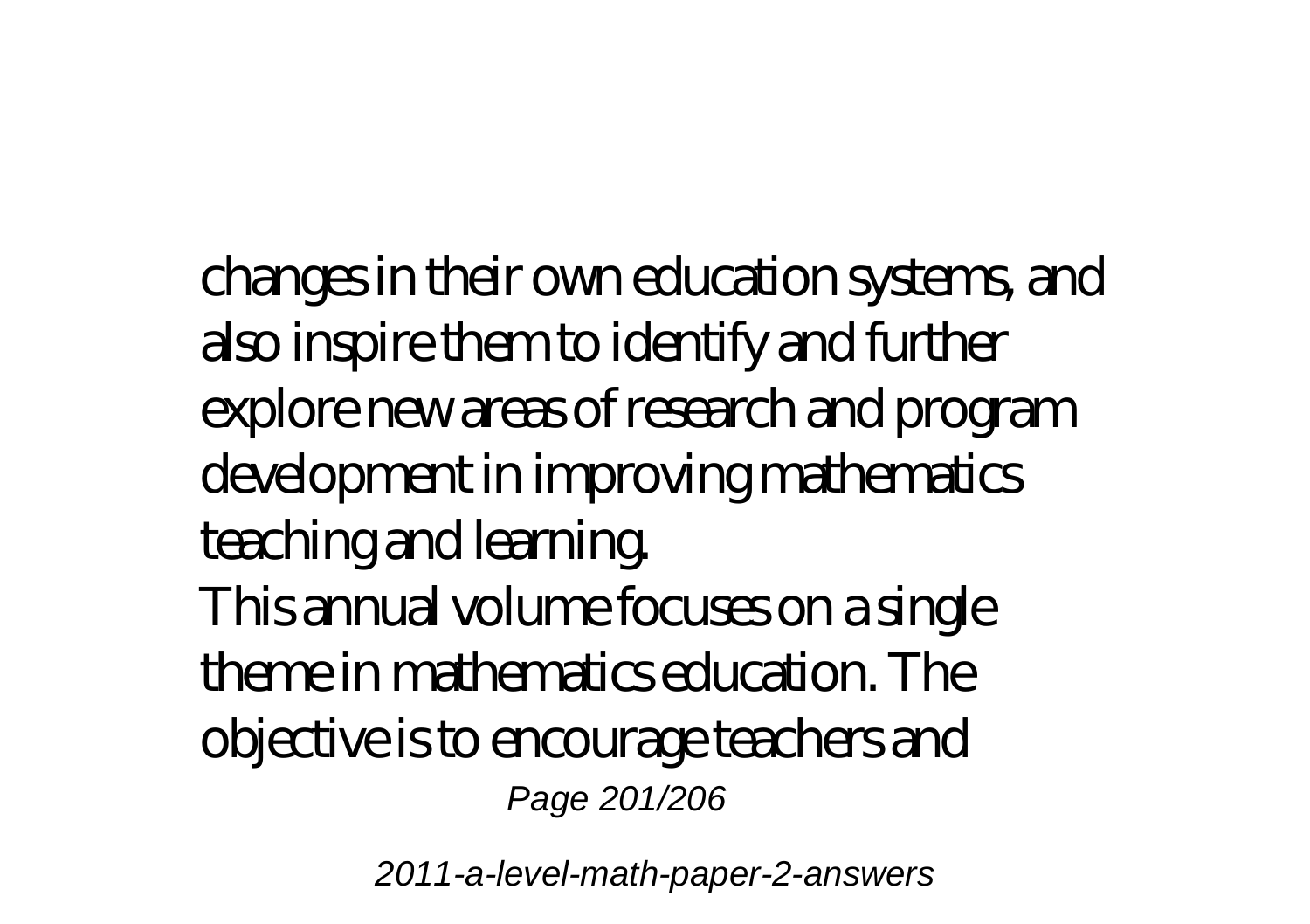researchers to advance reflection among students and teachers in mathematics classrooms. Published jointly with the Association of Mathematics Educators in Singapore. The purpose of the Handbook of Special Education is to help profile and bring greater clarity to the already sprawling and Page 202/206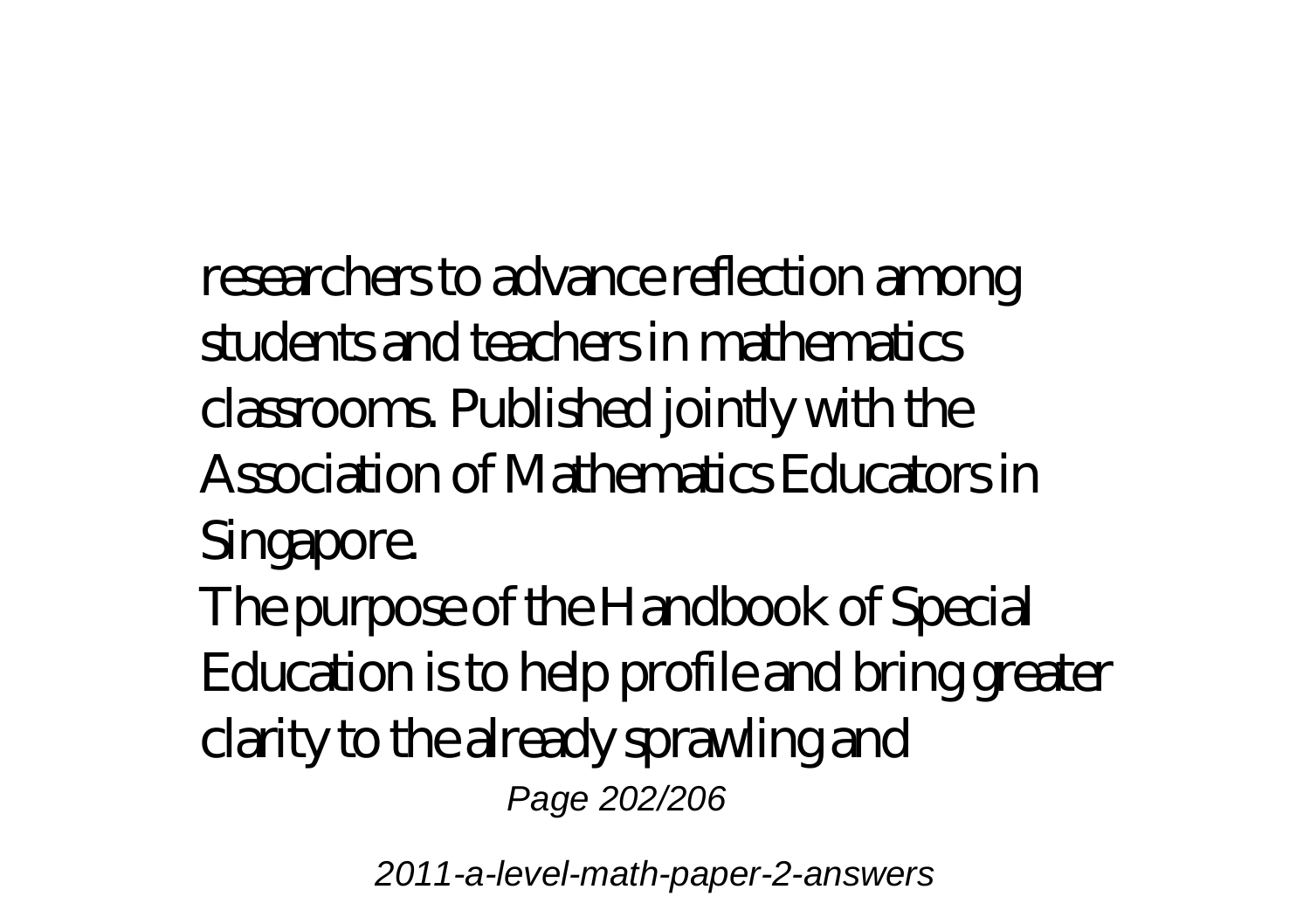continuously expanding field of special education. To ensure consistency across the volume, chapter authors review and integrate existing research, identify strengths and weaknesses, note gaps in the literature, and discuss implications for practice and future research. The second edition has been fully updated throughout to take into Page 203/206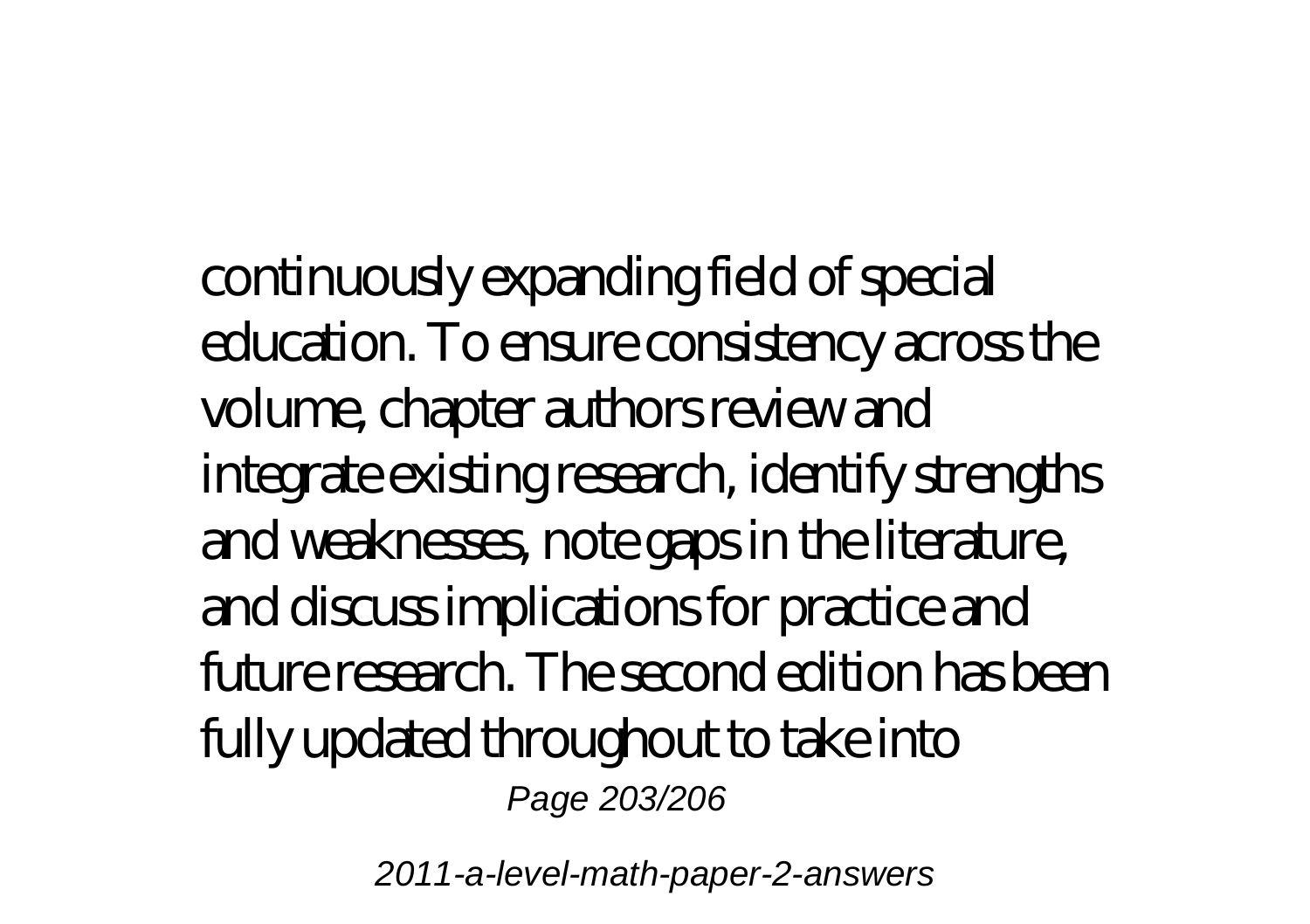account recent changes to federal laws as well as the most current academic research, and an entirely new section has been added on research methods in special education. How America Stacks Up Ideas for the classroom, STEM clubs and beyond Mathematical and Statistics Anxiety:

Page 204/206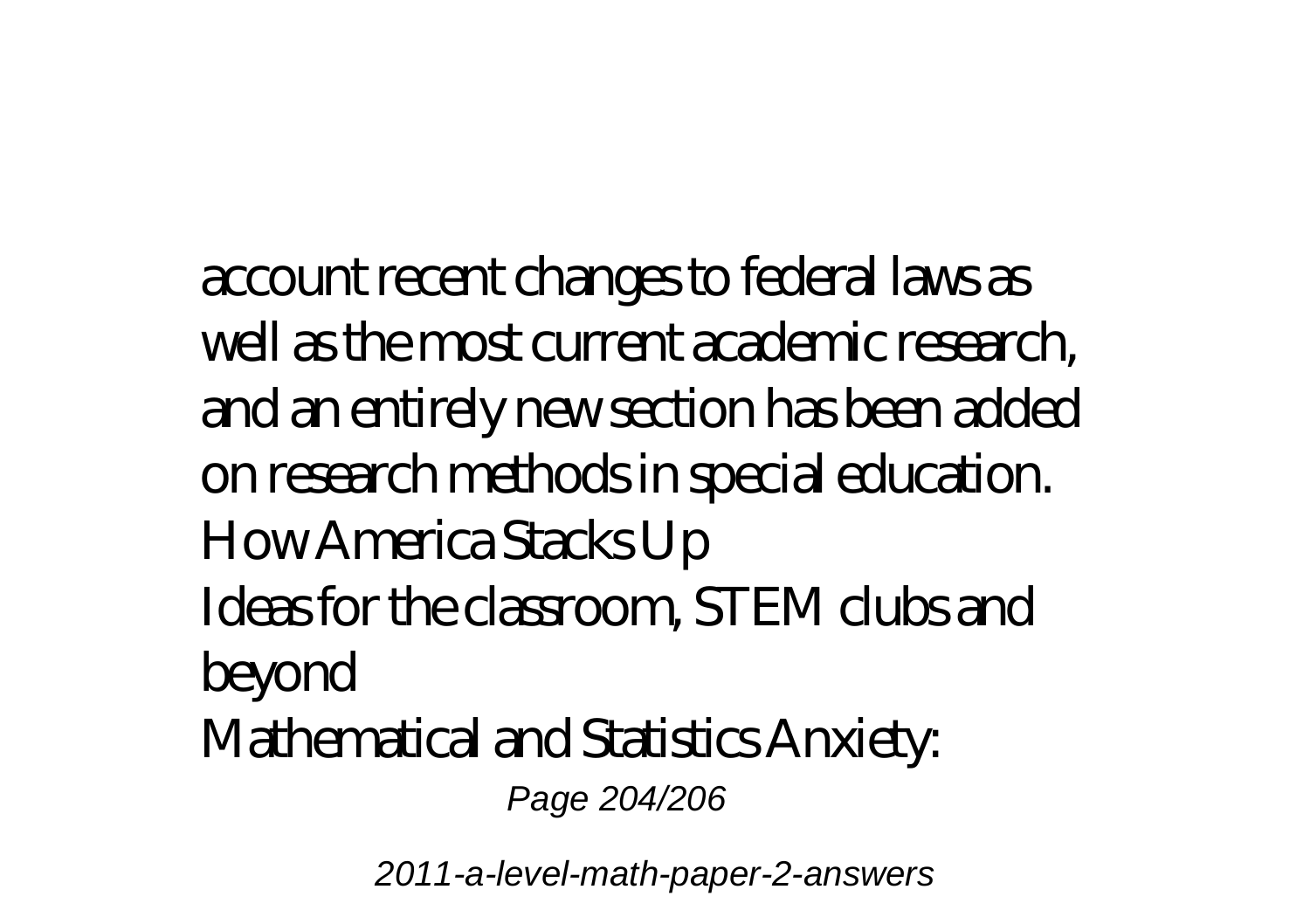Educational, Social, Developmental and Cognitive Perspectives Journal for Research in Mathematics Education The Computer Supported Collaborative Learning (CSCL) Conference 2013, Volume 1

Mathematics Curriculum in School Page 205/206